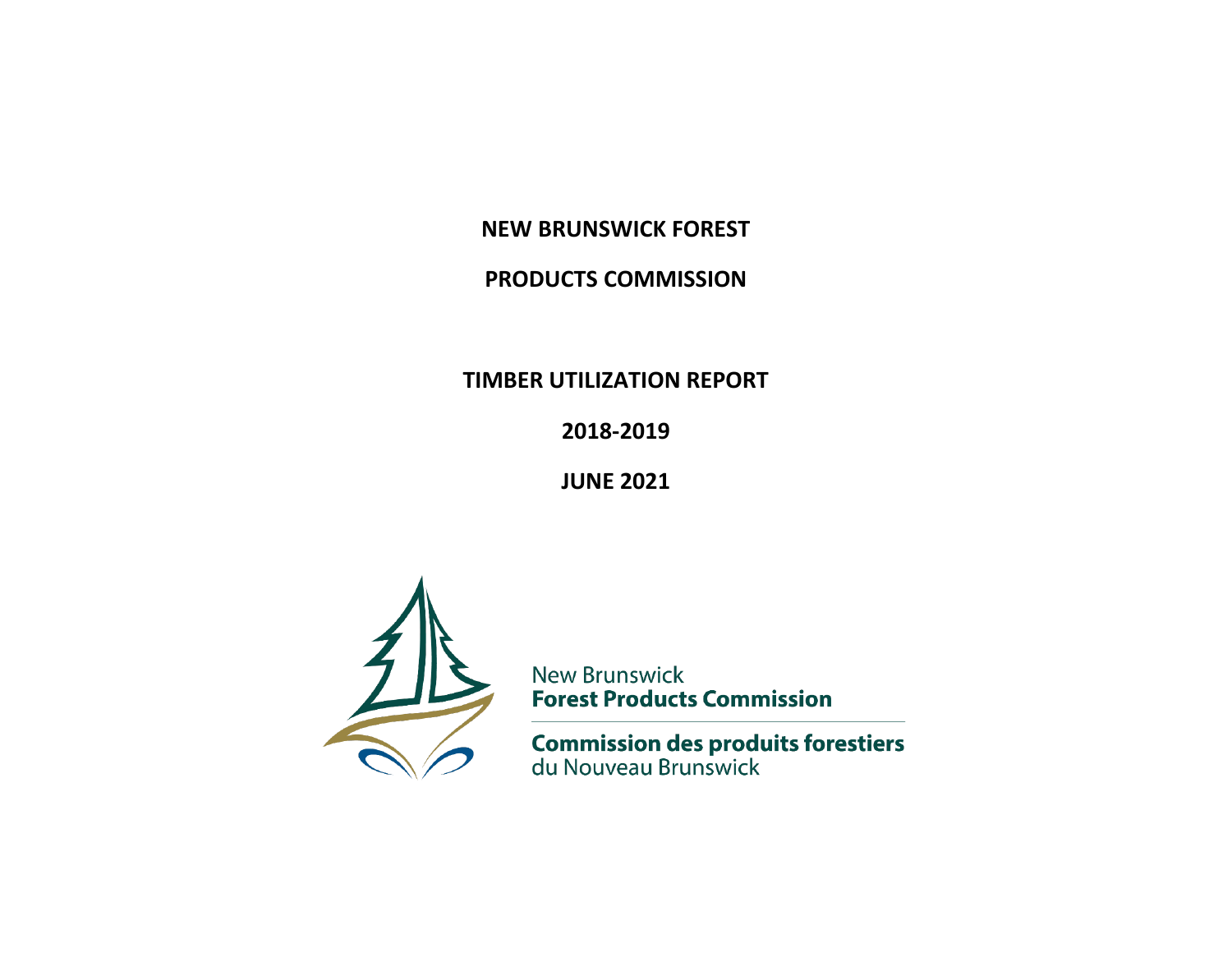

Figure 1. New Brunswick Roundwood Consumption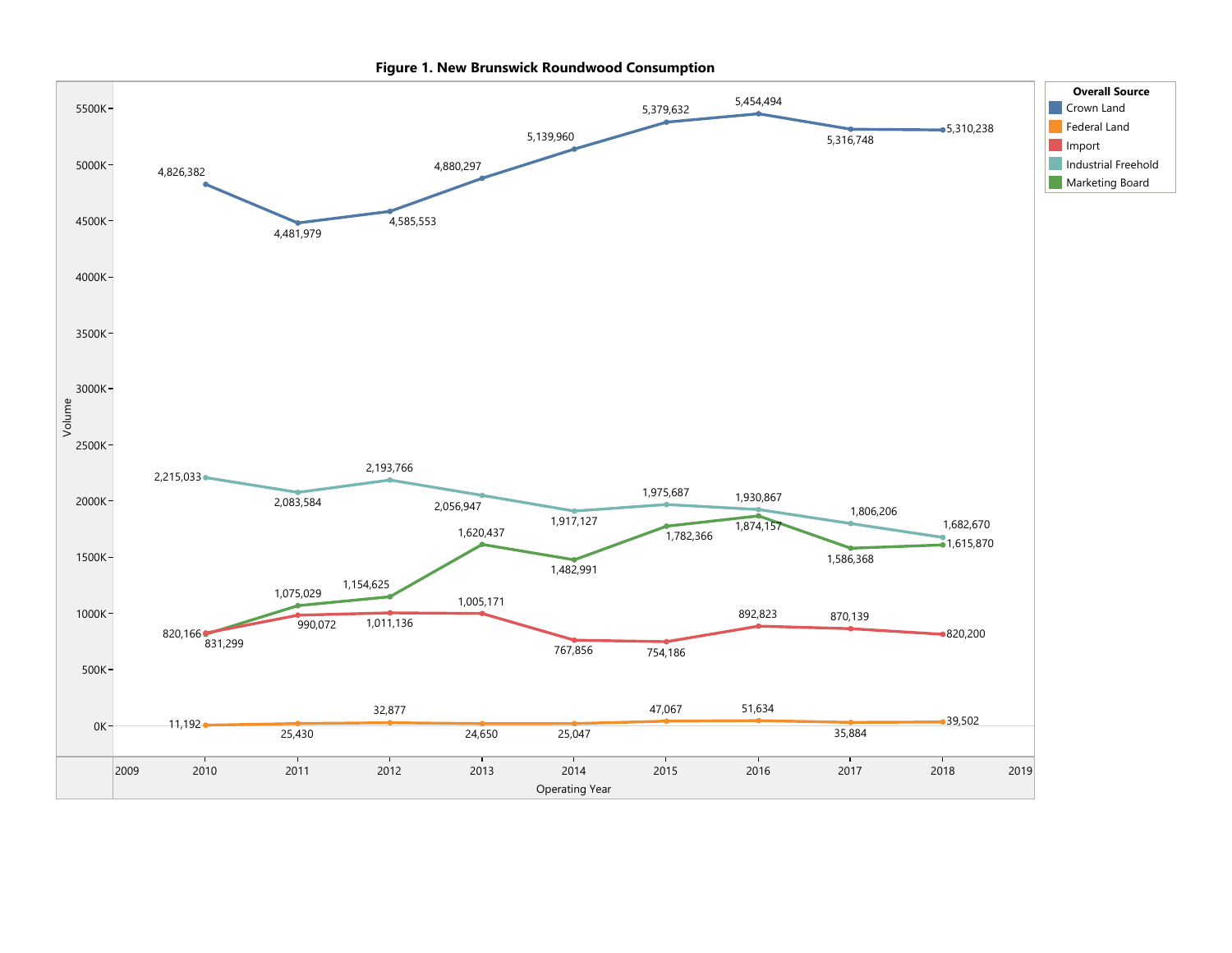

#### Figure 2. 2018-19 Total Roundwood Harvest in NB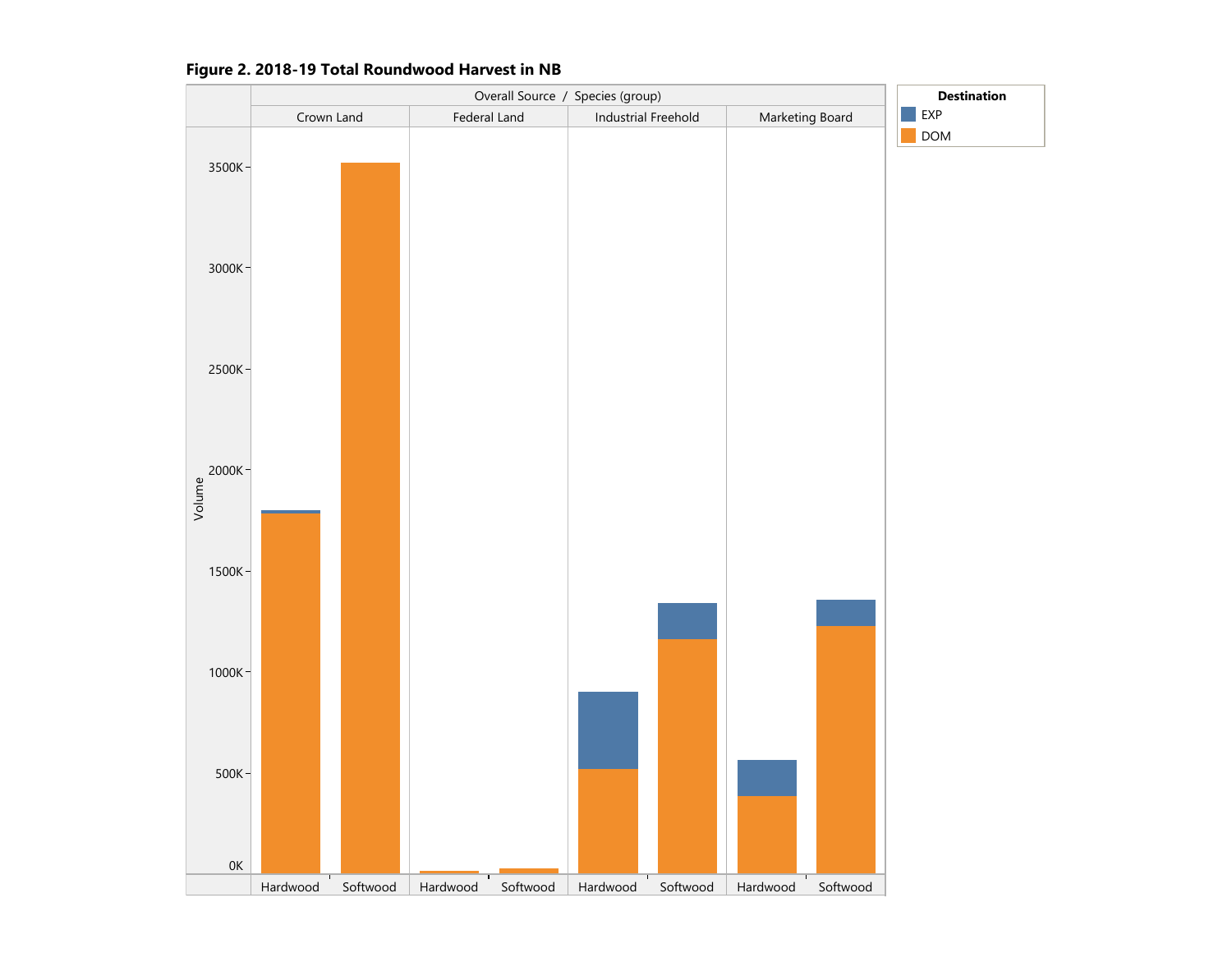| Table 1. 2018-19 Total Roundwood Harvest (m3) in NB |
|-----------------------------------------------------|
|-----------------------------------------------------|

|                    |           |           |              | Overall Source |                     | Species (group) |                 |           |                    |
|--------------------|-----------|-----------|--------------|----------------|---------------------|-----------------|-----------------|-----------|--------------------|
| Crown Land         |           |           | Federal Land |                | Industrial Freehold |                 | Marketing Board |           | <b>Grand Total</b> |
| Destination        | Hardwood  | Softwood  | Hardwood     | Softwood       | Hardwood            | Softwood        | Hardwood        | Softwood  |                    |
| <b>EXP</b>         | 15,477    |           |              |                | 380,487             | 178,677         | 175,670         | 128,135   | 878,446            |
| <b>DOM</b>         | 1,788,384 | 3,521,854 | 14,055       | 25,447         | 520,227             | 1,162,443       | 389,324         | 1,226,546 | 8,648,280          |
| <b>Grand Total</b> | 803,861,ا | 3,521,854 | 14,055       | 25,447         | 900.714             | 1,341,120       | 564.994         | 1.354.681 | 9,526,726          |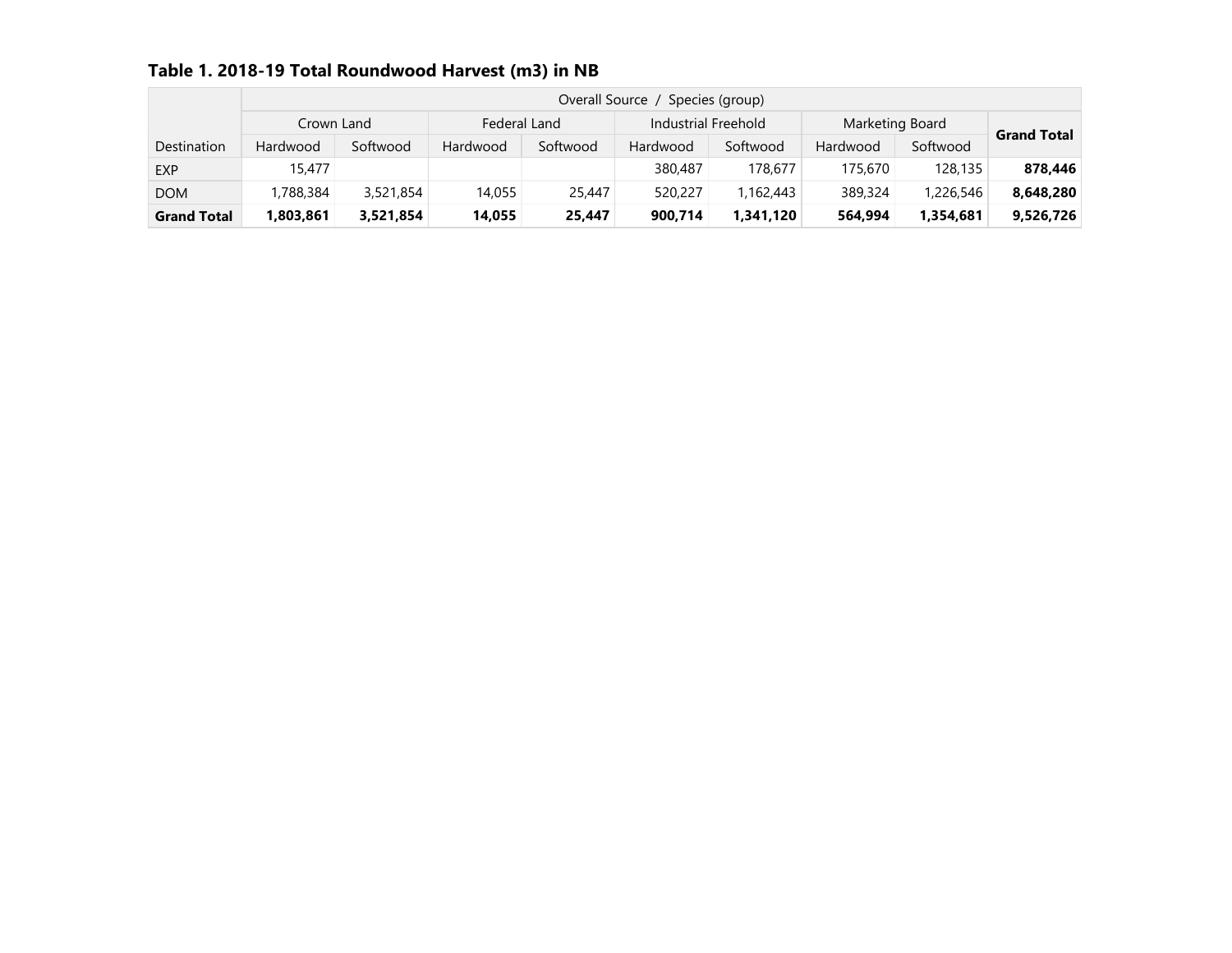|             |                   |                                           |                        | <b>Operating Year</b> |           |           |           |           |  |
|-------------|-------------------|-------------------------------------------|------------------------|-----------------------|-----------|-----------|-----------|-----------|--|
| Destination | Overall<br>Source | Species                                   | Product                | 2018                  | 2017      | 2016      | 2015      | 2014      |  |
|             |                   | Ash                                       | Logs                   |                       |           | 21        |           | 115       |  |
|             |                   |                                           | <b>Total</b>           |                       |           | 21        |           | 115       |  |
|             |                   | Birch (Yellow and                         | Pulpwood               | 30,045                | 27,194    | 27,158    | 16,394    | 19,393    |  |
|             |                   | White)                                    | <b>Total</b>           | 30,045                | 27,194    | 27,158    | 16,394    | 19,393    |  |
|             |                   |                                           | Lathwood               |                       |           |           |           | 1,458     |  |
|             |                   |                                           | Logs                   | 1,553                 | 4,231     | 2,341     | 9,157     | 3,969     |  |
|             |                   |                                           | Shinglewood            | 19,191                | 39,294    | 41,005    | 23,608    | 12,715    |  |
|             |                   | Cedar                                     | Studwood               | 31,104                | 42,578    | 46,399    | 30,609    | 18,031    |  |
|             |                   |                                           | Tree Length            | 7,082                 | 4,424     | 8,737     | 4,705     | 12,463    |  |
|             |                   |                                           | <b>Total</b>           | 58,930                | 90,527    | 98,482    | 68,079    | 48,636    |  |
|             |                   | Hardwood and<br>Poplar (mixed)<br>Hemlock | Pulpwood               |                       |           |           | 357       |           |  |
|             |                   |                                           | <b>Total</b>           |                       |           |           | 357       |           |  |
|             |                   |                                           | Logs                   | 2,822                 | 2,983     | 3,026     | 4,907     | 1,049     |  |
|             |                   |                                           | Pulpwood               |                       |           |           | 6,117     |           |  |
|             |                   |                                           | <b>Total</b>           | 2,822                 | 2,983     | 3,026     | 11,024    | 1,049     |  |
|             |                   |                                           | Fuelwood               |                       | 1,260     | 3,000     |           |           |  |
|             |                   |                                           | Full Tree Chips        | 328,429               | 332,115   | 382,451   | 395,904   | 434,525   |  |
|             |                   |                                           | Logs                   | 136,923               | 129,636   | 135,584   | 124,934   | 110,002   |  |
|             |                   | Mixed Hardwood                            | Pulpwood               | 878,683               | 858,873   | 858,279   | 909,235   | 747,312   |  |
|             |                   |                                           | Tree Length            | 626                   |           |           |           |           |  |
|             |                   |                                           | Veneer                 |                       |           |           | 650       | 306       |  |
|             |                   |                                           | <b>Total</b>           | 1,344,661             | 1,321,884 | 1,379,314 | 1,430,723 | 1,292,145 |  |
|             |                   |                                           | Full Tree Chips        | 106,413               |           | 113,059   |           | 225,391   |  |
|             |                   |                                           | Pulpwood               | 105,819               | 100,736   | 119,428   |           | 148,076   |  |
|             | Mixed Softwood    | Roundwood Biomass                         | 762                    |                       | 1,418     |           |           |           |  |
|             |                   | <b>Total</b>                              | 212,994                | 100,736               | 233,905   |           | 373,467   |           |  |
|             |                   |                                           | Roundwood Biomass      | 7,264                 |           | 890       |           |           |  |
|             | Crown Land        | <b>Mixed Species</b>                      | <b>Total</b>           | 7,264                 |           | 890       |           |           |  |
|             |                   | Other Softwood                            | Roundwood Biomass      |                       | 1,870     | 427       |           |           |  |
|             |                   |                                           | <b>Total</b>           |                       | 1,870     | 427       |           |           |  |
| <b>DOM</b>  |                   | Poplar                                    | <b>Full Tree Chips</b> |                       |           |           |           | 40,410    |  |

|  |  |  | Table 2. Total Roundwood (m3) by Overall Source Domestic & Export |  |
|--|--|--|-------------------------------------------------------------------|--|
|--|--|--|-------------------------------------------------------------------|--|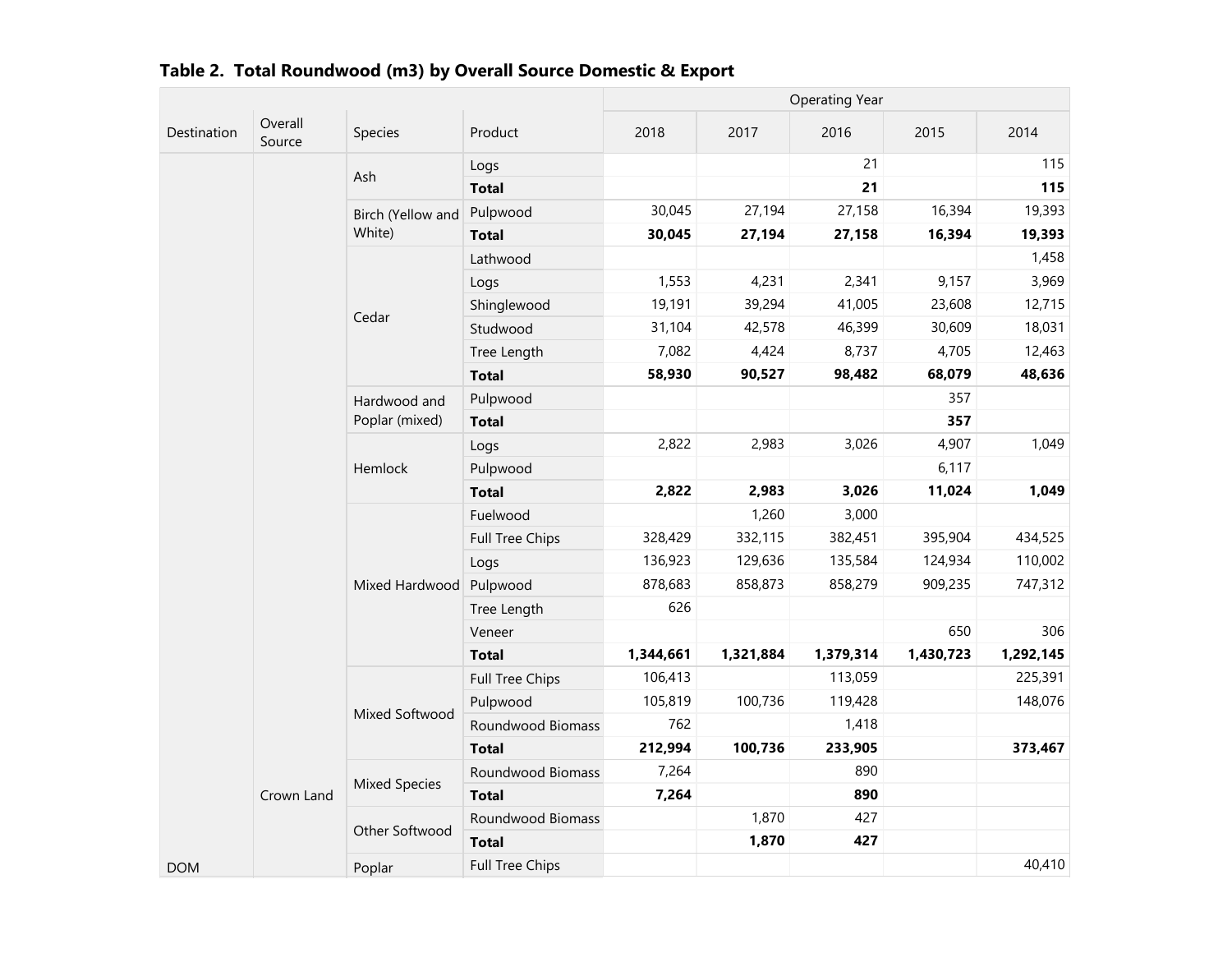|             |                   |                           |                   | <b>Operating Year</b> |           |           |           |           |  |
|-------------|-------------------|---------------------------|-------------------|-----------------------|-----------|-----------|-----------|-----------|--|
| Destination | Overall<br>Source | Species                   | Product           | 2018                  | 2017      | 2016      | 2015      | 2014      |  |
|             | Crown Land        | Poplar                    | Lathwood          | 4,040                 |           |           | 2,656     |           |  |
|             |                   |                           | Logs              | 38,268                | 44,901    | 47,335    | 61,665    | 27,111    |  |
|             |                   |                           | Pulpwood          | 371,370               | 427,688   | 357,753   | 432,668   | 332,086   |  |
|             |                   |                           | <b>Total</b>      | 413,678               | 472,589   | 405,088   | 496,989   | 399,607   |  |
|             |                   |                           | Logs              | 2,827                 | 7,568     | 9,488     | 10,650    | 10,913    |  |
|             |                   |                           | Poles             | 61                    | 528       | 654       | 292       | 657       |  |
|             |                   |                           | Pulpwood          | 5,824                 | 3,218     | 1,258     | 2,520     | 1,606     |  |
|             |                   | Red Pine                  | Studwood          | 3,328                 |           |           |           |           |  |
|             |                   |                           | Tree Length       | 15                    | 195       | 527       |           | 444       |  |
|             |                   |                           | <b>Total</b>      | 12,055                | 11,509    | 11,927    | 13,462    | 13,620    |  |
|             |                   | Full Tree Chips           |                   | 74,652                |           | 96,348    |           |           |  |
|             |                   |                           | Logs              | 921,466               | 1,014,091 | 977,691   | 848,977   | 758,766   |  |
|             |                   | Spruce, Fir, Jack<br>Pine | Pulpwood          | 244,568               | 150,186   | 173,961   | 327,116   | 252,256   |  |
|             |                   |                           | Roundwood Biomass |                       |           |           | 42,003    |           |  |
|             |                   |                           | Studwood          | 1,957,576             | 1,837,594 | 1,958,348 | 1,820,072 | 1,751,426 |  |
|             |                   |                           | Tree Length       | 110                   | 95,750    | 82,590    | 71,799    | 126,488   |  |
|             |                   |                           | <b>Total</b>      | 3,123,720             | 3,172,273 | 3,192,590 | 3,206,315 | 2,888,936 |  |
|             |                   | Tamarack (larch)          | Logs              | 349                   |           |           |           |           |  |
|             |                   |                           | Pulpwood          |                       |           |           | 2,863     |           |  |
|             |                   |                           | <b>Total</b>      | 349                   |           |           | 2,863     |           |  |
|             |                   |                           | Logs              | 103,720               | 115,183   | 101,666   | 121,538   | 102,992   |  |
|             |                   | White Pine                | Pulpwood          |                       |           |           | 11,888    |           |  |
|             |                   |                           | <b>Total</b>      | 103,720               | 115,183   | 101,666   | 133,426   | 102,992   |  |
|             | <b>Total</b>      |                           | 5,310,238         | 5,316,748             | 5,454,494 | 5,379,632 | 5,139,960 |           |  |
|             |                   | Birch (Yellow and         | Pulpwood          | 2,151                 | 810       | 3,652     | 7,435     |           |  |
|             |                   | White)                    | <b>Total</b>      | 2,151                 | 810       | 3,652     | 7,435     |           |  |
|             |                   |                           | Shinglewood       |                       | 121       |           |           |           |  |
|             |                   | Cedar                     | Studwood          | 836                   |           |           |           |           |  |
|             |                   |                           | <b>Total</b>      | 836                   | 121       |           |           |           |  |
|             |                   |                           | Logs              |                       | 109       |           |           |           |  |
| <b>DOM</b>  | Federal Land      | Hemlock                   | Pulpwood          |                       |           |           |           | 1,433     |  |

|  | Table 2. Total Roundwood (m3) by Overall Source Domestic & Export |  |
|--|-------------------------------------------------------------------|--|
|  |                                                                   |  |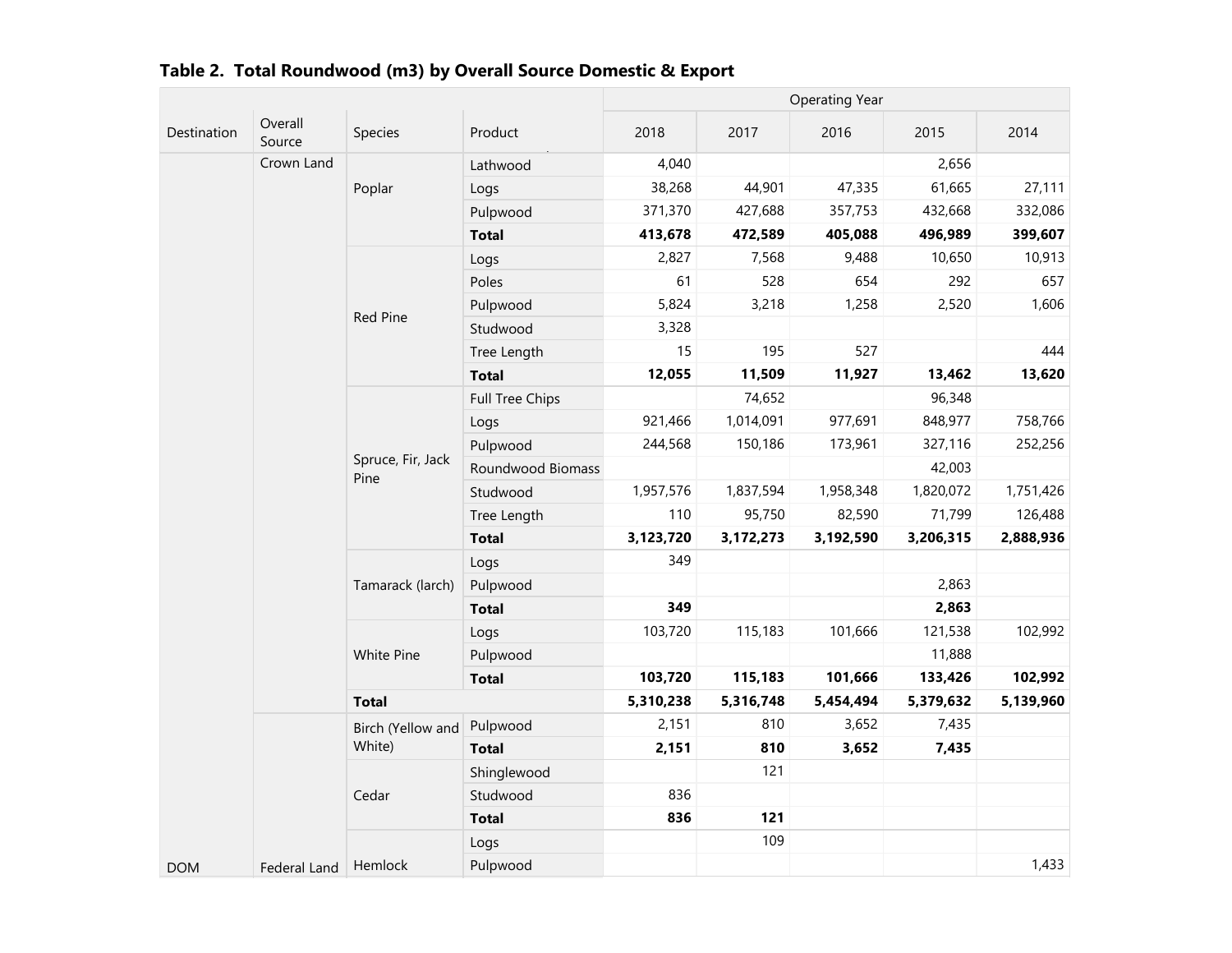|             |                    |                      |                        | <b>Operating Year</b> |        |        |        |        |  |
|-------------|--------------------|----------------------|------------------------|-----------------------|--------|--------|--------|--------|--|
| Destination | Overall<br>Source  | Species              | Product                | 2018                  | 2017   | 2016   | 2015   | 2014   |  |
|             |                    | Hemlock              | <b>Total</b>           |                       | 109    |        |        | 1,433  |  |
|             |                    |                      | <b>Full Tree Chips</b> | 108                   | 513    |        |        |        |  |
|             |                    |                      | Logs                   | 103                   | 70     |        |        |        |  |
|             |                    | Mixed Hardwood       | Pulpwood               | 6,761                 | 5,182  | 9,291  | 10,183 | 6,585  |  |
|             |                    |                      | <b>Total</b>           | 6,972                 | 5,765  | 9,291  | 10,183 | 6,585  |  |
|             |                    | Mixed Softwood       | Pulpwood               | 38                    |        | 357    |        |        |  |
|             |                    |                      | <b>Total</b>           | 38                    |        | 357    |        |        |  |
|             |                    |                      | Roundwood Biomass      | 897                   |        |        |        |        |  |
|             | Federal Land       | <b>Mixed Species</b> | <b>Total</b>           | 897                   |        |        |        |        |  |
|             | Poplar<br>Red Pine |                      | Pulpwood               | 4,932                 | 3,236  | 4,455  | 2,263  | 1,916  |  |
|             |                    | <b>Total</b>         | 4,932                  | 3,236                 | 4,455  | 2,263  | 1,916  |        |  |
|             |                    |                      | Logs                   |                       |        |        |        | 881    |  |
|             |                    |                      | Poles                  | 81                    | 50     |        |        | 19     |  |
|             |                    |                      | Pulpwood               | 124                   | 19     |        |        | 230    |  |
|             |                    |                      | Studwood               | 121                   |        |        |        |        |  |
|             |                    |                      | <b>Total</b>           | 326                   | 69     |        |        | 1,130  |  |
|             |                    |                      | Full Tree Chips        |                       |        |        | 365    |        |  |
|             |                    |                      | Logs                   | 4,738                 | 5,774  | 10,625 | 12,208 | 4,330  |  |
|             |                    | Spruce, Fir, Jack    | Pulpwood               | 4,548                 | 7,203  | 9,020  | 6,446  | 3,185  |  |
|             |                    | Pine                 | Roundwood Biomass      |                       |        |        | 10     |        |  |
|             |                    |                      | Studwood               | 12,580                | 11,933 | 11,390 | 6,938  | 3,774  |  |
|             |                    |                      | <b>Total</b>           | 21,866                | 24,910 | 31,035 | 25,967 | 11,289 |  |
|             |                    | <b>White Pine</b>    | Logs                   | 1,484                 | 864    | 2,844  | 1,219  | 2,694  |  |
|             |                    |                      | <b>Total</b>           | 1,484                 | 864    | 2,844  | 1,219  | 2,694  |  |
|             |                    | <b>Total</b>         |                        | 39,502                | 35,884 | 51,634 | 47,067 | 25,047 |  |
|             |                    | Ash                  | Logs                   |                       |        |        |        | 333    |  |
|             |                    |                      | <b>Total</b>           |                       |        |        |        | 333    |  |
|             |                    | Birch (Yellow and    | Pulpwood               | 3,494                 | 2,028  | 6,444  | 8,513  |        |  |
|             |                    | White)               | <b>Total</b>           | 3,494                 | 2,028  | 6,444  | 8,513  |        |  |
|             | Industrial         |                      | Lathwood               |                       |        |        |        | 23     |  |
| <b>DOM</b>  | Freehold           | Cedar                | Logs                   | 4,963                 | 6,245  | 2,704  | 4,602  | 3,461  |  |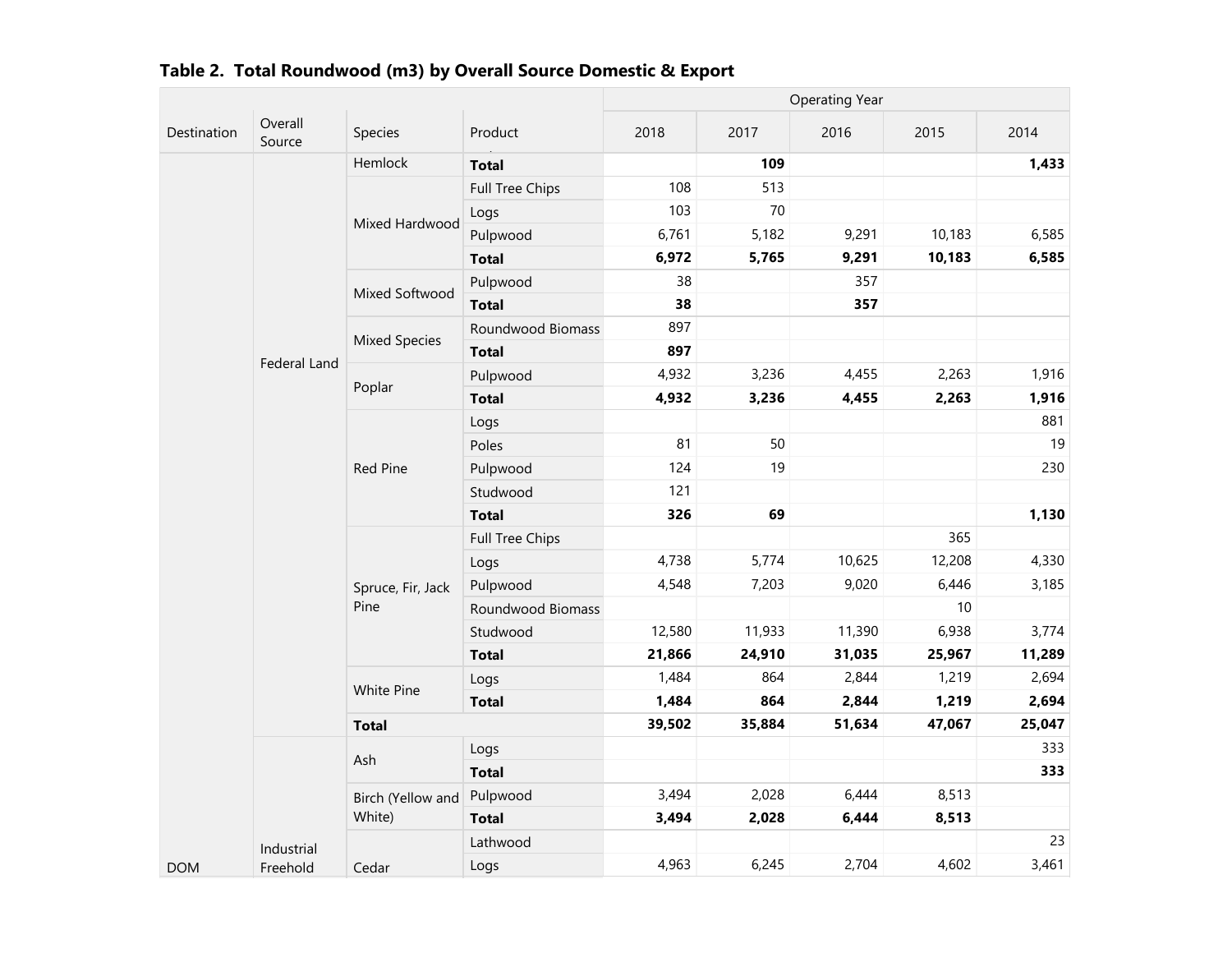|             |                        |                      |                   | <b>Operating Year</b> |         |         |         |         |
|-------------|------------------------|----------------------|-------------------|-----------------------|---------|---------|---------|---------|
| Destination | Overall<br>Source      | Species              | Product           | 2018                  | 2017    | 2016    | 2015    | 2014    |
|             |                        | Cedar                | Shinglewood       | 7,016                 | 15,684  | 15,479  | 5,481   | 13,641  |
|             |                        |                      | Studwood          | 8,368                 | 22,677  | 22,292  | 12,798  | 21,738  |
|             |                        |                      | Tree Length       | 2,229                 | 1,383   | 874     | 688     | 1,968   |
|             |                        |                      | <b>Total</b>      | 22,576                | 45,989  | 41,349  | 23,569  | 40,831  |
|             |                        | Hardwood and         | Pulpwood          |                       |         |         | 32      |         |
|             |                        | Poplar (mixed)       | <b>Total</b>      |                       |         |         | 32      |         |
|             |                        | Logs                 | 1,693             | 814                   | 937     | 1,594   | 459     |         |
|             |                        | Pulpwood             |                   |                       |         | 279     |         |         |
|             |                        | Hemlock              | Tree Length       |                       |         |         | 127     |         |
|             |                        |                      | <b>Total</b>      | 1,693                 | 814     | 937     | 2,000   | 459     |
|             |                        |                      | Full Tree Chips   | 219,615               | 229,197 | 196,592 | 275,344 | 210,020 |
|             | <b>DOM</b>             |                      | Logs              | 75,370                | 77,423  | 96,537  | 90,203  | 106,590 |
|             |                        |                      | Pulpwood          | 111,261               | 144,930 | 181,878 | 189,563 | 189,331 |
|             |                        | Mixed Hardwood       | Roundwood Biomass | 47,780                |         |         |         |         |
|             |                        |                      | Tree Length       | 230                   | 5,376   |         |         |         |
|             |                        |                      | Veneer            |                       |         |         |         | 4,280   |
|             |                        |                      | <b>Total</b>      | 454,256               | 456,926 | 475,007 | 555,110 | 510,221 |
|             |                        | Mixed Softwood       | Full Tree Chips   | 35,416                |         | 58,490  |         | 86,974  |
|             |                        |                      | Pulpwood          | 323                   | 5,678   | 6,942   | 1,299   | 2,695   |
|             |                        |                      | Roundwood Biomass | 148                   |         |         |         |         |
|             | Industrial<br>Freehold |                      | <b>Total</b>      | 35,887                | 5,678   | 65,432  | 1,299   | 89,669  |
|             |                        | <b>Mixed Species</b> | Roundwood Biomass | 3,556                 |         |         |         |         |
|             |                        |                      | <b>Total</b>      | 3,556                 |         |         |         |         |
|             |                        | Other Softwood       | Roundwood Biomass |                       | 112     | 1,331   |         |         |
|             |                        |                      | <b>Total</b>      |                       | 112     | 1,331   |         |         |
|             |                        |                      | Full Tree Chips   |                       |         |         |         | 8,665   |
|             |                        |                      | Lathwood          | 3,296                 |         |         |         |         |
|             |                        | Poplar               | Pulpwood          | 59,181                | 71,849  | 48,516  | 59,031  | 55,749  |
|             |                        |                      | <b>Total</b>      | 62,477                | 71,849  | 48,516  | 59,031  | 64,414  |
|             |                        |                      | Logs              | 713                   |         | 341     |         | 1,843   |
|             | <b>Red Pine</b>        | Poles                | 40                |                       | 69      |         |         |         |

| Table 2. Total Roundwood (m3) by Overall Source Domestic & Export |
|-------------------------------------------------------------------|
|-------------------------------------------------------------------|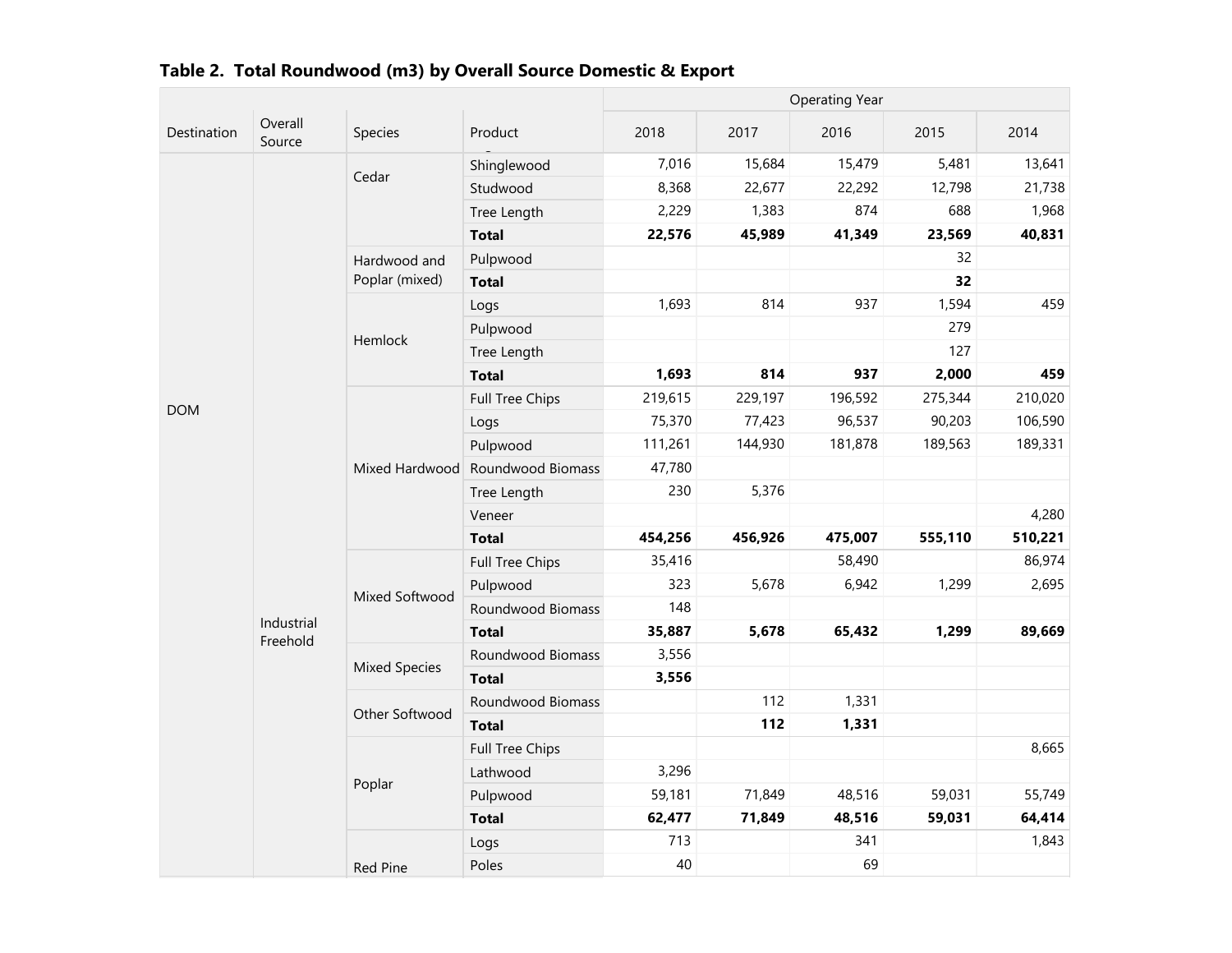|             |                   |                   |                 | <b>Operating Year</b> |           |           |           |           |
|-------------|-------------------|-------------------|-----------------|-----------------------|-----------|-----------|-----------|-----------|
| Destination | Overall<br>Source | Species           | Product         | 2018                  | 2017      | 2016      | 2015      | 2014      |
| <b>DOM</b>  | Industrial        | Red Pine          | Pulpwood        | 831                   | 1,045     | 2,175     | 3,533     |           |
|             | Freehold          |                   | Studwood        | 270                   |           |           |           |           |
|             |                   |                   | <b>Total</b>    | 1,854                 | 1,045     | 2,585     | 3,533     | 1,843     |
|             |                   |                   | Full Tree Chips | 12,655                | 42,755    |           | 123,571   |           |
|             |                   |                   | Logs            | 386,319               | 430,358   | 374,574   | 380,426   | 374,869   |
|             |                   | Spruce, Fir, Jack | Pulpwood        | 35,849                | 68,710    | 90,643    | 87,972    | 142,034   |
|             |                   | Pine              | Studwood        | 658,108               | 639,610   | 725,337   | 624,723   | 551,590   |
|             |                   |                   | Tree Length     | 2,408                 | 36,316    | 87,179    | 96,888    | 128,013   |
|             |                   |                   | <b>Total</b>    | 1,095,339             | 1,217,749 | 1,277,733 | 1,313,580 | 1,196,506 |
|             |                   |                   | Logs            |                       |           |           | 270       |           |
|             |                   | Tamarack (larch)  | Pulpwood        |                       |           |           | 135       |           |
|             |                   |                   | <b>Total</b>    |                       |           |           | 405       |           |
|             |                   |                   | Logs            | 1,538                 | 4,016     | 11,533    | 8,535     | 12,851    |
|             |                   | White Pine        | Pulpwood        |                       |           |           | 80        | 12,851    |
|             |                   |                   | <b>Total</b>    | 1,538                 | 4,016     | 11,533    | 8,615     |           |
|             |                   |                   |                 |                       |           |           |           |           |
|             |                   | <b>Total</b>      |                 | 1,682,670             | 1,806,206 | 1,930,867 | 1,975,687 | 1,917,127 |
|             |                   |                   | Logs            | 461                   |           | 658       |           |           |
|             |                   | Ash               | <b>Total</b>    | 461                   |           | 658       |           |           |
|             |                   |                   | Pulpwood        | 8,827                 | 12,960    | 11,742    | 11,602    | 8,454     |
|             |                   | Birch (Yellow and | Tree Length     | 21                    |           |           |           |           |
|             |                   | White)            | <b>Total</b>    | 8,848                 | 12,960    | 11,742    | 11,602    | 8,454     |
|             |                   |                   | Logs            | 5,176                 | 3,786     | 8,079     | 11,257    | 6,537     |
|             |                   |                   | Pulpwood        | 64                    | 213       | 124       |           |           |
|             |                   |                   | Shinglewood     | 791                   | 4,041     | 6,622     | 3,156     | 1,660     |
|             |                   | Cedar             | Studwood        | 10,313                | 11,467    | 13,878    | 5,552     | 5,221     |
|             |                   |                   | Tree Length     | 3,477                 | 8,509     | 3,555     | 3,472     | 4,458     |
|             |                   |                   | <b>Total</b>    | 19,821                | 28,016    | 32,258    | 23,437    | 17,876    |
|             |                   | Hardwood and      | Pulpwood        |                       |           |           | 21,749    |           |
|             |                   | Poplar (mixed)    | <b>Total</b>    |                       |           |           | 21,749    |           |
|             | Marketing         |                   | Logs            | 7,551                 | 5,177     | 6,895     | 5,872     | 5,014     |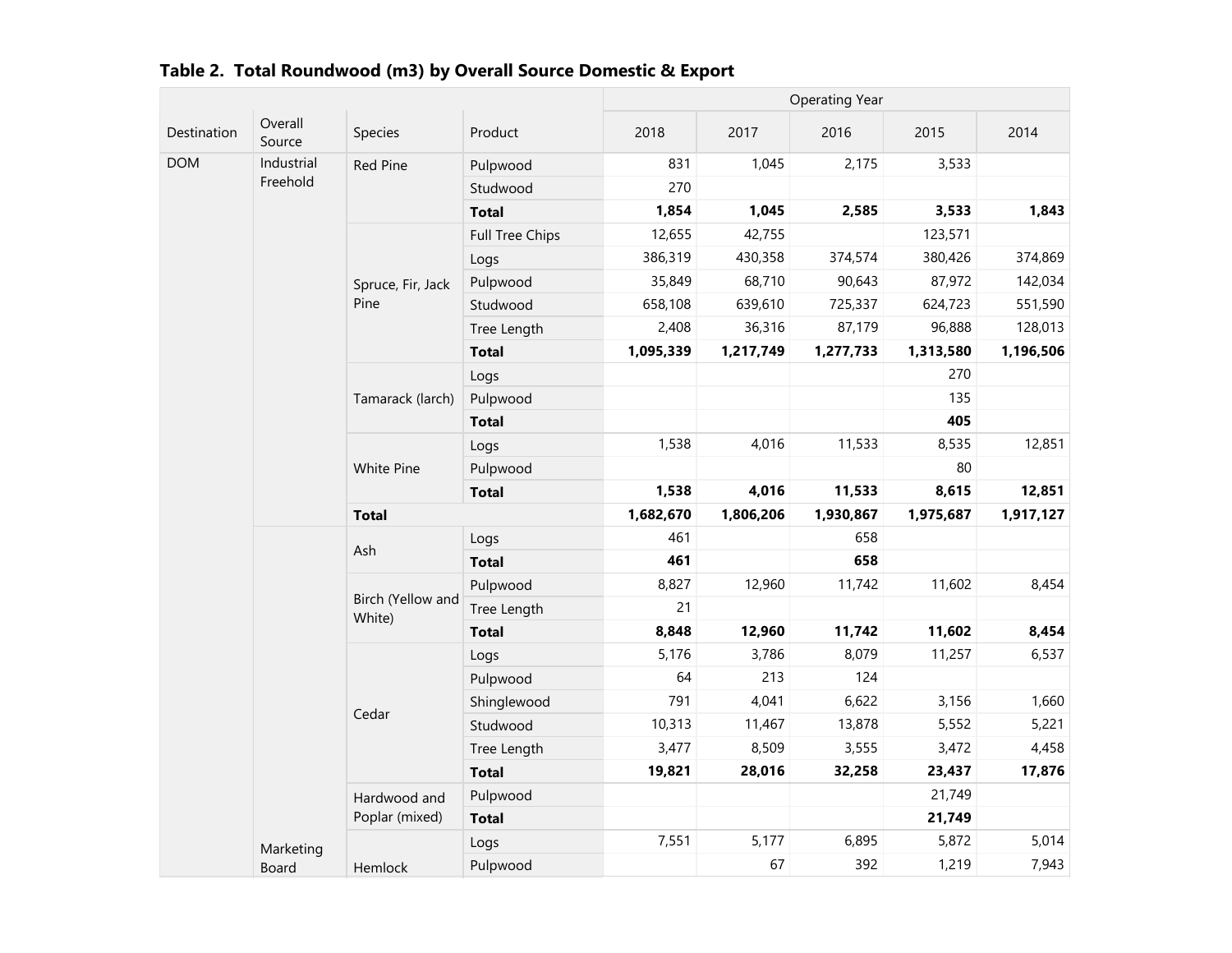|             |                    |                        |                   | <b>Operating Year</b> |         |         |         |         |
|-------------|--------------------|------------------------|-------------------|-----------------------|---------|---------|---------|---------|
| Destination | Overall<br>Source  | Species                | Product           | 2018                  | 2017    | 2016    | 2015    | 2014    |
| <b>DOM</b>  |                    | Hemlock                | Studwood          |                       | 382     |         |         |         |
|             |                    |                        | <b>Total</b>      | 7,551                 | 5,626   | 7,287   | 7,091   | 12,957  |
|             |                    | Fuelwood               | 69                | 424                   | 7,857   | 6,029   |         |         |
|             |                    | <b>Full Tree Chips</b> | 42,764            | 45,967                | 105,886 | 72,978  | 83,671  |         |
|             |                    | Logs                   | 9,638             | 13,453                | 17,340  | 21,327  | 14,581  |         |
|             |                    | Mixed Hardwood         | Pulpwood          | 107,873               | 112,964 | 134,207 | 100,897 | 74,327  |
|             |                    |                        | Roundwood Biomass | 2,857                 |         |         |         |         |
|             |                    |                        | Tree Length       | 6,131                 | 507     | 7,191   | 14,037  | 7,804   |
|             |                    |                        | Veneer            |                       |         | 680     | 272     | 14      |
|             |                    |                        | <b>Total</b>      | 169,332               | 173,315 | 273,161 | 215,540 | 180,397 |
|             |                    |                        | Full Tree Chips   |                       |         | 35,366  |         | 88,310  |
|             |                    |                        | Logs              | $\mathbf{1}$          |         |         |         |         |
|             |                    | Mixed Softwood         | Pulpwood          | 67,786                | 78,483  | 81,764  |         | 89,753  |
|             |                    |                        | Roundwood Biomass | 8,234                 |         |         |         |         |
|             |                    |                        | <b>Total</b>      | 76,021                | 78,483  | 117,130 |         | 178,063 |
|             |                    | <b>Mixed Species</b>   | Fuelwood          |                       | 1,659   |         |         |         |
|             |                    |                        | Roundwood Biomass | 17,555                | 11,519  | 11,156  | 5,967   |         |
|             | Marketing<br>Board |                        | <b>Total</b>      | 17,555                | 13,178  | 11,156  | 5,967   |         |
|             |                    |                        | Full Tree Chips   | 27,163                |         |         |         |         |
|             |                    | Other Softwood         | Pulpwood          |                       | 423     |         |         |         |
|             |                    |                        | <b>Total</b>      | 27,163                | 423     |         |         |         |
|             |                    |                        | Full Tree Chips   |                       |         |         |         | 10,526  |
|             |                    |                        | Logs              | 2,900                 | 8,835   | 8,722   | 6,656   | 8,196   |
|             |                    | Poplar                 | Pulpwood          | 199,406               | 208,064 | 221,370 | 216,472 | 193,449 |
|             |                    |                        | Roundwood Biomass | 6,017                 |         |         |         |         |
|             |                    |                        | Tree Length       | 2,360                 | 526     |         |         |         |
|             |                    |                        | <b>Total</b>      | 210,683               | 217,425 | 230,092 | 223,128 | 212,171 |
|             |                    |                        | Logs              | 1,678                 | 6,950   | 3,587   | 3,561   | 910     |
|             |                    |                        | Poles             | 200                   | 840     | 545     | 835     | 1,551   |
|             |                    | <b>Red Pine</b>        | Pulpwood          | 1,128                 | 1,945   | 559     | 3,552   | 2,066   |
|             |                    |                        | Studwood          | 232                   | 563     |         |         |         |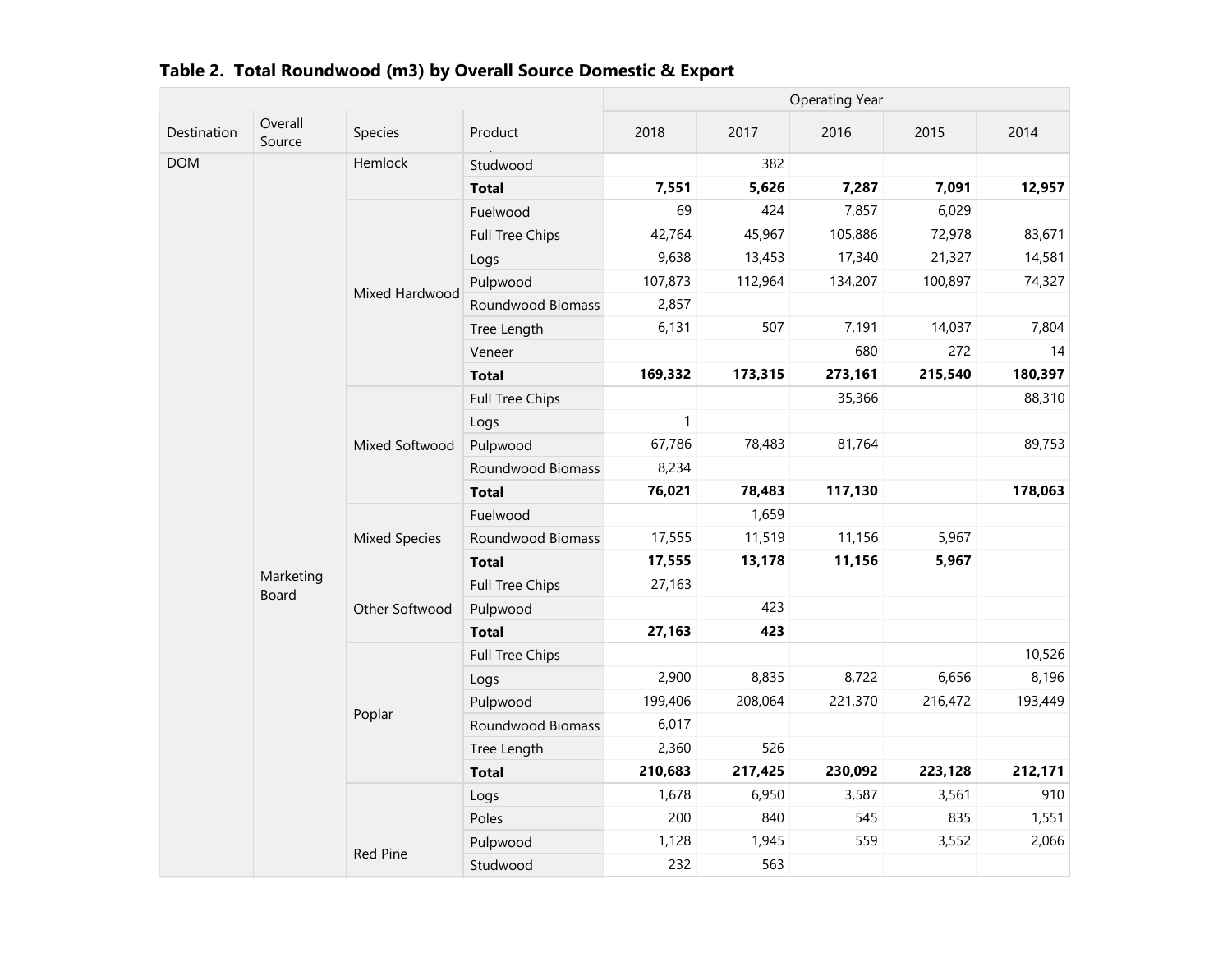|             |                   |                             |                       |           |           | <b>Operating Year</b> |           |           |
|-------------|-------------------|-----------------------------|-----------------------|-----------|-----------|-----------------------|-----------|-----------|
| Destination | Overall<br>Source | Species                     | Product               | 2018      | 2017      | 2016                  | 2015      | 2014      |
| <b>DOM</b>  | Marketing         | Red Pine                    | Tree Length           | 32        | 32        | 109                   |           | 477       |
|             | Board             |                             | <b>Total</b>          | 3,270     | 10,330    | 4,800                 | 7,948     | 5,004     |
|             |                   |                             | Full Tree Chips       |           | 29,251    |                       | 85,073    |           |
|             |                   |                             | Logs                  | 262,916   | 278,303   | 295,536               | 314,849   | 248,829   |
|             |                   |                             | Pulpwood              | 218,492   | 151,648   | 188,840               | 261,431   | 168,530   |
|             |                   | Spruce, Fir, Jack<br>Pine   | Roundwood Biomass     |           |           |                       | 24,000    |           |
|             |                   |                             | Studwood              | 560,746   | 548,645   | 638,586               | 515,151   | 418,599   |
|             |                   |                             | Tree Length           | 7,321     | 18,467    | 35,226                | 35,208    | 15,950    |
|             |                   |                             | <b>Total</b>          | 1,049,475 | 1,026,314 | 1,158,188             | 1,235,712 | 851,908   |
|             |                   |                             | Fuelwood              | 1,400     | 885       | 324                   |           |           |
|             |                   |                             | Logs                  | 459       | 232       | 57                    | 130       | 39        |
|             |                   |                             | Pulpwood              | 593       |           | 1,807                 | 4,667     |           |
|             |                   | Tamarack (larch)            | Studwood              |           |           | 395                   | 347       |           |
|             |                   |                             | Tree Length           | 17        | 916       |                       |           |           |
|             |                   |                             | <b>Total</b>          | 2,469     | 2,033     | 2,930                 | 4,797     | 39        |
|             |                   | White Birch                 | Pulpwood              |           |           | 33                    |           |           |
|             |                   |                             | <b>Total</b>          |           |           | 33                    |           |           |
|             |                   | White Pine                  | Logs                  | 23,221    | 18,265    | 24,722                | 17,595    | 16,122    |
|             |                   |                             | Pulpwood              |           |           |                       | 7,800     |           |
|             |                   |                             | <b>Total</b>          | 23,221    | 18,265    | 24,722                | 25,395    | 16,122    |
|             |                   | <b>Total</b>                |                       | 1,615,870 | 1,586,368 | 1,874,157             | 1,782,366 | 1,482,991 |
|             | <b>Total</b>      |                             |                       | 8,648,280 | 8,745,206 | 9,311,152             | 9,184,752 | 8,565,125 |
|             |                   |                             | Full Tree Chips       |           |           |                       | 9,248     |           |
|             |                   | Birch (Yellow and<br>White) | Pulpwood              | 15,477    | 21,127    |                       | 175       |           |
|             |                   |                             | <b>Total</b>          | 15,477    | 21,127    |                       | 9,423     |           |
|             |                   | Cedar                       | Shinglewood           |           |           |                       | 13,684    |           |
|             |                   |                             | <b>Total</b>          |           |           |                       | 13,684    |           |
|             |                   |                             | Full Tree Chips       |           |           | 1,847                 |           | 18,941    |
|             |                   | Mixed Hardwood              | Pulpwood              |           | 1,862     | 6,327                 |           | 279       |
|             | Crown Land        |                             | <b>Total</b>          |           | 1,862     | 8,174                 |           | 19,220    |
| <b>EXP</b>  |                   | <b>Mixed Species</b>        | <b>Forest Biomass</b> | 3,470     |           |                       |           |           |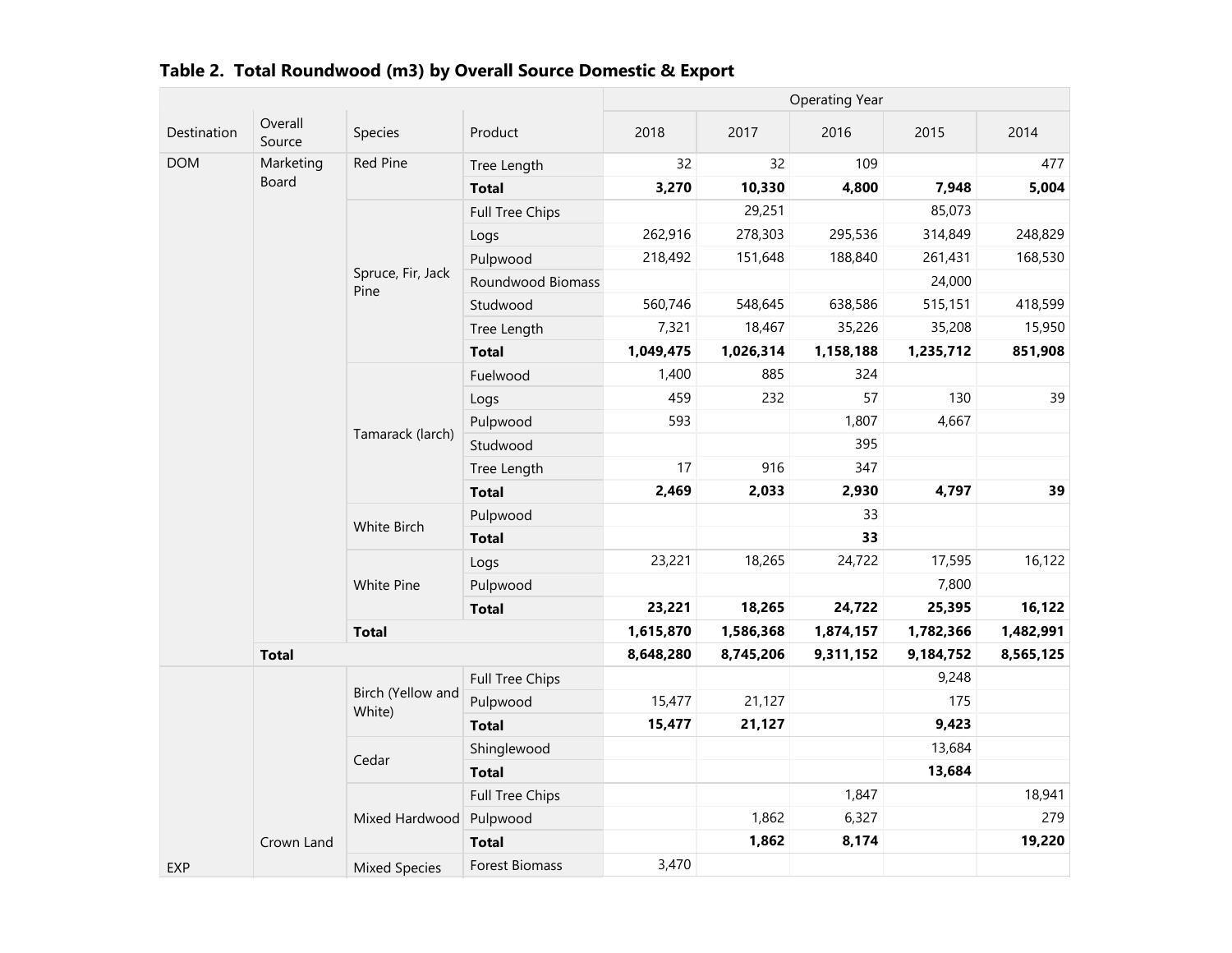|             |                                 |                                           |                       |         |         | <b>Operating Year</b> |         |         |
|-------------|---------------------------------|-------------------------------------------|-----------------------|---------|---------|-----------------------|---------|---------|
| Destination | Overall<br>Source<br>Crown Land | Species                                   | Product               | 2018    | 2017    | 2016                  | 2015    | 2014    |
|             |                                 | <b>Mixed Species</b>                      | <b>Total</b>          | 3,470   |         |                       |         |         |
|             |                                 | Poplar                                    | Pulpwood              |         |         | 1,214                 |         |         |
|             |                                 |                                           | <b>Total</b>          |         |         | 1,214                 |         |         |
|             |                                 | Spruce, Fir, Jack                         | Pulpwood              |         |         |                       |         | 9,696   |
|             |                                 | Pine                                      | <b>Total</b>          |         |         |                       |         | 9,696   |
|             |                                 | <b>Total</b>                              |                       | 18,947  | 22,989  | 9,388                 | 23,107  | 28,916  |
|             |                                 | Birch (Yellow and                         | Pulpwood              |         | 4,855   |                       |         | 1,212   |
|             |                                 | White)                                    | <b>Total</b>          |         | 4,855   |                       |         | 1,212   |
|             |                                 |                                           | Fuelwood              |         |         |                       | 524     | 524     |
|             |                                 |                                           | Logs                  | 192     | 415     | 268                   | 308     | 308     |
|             |                                 | Cedar                                     | Shinglewood           | 3,431   | 10,424  | 12,239                | 15,874  | 23,051  |
|             |                                 |                                           | Studwood              | 2,437   | 1,739   | 3,432                 | 795     | 1,788   |
|             |                                 |                                           | Tree Length           | 151     |         | 919                   | 64      | 985     |
|             |                                 |                                           | <b>Total</b>          | 6,211   | 12,578  | 16,858                | 17,565  | 26,656  |
|             |                                 | Hardwood and<br>Poplar (mixed)<br>Hemlock | Pulpwood              |         |         | 39,151                | 43,812  |         |
|             |                                 |                                           | <b>Total</b>          |         |         | 39,151                | 43,812  |         |
|             |                                 |                                           | Pulpwood              | 737     |         |                       | 1,180   | 967     |
|             |                                 |                                           | <b>Total</b>          | 737     |         |                       | 1,180   | 967     |
|             |                                 |                                           | <b>Forest Biomass</b> | 74,859  | 37,658  | 139,552               | 129,383 |         |
|             |                                 |                                           | Full Tree Chips       | 2,960   | 1,475   | 17,594                | 38,832  | 17,908  |
|             |                                 |                                           | Logs                  | 24,197  | 25,043  | 29,879                | 19,611  | 18,544  |
|             |                                 | Mixed Hardwood                            | Pulpwood              | 261,095 | 239,043 | 198,089               | 229,919 | 191,686 |
|             |                                 |                                           | Tree Length           | 2,439   |         | 685                   | 1,386   |         |
|             |                                 |                                           | Veneer                | 6,556   | 6,308   | 7,049                 | 9,368   | 2,879   |
|             |                                 |                                           | <b>Total</b>          | 372,106 | 309,527 | 392,848               | 428,499 | 231,017 |
|             |                                 |                                           | Forest Biomass        |         |         |                       | 1,526   |         |
|             |                                 | Mixed Softwood                            | Logs                  |         |         | 37,572                | 14,378  |         |
|             |                                 |                                           | Studwood              |         |         | 26,422                |         |         |
|             |                                 |                                           | <b>Total</b>          |         |         | 63,994                | 15,904  |         |
|             | Industrial                      | <b>Mixed Species</b>                      | Forest Biomass        |         |         |                       |         | 54,307  |
| <b>EXP</b>  | Freehold                        |                                           | <b>Total</b>          |         |         |                       |         | 54,307  |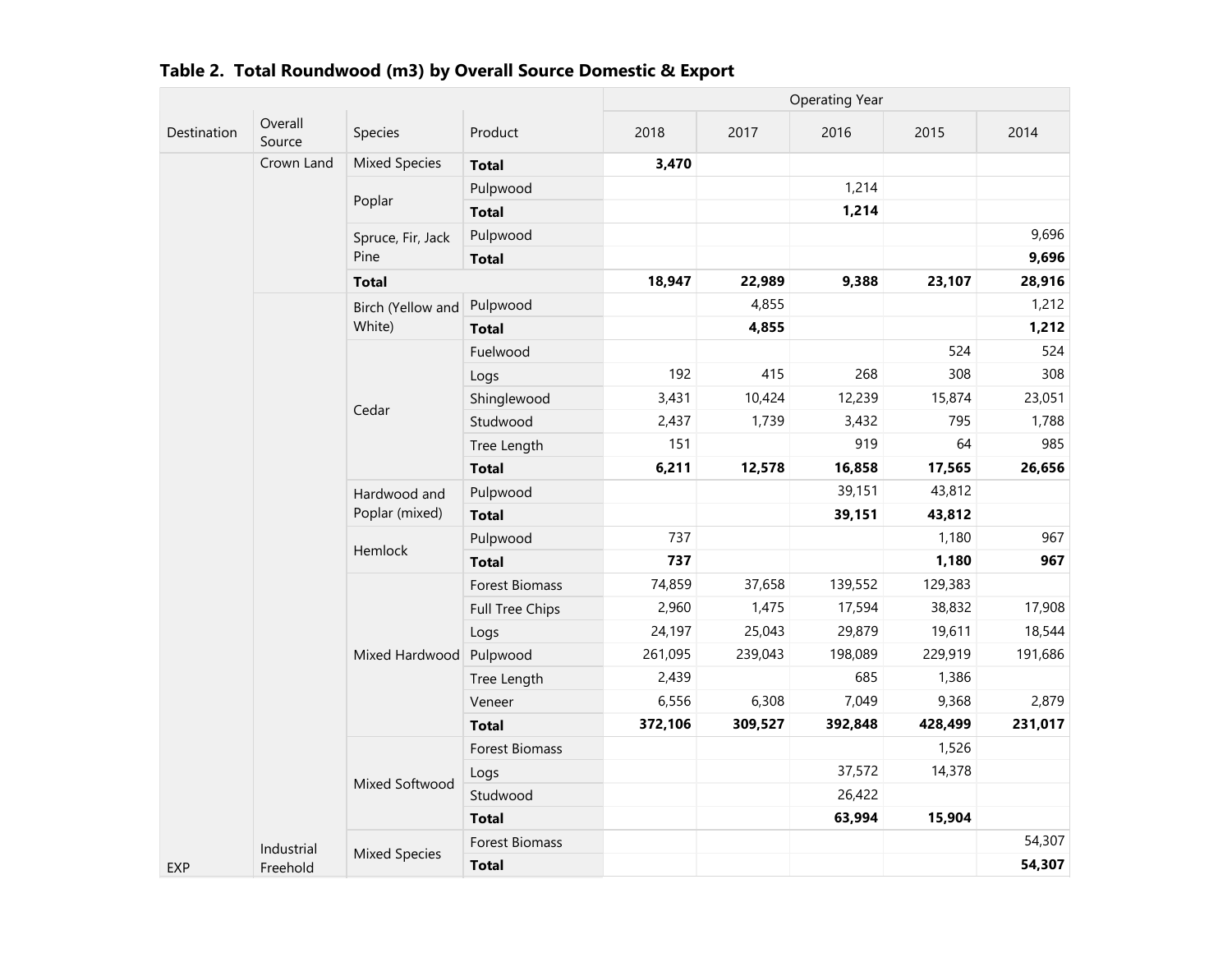|             |                    |                             |                 |         |            | <b>Operating Year</b> |                |         |
|-------------|--------------------|-----------------------------|-----------------|---------|------------|-----------------------|----------------|---------|
| Destination | Overall<br>Source  | Species                     | Product         | 2018    | 2017       | 2016                  | 2015           | 2014    |
|             | Industrial         |                             | Logs            | 1,863   | 986        | 1,773                 | 2,384          |         |
|             | Freehold           |                             | Pulpwood        | 81,306  | 96,714     | 84,202                | 89,362         | 84,564  |
|             |                    | Poplar                      | Tree Length     | 71      |            | 160                   |                |         |
|             |                    |                             | <b>Total</b>    | 83,240  | 97,700     | 86,135                | 91,746         | 84,564  |
|             |                    |                             | Logs            | 1,190   | 1,977      | 2,087                 | 3,577          | 2,020   |
|             |                    |                             | Pulpwood        | 1,614   | 409        |                       | 417            |         |
|             |                    | <b>Red Pine</b>             | Studwood        |         | 573        |                       |                |         |
|             |                    |                             | Tree Length     |         |            |                       |                | 1,268   |
|             |                    |                             | <b>Total</b>    | 2,804   | 2,959      | 2,087                 | 3,994          | 3,288   |
|             |                    | Spruce                      | Studwood        |         |            | 4,635                 |                |         |
|             |                    |                             | <b>Total</b>    |         |            | 4,635                 |                |         |
|             |                    |                             | Full Tree Chips |         |            | 15,557                | 757            |         |
|             |                    |                             | Logs            | 48,852  | 45,706     | 46,093                | 8,158          | 14,745  |
|             |                    | Spruce, Fir, Jack           | Pulpwood        | 50,758  | 61,866     | 526                   | 72,723         | 104,710 |
|             |                    | Pine                        | Studwood        | 68,456  | 147,248    | 141,895               | 102,296        | 56,714  |
|             |                    |                             | Tree Length     |         |            | 9,417                 | 4,633          | 3,626   |
|             |                    |                             | <b>Total</b>    | 168,066 | 254,820    | 213,488               | 188,567        | 179,795 |
|             |                    |                             | Tree Length     |         |            |                       |                | 23      |
|             |                    | Tamarack (larch)            | <b>Total</b>    |         |            |                       |                | 23      |
|             |                    |                             | Logs            | 859     | $77 \,$    | 600                   | 954            | 1,682   |
|             |                    | White Pine                  | Pulpwood        |         |            |                       | 391            | 757     |
|             |                    |                             | <b>Total</b>    | 859     | ${\bf 77}$ | 600                   | 1,345          | 2,439   |
|             |                    | <b>Yellow Birch</b>         | Veneer          |         |            |                       |                | 47      |
|             |                    |                             | <b>Total</b>    |         |            |                       |                | 47      |
|             |                    | <b>Total</b>                |                 | 634,023 | 682,516    | 819,796               | 792,612        | 584,315 |
|             |                    | Ash                         | Logs            |         |            |                       | 26             |         |
|             |                    |                             | <b>Total</b>    |         |            |                       | 26             |         |
| <b>EXP</b>  |                    |                             | Logs            |         |            |                       | $\overline{c}$ |         |
|             |                    | Birch (Yellow and<br>White) | Pulpwood        |         |            | 232                   | 1,281          | 1,511   |
|             |                    |                             | <b>Total</b>    |         |            | 232                   | 1,283          | 1,511   |
|             | Marketing<br>Board | Cedar                       | Logs            | 6,395   | 3,260      | 7,058                 | 2,745          | 2,000   |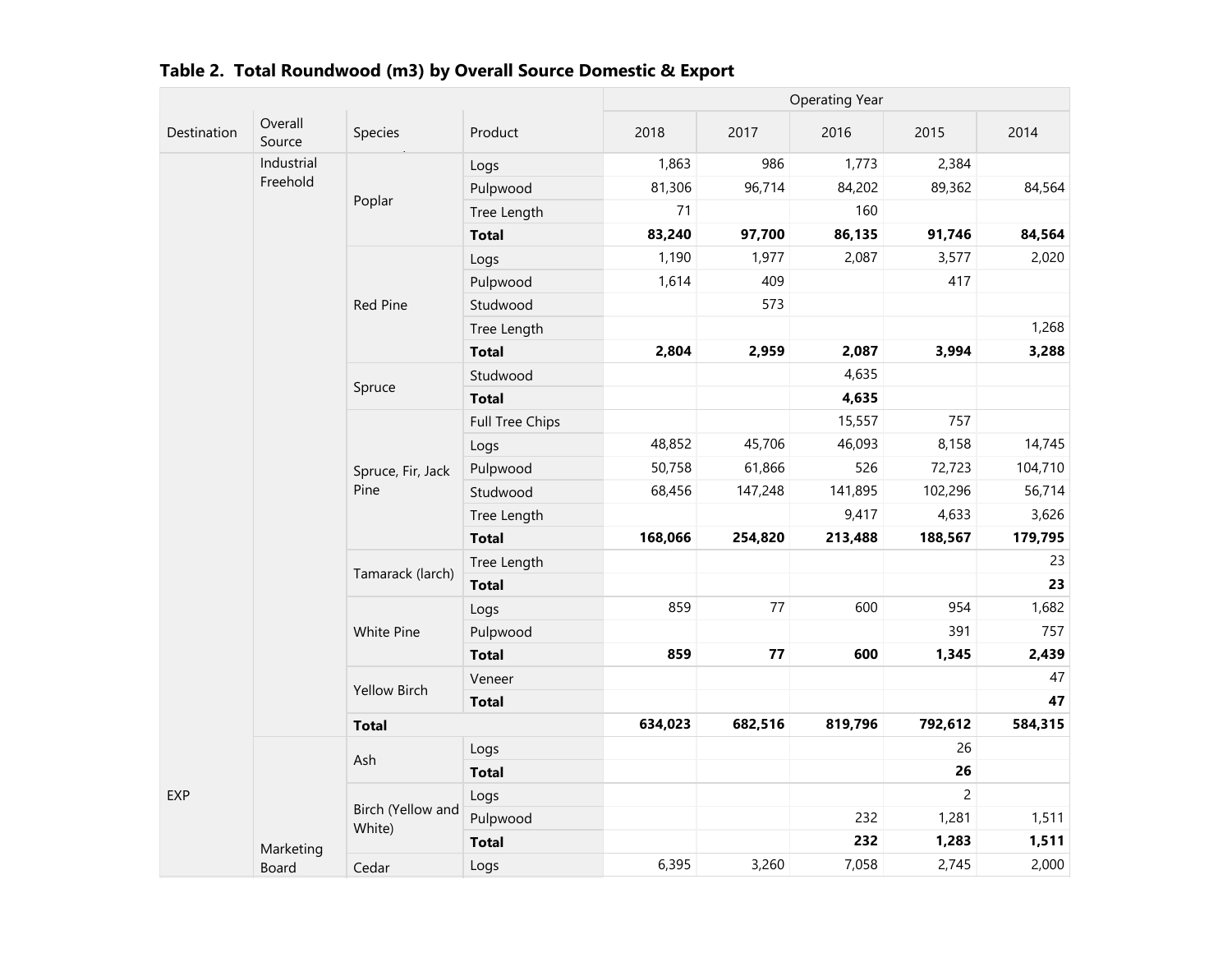|             |                    |                      |                        |        |         | <b>Operating Year</b> |                                                                                                      |        |
|-------------|--------------------|----------------------|------------------------|--------|---------|-----------------------|------------------------------------------------------------------------------------------------------|--------|
| Destination | Overall<br>Source  | Species              | Product                | 2018   | 2017    | 2016                  | 2015                                                                                                 | 2014   |
| EXP         |                    |                      | Pulpwood               |        |         | 23                    |                                                                                                      |        |
|             |                    |                      | Shinglewood            | 65     | 527     | 535                   |                                                                                                      |        |
|             |                    | Cedar                | Studwood               | 509    | 4,064   | 2,255                 | 843                                                                                                  |        |
|             |                    |                      | Tree Length            | 2,239  | 6,344   | 7,287                 | 3,985                                                                                                | 1,557  |
|             |                    |                      | <b>Total</b>           | 9,208  | 14,195  | 17,158                | 7,573                                                                                                | 3,557  |
|             |                    | Hardwood and         | Pulpwood               |        |         |                       | 16,105                                                                                               |        |
|             |                    | Poplar (mixed)       | <b>Total</b>           |        |         |                       | 16,105                                                                                               |        |
|             |                    |                      | Logs                   | 116    |         |                       |                                                                                                      |        |
|             |                    |                      | Pulpwood               |        |         |                       | 29                                                                                                   | 135    |
|             |                    | Hemlock              | Studwood               | 380    |         | 34                    |                                                                                                      | 71     |
|             |                    |                      | <b>Total</b>           | 496    |         | 34                    | 29                                                                                                   | 206    |
|             |                    |                      | <b>Full Tree Chips</b> |        |         |                       | 93                                                                                                   |        |
|             |                    |                      | Logs                   | 9,550  | 3,994   | 15,106                | 2,362<br>103,698<br>1,807<br>212<br>135<br>108,172<br>149<br>284<br>433<br>80,902<br>1,340<br>82,242 | 6,017  |
|             |                    |                      | Poles                  | 193    |         |                       |                                                                                                      |        |
|             |                    | Mixed Hardwood       | Pulpwood               | 88,907 | 145,822 | 144,977               |                                                                                                      | 54,534 |
|             |                    |                      | Studwood               |        |         | 8,235                 |                                                                                                      |        |
|             |                    |                      | Tree Length            |        |         |                       |                                                                                                      | 28     |
|             |                    |                      | Veneer                 | 160    | 144     |                       |                                                                                                      | 96     |
|             |                    |                      | <b>Total</b>           | 98,810 | 149,960 | 168,453               |                                                                                                      | 60,675 |
|             |                    |                      | Logs                   |        |         | 3,793                 |                                                                                                      |        |
|             |                    |                      | Poles                  |        |         |                       |                                                                                                      |        |
|             |                    | Mixed Softwood       | Pulpwood               |        |         |                       |                                                                                                      |        |
|             |                    |                      | <b>Total</b>           |        |         | 3,793                 |                                                                                                      |        |
|             |                    |                      | Forest Biomass         | 27,740 | 51,556  | 46,901                |                                                                                                      | 32,735 |
|             |                    | <b>Mixed Species</b> | Pulpwood               |        |         |                       |                                                                                                      |        |
|             |                    |                      | <b>Total</b>           | 27,740 | 51,556  | 46,901                |                                                                                                      | 32,735 |
|             |                    |                      | Logs                   |        |         | 1,058                 |                                                                                                      |        |
|             |                    | Other Hardwood       | Pulpwood               |        |         | 691                   |                                                                                                      |        |
|             | Marketing<br>Board |                      | <b>Total</b>           |        |         | 1,749                 |                                                                                                      |        |
|             |                    |                      | Logs                   | 5,166  | 10,661  | 3,380                 | 13,984                                                                                               | 8,457  |
|             |                    | Poplar               | Pulpwood               | 61,338 | 81,476  | 83,727                | 113,749                                                                                              | 46,316 |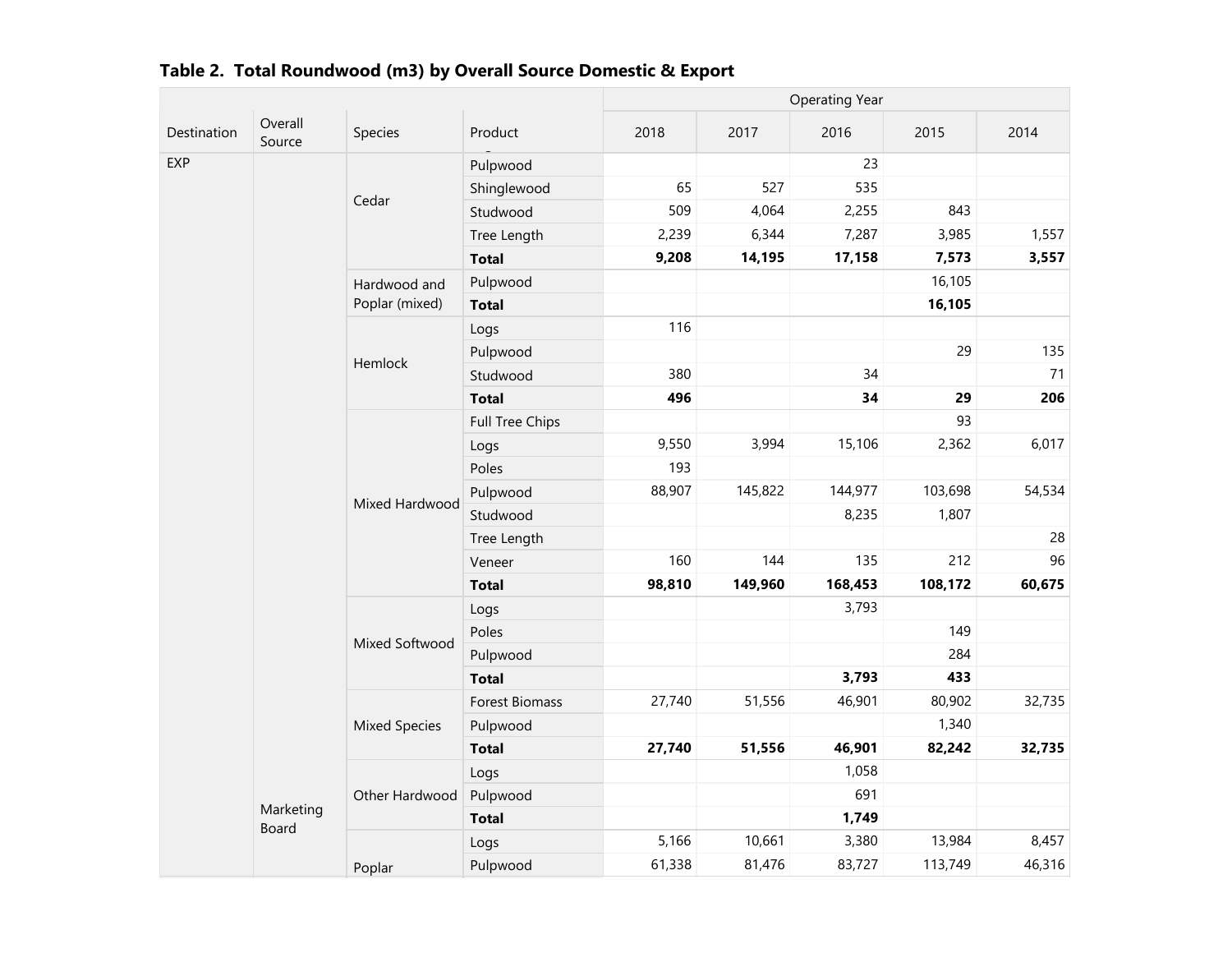|              |                   |                     |              |                         |        | <b>Operating Year</b> |         |         |
|--------------|-------------------|---------------------|--------------|-------------------------|--------|-----------------------|---------|---------|
| Destination  | Overall<br>Source | Species             | Product      | 2018                    | 2017   | 2016                  | 2015    | 2014    |
| EXP<br>Board | Marketing         | Poplar              | Studwood     |                         |        | 2,378                 |         |         |
|              |                   |                     | Tree Length  | 10,279                  |        |                       |         |         |
|              |                   |                     | <b>Total</b> | 76,783                  | 92,137 | 89,485                | 127,733 | 54,773  |
|              |                   |                     | Logs         | 12                      | 724    |                       |         |         |
|              |                   | Red Maple           | Pulpwood     |                         |        |                       | 355     |         |
|              |                   |                     | <b>Total</b> | 12                      | 724    |                       | 355     |         |
|              |                   |                     | Logs         | 823                     | 783    |                       | 3,425   |         |
|              |                   |                     | Poles        |                         |        | 33                    |         |         |
|              |                   | Red Pine            | Pulpwood     | 591                     |        |                       |         |         |
|              |                   |                     | Studwood     | 344                     | 542    |                       |         |         |
|              |                   |                     | <b>Total</b> | 1,758                   | 1,325  | 33                    | 3,425   |         |
|              |                   |                     | Logs         |                         |        | 81                    | 922     |         |
|              |                   | Spruce              | Studwood     |                         |        | 155                   | 998     |         |
|              |                   |                     | <b>Total</b> |                         |        | 236                   | 1,920   |         |
|              |                   | Spruce, Fir, Jack   | Logs         | 26,790                  | 11,615 | 11,757                | 7,673   | 10,738  |
|              |                   |                     | Poles        |                         |        |                       | 6,340   |         |
|              |                   |                     | Pulpwood     | 18,353                  | 3,155  | 3,263                 | 17,399  | 53,930  |
|              |                   | Pine                | Studwood     | 44,602                  | 24,758 | 42,394                | 49,645  | 34,142  |
|              |                   |                     | Tree Length  | 26,716                  | 19,071 | 8,214                 | 444     | 6,269   |
|              |                   |                     | <b>Total</b> | 116,461                 | 58,599 | 65,628                | 81,501  | 105,079 |
|              |                   | Sugar Maple         | Veneer       | 63                      |        |                       |         |         |
|              |                   |                     | <b>Total</b> | 63                      |        |                       |         |         |
|              |                   |                     | Logs         | 110                     | 48     | 572                   |         |         |
|              |                   | Tamarack (larch)    | Studwood     | 86                      |        |                       |         |         |
|              |                   |                     | <b>Total</b> | 196                     | 48     | 572                   |         |         |
|              |                   | White Birch         | Logs         | $\overline{2}$          |        |                       | 5       |         |
|              |                   |                     | <b>Total</b> | $\overline{\mathbf{c}}$ |        |                       | 5       |         |
|              |                   | White Pine          | Logs         | 16                      |        | 126                   |         |         |
|              |                   |                     | <b>Total</b> | 16                      |        | 126                   |         |         |
|              |                   |                     | Logs         |                         |        |                       | 17      |         |
|              |                   | <b>Yellow Birch</b> | <b>Total</b> |                         |        |                       | 17      |         |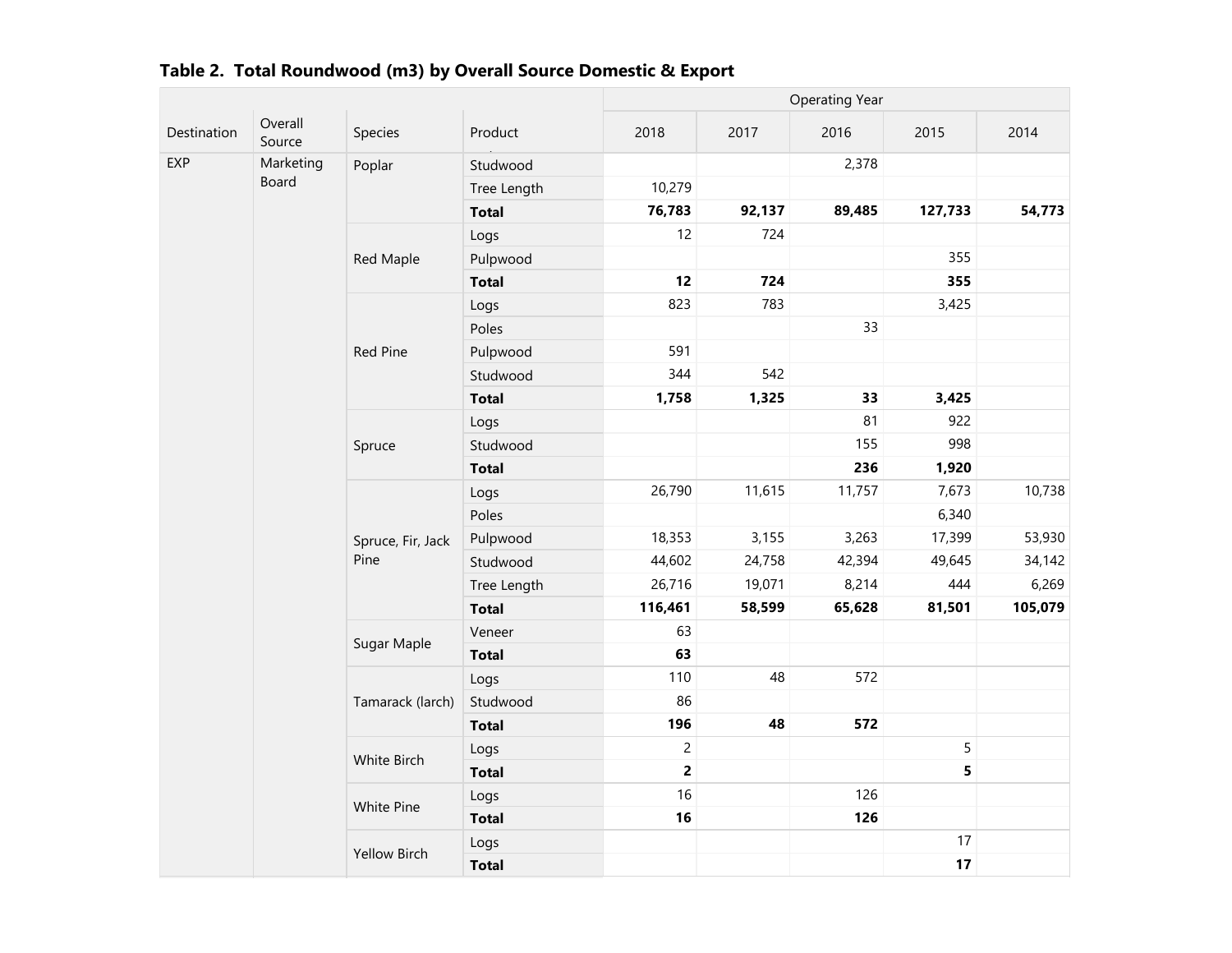|  |  |  | Table 2. Total Roundwood (m3) by Overall Source Domestic & Export |
|--|--|--|-------------------------------------------------------------------|
|--|--|--|-------------------------------------------------------------------|

|             |                                       |         |         | Operating Year |           |          |         |         |  |
|-------------|---------------------------------------|---------|---------|----------------|-----------|----------|---------|---------|--|
| Destination | Overall<br>Source<br>residence accept | Species | Product | 2018           | 2017      | 2016     | 2015    | 2014    |  |
| <b>EXP</b>  | Board                                 | Total   |         | 331,545        | 368,544   | 394,400  | 430,819 | 258,536 |  |
|             | <b>Total</b>                          |         | 984,515 | 1,074,049      | 1,223,584 | ,246,538 | 871,767 |         |  |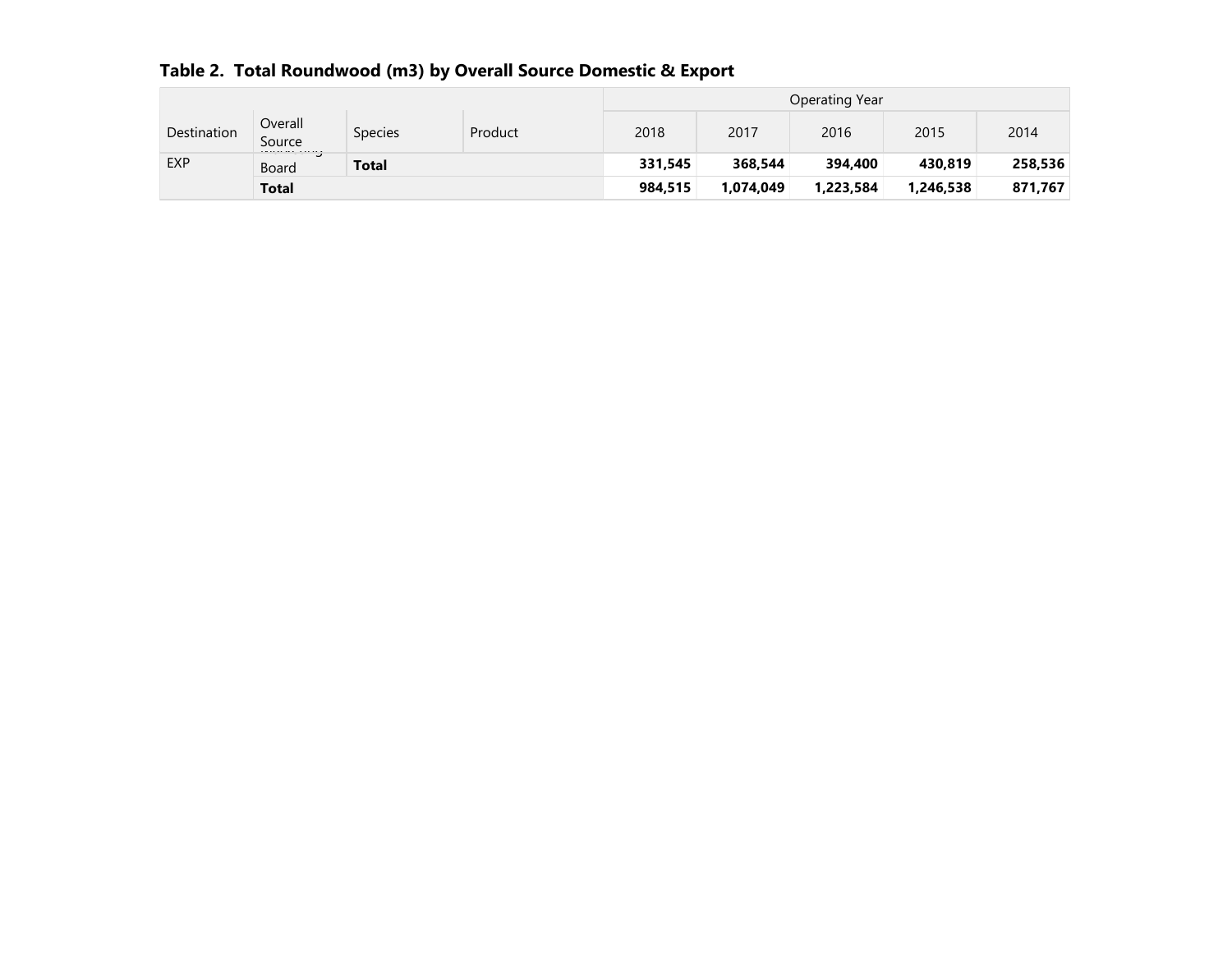

Figure 3. Total Roundwood to New Brunswick Mills 2018-19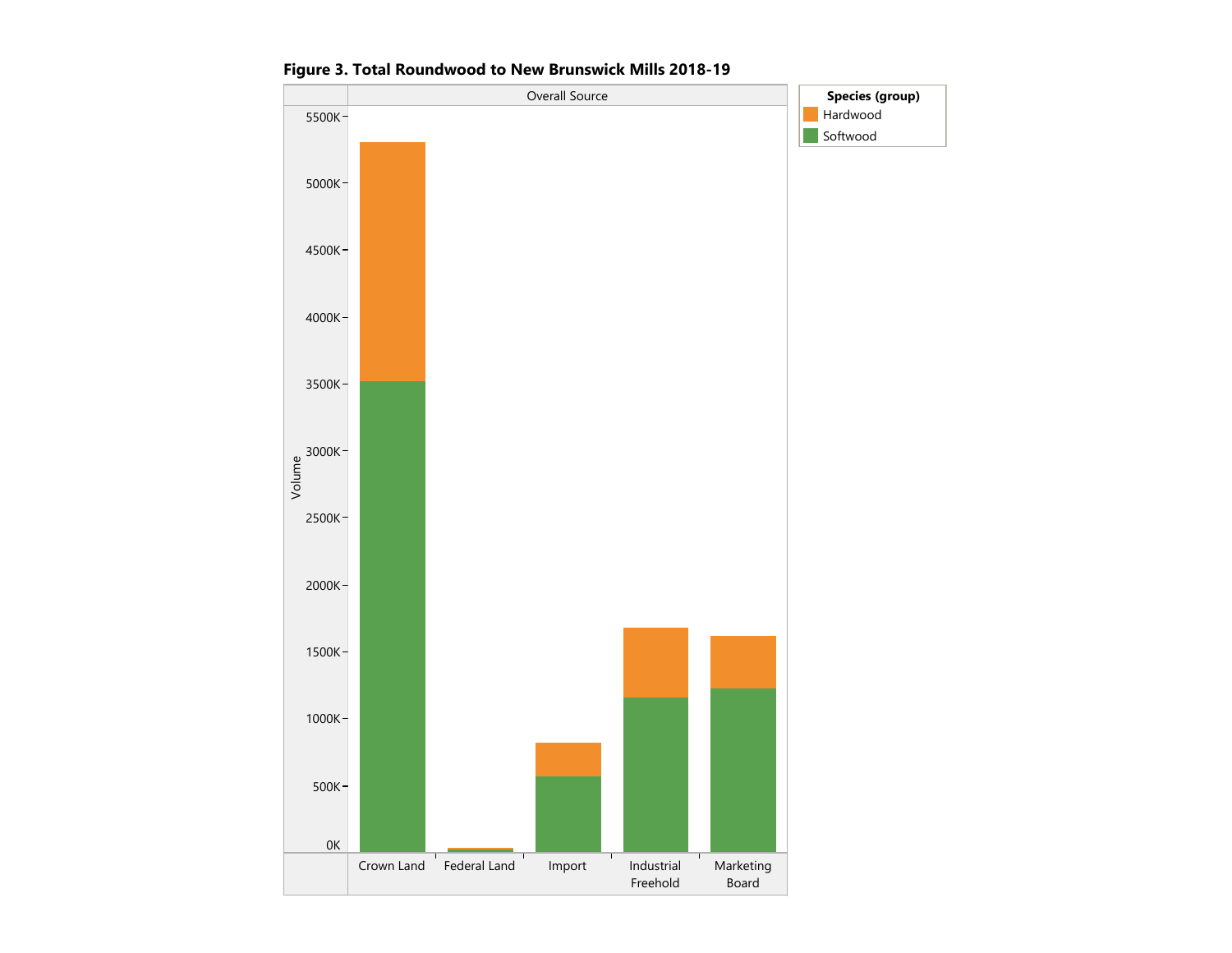

#### Figure 4. Total Crown Roundwood to New Brunswick Mills 2018-19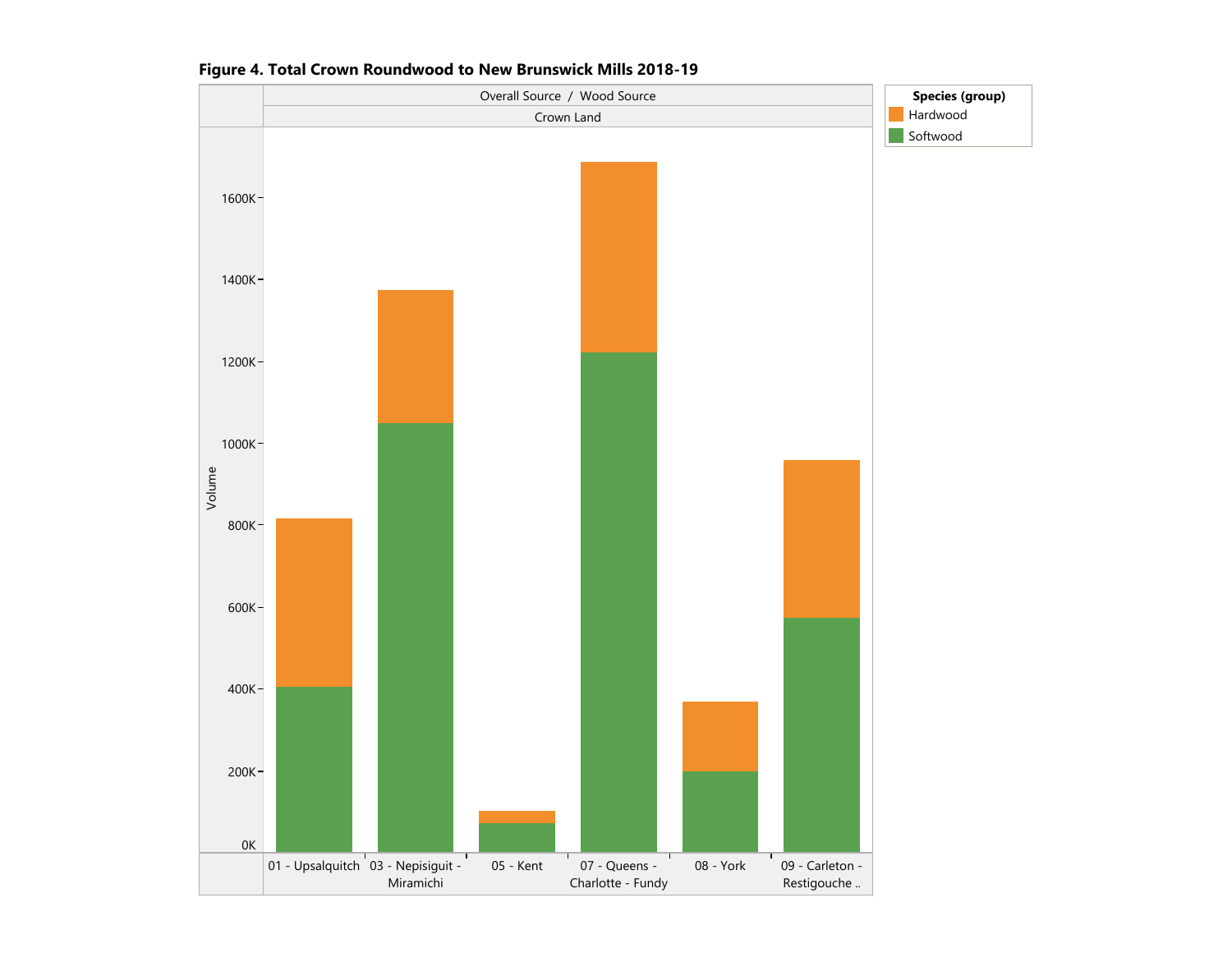#### Table 3. Total Crown Roundwood to New Brunswick Mills 2018-19

|                              |                   |                  |                                |           | Overall Source / Wood Source       |           |                                             |              |                    |
|------------------------------|-------------------|------------------|--------------------------------|-----------|------------------------------------|-----------|---------------------------------------------|--------------|--------------------|
|                              |                   |                  |                                |           | Crown Land                         |           |                                             |              |                    |
| Species                      | Product           | 01 - Upsalquitch | 03 - Nepisiguit -<br>Miramichi | 05 - Kent | 07 - Queens -<br>Charlotte - Fundy | 08 - York | 09 - Carleton -<br>Restigouche -<br>Tobique | <b>Total</b> | <b>Grand Total</b> |
| <b>Birch (Yellow</b>         | Pulpwood          |                  |                                |           | 670                                | 28,591    | 784                                         | 30,045       | 30,045             |
| and White)                   | <b>Total</b>      |                  |                                |           | 670                                | 28,591    | 784                                         | 30,045       | 30,045             |
|                              | Logs              | 60               |                                |           | 1,493                              |           |                                             | 1,553        | 1,553              |
|                              | Shinglewood       | 5,080            | 7,322                          | 20        |                                    | 4,126     | 2,643                                       | 19,191       | 19,191             |
| Cedar                        | Studwood          | 6,703            | 10,726                         | 104       | 3,075                              | 6,615     | 3,881                                       | 31,104       | 31,104             |
|                              | Tree Length       |                  | 6,624                          |           | 81                                 | 377       |                                             | 7,082        | 7,082              |
|                              | <b>Total</b>      | 11,843           | 24,672                         | 124       | 4,649                              | 11,118    | 6,524                                       | 58,930       | 58,930             |
|                              | Logs              |                  |                                |           | 153                                | 2,669     |                                             | 2,822        | 2,822              |
| Hemlock                      | <b>Total</b>      |                  |                                |           | 153                                | 2,669     |                                             | 2,822        | 2,822              |
|                              | Full Tree Chips   |                  | 34                             |           | 309,394                            | 16,273    | 2,728                                       | 328,429      | 328,429            |
|                              | Logs              | 23,617           | 20,568                         | 143       | 19,745                             | 8,368     | 64,482                                      | 136,923      | 136,923            |
| Mixed<br>Hardwood            | Pulpwood          | 219,646          | 212,761                        | 11,116    | 100,842                            | 82,590    | 251,728                                     | 878,683      | 878,683            |
|                              | Tree Length       |                  |                                |           |                                    |           | 626                                         | 626          | 626                |
|                              | <b>Total</b>      | 243,263          | 233,363                        | 11,259    | 429,981                            | 107,231   | 319,564                                     | 1,344,661    | 1,344,661          |
|                              | Full Tree Chips   |                  | 86                             |           | 106,303                            | 24        |                                             | 106,413      | 106,413            |
| Mixed                        | Pulpwood          |                  | 91,924                         | 12,757    | 1,138                              |           |                                             | 105,819      | 105,819            |
| Softwood<br>Mixed<br>Species | Roundwood Biomass | 762              |                                |           |                                    |           |                                             | 762          | 762                |
|                              | <b>Total</b>      | 762              | 92,010                         | 12,757    | 107,441                            | 24        |                                             | 212,994      | 212,994            |
|                              | Roundwood Biomass | 1,921            |                                |           |                                    | 5,343     |                                             | 7,264        | 7,264              |
|                              | <b>Total</b>      | 1,921            |                                |           |                                    | 5,343     |                                             | 7,264        | 7,264              |
|                              | Lathwood          |                  |                                |           |                                    |           | 4,040                                       | 4,040        | 4,040              |
| Poplar                       | Logs              | 31,853           | 110                            |           |                                    |           | 6,305                                       | 38,268       | 38,268             |
|                              | Pulpwood          | 136,000          | 93,287                         | 18,192    | 36,284                             | 34,018    | 53,589                                      | 371,370      | 371,370            |
|                              | <b>Total</b>      | 167,853          | 93,397                         | 18,192    | 36,284                             | 34,018    | 63,934                                      | 413,678      | 413,678            |
|                              | Logs              |                  |                                |           | 2,827                              |           |                                             | 2,827        | 2,827              |
|                              | Poles             |                  |                                |           | 61                                 |           |                                             | 61           | 61                 |
| <b>Red Pine</b>              | Pulpwood          |                  |                                |           | 4,252                              | 1,572     |                                             | 5,824        | 5,824              |
|                              | Studwood          |                  |                                |           | 2,934                              | 394       |                                             | 3,328        | 3,328              |
|                              | Tree Length       |                  |                                |           | 15                                 |           |                                             | 15           | 15                 |
|                              | <b>Total</b>      |                  |                                |           | 10,089                             | 1,966     |                                             | 12,055       | 12,055             |
|                              | Logs              | 83,795           | 121,465                        | 2,387     | 326,353                            | 105,358   | 282,108                                     | 921,466      | 921,466            |
|                              | Pulpwood          | 5,864            | 5,751                          | 4,943     | 219,239                            | 8,607     | 164                                         | 244,568      | 244,568            |
| Spruce, Fir,<br>Jack Pine    | Studwood          | 301,040          | 767,036                        | 52,583    | 492,521                            | 58,931    | 285,465                                     | 1,957,576    | 1,957,576          |
|                              | Tree Length       |                  |                                |           |                                    |           | 110                                         | 110          | 110                |
|                              | <b>Total</b>      | 390,699          | 894,252                        | 59,913    | 1,038,113                          | 172,896   | 567,847                                     | 3,123,720    | 3,123,720          |
| Tamarack                     | Logs              |                  |                                |           |                                    |           | 349                                         | 349          | 349                |
| (larch)                      | <b>Total</b>      |                  |                                |           |                                    |           | 349                                         | 349          | 349                |
| <b>White Pine</b>            | Logs              | 38               | 37,712                         |           | 60,989                             | 4,981     |                                             | 103,720      | 103,720            |
|                              | <b>Total</b>      | 38               | 37,712                         |           | 60,989                             | 4,981     |                                             | 103,720      | 103,720            |
| <b>Grand Total</b>           |                   | 816,379          | 1,375,406                      | 102,245   | 1,688,369                          | 368,837   | 959,002                                     | 5,310,238    | 5,310,238          |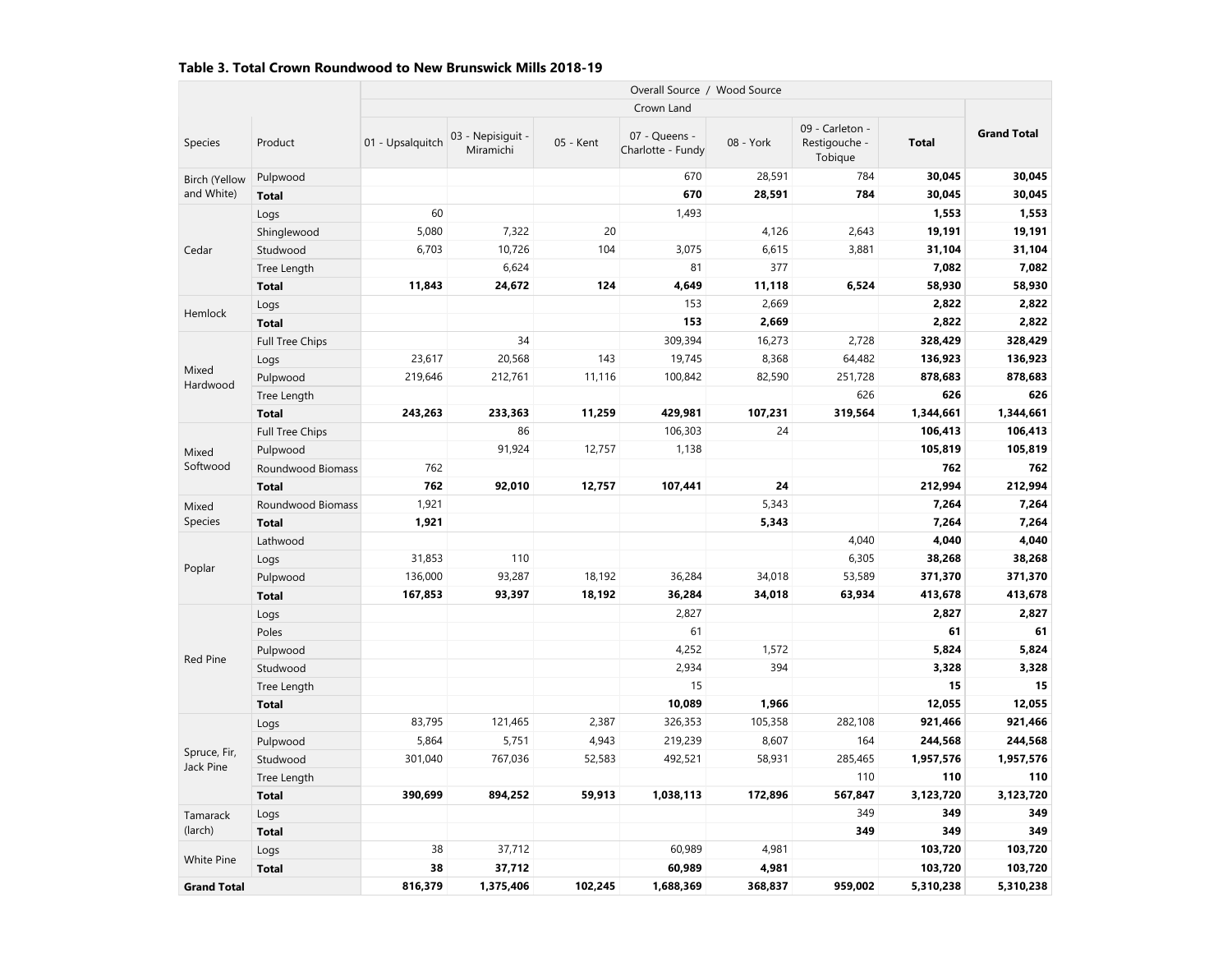

Figure 5. Total Marketing Board Roundwood to New Brunswick Mills 2018-19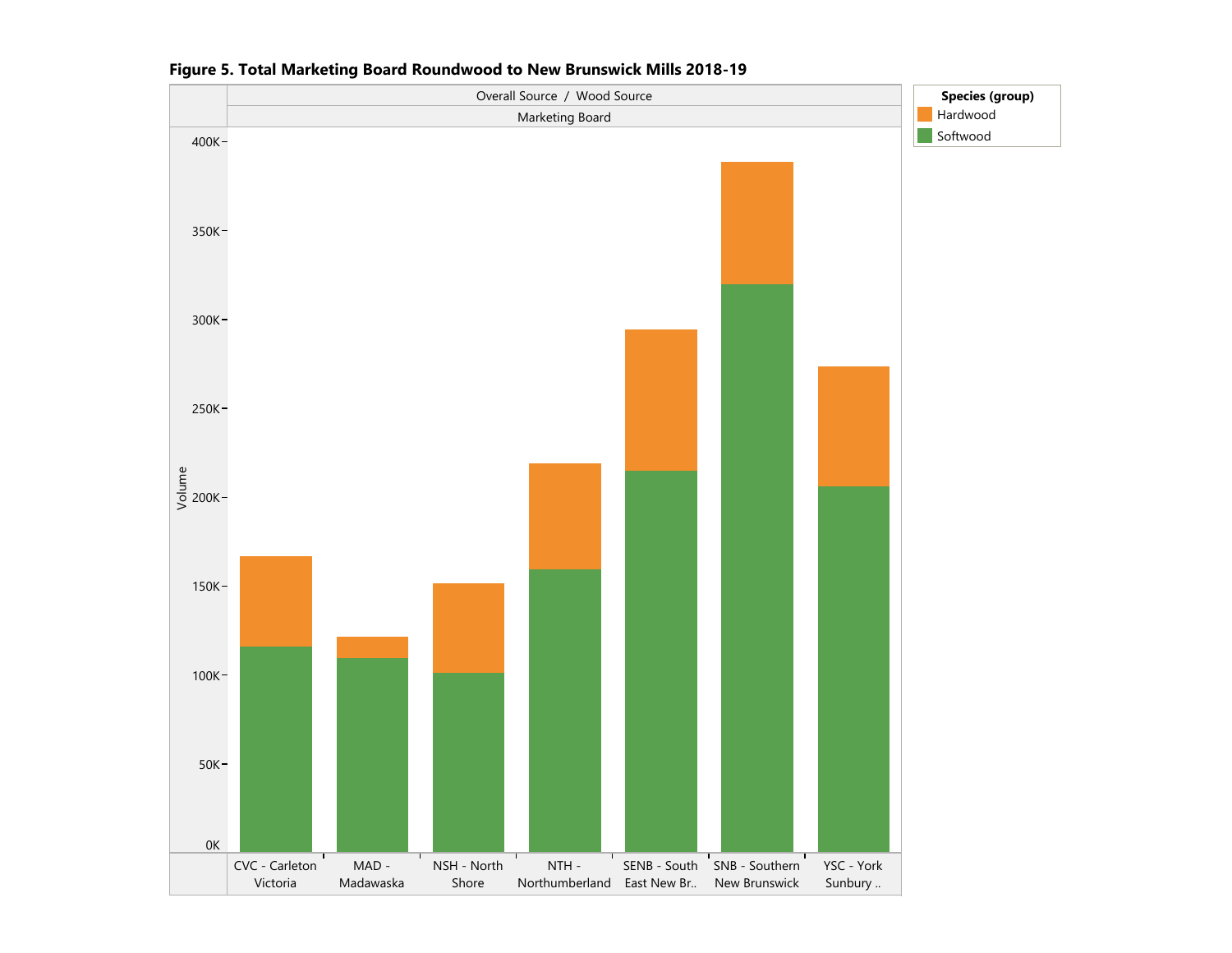#### Table 4. Total Marketing Board Roundwood to New Brunswick Mills 2018-19

|                                    |                        |                            |                    |                      | Overall Source / Wood Source |                                              |                                 |                                    |              |
|------------------------------------|------------------------|----------------------------|--------------------|----------------------|------------------------------|----------------------------------------------|---------------------------------|------------------------------------|--------------|
|                                    |                        |                            |                    |                      | Marketing Board              |                                              |                                 |                                    |              |
| Species                            | Product                | CVC - Carleton<br>Victoria | MAD -<br>Madawaska | NSH - North<br>Shore | NTH-<br>Northumberland       | SENB - South<br>East New<br><b>Brunswick</b> | SNB - Southern<br>New Brunswick | YSC - York<br>Sunbury<br>Charlotte | <b>Total</b> |
|                                    | Logs                   | 461                        |                    |                      |                              |                                              |                                 |                                    | 461          |
| Ash                                | <b>Total</b>           | 461                        |                    |                      |                              |                                              |                                 |                                    | 461          |
|                                    | Pulpwood               | 2,417                      |                    |                      | 374                          |                                              | 478                             | 5,558                              | 8,827        |
| <b>Birch (Yellow</b><br>and White) | Tree Length            | 21                         |                    |                      |                              |                                              |                                 |                                    | 21           |
|                                    | <b>Total</b>           | 2,438                      |                    |                      | 374                          |                                              | 478                             | 5,558                              | 8,848        |
|                                    | Logs                   | 2,029                      | 417                |                      | 238                          |                                              | 702                             | 1,790                              | 5,176        |
|                                    | Pulpwood               |                            |                    |                      |                              | 64                                           |                                 |                                    | 64           |
| Cedar                              | Shinglewood            |                            | 434                | 190                  |                              |                                              |                                 | 167                                | 791          |
|                                    | Studwood               | 1,548                      | 3,360              | 2,884                | 1,227                        | 830                                          | 29                              | 435                                | 10,313       |
| Hemlock                            | Tree Length            | 787                        |                    |                      | 182                          |                                              |                                 | 2,508                              | 3,477        |
|                                    | <b>Total</b>           | 4,364                      | 4,211              | 3,074                | 1,647                        | 894                                          | 731                             | 4,900                              | 19,821       |
|                                    | Logs                   | 439                        |                    |                      | 34                           | 2,374                                        | 532                             | 4,172                              | 7,551        |
|                                    | <b>Total</b>           | 439                        |                    |                      | 34                           | 2,374                                        | 532                             | 4,172                              | 7,551        |
|                                    | Fuelwood               | 69                         |                    |                      |                              |                                              |                                 |                                    | 69           |
|                                    | Full Tree Chips        | 1,008                      |                    |                      | 20                           | 6,417                                        | 33,182                          | 2,137                              | 42,764       |
|                                    | Logs                   | 1,132                      | 3,907              | 2,944                | 356                          | 91                                           | 648                             | 560                                | 9,638        |
| Mixed<br>Hardwood                  | Pulpwood               | 23,273                     | 6,826              | 9,953                | 19,602                       | 14,617                                       | 10,116                          | 23,486                             | 107,873      |
|                                    | Roundwood Biomass      |                            |                    | 2,857                |                              |                                              |                                 |                                    | 2,857        |
|                                    | Tree Length            | 4,604                      | 4                  |                      |                              |                                              |                                 | 1,523                              | 6,131        |
|                                    | <b>Total</b>           | 30,086                     | 10,737             | 15,754               | 19,978                       | 21,125                                       | 43,946                          | 27,706                             | 169,332      |
|                                    | Logs                   |                            |                    |                      |                              |                                              |                                 | $\mathbf{1}$                       | $\mathbf{1}$ |
| Mixed                              | Pulpwood               |                            |                    | 10,550               | 27,060                       | 26,649                                       | 3,419                           | 108                                | 67,786       |
| Softwood                           | Roundwood Biomass      |                            |                    | 7,498                |                              |                                              |                                 | 736                                | 8,234        |
|                                    | <b>Total</b>           |                            |                    | 18,048               | 27,060                       | 26,649                                       | 3,419                           | 845                                | 76,021       |
| Mixed                              | Roundwood Biomass      |                            | 12,198             | 17                   |                              |                                              | 13                              | 5,327                              | 17,555       |
| Species                            | <b>Total</b>           |                            | 12,198             | 17                   |                              |                                              | 13                              | 5,327                              | 17,555       |
| Other                              | <b>Full Tree Chips</b> |                            |                    |                      |                              | 2,601                                        | 21,700                          | 2,862                              | 27,163       |
| Softwood                           | <b>Total</b>           |                            |                    |                      |                              | 2,601                                        | 21,700                          | 2,862                              | 27,163       |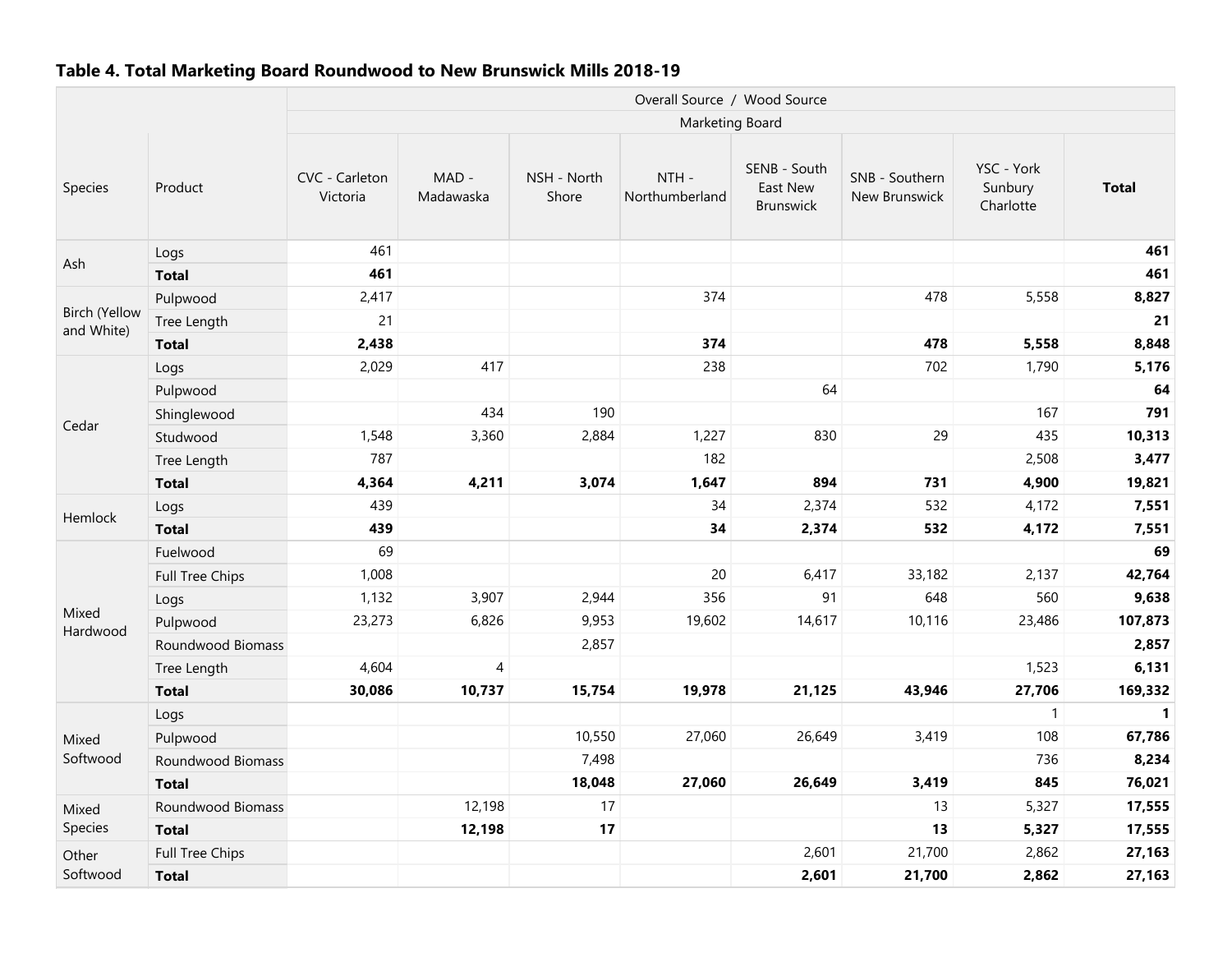#### Table 4. Total Marketing Board Roundwood to New Brunswick Mills 2018-19

|                           |                                                                                                 |                            |                    |                      | Overall Source / Wood Source |                                       |                                 |                                    |              |
|---------------------------|-------------------------------------------------------------------------------------------------|----------------------------|--------------------|----------------------|------------------------------|---------------------------------------|---------------------------------|------------------------------------|--------------|
|                           |                                                                                                 |                            |                    |                      | Marketing Board              |                                       |                                 |                                    |              |
| Species                   | Product                                                                                         | CVC - Carleton<br>Victoria | MAD -<br>Madawaska | NSH - North<br>Shore | NTH-<br>Northumberland       | SENB - South<br>East New<br>Brunswick | SNB - Southern<br>New Brunswick | YSC - York<br>Sunbury<br>Charlotte | <b>Total</b> |
|                           | Logs                                                                                            |                            | 86                 | 2,814                |                              |                                       |                                 |                                    | 2,900        |
|                           | Pulpwood                                                                                        | 15,426                     | 1,072              | 26,101               | 39,342                       | 58,765                                | 24,596                          | 34,104                             | 199,406      |
| Poplar                    | Roundwood Biomass                                                                               |                            |                    | 6,017                |                              |                                       |                                 |                                    | 6,017        |
|                           | Tree Length                                                                                     | 2,036                      |                    |                      |                              |                                       |                                 | 324                                | 2,360        |
|                           | <b>Total</b>                                                                                    | 17,462                     | 1,158              | 34,932               | 39,342                       | 58,765                                | 24,596                          | 34,428                             | 210,683      |
|                           | Logs                                                                                            | 32                         |                    |                      | 88                           |                                       | 1,021                           | 537                                | 1,678        |
| Red Pine                  | Poles                                                                                           |                            |                    |                      |                              |                                       | 200                             |                                    | 200          |
|                           | Pulpwood                                                                                        |                            |                    |                      |                              |                                       | 161                             | 967                                | 1,128        |
|                           | Studwood                                                                                        |                            |                    |                      |                              |                                       | 46                              | 186                                | 232          |
|                           | Tree Length                                                                                     |                            |                    |                      |                              |                                       |                                 | 32                                 | 32           |
|                           | <b>Total</b>                                                                                    | 32                         |                    |                      | 88                           |                                       | 1,428                           | 1,722                              | 3,270        |
|                           | Logs                                                                                            | 48,373                     | 29,439             | 6,118                | 19,510                       | 25,560                                | 62,597                          | 71,319                             | 262,916      |
|                           | Pulpwood                                                                                        | 7,909                      | 29,663             | 4,654                | 15,235                       | 46,410                                | 85,215                          | 29,406                             | 218,492      |
| Spruce, Fir,<br>Jack Pine | Studwood                                                                                        | 46,708                     | 32,383             | 68,844               | 86,981                       | 108,530                               | 136,090                         | 81,210                             | 560,746      |
|                           | Tree Length                                                                                     | 7,321                      |                    |                      |                              |                                       |                                 |                                    | 7,321        |
|                           | <b>Total</b>                                                                                    | 110,311                    | 91,485             | 79,616               | 121,726                      | 180,500                               | 283,902                         | 181,935                            | 1,049,475    |
|                           | Fuelwood                                                                                        |                            | 1,400              |                      |                              |                                       |                                 |                                    | 1,400        |
|                           | Logs                                                                                            | 196                        | 199                |                      |                              | 33                                    | 31                              |                                    | 459          |
| Tamarack<br>(larch)       | Pulpwood                                                                                        | 593                        |                    |                      |                              |                                       |                                 |                                    | 593          |
|                           | Tree Length                                                                                     | 17                         |                    |                      |                              |                                       |                                 |                                    | 17           |
|                           | <b>Total</b>                                                                                    | 806                        | 1,599              |                      |                              | 33                                    | 31                              |                                    | 2,469        |
| White Pine                | Logs                                                                                            | 148                        |                    | 467                  | 8,822                        | 1,540                                 | 7,946                           | 4,298                              | 23,221       |
|                           | <b>Total</b>                                                                                    | 148                        |                    | 467                  | 8,822                        | 1,540                                 | 7,946                           | 4,298                              | 23,221       |
|                           | 121,388<br>166,547<br>151,908<br>219,071<br>294,481<br>388,722<br>273,753<br><b>Grand Total</b> |                            |                    |                      |                              |                                       | 1,615,870                       |                                    |              |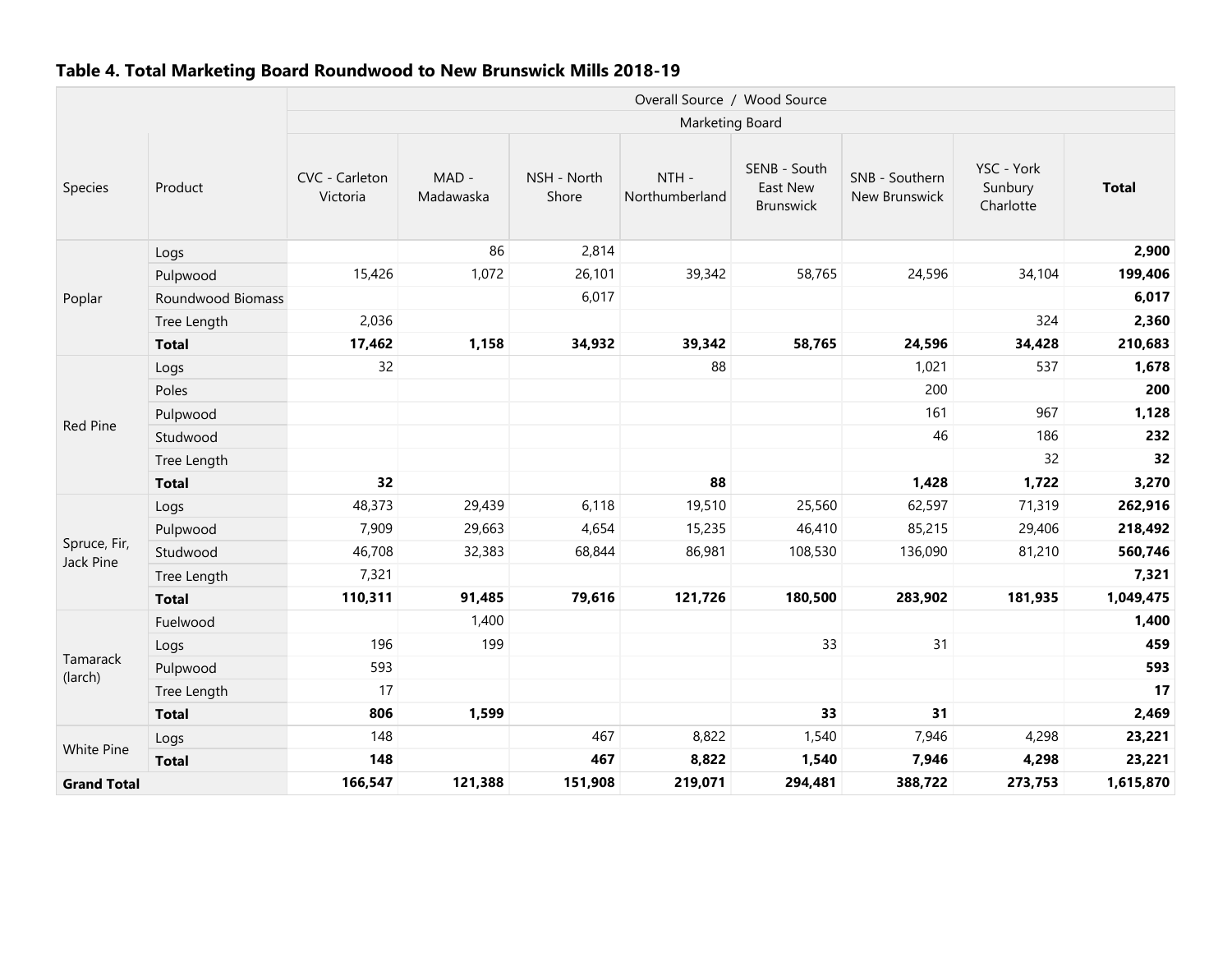|              |                   |                                             |                        |          |         |         | <b>Operating Year</b> |         |         |
|--------------|-------------------|---------------------------------------------|------------------------|----------|---------|---------|-----------------------|---------|---------|
| Mill         | Overall<br>Source | Wood_Source                                 | <b>Species</b>         | Product  | 2018    | 2017    | 2016                  | 2015    | 2014    |
|              |                   |                                             | Hemlock                | Pulpwood |         |         |                       | 5,480   |         |
|              |                   |                                             | Mixed Hardwood         | Pulpwood | 124,344 | 108,765 | 125,717               | 102,646 | 98,199  |
|              |                   |                                             | Mixed Softwood         | Pulpwood | 91,924  | 92,915  | 103,839               |         | 133,067 |
|              |                   |                                             | Poplar                 | Pulpwood | 64,554  | 68,918  | 58,502                | 77,498  | 91,366  |
|              |                   | 03 - Nepisiguit - Miramichi                 | Red Pine               | Pulpwood |         |         |                       | 459     |         |
|              |                   |                                             | Spruce, Fir, Jack Pine | Pulpwood |         |         |                       | 91,761  |         |
|              |                   |                                             | Tamarack (larch)       | Pulpwood |         |         |                       | 1,688   |         |
|              |                   |                                             | White Pine             | Pulpwood |         |         |                       | 11,285  |         |
|              |                   |                                             | Mixed Hardwood         | Pulpwood | 11,116  | 15,118  | 15,434                | 13,691  | 10,406  |
|              |                   |                                             | Mixed Softwood         | Pulpwood | 12,757  | 2,273   | 10,706                |         | 12,029  |
|              | Crown Land        |                                             | Poplar                 | Pulpwood | 18,192  | 14,392  | 12,388                | 18,650  | 11,508  |
|              |                   | 05 - Kent                                   | Spruce, Fir, Jack Pine | Pulpwood |         |         |                       | 2,742   |         |
|              |                   |                                             | Tamarack (larch)       | Pulpwood |         |         |                       | 1,090   |         |
|              |                   |                                             | White Pine             | Pulpwood |         |         |                       | 603     |         |
|              |                   | 07 - Queens - Charlotte -<br>Fundy          | Mixed Hardwood         | Pulpwood | 4,533   | 19,975  | 23,861                | 29,527  | 22,250  |
|              |                   |                                             | Mixed Softwood         | Pulpwood | 1,138   | 4,400   | 4,883                 |         | 2,686   |
|              |                   |                                             | Poplar                 | Pulpwood | 13,729  | 23,619  | 19,807                | 22,785  | 9,351   |
|              |                   |                                             | Spruce, Fir, Jack Pine | Pulpwood |         |         |                       | 2,933   |         |
|              |                   |                                             | Tamarack (larch)       | Pulpwood |         |         |                       | 85      |         |
|              |                   | 09 - Carleton - Restigouche  Mixed Hardwood |                        | Pulpwood |         |         |                       |         | 73      |
|              |                   | <b>Total</b>                                |                        |          | 342,287 | 350,375 | 375,137               | 382,923 | 390,935 |
|              |                   | <b>CFB Gagetown</b>                         | Poplar                 | Pulpwood |         |         |                       |         | 95      |
|              |                   |                                             | Mixed Hardwood         | Pulpwood | 228     |         |                       |         |         |
|              | Federal Land      | <b>First Nation Reserves</b>                | Mixed Softwood         | Pulpwood | 38      |         | 357                   |         |         |
|              |                   |                                             | Poplar                 | Pulpwood | 369     | 349     | 165                   | 270     |         |
|              |                   | <b>Total</b>                                |                        |          | 635     | 349     | 522                   | 270     | 95      |
|              |                   |                                             | Mixed Hardwood         | Pulpwood |         | 806     | 304                   |         |         |
|              |                   | Nova Scotia                                 | Poplar                 | Pulpwood | 18,272  | 877     | 1,446                 | 718     |         |
|              |                   |                                             | Mixed Hardwood         | Pulpwood | 22      |         |                       |         |         |
|              | Import            | Prince Edward Island                        | Poplar                 | Pulpwood |         | 12,899  | 13,195                | 8,184   | 6,117   |
| Arbec Forest |                   | Québec                                      | Poplar                 | Pulpwood | 2,913   | 2,427   | 6,980                 |         |         |
| Products     |                   | <b>Total</b>                                |                        |          | 21,207  | 17,009  | 21,925                | 8,902   | 6,117   |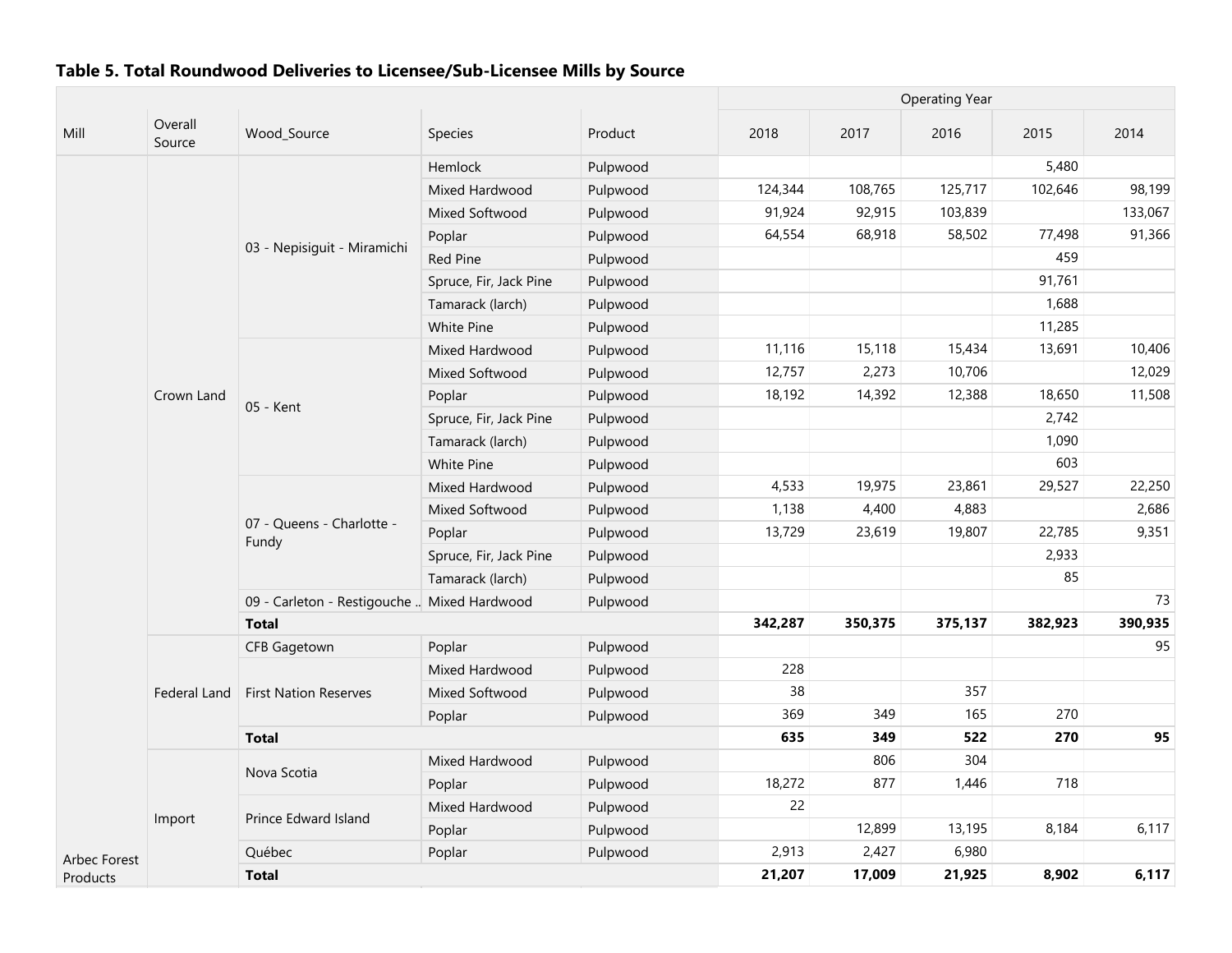|              |                   |                      |                        |          |        |        | <b>Operating Year</b> |        |        |
|--------------|-------------------|----------------------|------------------------|----------|--------|--------|-----------------------|--------|--------|
| Mill         | Overall<br>Source | Wood Source          | Species                | Product  | 2018   | 2017   | 2016                  | 2015   | 2014   |
|              |                   |                      | Mixed Softwood         | Pulpwood |        |        |                       |        | 683    |
|              |                   |                      | <b>Red Pine</b>        | Pulpwood |        |        |                       | 392    |        |
|              |                   | Acadian Timber       | Spruce, Fir, Jack Pine | Pulpwood |        |        |                       | 38     |        |
|              |                   |                      | Tamarack (larch)       | Pulpwood |        |        |                       | 45     |        |
|              |                   |                      | White Pine             | Pulpwood |        |        |                       | 30     |        |
|              |                   |                      | Hemlock                | Pulpwood |        |        |                       | 246    |        |
|              |                   |                      | Mixed Hardwood         | Pulpwood | 419    | 1,615  | 86                    | 638    | 180    |
|              |                   |                      | Mixed Softwood         | Pulpwood | 323    | 2,018  | 2,352                 |        | 2,012  |
|              | Industrial        | Fornebu Lumber       | Poplar                 | Pulpwood | 497    | 1,797  | 1,756                 | 6,346  | 3,526  |
|              | Freehold          |                      | Spruce, Fir, Jack Pine | Pulpwood |        |        |                       | 803    |        |
|              |                   |                      | Tamarack (larch)       | Pulpwood |        |        |                       | 90     |        |
| Arbec Forest |                   |                      | White Pine             | Pulpwood |        |        |                       | 50     |        |
| Products     |                   |                      | Mixed Hardwood         | Pulpwood | 69     | 41     | 107                   | 16     | 893    |
|              |                   |                      | Mixed Softwood         | Pulpwood |        | 3,660  | 4,590                 |        |        |
|              |                   | J.D. Irving          | Poplar                 | Pulpwood | 3,367  | 1,082  | 3,527                 | 821    | 273    |
|              |                   |                      | <b>Red Pine</b>        | Pulpwood |        |        |                       | 3,033  |        |
|              |                   |                      | Spruce, Fir, Jack Pine | Pulpwood |        |        |                       | 87     |        |
|              |                   | <b>Total</b>         | 4,675                  | 10,213   | 12,418 | 12,635 | 7,567                 |        |        |
|              |                   |                      | Mixed Hardwood         | Pulpwood | 4,775  | 5,630  | 3,718                 | 786    | 6,282  |
|              |                   |                      | Mixed Softwood         | Pulpwood | 10,550 | 11,113 | 11,601                |        | 18,406 |
|              |                   |                      | Poplar                 | Pulpwood | 24,433 | 21,895 | 21,456                | 21,529 | 30,366 |
|              |                   | NSH - North Shore    | Spruce, Fir, Jack Pine | Pulpwood |        |        |                       | 7,723  |        |
|              |                   |                      | Tamarack (larch)       | Pulpwood |        |        |                       | 90     |        |
|              |                   |                      | White Pine             | Pulpwood |        |        |                       | 1,857  |        |
|              |                   |                      | Hemlock                | Pulpwood |        |        |                       | 640    |        |
|              |                   |                      | Mixed Hardwood         | Pulpwood | 11,134 | 12,497 | 16,735                | 16,980 | 10,035 |
|              |                   |                      | Mixed Softwood         | Pulpwood | 27,060 | 25,640 | 31,351                |        | 28,351 |
|              |                   |                      | Poplar                 | Pulpwood | 29,947 | 35,238 | 40,885                | 39,060 | 28,537 |
|              |                   | NTH - Northumberland | <b>Red Pine</b>        | Pulpwood |        |        |                       | 50     |        |
|              |                   |                      | Spruce, Fir, Jack Pine | Pulpwood |        |        |                       | 43,802 |        |
|              | Marketing         |                      | Tamarack (larch)       | Pulpwood |        |        |                       | 1,040  |        |
|              | Board             |                      | White Pine             | Pulpwood |        |        |                       | 850    |        |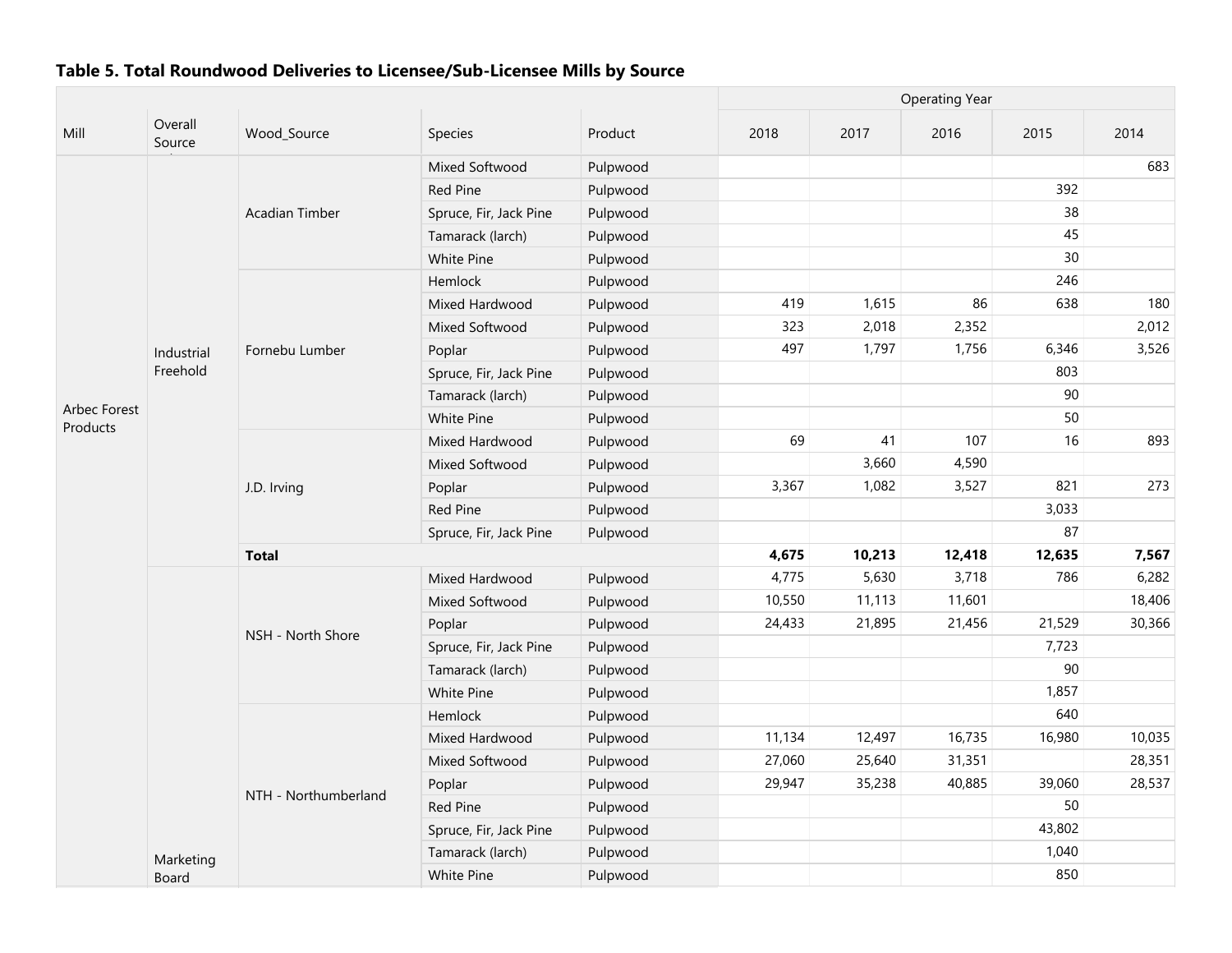|              |                   |                                               |                        |                   | <b>Operating Year</b> |         |         |         |         |  |
|--------------|-------------------|-----------------------------------------------|------------------------|-------------------|-----------------------|---------|---------|---------|---------|--|
| Mill         | Overall<br>Source | Wood_Source                                   | Species                | Product           | 2018                  | 2017    | 2016    | 2015    | 2014    |  |
| Arbec Forest |                   |                                               | Hemlock                | Pulpwood          |                       |         |         | 285     |         |  |
| Products     |                   |                                               | Mixed Hardwood         | Pulpwood          | 11,576                | 11,026  | 9,937   | 3,472   | 3,526   |  |
|              |                   |                                               | Mixed Softwood         | Pulpwood          | 26,649                | 27,707  | 26,160  |         | 19,446  |  |
|              | Marketing         | SENB - South East New                         | Poplar                 | Pulpwood          | 57,865                | 46,187  | 47,050  | 42,905  | 41,359  |  |
|              | Board             | <b>Brunswick</b>                              | <b>Red Pine</b>        | Pulpwood          |                       |         |         | 51      |         |  |
|              |                   |                                               | Spruce, Fir, Jack Pine | Pulpwood          |                       |         |         | 18,910  |         |  |
|              |                   |                                               | Tamarack (larch)       | Pulpwood          |                       |         |         | 3,045   |         |  |
|              |                   |                                               | <b>White Pine</b>      | Pulpwood          |                       |         |         | 2,834   |         |  |
|              |                   |                                               | Hemlock                | Pulpwood          |                       |         |         | 235     |         |  |
|              |                   |                                               | Mixed Hardwood         | Pulpwood          | 2,760                 | 2,810   | 2,656   | 606     | 788     |  |
|              |                   |                                               | Mixed Softwood         | Pulpwood          | 3,419                 | 5,144   | 4,037   |         | 8,134   |  |
|              |                   | SNB - Southern New                            | Poplar                 | Pulpwood          | 7,115                 | 8,611   | 7,982   | 8,855   | 5,058   |  |
|              |                   | Brunswick                                     | <b>Red Pine</b>        | Pulpwood          |                       |         |         | 926     |         |  |
|              |                   |                                               | Spruce, Fir, Jack Pine | Pulpwood          |                       |         |         | 1,789   |         |  |
|              |                   |                                               | Tamarack (larch)       | Pulpwood          |                       |         |         | 430     |         |  |
|              |                   |                                               | White Pine             | Pulpwood          |                       |         |         | 2,259   |         |  |
|              |                   |                                               | Mixed Hardwood         | Pulpwood          | 127                   | 830     | 516     | 509     | 923     |  |
|              |                   |                                               | Mixed Softwood         | Pulpwood          | 108                   | 717     | 709     |         | 1,545   |  |
|              |                   | YSC - York Sunbury Charlotte Poplar           |                        | Pulpwood          | 168                   | 594     | 481     | 235     | 486     |  |
|              |                   |                                               | Spruce, Fir, Jack Pine | Pulpwood          |                       |         |         | 1,255   |         |  |
|              |                   |                                               | Tamarack (larch)       | Pulpwood          |                       |         |         | 62      |         |  |
|              |                   | <b>Total</b>                                  |                        |                   | 217,686               | 215,639 | 225,274 | 223,070 | 203,242 |  |
|              | <b>Total</b>      |                                               |                        |                   | 586,490               | 593,585 | 635,276 | 627,800 | 607,956 |  |
|              |                   |                                               | Mixed Hardwood         | Pulpwood          | 76,693                | 100,688 | 102,130 | 131,645 | 95,059  |  |
|              |                   | 01 - Upsalquitch                              | <b>Mixed Species</b>   | Roundwood Biomass | 1,921                 |         |         |         |         |  |
|              |                   |                                               | Spruce, Fir, Jack Pine | Pulpwood          | 5,864                 |         |         |         |         |  |
|              | Crown Land        | 03 - Nepisiguit - Miramichi                   | Mixed Hardwood         | Pulpwood          | 46,485                | 37,793  | 33,090  | 56,150  | 38,545  |  |
|              |                   | 07 - Queens - Charlotte - Fu., Mixed Hardwood |                        | Pulpwood          |                       |         | 30,170  |         |         |  |
|              |                   | 09 - Carleton - Restigouche  Mixed Hardwood   |                        | Pulpwood          | 26,400                | 48,384  |         | 48,898  | 42,193  |  |
| AV Cell Inc. |                   | <b>Total</b>                                  |                        |                   | 157,363               | 186,865 | 165,390 | 236,693 | 175,797 |  |
|              | Industrial        | <b>Acadian Timber</b>                         | Mixed Hardwood         | Pulpwood          | 7,040                 | 18,177  | 11,243  | 8,736   | 8,291   |  |
|              | Freehold          | J.D. Irving                                   | Mixed Hardwood         | Pulpwood          | 3,268                 | 2,097   | 10,067  | 2,298   | 3,047   |  |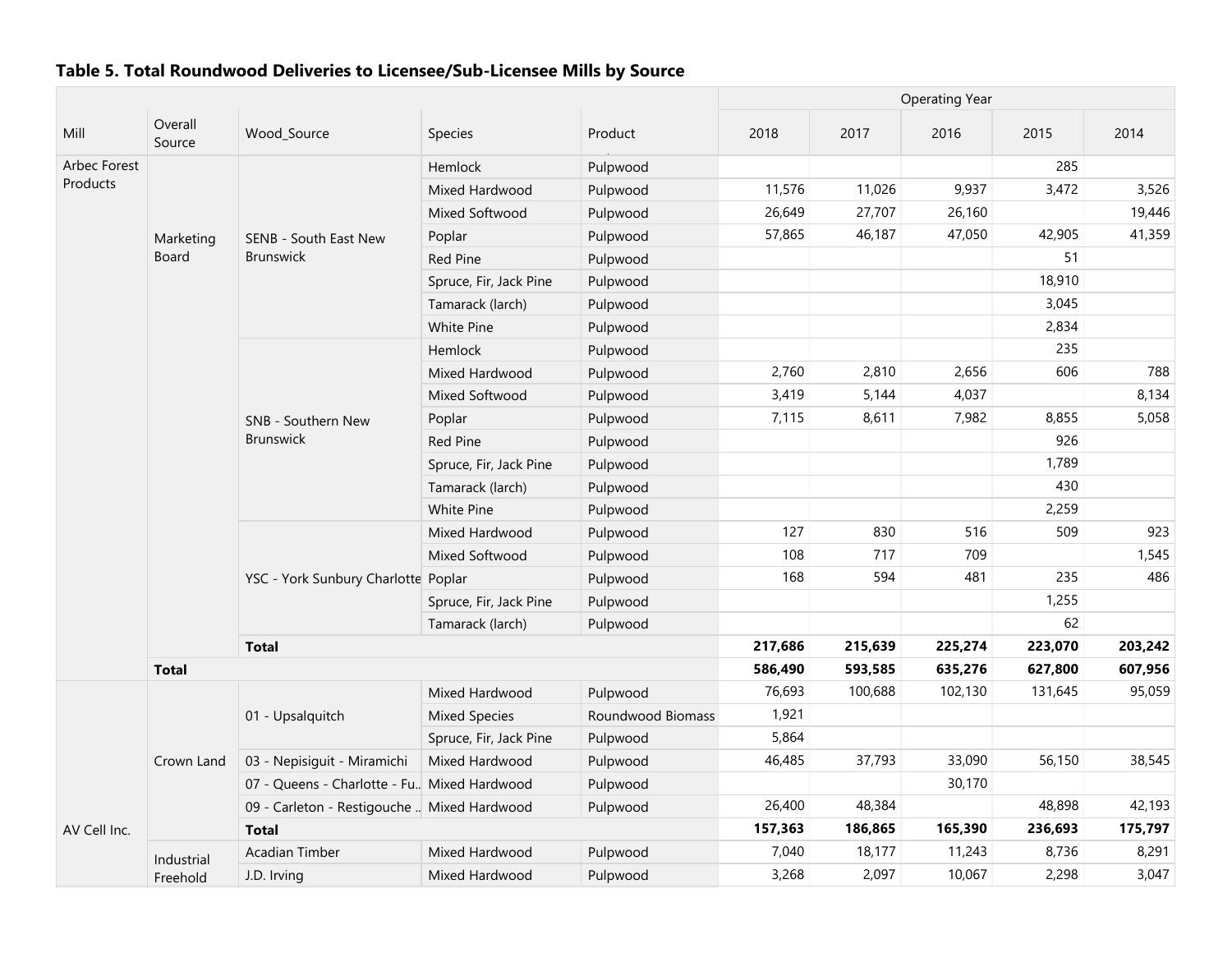|              |                    |                                    |                          |                   |         | <b>Operating Year</b> |         |         |         |
|--------------|--------------------|------------------------------------|--------------------------|-------------------|---------|-----------------------|---------|---------|---------|
| Mill         | Overall<br>Source  | Wood Source                        | Species                  | Product           | 2018    | 2017                  | 2016    | 2015    | 2014    |
| AV Cell Inc. | .<br>Freehold      | <b>Total</b>                       |                          |                   | 10,308  | 20,274                | 21,310  | 11,034  | 11,338  |
|              | Marketing          | NSH - North Shore                  | Mixed Hardwood           | Pulpwood          | 1,727   | 6,843                 | 8,561   | 9,356   | 2,736   |
|              | Board              | <b>Total</b>                       |                          |                   | 1,727   | 6,843                 | 8,561   | 9,356   | 2,736   |
|              | <b>Total</b>       |                                    |                          |                   | 169,398 | 213,982               | 195,261 | 257,083 | 189,871 |
|              |                    |                                    | Birch (Yellow and White) | Pulpwood          |         |                       |         | 5,316   |         |
|              |                    | 01 - Upsalquitch                   | Mixed Hardwood           | Pulpwood          | 36,501  | 22,876                | 9,281   | 26,868  | 30,309  |
|              |                    |                                    | Poplar                   | Pulpwood          | 128,061 | 164,476               | 111,776 | 133,623 | 69,505  |
|              |                    | 03 - Nepisiquit - Miramichi        | Mixed Hardwood           | Pulpwood          | 9,727   | 7,778                 | 5,390   |         |         |
|              |                    |                                    | Poplar                   | Pulpwood          | 28,274  | 27,959                | 34,919  | 34,034  | 21,419  |
|              |                    |                                    | Birch (Yellow and White) | Pulpwood          | 670     | 484                   | 1,185   | 801     |         |
|              |                    |                                    | Mixed Hardwood           | Full Tree Chips   |         |                       |         |         | 28      |
|              |                    | 07 - Queens - Charlotte -<br>Fundy |                          | Pulpwood          | 1,595   | 19,554                | 19,868  | 7,116   | 18,325  |
|              |                    |                                    |                          | Full Tree Chips   |         |                       |         |         | 33,856  |
|              |                    |                                    | Poplar                   | Pulpwood          | 22,555  | 16,709                | 13,525  | 24,841  | 31,476  |
|              |                    |                                    | Birch (Yellow and White) | Pulpwood          | 28,591  | 26,064                | 25,948  | 6,069   |         |
|              |                    |                                    | Cedar                    | Shinglewood       | 1,295   |                       |         |         |         |
|              |                    |                                    |                          | Studwood          | 1,429   |                       |         |         |         |
|              |                    |                                    | Hemlock                  | Logs              | 179     |                       |         |         |         |
|              |                    |                                    |                          | Full Tree Chips   |         |                       |         |         | 4,892   |
|              | Crown Land         |                                    | Mixed Hardwood           | Logs              | 1,255   |                       |         |         |         |
|              |                    |                                    |                          | Pulpwood          | 81,485  | 94,488                | 91,282  | 93,710  | 74,491  |
|              |                    | 08 - York                          | <b>Mixed Species</b>     | Roundwood Biomass | 5,343   |                       |         |         |         |
|              |                    |                                    | Other Softwood           | Roundwood Biomass |         | 1,870                 | 427     |         |         |
|              |                    |                                    |                          | Full Tree Chips   |         |                       |         |         | 6,554   |
|              |                    |                                    | Poplar                   | Pulpwood          | 34,018  | 43,563                | 44,688  | 42,466  | 32,457  |
|              |                    |                                    |                          | Logs              | 1,168   |                       |         |         |         |
|              |                    |                                    | Spruce, Fir, Jack Pine   | Pulpwood          | 2,029   | 74                    |         |         |         |
|              |                    |                                    | <b>White Pine</b>        | Logs              | 826     |                       |         |         |         |
|              |                    |                                    | Birch (Yellow and White) | Pulpwood          | 784     | 646                   | 25      | 4,208   |         |
|              |                    |                                    |                          | Logs              | 13      |                       |         |         |         |
|              |                    | 09 - Carleton - Restigouche        | Mixed Hardwood           | Pulpwood          | 87,963  | 59,601                | 63,202  | 67,392  | 57,122  |
| Inc.         | <b>AV Nackawic</b> | Tobique                            |                          | Tree Length       | 626     |                       |         |         |         |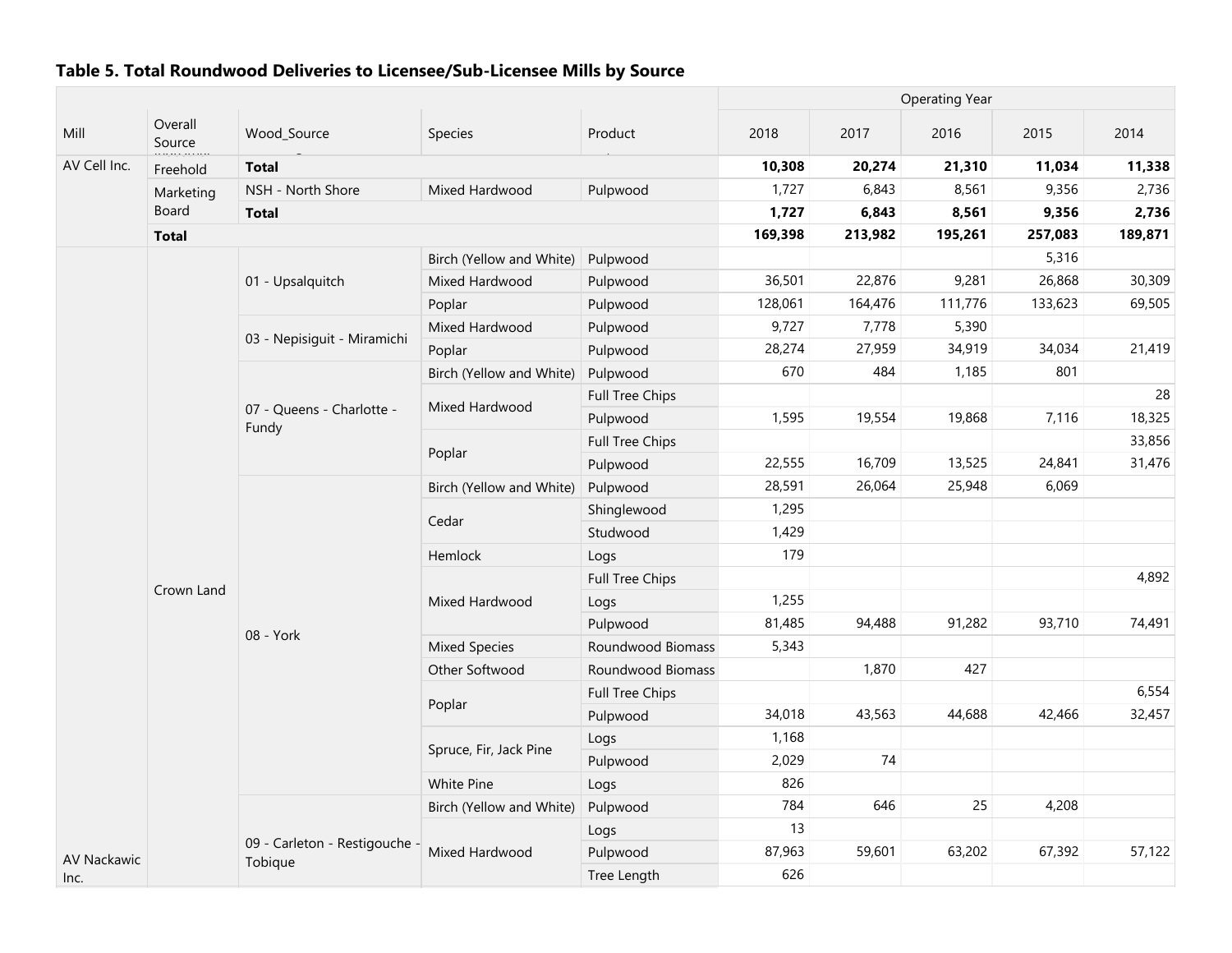|                            |                        |                                  |                          |                   | <b>Operating Year</b> |         |         |         |         |
|----------------------------|------------------------|----------------------------------|--------------------------|-------------------|-----------------------|---------|---------|---------|---------|
| Mill                       | Overall<br>Source      | Wood_Source                      | Species                  | Product           | 2018                  | 2017    | 2016    | 2015    | 2014    |
|                            | Crown Land             | uu canconi ncuaguache<br>Tobique | Poplar                   | Pulpwood          | 49,789                | 44,125  | 40,101  | 38,915  | 36,784  |
|                            |                        | <b>Total</b>                     |                          |                   | 524,176               | 530,267 | 461,617 | 485,359 | 417,218 |
|                            |                        |                                  | Birch (Yellow and White) | Pulpwood          |                       | 237     | 246     |         |         |
|                            |                        | Acadia Research Forest           | Mixed Hardwood           | Pulpwood          |                       | 501     | 444     |         |         |
|                            |                        |                                  | Poplar                   | Pulpwood          |                       | 18      | 1,173   |         |         |
|                            |                        |                                  | Birch (Yellow and White) | Pulpwood          | 2,151                 | 573     | 3,406   | 7,435   |         |
|                            |                        |                                  | Hemlock                  | Pulpwood          |                       |         |         |         | 1,433   |
|                            |                        |                                  | Mixed Hardwood           | Pulpwood          | 6,527                 | 4,681   | 7,865   | 10,183  | 6,585   |
|                            | Federal Land           |                                  | <b>Mixed Species</b>     | Roundwood Biomass | 897                   |         |         |         |         |
|                            |                        | <b>CFB Gagetown</b>              | Poplar                   | Pulpwood          | 4,563                 | 2,869   | 3,117   | 1,993   | 1,821   |
|                            |                        |                                  |                          | Logs              | 121                   |         |         |         |         |
|                            |                        |                                  | Spruce, Fir, Jack Pine   | Pulpwood          | 42                    |         |         |         |         |
|                            |                        |                                  |                          | Studwood          | 305                   |         |         |         |         |
|                            |                        | <b>Total</b>                     |                          |                   |                       | 8,879   | 16,251  | 19,611  | 9,839   |
|                            |                        | Maine                            | Mixed Hardwood           | Pulpwood          |                       |         | 12,002  | 3,499   | 836     |
|                            |                        | Nova Scotia                      | Mixed Hardwood           | Pulpwood          |                       |         | 6,418   | 773     |         |
|                            | Import                 |                                  | Poplar                   | Pulpwood          |                       |         | 6,483   | 2,398   |         |
|                            |                        | Québec                           | Mixed Hardwood           | Pulpwood          |                       |         | 19,999  | 7,256   | 2,029   |
|                            |                        | <b>Total</b>                     |                          |                   |                       |         | 44,902  | 13,926  | 2,865   |
|                            |                        |                                  | Mixed Hardwood           | Pulpwood          | 16,425                | 16,407  | 48,452  | 73,258  | 60,723  |
|                            |                        | Acadian Timber                   |                          | Tree Length       | 230                   | 5,376   |         |         |         |
|                            |                        |                                  | Poplar                   | Pulpwood          |                       |         |         |         | 2,837   |
|                            |                        |                                  | Birch (Yellow and White) | Pulpwood          | 3,494                 | 1,882   | 2,560   | 1,267   |         |
|                            |                        |                                  |                          | Shinglewood       | 60                    |         |         |         |         |
|                            |                        |                                  | Cedar                    | Studwood          | 210                   |         |         |         |         |
|                            |                        |                                  | Hemlock                  | Logs              | 6                     |         |         |         |         |
|                            |                        |                                  |                          | Logs              | 73                    |         |         |         |         |
|                            |                        |                                  | Mixed Hardwood           | Pulpwood          | 17,520                | 9,730   | 10,366  | 24,952  | 23,623  |
| <b>AV Nackawic</b><br>Inc. |                        | <b>AV Nackawic</b>               | <b>Mixed Species</b>     | Roundwood Biomass | 3,522                 |         |         |         |         |
|                            |                        |                                  | Other Softwood           | Roundwood Biomass |                       | 112     | 1,331   |         |         |
|                            |                        |                                  | Poplar                   | Pulpwood          | 7,692                 | 10,897  | 2,098   | 10,495  | 9,546   |
|                            | Industrial<br>Freehold |                                  | Spruce, Fir, Jack Pine   | Logs              | 93                    |         |         |         |         |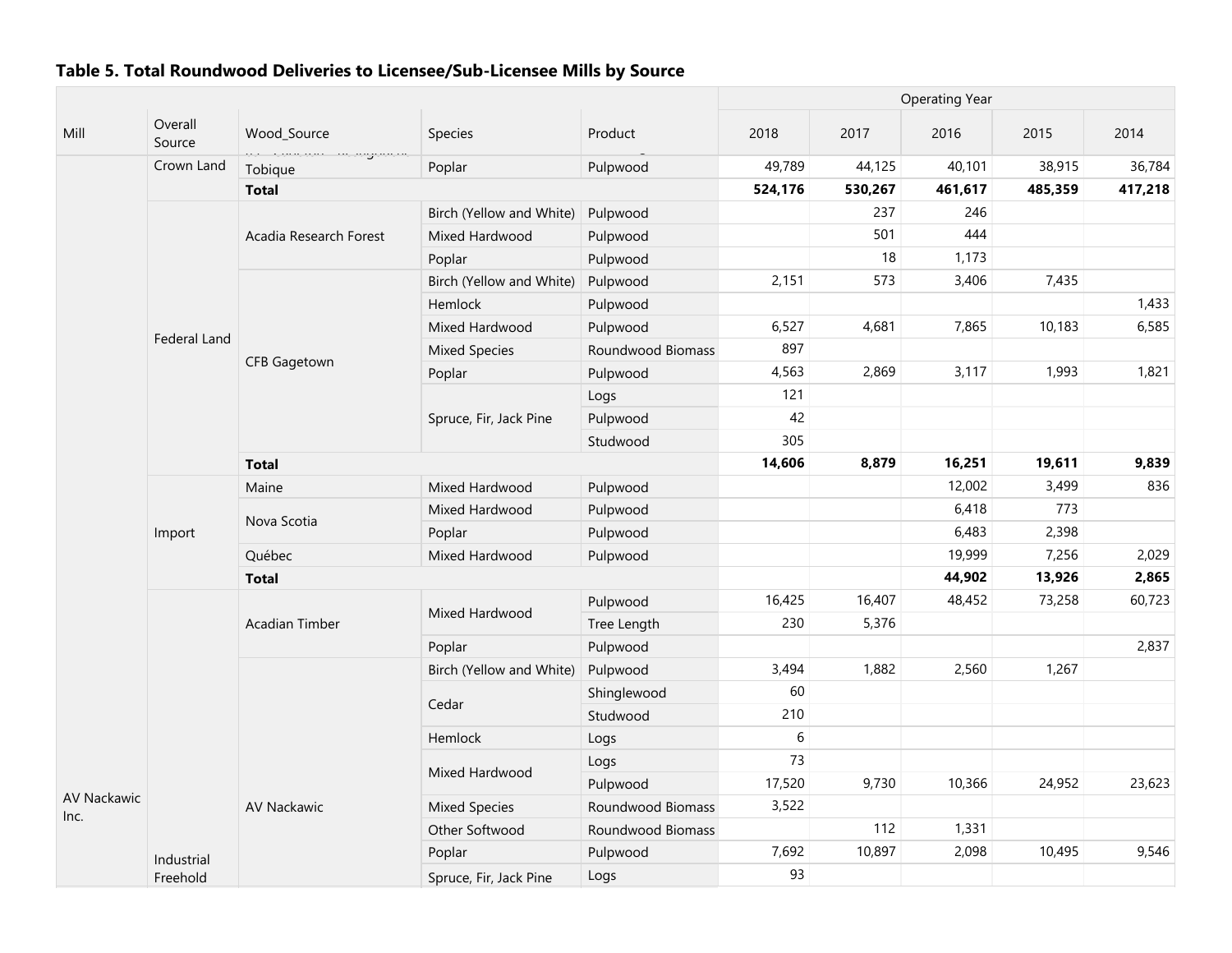|             |                   |                         |                          |                        | <b>Operating Year</b> |         |         |         |         |
|-------------|-------------------|-------------------------|--------------------------|------------------------|-----------------------|---------|---------|---------|---------|
| Mill        | Overall<br>Source | Wood_Source             | Species                  | Product                | 2018                  | 2017    | 2016    | 2015    | 2014    |
| AV Nackawic | Industrial        | <b>AV Nackawic</b>      | Spruce, Fir, Jack Pine   | Pulpwood               | 71                    |         |         |         |         |
| Inc.        | Freehold          |                         |                          | Studwood               | 80                    |         |         |         |         |
|             |                   |                         | White Pine               | Logs                   | 54                    |         |         |         |         |
|             |                   | Groupe Savoie           | Poplar                   | Pulpwood               |                       |         |         | 6,708   |         |
|             |                   |                         | Mixed Hardwood           | Pulpwood               | 10,230                | 13,781  | 24,648  | 4,649   | 17,993  |
|             |                   | H.J. Crabbe & Sons      | <b>Mixed Species</b>     | Roundwood Biomass      | 34                    |         |         |         |         |
|             |                   |                         | Poplar                   | Pulpwood               | 6,004                 | 8,943   | 5,217   | 5,443   | 11,156  |
|             |                   |                         | Birch (Yellow and White) | Pulpwood               |                       | 146     | 3,884   | 7,246   |         |
|             |                   |                         | Mixed Hardwood           | Pulpwood               | 47,920                | 51,853  | 55,795  | 53,226  | 50,693  |
|             |                   | J.D. Irving             |                          | <b>Full Tree Chips</b> |                       |         |         |         | 8,665   |
|             |                   |                         | Poplar                   | Pulpwood               | 41,621                | 49,130  | 35,918  | 29,218  | 28,411  |
|             |                   | <b>Total</b>            |                          |                        | 155,339               | 168,257 | 190,269 | 216,462 | 213,647 |
|             |                   |                         |                          | Pulpwood               | 2,417                 | 40      | 32      | 476     |         |
|             |                   |                         | Birch (Yellow and White) | Tree Length            | 21                    |         |         |         |         |
|             |                   |                         | Hemlock                  | Pulpwood               |                       |         |         |         | 62      |
|             |                   | CVC - Carleton Victoria | Mixed Hardwood           | Pulpwood               | 9,284                 | 2,143   | 12,691  | 18,405  | 8,330   |
|             |                   |                         |                          | Tree Length            |                       | 404     |         |         |         |
|             |                   |                         | Poplar                   | Pulpwood               | 8,226                 | 3,393   | 10,168  | 8,151   | 2,450   |
|             |                   |                         |                          | Tree Length            | 17                    | 194     |         |         |         |
|             |                   |                         | Birch (Yellow and White) | Pulpwood               |                       |         | 140     |         |         |
|             |                   | MAD - Madawaska         | Mixed Hardwood           | Pulpwood               |                       |         | 305     |         | 59      |
|             |                   |                         | Poplar                   | Pulpwood               | 188                   |         | 2,274   | 1,037   | 222     |
|             |                   |                         | Birch (Yellow and White) | Pulpwood               |                       |         |         | 51      |         |
|             |                   | NSH - North Shore       | Mixed Hardwood           | Pulpwood               |                       |         | 735     | 29      |         |
|             |                   |                         | Poplar                   | Pulpwood               |                       |         |         | 36      |         |
|             |                   |                         | Birch (Yellow and White) | Pulpwood               | 374                   | 346     |         | 118     |         |
|             |                   | NTH - Northumberland    | Mixed Hardwood           | Pulpwood               | 7,497                 | 5,277   | 3,076   | 1,489   | 1,190   |
|             |                   |                         | Poplar                   | Pulpwood               | 8,619                 | 3,474   | 6,085   | 6,026   | 4,793   |
|             |                   | SENB - South East New   | Mixed Hardwood           | Pulpwood               | 2,099                 |         | 309     |         | 31      |
|             |                   | <b>Brunswick</b>        | Poplar                   | Pulpwood               | 540                   | 862     | 2,182   | 1,386   | 4,185   |
|             | Marketing         | SNB - Southern New      | Birch (Yellow and White) | Pulpwood               | 478                   | 681     | 363     | 719     |         |
|             | Board             | <b>Brunswick</b>        | Mixed Hardwood           | <b>Full Tree Chips</b> |                       |         |         |         | 250     |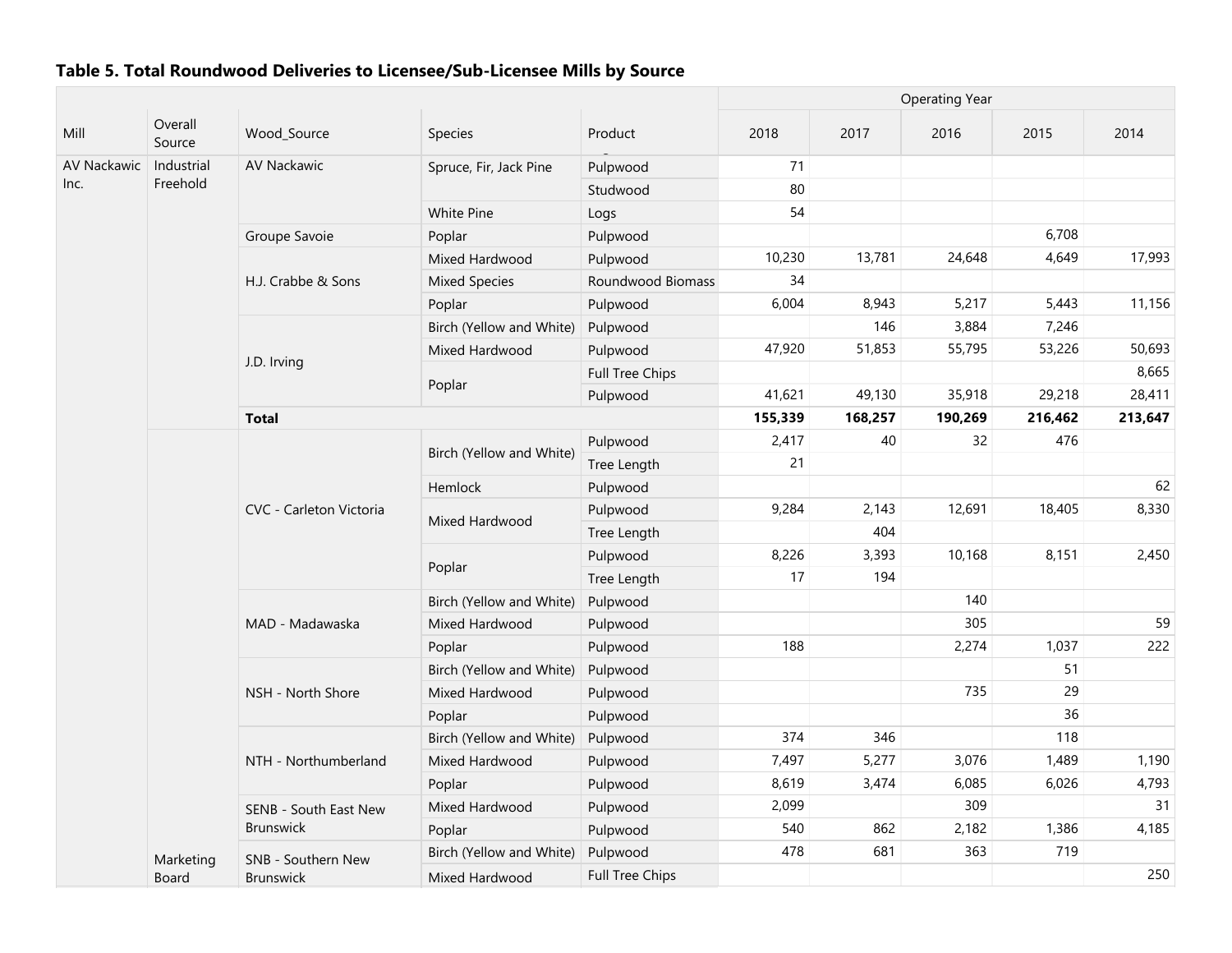|              |                   |                                      |                          |                        | <b>Operating Year</b> |         |         |         |         |  |
|--------------|-------------------|--------------------------------------|--------------------------|------------------------|-----------------------|---------|---------|---------|---------|--|
| Mill         | Overall<br>Source | Wood_Source                          | Species                  | Product                | 2018                  | 2017    | 2016    | 2015    | 2014    |  |
| AV Nackawic  | Marketing         | SNB - Southern New                   | Mixed Hardwood           | Pulpwood               |                       | 3,974   | 7,273   | 766     | 1,160   |  |
| Inc.         | Board             | Brunswick                            | <b>Mixed Species</b>     | Roundwood Biomass      | 13                    |         |         |         |         |  |
|              |                   |                                      | Poplar                   | Pulpwood               | 13,598                | 14,289  | 17,630  | 22,350  | 14,947  |  |
|              |                   |                                      | Birch (Yellow and White) | Pulpwood               | 5,558                 | 6,986   | 8,016   | 10,124  |         |  |
|              |                   |                                      |                          | Shinglewood            | 167                   |         |         |         |         |  |
|              |                   |                                      | Cedar                    | Studwood               | 325                   |         |         |         |         |  |
|              |                   |                                      |                          | Logs                   | 21                    |         |         |         |         |  |
|              |                   |                                      | Hemlock                  | Pulpwood               |                       |         |         |         | 7,881   |  |
|              |                   |                                      |                          | Logs                   | 82                    |         |         |         |         |  |
|              |                   |                                      | Mixed Hardwood           | Pulpwood               | 21,254                | 31,734  | 26,376  | 21,006  | 9,593   |  |
|              |                   |                                      |                          | Tree Length            | 1,523                 | 103     |         |         |         |  |
|              |                   | YSC - York Sunbury Charlotte         | Mixed Softwood           | Roundwood Biomass      | 736                   |         |         |         |         |  |
|              |                   |                                      | <b>Mixed Species</b>     | Roundwood Biomass      | 5,327                 |         |         |         |         |  |
|              |                   |                                      |                          | <b>Full Tree Chips</b> |                       |         |         |         | 10,526  |  |
|              |                   |                                      | Poplar                   | Pulpwood               | 27,180                | 36,439  | 41,598  | 56,771  | 35,428  |  |
|              |                   |                                      |                          | Tree Length            | 324                   | 332     |         |         |         |  |
|              |                   |                                      | Spruce, Fir, Jack Pine   | Logs                   | 84                    |         |         |         |         |  |
|              |                   |                                      |                          | Pulpwood               | 155                   |         |         |         |         |  |
|              |                   |                                      |                          | Studwood               | 264                   |         |         |         |         |  |
|              |                   | <b>Total</b>                         |                          |                        | 116,371               | 110,671 | 139,253 | 148,940 | 101,107 |  |
|              | <b>Total</b>      |                                      |                          |                        | 810,492               | 818,074 | 852,292 | 884,298 | 744,676 |  |
|              |                   | 01 - Upsalquitch                     | Cedar                    | Shinglewood            | 1,534                 | 1,722   | 700     |         |         |  |
|              |                   | 03 - Nepisiguit - Miramichi          | Cedar                    | Shinglewood            | 1,442                 | 1,834   | 2,669   |         |         |  |
|              |                   | 07 - Queens - Charlotte - Fu., Cedar |                          | Shinglewood            |                       |         | 746     | 466     | 576     |  |
|              | Crown Land        | 08 - York                            | Cedar                    | Shinglewood            | 1,527                 | 1,132   | 1,148   | 2,079   | 4,135   |  |
|              |                   | 09 - Carleton - Restigouche  Cedar   |                          | Shinglewood            | 1,427                 | 2,736   | 3,011   | 2,288   |         |  |
|              |                   | <b>Total</b>                         |                          |                        | 5,930                 | 7,424   | 8,274   | 4,833   | 4,711   |  |
|              | Federal Land      | <b>First Nation Reserves</b>         | Cedar                    | Shinglewood            |                       | 121     |         |         |         |  |
|              |                   | <b>Total</b>                         |                          |                        |                       | 121     |         |         |         |  |
|              |                   | Maine                                | Cedar                    | Shinglewood            | 294                   | 137     |         | 652     |         |  |
| Canusa Cedar | Import            | Québec                               | Cedar                    | Shinglewood            | 857                   |         |         |         |         |  |
| Inc.         |                   | <b>Total</b>                         |                          |                        | 1,151                 | 137     |         | 652     |         |  |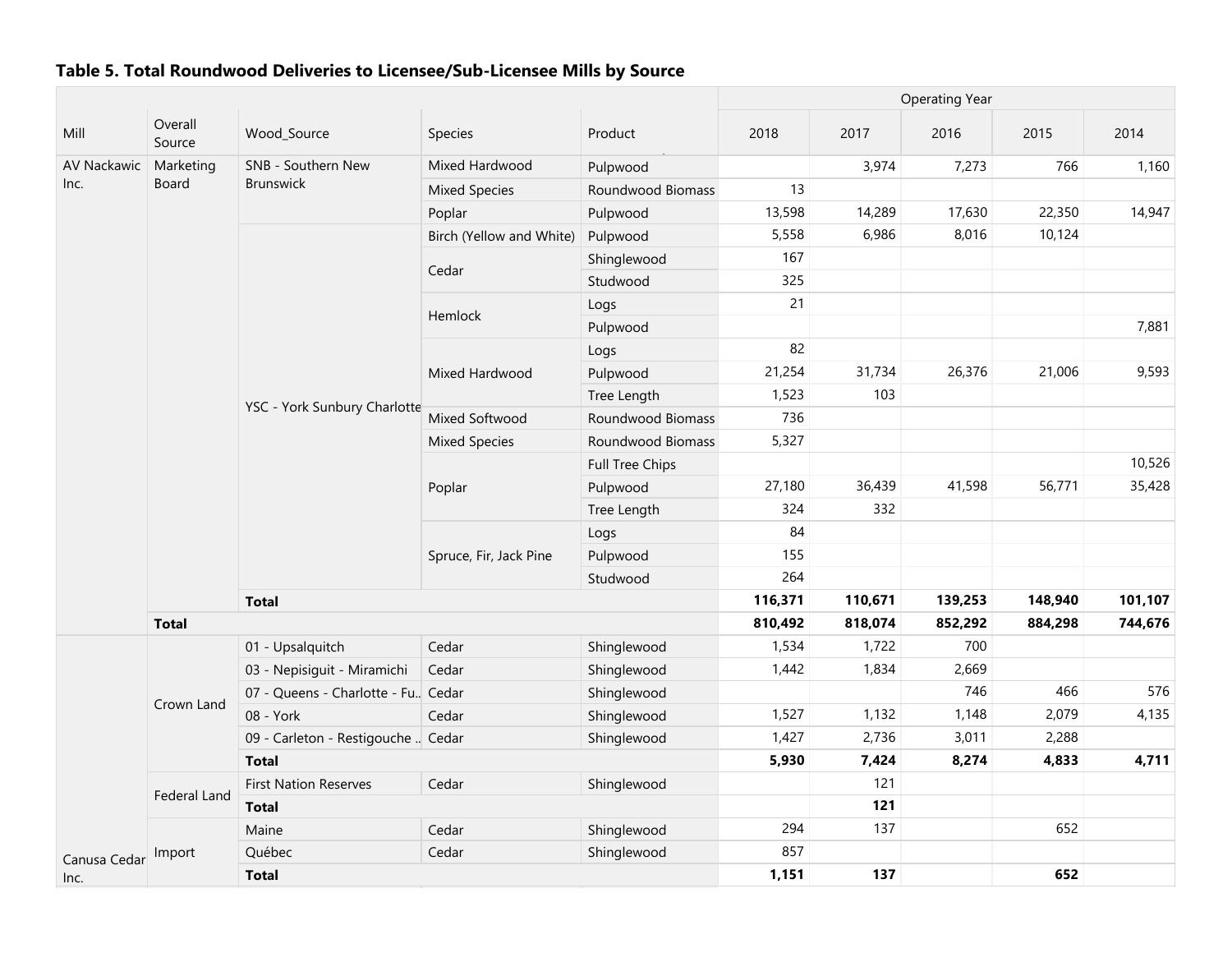|                           |                        |                                                     |                        |             | <b>Operating Year</b> |         |         |         |         |
|---------------------------|------------------------|-----------------------------------------------------|------------------------|-------------|-----------------------|---------|---------|---------|---------|
| Mill                      | Overall<br>Source      | Wood_Source                                         | <b>Species</b>         | Product     | 2018                  | 2017    | 2016    | 2015    | 2014    |
| Canusa Cedar              |                        | Acadian Timber                                      | Cedar                  | Shinglewood | 432                   | 4,156   | 3,503   | 2,953   | 9,568   |
| Inc.                      |                        | AV Cell                                             | Cedar                  | Shinglewood |                       | 140     |         |         |         |
|                           |                        | <b>AV Nackawic</b>                                  | Cedar                  | Shinglewood |                       |         | 452     |         |         |
|                           | Industrial<br>Freehold | Devon Lumber                                        | Cedar                  | Shinglewood | 530                   | 512     | 679     |         |         |
|                           |                        | Fornebu Lumber                                      | Cedar                  | Shinglewood |                       | 95      |         |         |         |
|                           |                        | J.D. Irving                                         | Cedar                  | Shinglewood | 1,855                 | 932     | 55      | 680     | 2,279   |
|                           |                        | <b>Total</b>                                        |                        |             | 2,817                 | 5,835   | 4,689   | 3,633   | 11,847  |
|                           |                        | CVC - Carleton Victoria                             | Cedar                  | Shinglewood |                       | 414     | 489     |         |         |
|                           | Marketing<br>Board     | MAD - Madawaska                                     | Cedar                  | Shinglewood | 434                   | 546     | 992     | 2,615   | 1,061   |
|                           |                        | <b>Total</b>                                        |                        |             | 434                   | 960     | 1,481   | 2,615   | 1,061   |
|                           | <b>Total</b>           |                                                     |                        |             | 10,332                | 14,477  | 14,444  | 11,733  | 17,619  |
|                           |                        | 01 - Upsalquitch                                    | Spruce, Fir, Jack Pine | Studwood    | 190,171               | 197,120 | 182,615 | 194,283 | 279,081 |
|                           |                        | 03 - Nepisiguit - Miramichi                         | Spruce, Fir, Jack Pine | Studwood    | 250,582               | 267,997 | 251,297 | 219,468 | 177,455 |
|                           | Crown Land             | 09 - Carleton - Restigouche  Spruce, Fir, Jack Pine |                        | Studwood    |                       |         |         |         | 4,532   |
|                           |                        | <b>Total</b>                                        |                        |             | 440,753               | 465,117 | 433,912 | 413,751 | 461,068 |
|                           | Import                 | Québec                                              | Spruce, Fir, Jack Pine | Studwood    | 59,725                | 32,354  | 72,714  | 72,619  | 55,496  |
|                           |                        | <b>Total</b>                                        |                        |             | 59,725                | 32,354  | 72,714  | 72,619  | 55,496  |
|                           |                        | AV Cell                                             | Spruce, Fir, Jack Pine | Studwood    |                       |         |         | 160     |         |
|                           |                        | <b>Chaleur Sawmills Associates</b>                  | Spruce, Fir, Jack Pine | Studwood    |                       |         |         |         | 1,848   |
| Chaleur<br>Sawmills       | Industrial             | Fornebu Lumber                                      | Spruce, Fir, Jack Pine | Studwood    | 7,871                 |         | 3,732   | 5,195   | 5,394   |
| Associates                | Freehold               | J.D. Irving                                         | Spruce, Fir, Jack Pine | Studwood    |                       | 6       | 18,790  |         | 8,211   |
|                           |                        | North American Forest Prod. Spruce, Fir, Jack Pine  |                        | Studwood    |                       | 50      |         | 537     | 278     |
|                           |                        | <b>Total</b>                                        |                        |             | 7,871                 | 56      | 22,522  | 5,892   | 15,731  |
|                           |                        | NSH - North Shore                                   | Spruce, Fir, Jack Pine | Pulpwood    |                       |         | 471     |         |         |
|                           |                        |                                                     |                        | Studwood    | 16,609                | 14,785  | 37,321  | 25,489  | 46,829  |
|                           | Marketing<br>Board     | NTH - Northumberland                                | Spruce, Fir, Jack Pine | Studwood    | 5,470                 | 13,708  | 17,875  | 11,262  | 77      |
|                           |                        | SENB - South East New Bru                           | Spruce, Fir, Jack Pine | Studwood    |                       | 645     | 1,571   |         |         |
|                           |                        | <b>Total</b>                                        |                        |             | 22,079                | 29,138  | 57,238  | 36,751  | 46,906  |
|                           | <b>Total</b>           |                                                     |                        |             | 530,428               | 526,665 | 586,386 | 529,013 | 579,201 |
| Clair                     |                        | 01 - Upsalquitch                                    | Cedar                  | Shinglewood |                       |         |         | 704     | 96      |
| Industrial<br>Development |                        | 07 - Queens - Charlotte - Fu. Cedar                 |                        | Shinglewood |                       | 496     | 2,716   |         |         |
| Corp. Ltd.                | Crown Land             | 08 - York                                           | Cedar                  | Logs        |                       |         |         |         | 350     |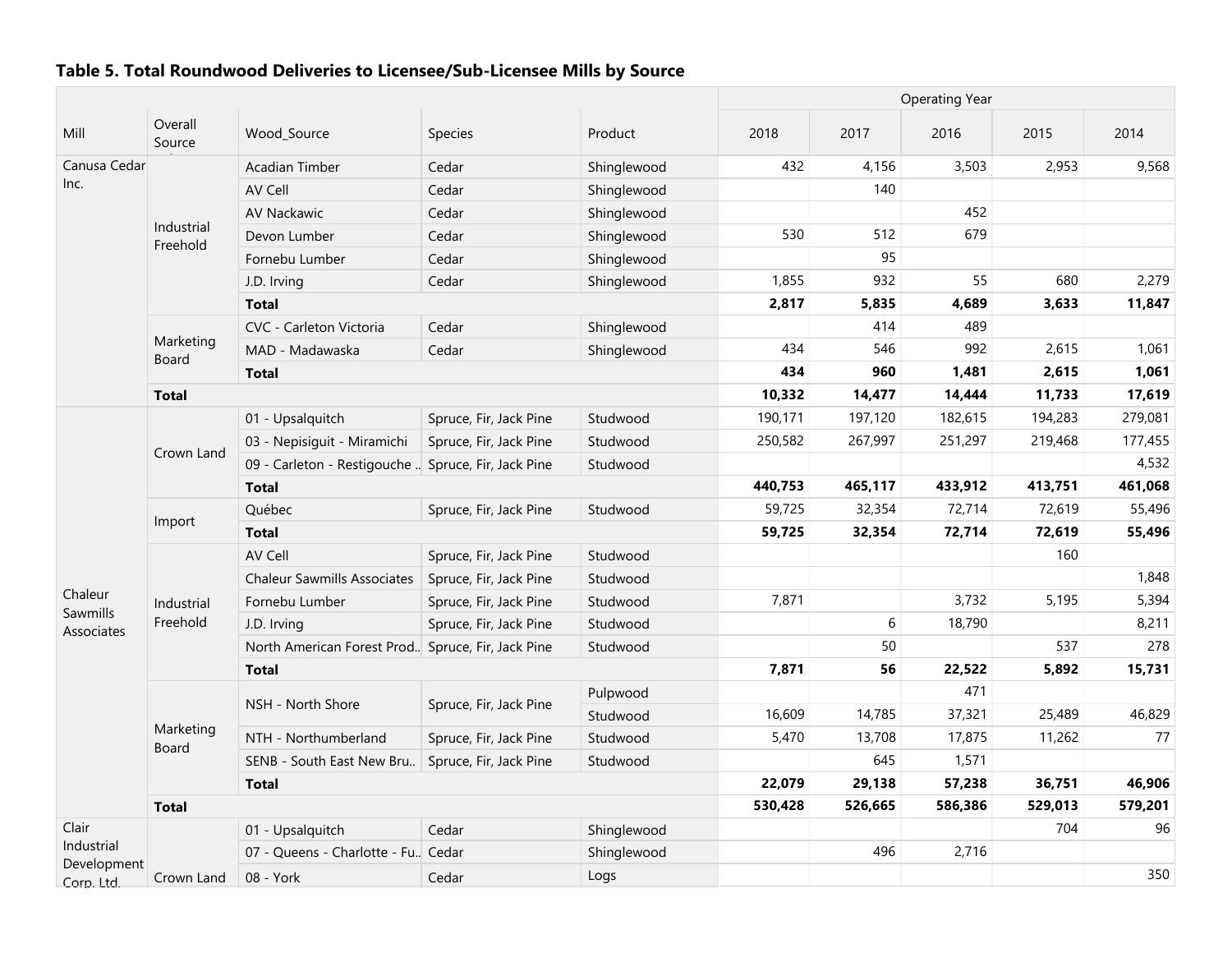|                          |                        |                                     | <b>Operating Year</b>  |                   |         |         |        |        |                |
|--------------------------|------------------------|-------------------------------------|------------------------|-------------------|---------|---------|--------|--------|----------------|
| Mill                     | Overall<br>Source      | Wood_Source                         | Species                | Product           | 2018    | 2017    | 2016   | 2015   | 2014           |
|                          |                        | 08 - York                           | Cedar                  | Shinglewood       | 1,304   | 2,411   | 2,625  | 1,111  | 260            |
|                          |                        |                                     |                        | Studwood          | 1,585   | 809     | 848    | 1,135  |                |
|                          | Crown Land             |                                     |                        | Logs              |         |         |        |        | 2,165          |
|                          |                        | 09 - Carleton - Restigouche - Cedar |                        | Shinglewood       | 1,216   | 6,095   | 3,508  | 8,725  | 7,269          |
|                          |                        | Tobique                             |                        | Studwood          | 848     | 3,579   | 2,371  | 4,139  |                |
|                          |                        |                                     | Poplar                 | Lathwood          | 4,040   |         |        |        |                |
|                          |                        | <b>Total</b>                        |                        |                   | 8,993   | 13,390  | 12,068 | 15,814 | 10,140         |
|                          |                        |                                     |                        | Logs              |         |         |        |        | 3,038          |
|                          |                        | Maine                               | Cedar                  | Shinglewood       | 17,071  | 13,716  | 8,097  | 35,384 | 22,630         |
|                          |                        |                                     |                        | Studwood          | 9,602   | 9,149   | 12,176 | 4,997  |                |
|                          | Import                 |                                     |                        | Logs              |         |         |        |        | $\overline{7}$ |
| Clair                    |                        | Québec                              | Cedar                  | Shinglewood       |         |         |        |        | 166            |
| Industrial               |                        | <b>Total</b>                        |                        |                   | 26,673  | 22,865  | 20,273 | 40,381 | 25,841         |
| Development              |                        |                                     |                        | Logs              |         |         |        |        | 3,242          |
| Corp. Ltd.               |                        | <b>Acadian Timber</b>               | Cedar                  | Shinglewood       |         |         | 220    | 747    | 380            |
|                          |                        |                                     |                        | Studwood          |         |         | 568    | 772    |                |
|                          |                        | AV Nackawic                         | Cedar                  | Shinglewood       |         | 79      |        |        |                |
|                          |                        |                                     | Cedar                  | Logs              |         |         |        |        | 219            |
|                          | Industrial<br>Freehold | H.J. Crabbe & Sons                  |                        | Shinglewood       |         | 175     |        | 1,101  | 458            |
|                          |                        |                                     |                        | Studwood          |         | 4,253   |        | 52     |                |
|                          |                        |                                     |                        | Shinglewood       | 3,877   | 6,963   |        |        | 956            |
|                          |                        | J.D. Irving                         | Cedar                  | Studwood          | 2,207   |         |        |        |                |
|                          |                        |                                     | Poplar                 | Lathwood          | 3,296   |         |        |        |                |
|                          |                        | <b>Total</b>                        |                        |                   | 9,380   | 11,470  | 788    | 2,672  | 5,255          |
|                          |                        |                                     |                        | Logs              |         |         |        |        | 473            |
|                          | Marketing              | MAD - Madawaska                     | Cedar                  | Shinglewood       |         |         | 150    | 105    | 599            |
|                          | Board                  |                                     |                        | Studwood          |         |         |        | 503    |                |
|                          |                        | <b>Total</b>                        |                        |                   |         |         | 150    | 608    | 1,072          |
|                          | <b>Total</b>           |                                     |                        |                   | 45,046  | 47,725  | 33,279 | 59,475 | 42,308         |
|                          |                        |                                     |                        | Pulpwood          | 5,730   |         | 12,285 |        | 655            |
| Delco Forest             |                        |                                     |                        | Roundwood Biomass |         |         |        | 10,748 |                |
| Products Ltd. Crown Land |                        | 03 - Nepisiguit - Miramichi         | Spruce, Fir, Jack Pine | Studwood          | 137,681 | 133,086 | 97,469 | 79,133 | 89,079         |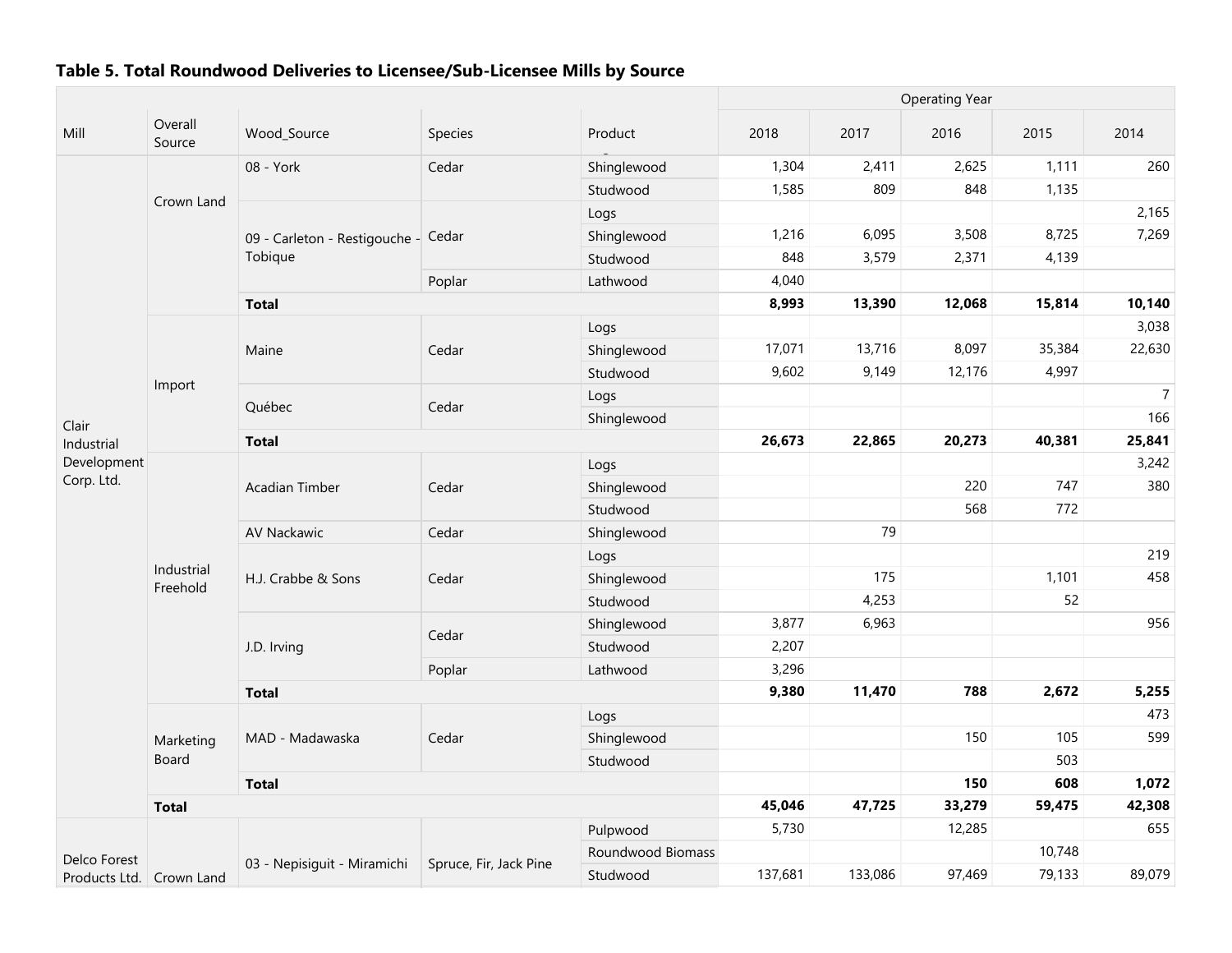|               |                        |                                           |                        |                   | <b>Operating Year</b> |         |         |         |         |  |  |
|---------------|------------------------|-------------------------------------------|------------------------|-------------------|-----------------------|---------|---------|---------|---------|--|--|
| Mill          | Overall<br>Source      | Wood_Source                               | Species                | Product           | 2018                  | 2017    | 2016    | 2015    | 2014    |  |  |
|               |                        | 03 - Nepisiguit - Miramichi               | Spruce, Fir, Jack Pine | Tree Length       |                       |         |         |         | 1,794   |  |  |
|               |                        |                                           |                        | Pulpwood          | 4,943                 |         | 6,320   |         | 2,234   |  |  |
|               |                        | 05 - Kent                                 | Spruce, Fir, Jack Pine | Roundwood Biomass |                       |         |         | 8,240   |         |  |  |
|               | Crown Land             |                                           |                        | Studwood          | 52,583                | 52,663  | 40,847  | 30,961  | 27,704  |  |  |
|               |                        |                                           |                        | Pulpwood          | 436                   | 517     |         |         | 807     |  |  |
|               |                        | 07 - Queens - Charlotte -                 |                        | Roundwood Biomass |                       |         |         | 2,095   |         |  |  |
|               |                        | Fundy                                     | Spruce, Fir, Jack Pine | Studwood          | 9,232                 | 5,433   | 11,049  | 12,660  | 9,459   |  |  |
|               |                        |                                           |                        | Tree Length       |                       |         |         |         | 1,516   |  |  |
|               |                        | <b>Total</b>                              |                        |                   | 210,605               | 191,699 | 167,970 | 143,837 | 133,248 |  |  |
|               |                        |                                           |                        | Pulpwood          | 275                   |         |         |         |         |  |  |
|               | Federal Land           | <b>First Nation Reserves</b>              | Spruce, Fir, Jack Pine | Roundwood Biomass |                       |         |         | 10      |         |  |  |
|               |                        |                                           |                        | Studwood          | 3,796                 | 786     | 2,406   | 16      |         |  |  |
|               |                        | <b>Total</b>                              |                        |                   | 4,071                 | 786     | 2,406   | 26      |         |  |  |
|               | Import                 | Prince Edward Island                      | Spruce, Fir, Jack Pine | Studwood          |                       | 197     |         |         |         |  |  |
|               |                        | <b>Total</b>                              |                        |                   |                       | 197     |         |         |         |  |  |
| Delco Forest  | Industrial<br>Freehold | Fornebu Lumber                            | Spruce, Fir, Jack Pine | Studwood          | 481                   | 4,471   | 3,924   |         |         |  |  |
| Products Ltd. |                        | <b>Total</b>                              |                        |                   | 481                   | 4,471   | 3,924   |         |         |  |  |
|               |                        | NSH - North Shore                         |                        | Pulpwood          | 1,177                 |         |         |         |         |  |  |
|               |                        |                                           | Spruce, Fir, Jack Pine | Studwood          | 9,990                 |         | 210     |         |         |  |  |
|               |                        |                                           | Mixed Hardwood         | Pulpwood          |                       |         |         |         | 870     |  |  |
|               |                        | NTH - Northumberland                      |                        | Pulpwood          | 2,713                 |         |         |         | 3,199   |  |  |
|               |                        |                                           | Spruce, Fir, Jack Pine | Roundwood Biomass |                       |         |         | 4,162   |         |  |  |
|               |                        |                                           |                        | Studwood          | 29,400                | 4,824   | 13,890  | 15,319  | 9,174   |  |  |
|               |                        |                                           | Mixed Hardwood         | Pulpwood          |                       |         |         |         | 7,089   |  |  |
|               |                        |                                           |                        | Pulpwood          | 35,344                | 4,445   | 905     |         | 17,169  |  |  |
|               | Marketing<br>Board     | SENB - South East New<br><b>Brunswick</b> | Spruce, Fir, Jack Pine | Roundwood Biomass |                       |         |         | 19,782  |         |  |  |
|               |                        |                                           |                        | Studwood          | 94,147                | 86,739  | 44,950  | 45,780  | 55,332  |  |  |
|               |                        |                                           |                        | Tree Length       |                       |         |         |         | 1,088   |  |  |
|               |                        |                                           | Mixed Hardwood         | Pulpwood          |                       |         |         |         | 268     |  |  |
|               |                        |                                           |                        | Pulpwood          | 747                   |         |         |         | 426     |  |  |
|               |                        | SNB - Southern New                        | Spruce, Fir, Jack Pine | Roundwood Biomass |                       |         |         | 56      |         |  |  |
|               |                        | <b>Brunswick</b>                          |                        | Studwood          | 3,001                 | 2,412   |         | 4,334   | 4,222   |  |  |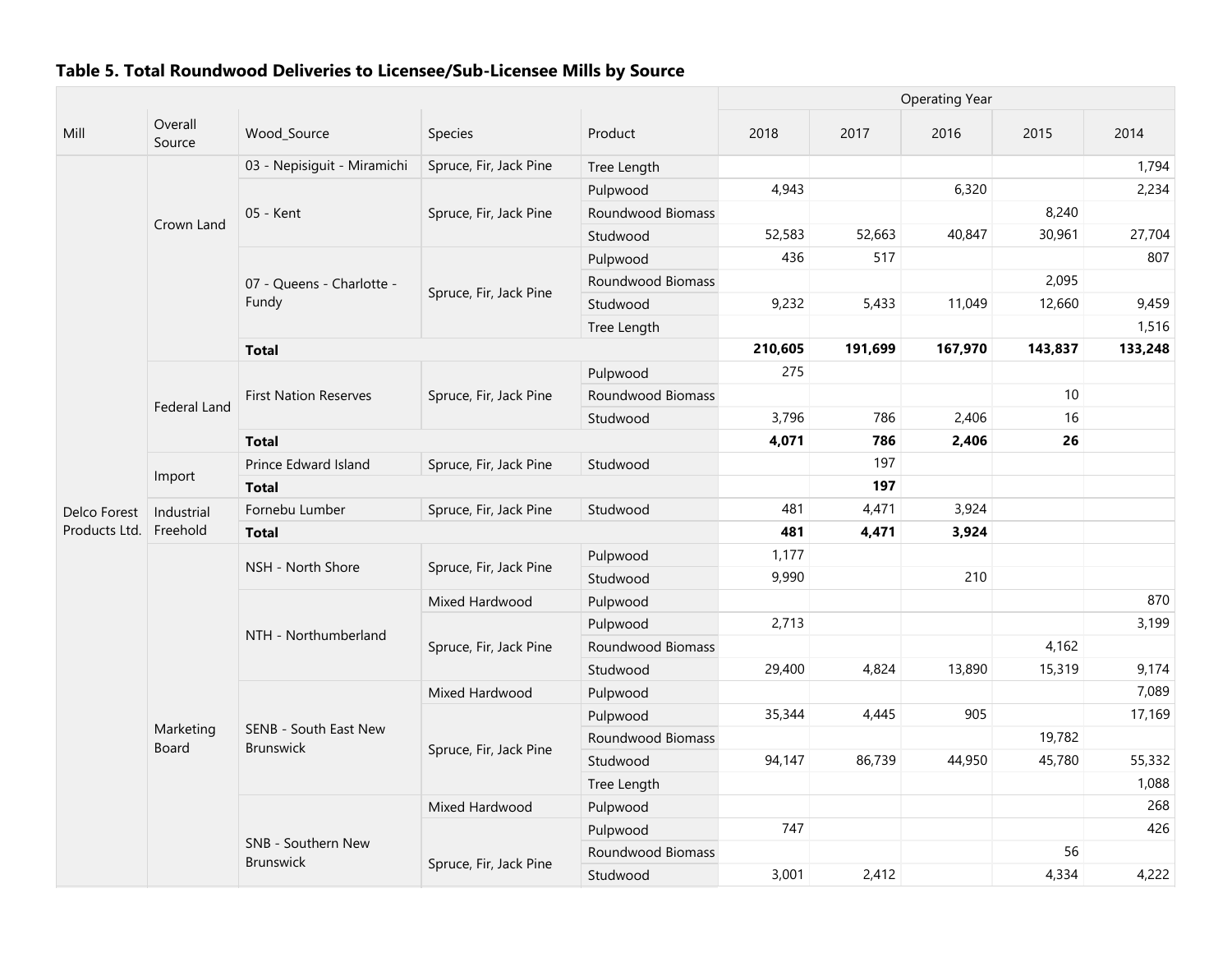|               |                        |                                    |                        |             | <b>Operating Year</b> |         |         |         |                |  |
|---------------|------------------------|------------------------------------|------------------------|-------------|-----------------------|---------|---------|---------|----------------|--|
| Mill          | Overall<br>Source      | Wood_Source                        | Species                | Product     | 2018                  | 2017    | 2016    | 2015    | 2014           |  |
| Delco Forest  | Marketing              | ana couponing<br><b>Brunswick</b>  | Spruce, Fir, Jack Pine | Tree Length |                       |         |         |         | 377            |  |
| Products Ltd. | Board                  | <b>Total</b>                       |                        |             | 176,519               | 98,420  | 59,955  | 89,433  | 99,214         |  |
|               | <b>Total</b>           |                                    |                        |             | 391,676               | 295,573 | 234,255 | 233,296 | 232,462        |  |
|               |                        |                                    | Cedar                  | Tree Length | 81                    | 253     | 592     | 654     | 720            |  |
|               |                        | 07 - Queens - Charlotte -<br>Fundy |                        | Pulpwood    | 8,598                 | 5,157   | 4,831   | 2,164   | 6,172          |  |
|               |                        |                                    | Spruce, Fir, Jack Pine | Studwood    | 34,769                | 29,612  | 34,609  | 31,270  | 30,113         |  |
|               | Crown Land             |                                    | Cedar                  | Tree Length | 377                   | 375     | 1,730   | 2,253   | 3,835          |  |
|               |                        | 08 - York                          |                        | Pulpwood    | 4,801                 |         |         |         |                |  |
|               |                        |                                    | Spruce, Fir, Jack Pine | Studwood    | 14,242                | 15,673  | 12,788  | 24,083  | 14,507         |  |
|               |                        | <b>Total</b>                       |                        |             | 62,868                | 51,070  | 54,550  | 60,424  | 55,347         |  |
|               |                        | Acadia Research Forest             | Spruce, Fir, Jack Pine | Studwood    |                       |         | 433     |         |                |  |
|               |                        |                                    |                        | Pulpwood    | 112                   | 776     |         |         |                |  |
|               | Federal Land           | <b>CFB Gagetown</b>                | Spruce, Fir, Jack Pine | Studwood    | 285                   | 3,108   |         |         |                |  |
|               |                        | <b>Total</b>                       |                        |             | 397                   | 3,884   | 433     |         |                |  |
|               |                        | <b>AV Nackawic</b>                 | Cedar                  | Tree Length |                       | 129     |         |         |                |  |
|               | Industrial<br>Freehold | H.J. Crabbe & Sons                 | Cedar                  | Tree Length | 2,229                 | 1,254   | 874     | 688     | 757            |  |
|               |                        | <b>Total</b>                       |                        |             | 2,229                 | 1,383   | 874     | 688     | 757            |  |
|               |                        |                                    |                        | Logs        |                       |         |         | 10      |                |  |
|               |                        |                                    | Cedar                  | Studwood    |                       |         |         | 63      |                |  |
| Devon         |                        | CVC - Carleton Victoria            |                        | Tree Length | 787                   |         | 135     | 565     | 22             |  |
| Lumber Co.    |                        |                                    | Spruce, Fir, Jack Pine | Studwood    |                       |         |         | 147     |                |  |
| Ltd.          |                        |                                    |                        | Logs        |                       | 85      |         |         |                |  |
|               |                        |                                    | Cedar                  | Tree Length | 182                   | 54      | 200     | 392     |                |  |
|               |                        | NTH - Northumberland               |                        | Pulpwood    | 1,332                 | 150     |         |         |                |  |
|               |                        |                                    | Spruce, Fir, Jack Pine | Studwood    | 5,502                 | 1,535   | 1,783   | 1,823   | 86             |  |
|               |                        | SENB - South East New              | Cedar                  | Logs        |                       |         |         | 27      |                |  |
|               | Marketing              | Brunswick                          | Spruce, Fir, Jack Pine | Studwood    |                       |         | 216     | 1,094   |                |  |
|               | Board                  |                                    |                        | Logs        |                       |         |         | 209     |                |  |
|               |                        | SNB - Southern New                 | Cedar                  | Tree Length |                       |         | 918     | 132     | 33             |  |
|               |                        | <b>Brunswick</b>                   |                        | Pulpwood    |                       |         |         |         | $\overline{1}$ |  |
|               |                        |                                    | Spruce, Fir, Jack Pine | Studwood    | 222                   | 548     | 957     | 1,192   | 1,591          |  |
|               |                        | YSC - York Sunbury Charlotte Cedar |                        | Logs        |                       | 222     |         | 575     | 103            |  |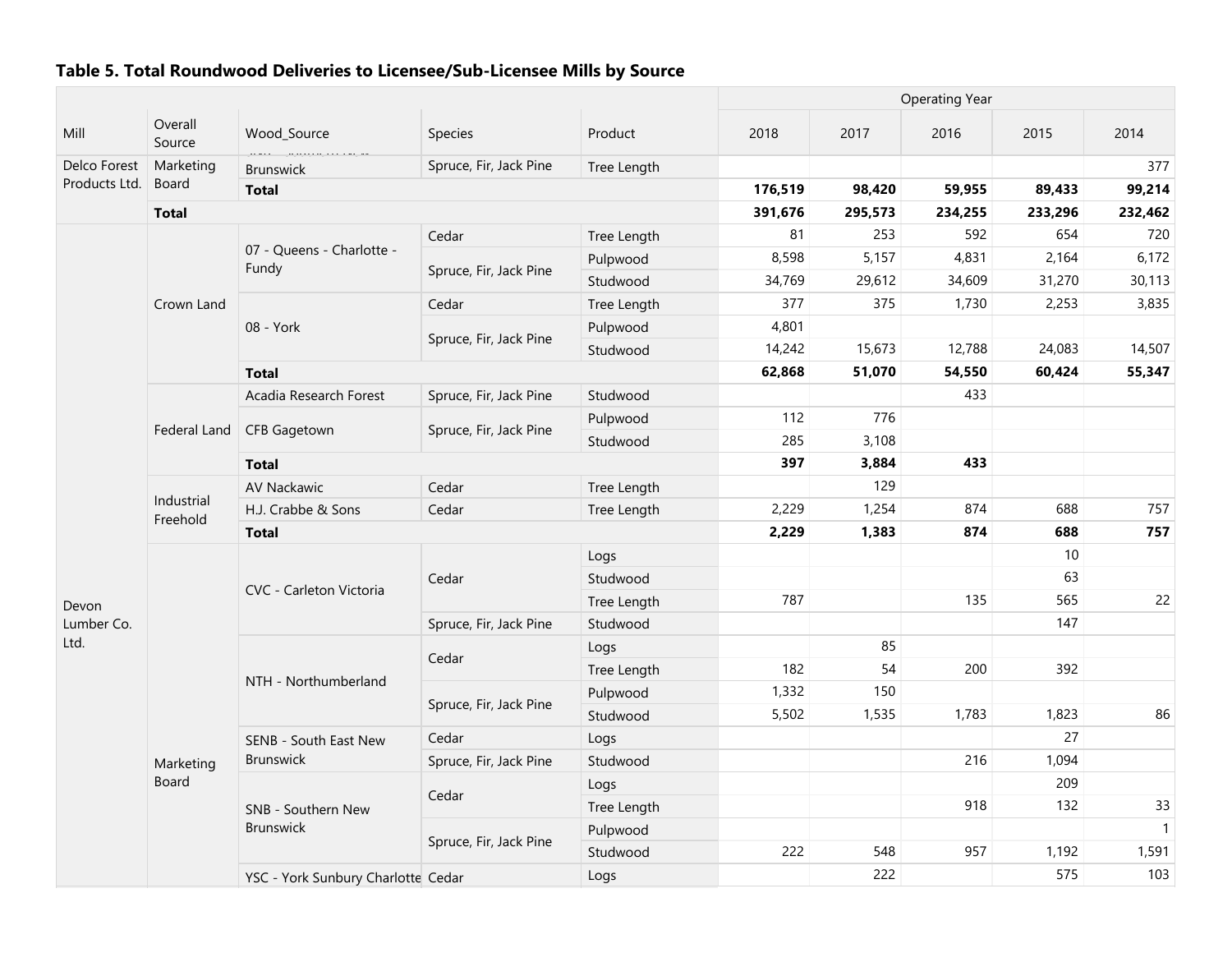|                            |                     |                                                      |                        | <b>Operating Year</b>  |         |         |        |         |         |
|----------------------------|---------------------|------------------------------------------------------|------------------------|------------------------|---------|---------|--------|---------|---------|
| Mill                       | Overall<br>Source   | Wood_Source                                          | <b>Species</b>         | Product                | 2018    | 2017    | 2016   | 2015    | 2014    |
| Devon                      | Marketing           |                                                      | Cedar                  | Studwood               |         | 10      |        | 152     | 239     |
| Lumber Co.                 | <b>Board</b>        | YSC - York Sunbury Charlotte                         |                        | Tree Length            | 2,150   | 8,455   | 2,302  | 2,383   | 3,370   |
| Ltd.                       |                     |                                                      | Spruce, Fir, Jack Pine | Pulpwood               | 195     | 638     |        | 150     | 3,057   |
|                            |                     |                                                      |                        | Studwood               | 5,585   | 2,167   | 5,998  | 6,520   | 11,761  |
|                            |                     | <b>Total</b>                                         |                        |                        | 15,955  | 13,864  | 12,509 | 15,434  | 20,263  |
|                            | <b>Total</b>        |                                                      |                        |                        | 81,449  | 70,201  | 68,366 | 76,546  | 76,367  |
|                            |                     | 03 - Nepisiguit - Miramichi                          | Spruce, Fir, Jack Pine | Logs                   | 12,495  | 7,587   | 3,981  | 5,231   | 2,017   |
|                            | Crown Land          | 05 - Kent                                            | Spruce, Fir, Jack Pine | Logs                   | 2,387   | 2,092   | 2,346  | 1,921   |         |
|                            |                     | 07 - Queens - Charlotte - Fu. Spruce, Fir, Jack Pine |                        | Logs                   | 421     | 3,960   | 4,069  | 3,805   | 8,485   |
|                            |                     | <b>Total</b>                                         |                        |                        | 15,303  | 13,639  | 10,396 | 10,957  | 10,502  |
|                            |                     |                                                      | Hemlock                | Logs                   |         |         | 167    |         |         |
|                            |                     | Nova Scotia                                          | Spruce, Fir, Jack Pine | Logs                   |         |         |        | 168     | 314     |
|                            | Import              |                                                      | White Pine             | Logs                   |         |         |        |         | 559     |
|                            |                     | Prince Edward Island                                 | Spruce, Fir, Jack Pine | Logs                   |         | 50      | 277    | 67      | 201     |
| Eric Goguen<br>& Sons Ltd. |                     | <b>Total</b>                                         |                        |                        |         | 50      | 444    | 235     | 1,074   |
|                            |                     |                                                      | Hemlock                | Logs                   | 2,325   | 1,060   | 1,611  | 1,482   | 978     |
|                            |                     | SENB - South East New<br><b>Brunswick</b>            | Spruce, Fir, Jack Pine | Logs                   | 10,895  | 11,954  | 20,878 | 10,850  | 13,175  |
|                            |                     |                                                      | White Pine             | Logs                   | 1,540   | 488     | 1,652  | 1,380   | 1,536   |
|                            | Marketing<br>Board  |                                                      | Hemlock                | Logs                   | 210     | 58      |        |         | 142     |
|                            |                     | SNB - Southern New<br><b>Brunswick</b>               | Spruce, Fir, Jack Pine | Logs                   | 1,870   | 2,984   | 5,918  | 3,927   | 2,510   |
|                            |                     |                                                      | White Pine             | Logs                   | 380     | 6       | 90     | 72      | 40      |
|                            |                     | <b>Total</b>                                         |                        |                        | 17,220  | 16,550  | 30,149 | 17,711  | 18,381  |
|                            | <b>Total</b>        |                                                      |                        |                        | 32,523  | 30,239  | 40,989 | 28,903  | 29,957  |
|                            |                     | 07 - Queens - Charlotte -                            | Mixed Hardwood         | <b>Full Tree Chips</b> | 23,700  | 20,077  | 21,671 | 29,828  | 40,455  |
|                            |                     | Fundy                                                |                        | Pulpwood               | 60,100  | 14,862  | 14,009 | 5,915   | 1,620   |
|                            |                     | 08 - York                                            | Mixed Hardwood         | <b>Full Tree Chips</b> | 7,523   | 8,070   | 3,281  | 15,070  | 23,467  |
|                            | Crown Land          |                                                      |                        | Pulpwood               | 1,105   | 1,130   | 1,869  | 39      | 955     |
|                            |                     | 09 - Carleton - Restigouche -                        | Mixed Hardwood         | Full Tree Chips        |         | 11,632  | 23,970 | 20,664  | 37,376  |
|                            |                     | Tobique                                              |                        | Pulpwood               | 18,055  | 46,558  | 30,044 | 43,408  | 21,289  |
|                            |                     | <b>Total</b>                                         |                        |                        | 110,483 | 102,329 | 94,844 | 114,924 | 125,162 |
| Flakeboard<br>St. Stephen  |                     | Acadia Research Forest                               | Mixed Hardwood         | Pulpwood               |         |         | 982    |         |         |
|                            | <b>Federal Land</b> | <b>Total</b>                                         |                        |                        |         |         | 982    |         |         |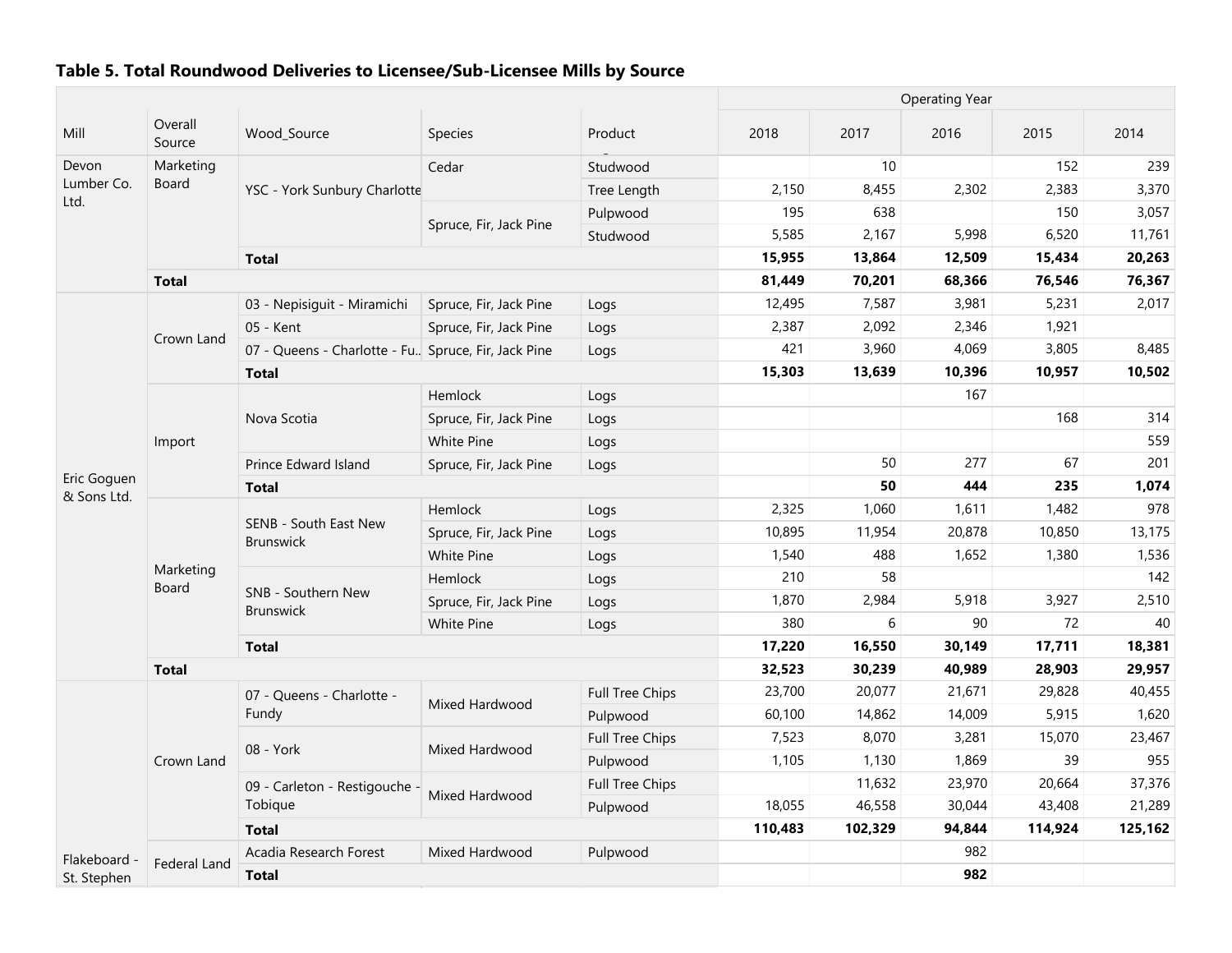|                           |                   |                                                      |                        |                        |         | <b>Operating Year</b> |         |         |         |  |  |
|---------------------------|-------------------|------------------------------------------------------|------------------------|------------------------|---------|-----------------------|---------|---------|---------|--|--|
| Mill                      | Overall<br>Source | Wood_Source                                          | <b>Species</b>         | Product                | 2018    | 2017                  | 2016    | 2015    | 2014    |  |  |
|                           |                   |                                                      |                        | Full Tree Chips        | 29,437  | 58,062                | 28,685  |         |         |  |  |
| Flakeboard<br>St. Stephen | Import            | Maine                                                | Mixed Hardwood         | Pulpwood               |         |                       | 3,234   |         |         |  |  |
|                           |                   | <b>Total</b>                                         |                        |                        | 29,437  | 58,062                | 31,919  |         |         |  |  |
|                           | Industrial        | <b>AV Nackawic</b>                                   | Mixed Hardwood         | Full Tree Chips        |         |                       | 1,025   |         |         |  |  |
|                           | Freehold          | <b>Total</b>                                         |                        |                        |         |                       | 1,025   |         |         |  |  |
|                           |                   | SENB - South East New Bru                            | Mixed Hardwood         | <b>Full Tree Chips</b> |         |                       |         | 285     |         |  |  |
|                           |                   | SNB - Southern New Bruns                             | Mixed Hardwood         | <b>Full Tree Chips</b> |         |                       | 9,417   | 8,852   | 2,104   |  |  |
|                           | Marketing         |                                                      |                        | <b>Full Tree Chips</b> | 1,267   | 1,808                 | 33,777  | 18,754  | 15,915  |  |  |
|                           | Board             | YSC - York Sunbury Charlotte                         | Mixed Hardwood         | Pulpwood               | 1,191   | 1,540                 | 2,606   | 826     | 1,757   |  |  |
|                           |                   |                                                      | Spruce, Fir, Jack Pine | <b>Full Tree Chips</b> |         | 177                   |         |         |         |  |  |
|                           |                   | <b>Total</b>                                         |                        |                        | 2,458   | 3,525                 | 45,800  | 28,717  | 19,776  |  |  |
|                           | <b>Total</b>      |                                                      |                        |                        | 142,378 | 163,916               | 174,570 | 143,641 | 144,938 |  |  |
|                           |                   |                                                      |                        | Pulpwood               |         |                       |         | 902     |         |  |  |
|                           |                   | 03 - Nepisiquit - Miramichi                          | Spruce, Fir, Jack Pine | Studwood               | 328,900 | 291,213               | 303,614 | 270,437 | 289,141 |  |  |
|                           | Crown Land        | 07 - Queens - Charlotte - Fu. Spruce, Fir, Jack Pine |                        | Studwood               |         | 285                   |         |         |         |  |  |
|                           |                   | <b>Total</b>                                         |                        |                        | 328,900 | 291,498               | 303,614 | 271,339 | 289,141 |  |  |
|                           |                   | <b>First Nation Reserves</b>                         | Spruce, Fir, Jack Pine | Studwood               | 156     |                       | 252     |         | 50      |  |  |
| Fornebu                   | Federal Land      | <b>Total</b>                                         |                        |                        | 156     |                       | 252     |         | 50      |  |  |
| Lumber                    | Industrial        | Fornebu Lumber                                       | Spruce, Fir, Jack Pine | Studwood               | 548     | 12,218                | 2,625   | 4,199   | 6,162   |  |  |
| Company                   | Freehold          | <b>Total</b>                                         |                        |                        | 548     | 12,218                | 2,625   | 4,199   | 6,162   |  |  |
| Inc.- Bathurst            |                   | NSH - North Shore                                    | Spruce, Fir, Jack Pine | Studwood               | 39,114  | 42,857                | 48,959  | 46,374  | 37,525  |  |  |
| Sawmill                   |                   | NTH - Northumberland                                 | Spruce, Fir, Jack Pine | Studwood               | 19,047  | 32,380                | 32,657  | 20,338  | 17,579  |  |  |
|                           | Marketing         | SENB - South East New Bru                            | Spruce, Fir, Jack Pine | Studwood               | 1,506   | 9                     | 8,556   | 3,201   | 596     |  |  |
|                           | Board             | SNB - Southern New Bruns                             | Spruce, Fir, Jack Pine | Studwood               |         | 41                    |         |         |         |  |  |
|                           |                   | YSC - York Sunbury Charlotte Spruce, Fir, Jack Pine  |                        | Studwood               |         |                       |         |         | 120     |  |  |
|                           |                   | <b>Total</b>                                         |                        |                        | 59,667  | 75,287                | 90,172  | 69,913  | 55,820  |  |  |
|                           | <b>Total</b>      |                                                      |                        |                        | 389,271 | 379,003               | 396,663 | 345,451 | 351,173 |  |  |
|                           |                   |                                                      | Ash                    | Logs                   |         |                       | 21      |         | 75      |  |  |
|                           |                   | 08 - York                                            | Mixed Hardwood         | Logs                   |         | 560                   |         | 128     |         |  |  |
| Garant, Div.              | Crown Land        | 09 - Carleton - Restigouche  Ash                     |                        | Logs                   |         |                       |         |         | 40      |  |  |
| of Hanson<br>Kidde Canada |                   | <b>Total</b>                                         |                        |                        |         | 560                   | 21      | 128     | 115     |  |  |
| Inc.                      | Import            | Maine                                                | Mixed Hardwood         | Logs                   |         | 26,600                |         | 22,400  | 28,000  |  |  |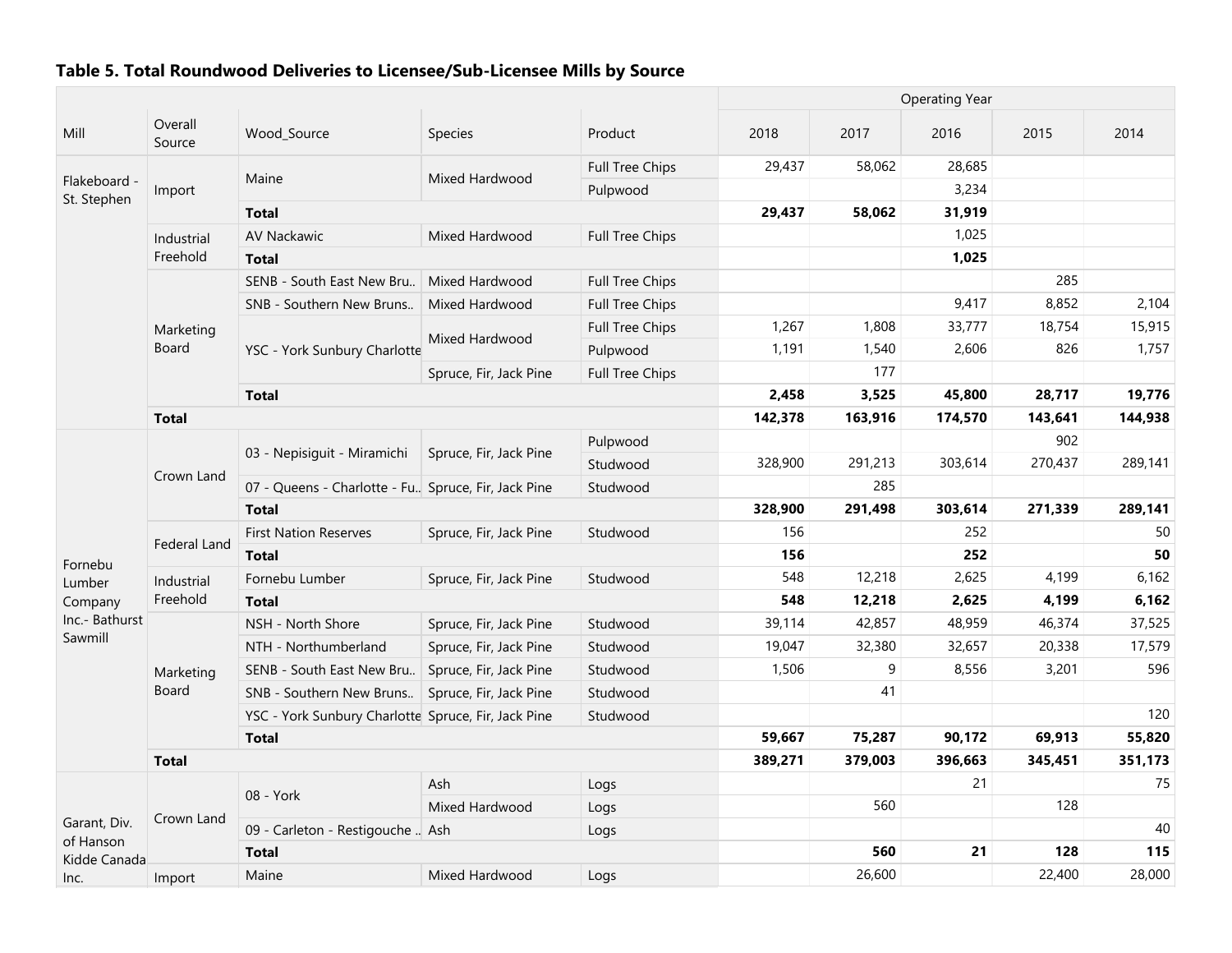|                                                                            |                           |                                          |                        |          | <b>Operating Year</b> |         |              |         |         |
|----------------------------------------------------------------------------|---------------------------|------------------------------------------|------------------------|----------|-----------------------|---------|--------------|---------|---------|
| Mill                                                                       | Overall<br>Source         | Wood_Source                              | Species                | Product  | 2018                  | 2017    | 2016         | 2015    | 2014    |
| Garant, Div.<br>of Hanson<br>Kidde Canada<br>Inc.<br>Groupe<br>Savoie Inc. | Import                    | <b>Total</b>                             |                        |          |                       | 26,600  |              | 22,400  | 28,000  |
|                                                                            | Industrial<br>Freehold    | <b>AV Nackawic</b>                       | Ash                    | Logs     |                       |         |              |         | 333     |
|                                                                            |                           |                                          | Mixed Hardwood         | Logs     |                       |         | 365          | 199     |         |
|                                                                            |                           | <b>Total</b>                             |                        |          |                       |         | 365          | 199     | 333     |
|                                                                            |                           | CVC - Carleton Victoria                  | Ash                    | Logs     |                       |         | 513          |         |         |
|                                                                            | Marketing<br><b>Board</b> |                                          | Mixed Hardwood         | Logs     |                       | 283     |              | 1,357   | 560     |
|                                                                            |                           | NTH - Northumberland                     | Mixed Hardwood         | Logs     |                       |         |              | 40      |         |
|                                                                            |                           | YSC - York Sunbury Charlotte             | Ash                    | Logs     |                       |         | 145          |         |         |
|                                                                            |                           |                                          | Mixed Hardwood         | Logs     |                       | 128     | 19           | 535     | 280     |
|                                                                            |                           | <b>Total</b>                             |                        |          |                       | 411     | 677          | 1,932   | 840     |
|                                                                            | <b>Total</b>              |                                          |                        |          |                       | 27,571  | 1,063        | 24,659  | 29,288  |
|                                                                            | Crown Land                | 01 - Upsalquitch                         | Mixed Hardwood         | Logs     | 22,692                | 20,390  | 21,099       | 19,678  | 25,843  |
|                                                                            |                           |                                          |                        | Pulpwood | 106,452               | 73,748  | 92,212       | 84,510  | 87,964  |
|                                                                            |                           |                                          | Poplar                 | Logs     | 31,853                | 39,837  | 37,809       | 54,921  | 18,240  |
|                                                                            |                           |                                          |                        | Pulpwood | 7,939                 | 21,871  | 19,016       | 35,813  | 19,216  |
|                                                                            |                           |                                          | Spruce, Fir, Jack Pine | Logs     |                       |         |              | 8,809   |         |
|                                                                            |                           | 03 - Nepisiguit - Miramichi              | Mixed Hardwood         | Logs     | 16,122                | 14,104  | 15,994       | 12,255  | 5,321   |
|                                                                            |                           |                                          |                        | Pulpwood | 32,205                | 42,196  | 47,455       | 29,078  | 26,071  |
|                                                                            |                           |                                          | Poplar                 | Logs     | 110                   | 2,677   | 3,497        | 1,822   | 3,482   |
|                                                                            |                           |                                          |                        | Pulpwood | 459                   | 459     | 776          | 161     | 651     |
|                                                                            |                           | 07 - Queens - Charlotte -<br>Fundy       | Mixed Hardwood         | Logs     | 8,847                 | 9,281   | 10,236       | 9,920   | 6,410   |
|                                                                            |                           |                                          |                        | Pulpwood |                       |         |              |         | 778     |
|                                                                            |                           | 08 - York                                | Mixed Hardwood         | Logs     | 3,013                 | 2,298   | 4,218        | 3,268   | 2,796   |
|                                                                            |                           |                                          |                        | Pulpwood |                       |         | 2,617        |         | 121     |
|                                                                            |                           |                                          | Poplar                 | Pulpwood |                       |         | $\mathbf{1}$ |         |         |
|                                                                            |                           | 09 - Carleton - Restigouche -<br>Tobique | Mixed Hardwood         | Logs     | 28,424                | 20,114  | 24,534       | 19,882  | 20,838  |
|                                                                            |                           |                                          |                        | Pulpwood | 119,310               | 113,756 | 136,899      | 151,924 | 115,642 |
|                                                                            |                           |                                          | Poplar                 | Logs     | 6,305                 | 2,387   | 6,029        | 4,922   | 5,389   |
|                                                                            |                           |                                          |                        | Pulpwood | 3,800                 | 1,597   | 2,254        | 3,882   | 4,989   |
|                                                                            |                           | <b>Total</b>                             |                        |          | 387,531               | 364,715 | 424,646      | 440,845 | 343,751 |
|                                                                            | Import                    | Maine                                    | Mixed Hardwood         | Logs     | 5,401                 | 5,495   | 14,087       | 6,267   | 5,926   |
|                                                                            |                           | Québec                                   | Mixed Hardwood         | Logs     | 3,158                 | 5,883   | 6,916        | 6,935   | 5,686   |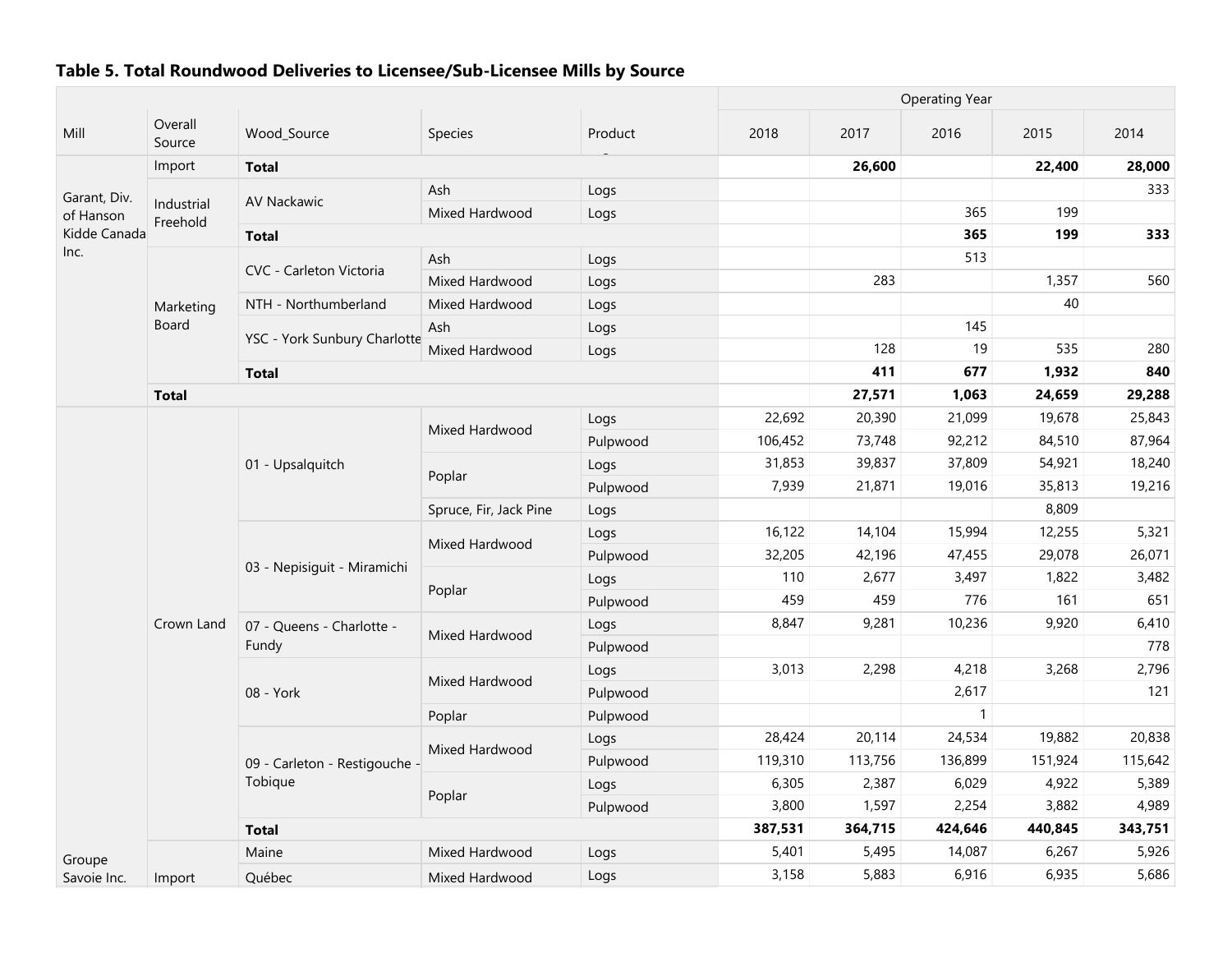|              |                        |                                                     |                        |          |         |         | <b>Operating Year</b> |         |         |
|--------------|------------------------|-----------------------------------------------------|------------------------|----------|---------|---------|-----------------------|---------|---------|
| Mill         | Overall<br>Source      | Wood_Source                                         | Species                | Product  | 2018    | 2017    | 2016                  | 2015    | 2014    |
|              |                        |                                                     | Mixed Hardwood         | Pulpwood | 195     | 195     | 190                   |         | 56      |
|              | Import                 | Québec                                              |                        | Logs     | 26      | 108     | 1,554                 | 86      | 1,716   |
| Groupe       |                        |                                                     | Poplar                 | Pulpwood |         |         | 91                    | 87      | 1,632   |
| Savoie Inc.  |                        | <b>Total</b>                                        |                        |          | 8,780   | 11,681  | 22,838                | 13,375  | 15,016  |
|              |                        |                                                     |                        | Logs     | 11,050  | 13,521  | 19,264                | 21,474  | 26,631  |
|              |                        | <b>Acadian Timber</b>                               | Mixed Hardwood         | Pulpwood | 8,370   | 15,123  | 12,614                | 12,833  | 21,681  |
|              | Industrial<br>Freehold | Fornebu Lumber                                      | Mixed Hardwood         | Logs     | 36      | 36      |                       |         |         |
|              |                        | J.D. Irving                                         | Mixed Hardwood         | Logs     |         |         |                       |         | 2,850   |
|              |                        | <b>Total</b>                                        |                        |          | 19,456  | 28,680  | 31,878                | 34,307  | 51,162  |
|              |                        |                                                     |                        | Logs     |         | 931     | 1,125                 | 3,414   | 2,099   |
|              |                        | CVC - Carleton Victoria                             | Mixed Hardwood         | Pulpwood | 354     |         | 318                   |         | 572     |
|              |                        |                                                     | Poplar                 | Logs     |         |         |                       | 500     | 552     |
|              |                        |                                                     |                        | Logs     | 3,828   | 2,507   | 5,737                 | 6,743   | 5,420   |
|              |                        |                                                     | Mixed Hardwood         | Pulpwood | 2,022   | 185     | 6,544                 | 1,175   | 2,113   |
|              |                        | MAD - Madawaska                                     |                        | Logs     | 86      | 412     | 1,464                 | 1,153   | 1,412   |
|              |                        |                                                     | Poplar                 | Pulpwood |         | 21      | 754                   | 13      | 77      |
|              |                        |                                                     |                        | Logs     | 2,944   | 6,118   | 5,478                 | 6,199   | 4,620   |
|              | Marketing<br>Board     |                                                     | Mixed Hardwood         | Pulpwood | 3,451   | 6,881   | 4,261                 | 5,436   | 5,188   |
|              |                        | NSH - North Shore                                   |                        | Logs     | 2,814   | 7,731   | 7,258                 | 5,003   | 6,232   |
|              |                        |                                                     | Poplar                 | Pulpwood | 1,639   | 5,523   | 2,733                 | 2,955   | 6,059   |
|              |                        |                                                     |                        | Logs     | 349     | 532     | 1,445                 | 1,281   | 657     |
|              |                        | NTH - Northumberland                                | Mixed Hardwood         | Pulpwood |         |         | 6                     | 17      | 22      |
|              |                        | SENB - South East New Bru                           | Mixed Hardwood         | Logs     | 91      | 62      |                       | 11      |         |
|              |                        | SNB - Southern New Bruns   Mixed Hardwood           |                        | Logs     | 81      | 30      |                       |         |         |
|              |                        | YSC - York Sunbury Charlotte Mixed Hardwood         |                        | Logs     |         | 812     |                       | 289     | 138     |
|              |                        | <b>Total</b>                                        |                        |          | 17,659  | 31,745  | 37,123                | 34,189  | 35,161  |
|              | <b>Total</b>           |                                                     |                        |          | 433,426 | 436,821 | 516,485               | 522,716 | 445,090 |
|              |                        | 08 - York                                           | Spruce, Fir, Jack Pine | Logs     | 39,616  | 32,221  | 44,358                | 45,791  | 34,649  |
|              | Crown Land             | 09 - Carleton - Restigouche  Spruce, Fir, Jack Pine |                        | Logs     | 27,118  | 27,980  | 21,143                | 34,254  | 22,459  |
|              |                        | <b>Total</b>                                        |                        |          | 66,734  | 60,201  | 65,501                | 80,045  | 57,108  |
| H. J. Crabbe |                        | Acadia Research Forest                              | Spruce, Fir, Jack Pine | Logs     |         |         | 840                   | 1,129   |         |
| & Sons Ltd.  | Federal Land           | <b>Total</b>                                        |                        |          |         |         | 840                   | 1,129   |         |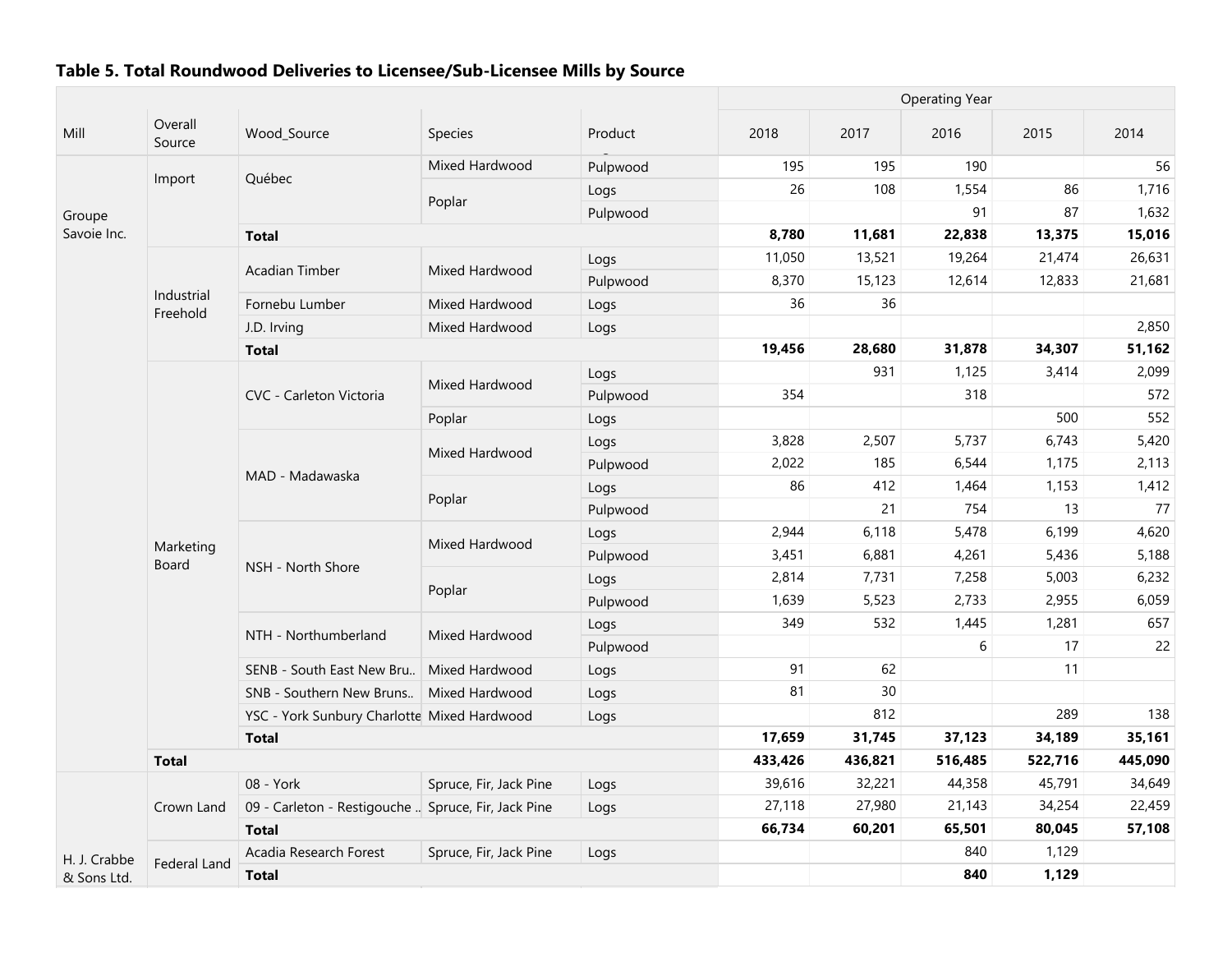|                                     |                    |                                                     |                        |          |         |         | <b>Operating Year</b> |         |         |
|-------------------------------------|--------------------|-----------------------------------------------------|------------------------|----------|---------|---------|-----------------------|---------|---------|
| Mill                                | Overall<br>Source  | Wood_Source                                         | <b>Species</b>         | Product  | 2018    | 2017    | 2016                  | 2015    | 2014    |
| H. J. Crabbe                        | Industrial         | H.J. Crabbe & Sons                                  | Spruce, Fir, Jack Pine | Logs     | 51,071  | 44,819  | 45,078                | 35,821  | 46,597  |
| & Sons Ltd.                         | Freehold           | <b>Total</b>                                        |                        |          | 51,071  | 44,819  | 45,078                | 35,821  | 46,597  |
|                                     |                    | CVC - Carleton Victoria                             | Spruce, Fir, Jack Pine | Logs     | 5,237   | 6,535   | 9,441                 | 13,063  | 12,194  |
|                                     | Marketing<br>Board | YSC - York Sunbury Charlotte Spruce, Fir, Jack Pine |                        | Logs     | 9,023   | 8,199   | 4,736                 | 10,914  | 7,721   |
|                                     |                    | <b>Total</b>                                        |                        |          | 14,260  | 14,734  | 14,177                | 23,977  | 19,915  |
|                                     | <b>Total</b>       |                                                     |                        |          | 132,065 | 119,754 | 125,596               | 140,972 | 123,620 |
|                                     |                    | 01 - Upsalquitch                                    | Cedar                  | Studwood | 6,394   | 11,040  | 5,967                 | 13,077  | 7,328   |
|                                     |                    | 03 - Nepisiguit - Miramichi                         | Cedar                  | Studwood | 243     | 1,668   | 2,394                 |         | 22      |
|                                     |                    | 07 - Queens - Charlotte - Fu., Cedar                |                        | Studwood | 3,075   | 7,763   | 12,663                | 4,188   | 1,645   |
|                                     | Crown Land         | 08 - York                                           | Cedar                  | Studwood | 3,601   | 5,748   | 9,165                 | 4,710   | 5,961   |
|                                     |                    | 09 - Carleton - Restigouche  Cedar                  |                        | Studwood | 3,033   | 3,245   | 2,697                 | 3,360   | 3,075   |
|                                     |                    | <b>Total</b>                                        |                        |          | 16,346  | 29,464  | 32,886                | 25,335  | 18,031  |
|                                     |                    | Maine                                               | Cedar                  | Studwood | 24,889  | 34,849  | 40,877                | 39,494  | 38,457  |
|                                     |                    |                                                     | Cedar                  | Studwood | 29,747  | 38,914  | 26,536                | 15,580  | 19,539  |
|                                     | Import             | Québec                                              | Spruce, Fir, Jack Pine | Studwood |         |         |                       | 19,576  |         |
|                                     |                    | <b>Total</b>                                        |                        |          | 54,636  | 73,763  | 67,413                | 74,650  | 57,996  |
|                                     |                    | Acadian Timber                                      | Cedar                  | Studwood |         | 1,251   | 424                   |         |         |
|                                     |                    | <b>AV Nackawic</b>                                  | Cedar                  | Studwood | 764     | 6,453   | 1,284                 | 850     | 2,782   |
|                                     |                    | J.D. Irving                                         | Cedar                  | Studwood | 5,117   | 10,720  | 16,991                | 8,802   | 18,956  |
| J.D. Irving -<br><b>Baker Brook</b> | Industrial         | Les Cedres Balmoral                                 | Cedar                  | Studwood |         |         | 45                    | 367     |         |
|                                     | Freehold           | SBC Cedar Inc.                                      | Cedar                  | Studwood |         |         | 1,856                 | 695     |         |
|                                     |                    | W&R Gillespie                                       | Cedar                  | Studwood |         |         | 34                    |         |         |
|                                     |                    | Waska/Clair Industrial                              | Cedar                  | Studwood |         |         | 1,090                 | 1,260   |         |
|                                     |                    | <b>Total</b>                                        |                        |          | 5,881   | 18,424  | 21,724                | 11,974  | 21,738  |
|                                     |                    | CVC - Carleton Victoria                             | Cedar                  | Studwood | 1,476   |         |                       | 484     | 292     |
|                                     |                    | MAD - Madawaska                                     | Cedar                  | Studwood | 3,360   | 3,511   | 3,210                 | 2,479   | 2,134   |
|                                     |                    | NSH - North Shore                                   | Cedar                  | Studwood | 153     | 539     | 253                   | 77      | 266     |
|                                     | Marketing          | NTH - Northumberland                                | Cedar                  | Studwood | 39      | 71      |                       |         |         |
|                                     | Board              | SENB - South East New Bru                           | Cedar                  | Studwood |         |         | 48                    | 51      | 53      |
|                                     |                    | SNB - Southern New Bruns                            | Cedar                  | Studwood |         |         | 1,067                 | 383     | 622     |
|                                     |                    | YSC - York Sunbury Charlotte Cedar                  |                        | Studwood |         | 252     | 38                    | 217     | 86      |
|                                     |                    | <b>Total</b>                                        |                        |          | 5,028   | 4,373   | 4,616                 | 3,691   | 3,453   |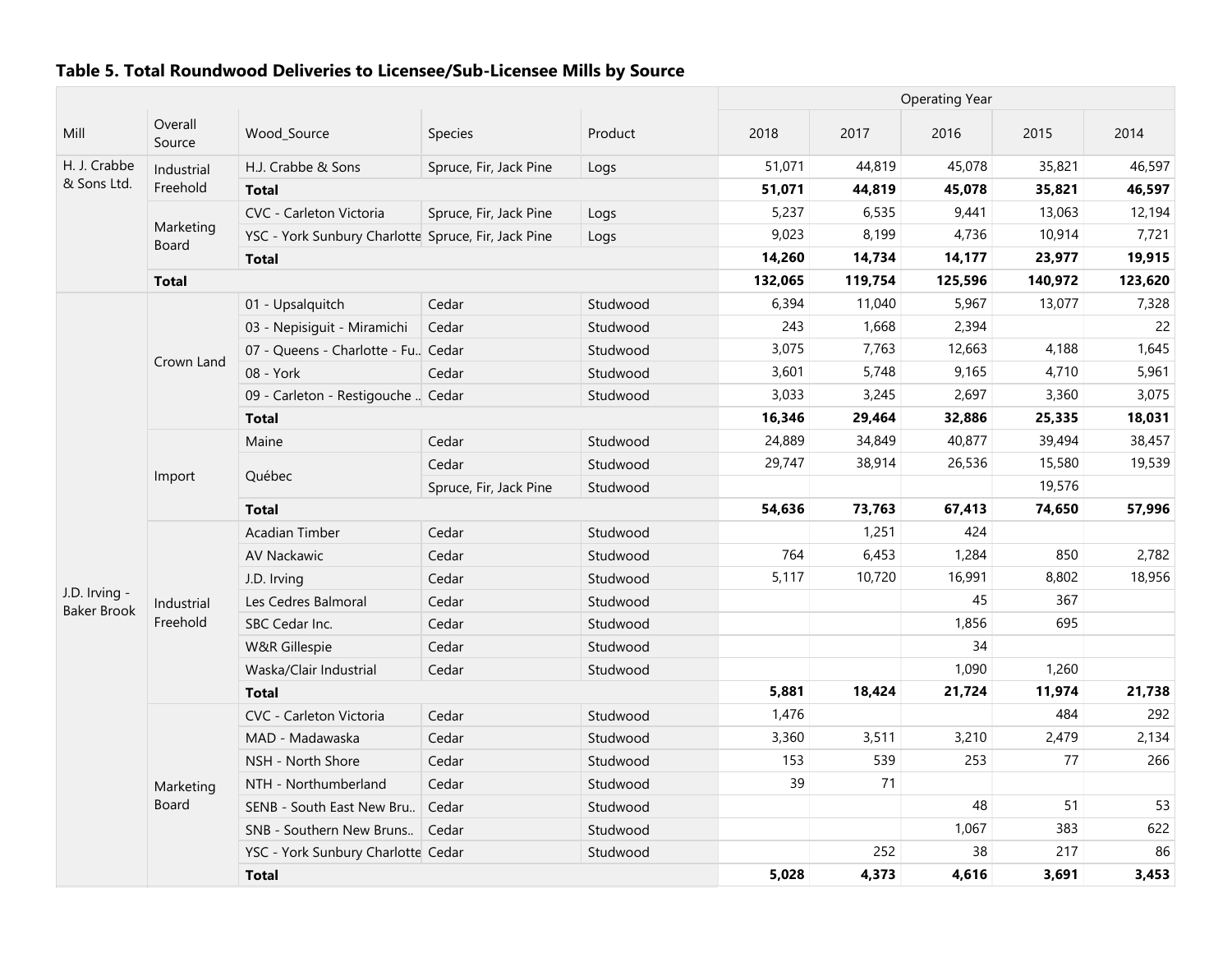|                                    |                     |                                                     |                        |          |         | <b>Operating Year</b> |         |         |         |  |  |
|------------------------------------|---------------------|-----------------------------------------------------|------------------------|----------|---------|-----------------------|---------|---------|---------|--|--|
| Mill                               | Overall<br>Source   | Wood_Source                                         | <b>Species</b>         | Product  | 2018    | 2017                  | 2016    | 2015    | 2014    |  |  |
| aaa meng<br><b>Baker Brook</b>     | <b>Total</b>        |                                                     |                        |          | 81,891  | 126,024               | 126,639 | 115,650 | 101,218 |  |  |
|                                    |                     |                                                     | Mixed Hardwood         | Pulpwood |         | 67                    |         |         |         |  |  |
|                                    |                     | 03 - Nepisiguit - Miramichi                         | Spruce, Fir, Jack Pine | Pulpwood |         | 147                   |         |         |         |  |  |
|                                    |                     | 07 - Queens - Charlotte -                           | Mixed Hardwood         | Pulpwood |         | 31,536                | 13,749  | 16,634  | 5,900   |  |  |
|                                    | Crown Land          | Fundy                                               | Spruce, Fir, Jack Pine | Pulpwood |         | 144,283               | 150,479 | 226,535 | 241,660 |  |  |
|                                    |                     | 08 - York                                           | Spruce, Fir, Jack Pine | Pulpwood |         | 8                     |         | 34      |         |  |  |
|                                    |                     | 09 - Carleton - Restigouche  Spruce, Fir, Jack Pine |                        | Pulpwood |         |                       |         |         | 663     |  |  |
|                                    |                     | <b>Total</b>                                        |                        |          |         | 176,041               | 164,228 | 243,203 | 248,223 |  |  |
|                                    |                     | <b>CFB Gagetown</b>                                 | Spruce, Fir, Jack Pine | Pulpwood |         | 6,427                 | 9,020   | 6,446   | 3,185   |  |  |
|                                    | <b>Federal Land</b> | <b>Total</b>                                        |                        |          |         | 6,427                 | 9,020   | 6,446   | 3,185   |  |  |
|                                    |                     |                                                     | Mixed Hardwood         | Pulpwood |         | 9,586                 | 4,685   | 2,070   |         |  |  |
|                                    | Import              | Nova Scotia                                         | Spruce, Fir, Jack Pine | Pulpwood |         | 217                   | 35      | 15      |         |  |  |
| J.D. Irving -<br>Chip Plant -      |                     | <b>Total</b>                                        |                        |          |         | 9,803                 | 4,720   | 2,085   |         |  |  |
|                                    |                     | Devon Lumber                                        | Spruce, Fir, Jack Pine | Pulpwood |         |                       | 380     | 530     | 36      |  |  |
|                                    | Industrial          |                                                     | Mixed Hardwood         | Pulpwood |         | 16,106                | 8,500   | 8,957   | 2,207   |  |  |
| <b>Sussex</b>                      | Freehold            | J.D. Irving                                         | Spruce, Fir, Jack Pine | Pulpwood |         | 67,006                | 72,794  | 72,694  | 107,547 |  |  |
|                                    |                     | <b>Total</b>                                        |                        |          |         | 83,112                | 81,674  | 82,181  | 109,790 |  |  |
|                                    |                     | CVC - Carleton Victoria                             | Spruce, Fir, Jack Pine | Pulpwood |         | 956                   |         |         |         |  |  |
|                                    |                     |                                                     | Mixed Hardwood         | Pulpwood |         |                       | 9       |         |         |  |  |
|                                    |                     | NTH - Northumberland                                | Spruce, Fir, Jack Pine | Pulpwood |         | 5,151                 | 13,117  | 5,309   | 3,581   |  |  |
|                                    |                     | SENB - South East New                               | Mixed Hardwood         | Pulpwood |         | 3,532                 | 479     | 28      |         |  |  |
|                                    | Marketing           | Brunswick                                           | Spruce, Fir, Jack Pine | Pulpwood |         | 16,181                | 24,367  | 13,000  | 1,592   |  |  |
|                                    | <b>Board</b>        | SNB - Southern New                                  | Mixed Hardwood         | Pulpwood |         | 7,353                 | 8,171   | 3,198   |         |  |  |
|                                    |                     | <b>Brunswick</b>                                    | Spruce, Fir, Jack Pine | Pulpwood |         | 71,972                | 83,135  | 82,397  | 57,391  |  |  |
|                                    |                     |                                                     | Mixed Hardwood         | Pulpwood |         | 100                   |         |         |         |  |  |
|                                    |                     | YSC - York Sunbury Charlotte                        | Spruce, Fir, Jack Pine | Pulpwood |         | 32,661                | 32,313  | 7,849   | 4,642   |  |  |
|                                    |                     | <b>Total</b>                                        |                        |          |         | 137,906               | 161,591 | 111,781 | 67,206  |  |  |
|                                    | <b>Total</b>        |                                                     |                        |          |         | 413,289               | 421,233 | 445,696 | 428,404 |  |  |
|                                    |                     |                                                     |                        | Logs     | 2,211   | 27,595                | 50,191  | 83,028  | 60,430  |  |  |
|                                    |                     | 03 - Nepisiguit - Miramichi                         | Spruce, Fir, Jack Pine | Studwood | 4,694   | 14,138                | 28,041  | 25,737  |         |  |  |
| J.D. Irving -<br><b>Grand Lake</b> |                     | 07 - Queens - Charlotte -                           |                        | Logs     | 325,424 | 332,927               | 326,085 | 199,410 | 166,121 |  |  |
| Timber                             | Crown Land          | Fundy                                               | Spruce, Fir, Jack Pine | Studwood | 164,799 | 231,270               | 245,226 | 214,053 |         |  |  |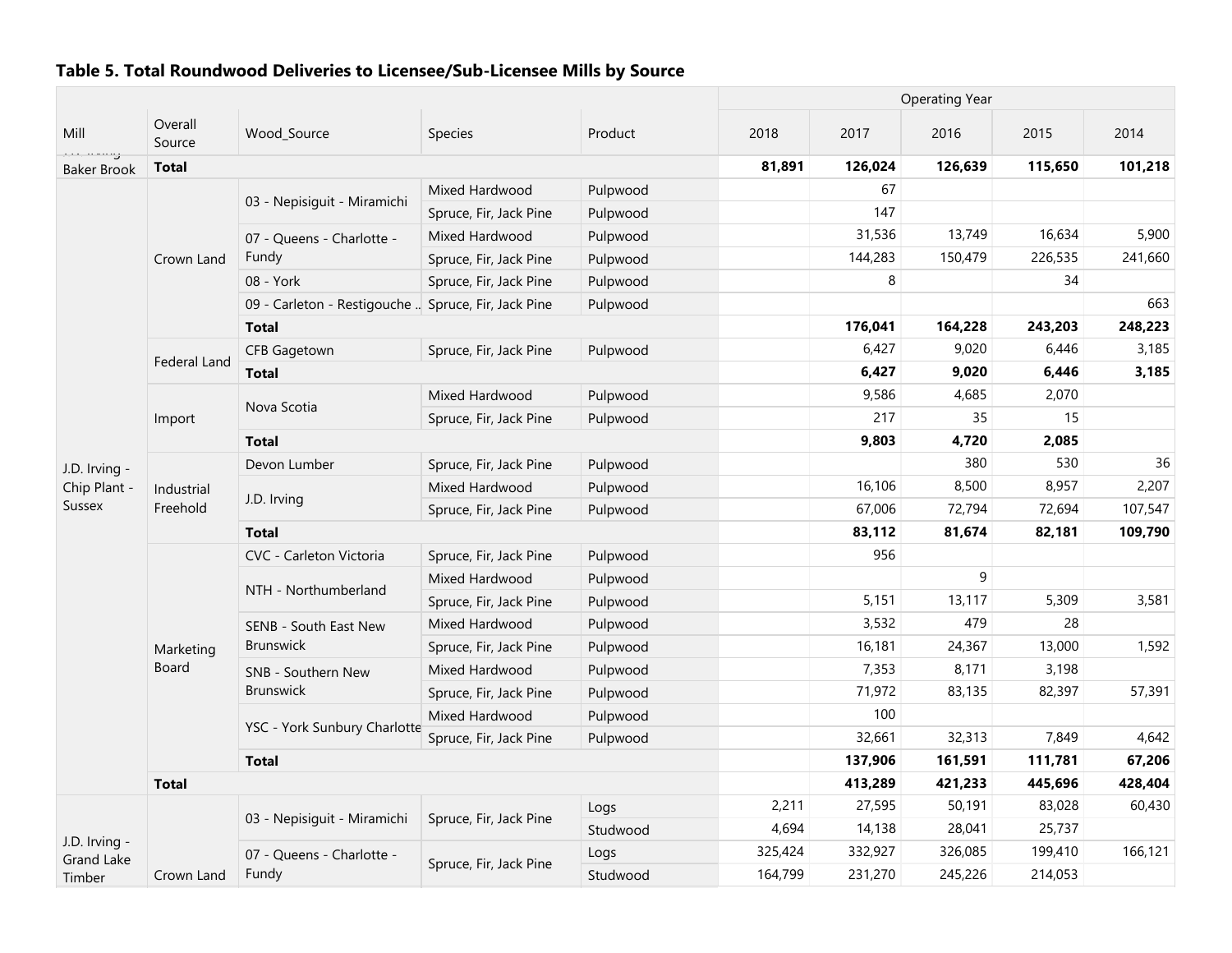|                             |                    |                                                     |                        |                        |         |                | <b>Operating Year</b> |         |         |
|-----------------------------|--------------------|-----------------------------------------------------|------------------------|------------------------|---------|----------------|-----------------------|---------|---------|
| Mill                        | Overall<br>Source  | Wood Source                                         | <b>Species</b>         | Product                | 2018    | 2017           | 2016                  | 2015    | 2014    |
|                             | Crown Land         | 08 - York                                           | Spruce, Fir, Jack Pine | Logs                   |         | 585            |                       | 3,832   |         |
|                             |                    | 09 - Carleton - Restigouche  Spruce, Fir, Jack Pine |                        | Logs                   |         |                |                       |         | 342     |
|                             |                    | <b>Total</b>                                        |                        |                        | 497,128 | 606,515        | 649,543               | 526,060 | 226,893 |
|                             |                    |                                                     |                        | Logs                   | 3,799   | 5,740          | 9,751                 | 11,079  | 4,330   |
|                             | Federal Land       | <b>CFB Gagetown</b>                                 | Spruce, Fir, Jack Pine | Studwood               | 6,370   | 6,754          | 1,606                 | 2,282   |         |
|                             |                    | <b>Total</b>                                        |                        |                        | 10,169  | 12,494         | 11,357                | 13,361  | 4,330   |
|                             |                    | Nova Scotia                                         | Spruce, Fir, Jack Pine | Logs                   |         | 111            | 76                    | 42      | 2,942   |
|                             |                    |                                                     |                        | Logs                   |         | 3,968          | 898                   |         | 229     |
|                             | Import             | Prince Edward Island                                | Spruce, Fir, Jack Pine | Studwood               | 1,901   |                |                       |         |         |
|                             |                    | <b>Total</b>                                        |                        |                        | 1,901   | 4,079          | 974                   | 42      | 3,171   |
|                             |                    |                                                     |                        | Logs                   | 1,290   | 1,907          |                       | 1,399   | 5,018   |
| J.D. Irving -               |                    | AV Nackawic                                         | Spruce, Fir, Jack Pine | Studwood               |         |                |                       | 18      |         |
| <b>Grand Lake</b><br>Timber | Industrial         |                                                     |                        | Logs                   | 90,194  | 84,594         | 37,856                | 28,227  | 43,299  |
|                             | Freehold           | J.D. Irving                                         | Spruce, Fir, Jack Pine | Studwood               | 69,039  | 16,162         | 34,464                | 34,440  |         |
|                             |                    | W&R Gillespie                                       | Spruce, Fir, Jack Pine | Studwood               |         |                | 21                    |         |         |
|                             |                    | <b>Total</b>                                        |                        |                        | 160,523 | 102,663        | 72,341                | 64,084  | 48,317  |
|                             |                    |                                                     |                        | Logs                   | 809     |                |                       |         |         |
|                             |                    | CVC - Carleton Victoria                             | Spruce, Fir, Jack Pine | Studwood               | 193     |                |                       |         |         |
|                             |                    |                                                     |                        | Logs                   | 18,129  | 12,984         | 15,469                | 4,492   | 5,241   |
|                             |                    | NTH - Northumberland                                | Spruce, Fir, Jack Pine | Studwood               | 26,228  | 20,518         | 30,685                | 9,663   |         |
|                             |                    | SENB - South East New                               |                        | Logs                   | 14,662  | 13,286         | 7,213                 | 3,085   | 1,803   |
|                             | Marketing<br>Board | <b>Brunswick</b>                                    | Spruce, Fir, Jack Pine | Studwood               | 2,782   | 1,211          | 2,962                 | 1,525   |         |
|                             |                    | SNB - Southern New                                  |                        | Logs                   | 60,027  | 63,684         | 68,737                | 51,626  | 45,351  |
|                             |                    | <b>Brunswick</b>                                    | Spruce, Fir, Jack Pine | Studwood               | 9,599   | 17,942         | 12,107                | 10,992  |         |
|                             |                    |                                                     |                        | Logs                   | 43,054  | 40,582         | 34,537                | 26,541  | 19,902  |
|                             |                    | YSC - York Sunbury Charlotte Spruce, Fir, Jack Pine |                        | Studwood               | 46,710  | 51,789         | 38,060                | 19,997  |         |
|                             |                    | <b>Total</b>                                        |                        |                        | 222,193 | 221,996        | 209,770               | 127,921 | 72,297  |
|                             | <b>Total</b>       |                                                     |                        |                        | 891,914 | 947,747        | 943,985               | 731,468 | 355,008 |
|                             |                    |                                                     | Mixed Hardwood         | Full Tree Chips        | 34      | $\overline{2}$ |                       |         |         |
|                             |                    | 03 - Nepisiguit - Miramichi                         | Mixed Softwood         | Full Tree Chips        | 86      |                |                       |         |         |
| J.D. Irving -               |                    | 05 - Kent                                           | Mixed Softwood         | <b>Full Tree Chips</b> |         |                | 19                    |         |         |
| IP&P                        | Crown Land         | 07 - Queens - Charlotte -                           | Mixed Hardwood         | <b>Full Tree Chips</b> | 156,921 | 163,581        | 218,111               | 194,054 | 190,314 |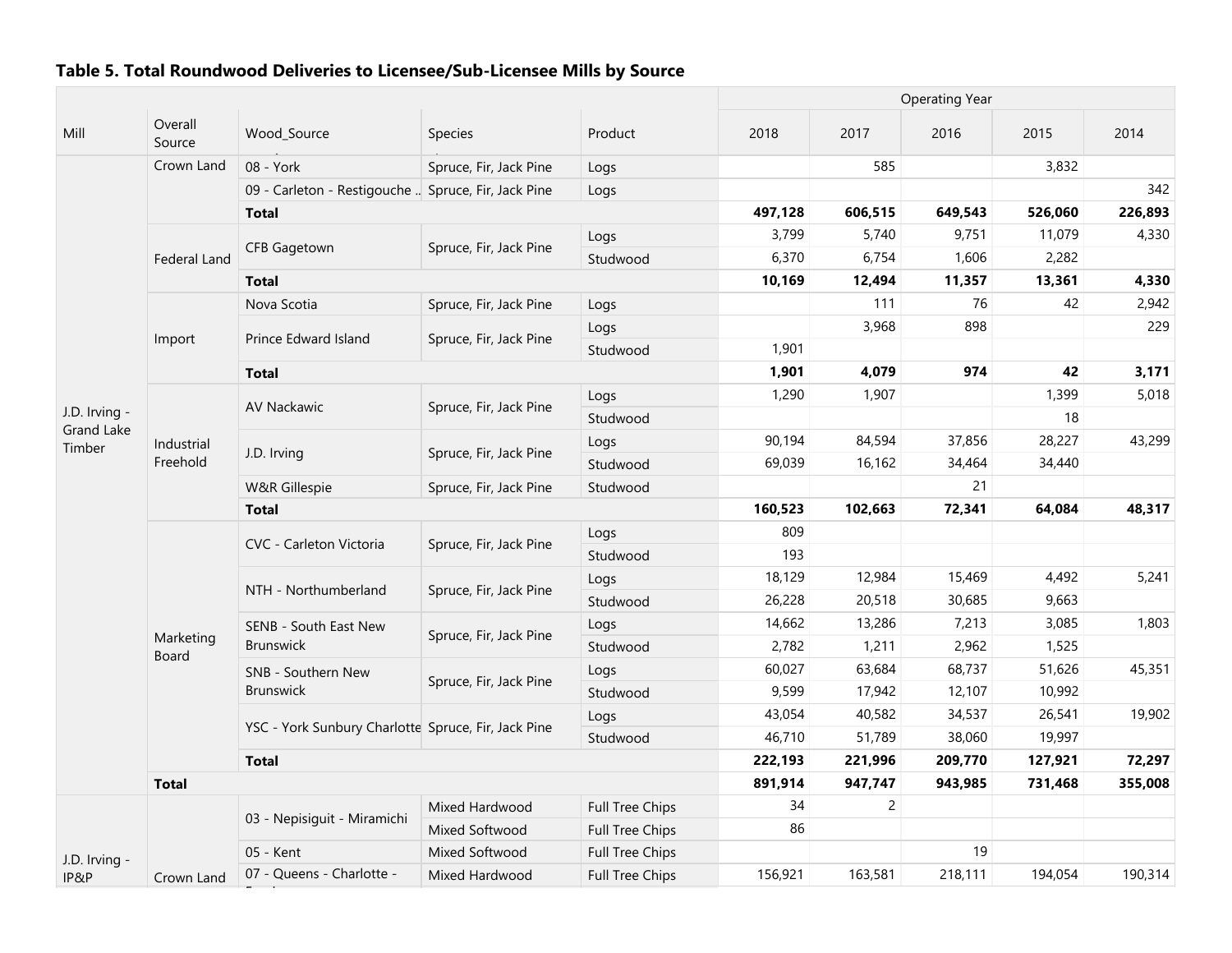|               |                        |                                             |                        |                        | <b>Operating Year</b> |         |                |         |         |  |
|---------------|------------------------|---------------------------------------------|------------------------|------------------------|-----------------------|---------|----------------|---------|---------|--|
| Mill          | Overall<br>Source      | Wood_Source                                 | Species                | Product                | 2018                  | 2017    | 2016           | 2015    | 2014    |  |
|               |                        | 07 - Queens - Charlotte -                   | Mixed Softwood         | Full Tree Chips        | 106,303               |         | 112,211        |         | 208,591 |  |
|               | Crown Land             | Fundy                                       | Spruce, Fir, Jack Pine | Full Tree Chips        |                       | 74,652  |                | 91,402  |         |  |
|               |                        |                                             | Mixed Hardwood         | Full Tree Chips        | 1,020                 |         |                |         | 35      |  |
|               |                        | 08 - York                                   | Mixed Softwood         | Full Tree Chips        | 24                    |         | 829            |         | 16,800  |  |
|               |                        |                                             | Spruce, Fir, Jack Pine | Full Tree Chips        |                       |         |                | 4,946   |         |  |
|               |                        | 09 - Carleton - Restigouche  Mixed Hardwood |                        | <b>Full Tree Chips</b> | 2,728                 |         | $\overline{2}$ |         | 75      |  |
|               |                        | <b>Total</b>                                |                        |                        | 267,116               | 238,235 | 331,172        | 290,402 | 415,815 |  |
|               |                        |                                             | Mixed Hardwood         | Full Tree Chips        |                       | 231     |                |         |         |  |
|               | Federal Land           | <b>CFB Gagetown</b>                         | Spruce, Fir, Jack Pine | Full Tree Chips        |                       |         |                | 365     |         |  |
|               |                        | <b>Total</b>                                |                        |                        |                       | 231     |                | 365     |         |  |
|               |                        |                                             | Mixed Hardwood         | Full Tree Chips        | 56,941                | 37,772  | 47,624         | 82,172  | 107,786 |  |
|               |                        | Maine                                       | Mixed Softwood         | Full Tree Chips        | 31,800                |         | 31,123         |         | 145     |  |
|               |                        |                                             | Spruce, Fir, Jack Pine | Full Tree Chips        |                       | 28,074  |                | 3,075   |         |  |
|               | Import                 | Nova Scotia                                 | Mixed Hardwood         | Full Tree Chips        | 25,674                | 51,127  | 53,411         | 38,190  | 38,787  |  |
|               |                        |                                             | Mixed Softwood         | Full Tree Chips        | 29,073                |         |                |         |         |  |
|               |                        | Québec                                      | Spruce, Fir, Jack Pine | <b>Full Tree Chips</b> |                       | 106,672 |                |         |         |  |
|               |                        | <b>Total</b>                                |                        | 143,488                | 223,645               | 132,158 | 123,437        | 146,718 |         |  |
| J.D. Irving - |                        |                                             | Mixed Softwood         | Full Tree Chips        | 26                    |         | 26,085         |         | 1,112   |  |
| IP&P          |                        | <b>AV Nackawic</b>                          | Spruce, Fir, Jack Pine | Full Tree Chips        |                       |         |                | 30,919  |         |  |
|               |                        | Flakeboard                                  | Spruce, Fir, Jack Pine | Full Tree Chips        |                       |         |                | 75      |         |  |
|               | Industrial<br>Freehold |                                             | Mixed Hardwood         | Full Tree Chips        | 115,527               | 127,018 | 111,412        | 147,121 | 117,939 |  |
|               |                        | J.D. Irving                                 | Mixed Softwood         | Full Tree Chips        | 35,390                |         | 32,405         |         | 85,862  |  |
|               |                        |                                             | Spruce, Fir, Jack Pine | Full Tree Chips        |                       | 42,755  |                | 92,577  |         |  |
|               |                        | <b>Total</b>                                |                        |                        | 150,943               | 169,773 | 169,902        | 270,692 | 204,913 |  |
|               |                        | CVC - Carleton Victoria                     | Mixed Hardwood         | Full Tree Chips        | 1,008                 |         |                |         |         |  |
|               |                        | NTH - Northumberland                        | Mixed Hardwood         | Full Tree Chips        | 20                    | 142     | 361            |         |         |  |
|               |                        |                                             | Spruce, Fir, Jack Pine | <b>Full Tree Chips</b> |                       |         |                | 513     |         |  |
|               |                        |                                             | Mixed Hardwood         | Full Tree Chips        | 3,977                 |         |                |         | 564     |  |
|               |                        | SENB - South East New<br><b>Brunswick</b>   | Mixed Softwood         | Full Tree Chips        |                       |         | $\overline{7}$ |         | 1,364   |  |
|               |                        |                                             | Other Softwood         | Full Tree Chips        | 2,601                 |         |                |         |         |  |
|               | Marketing              | SNB - Southern New                          | Mixed Hardwood         | Full Tree Chips        | 14,981                | 17,801  | 26,040         | 23,037  | 36,611  |  |
|               | Board                  | <b>Brunswick</b>                            | Mixed Softwood         | <b>Full Tree Chips</b> |                       |         | 26,990         |         | 45,998  |  |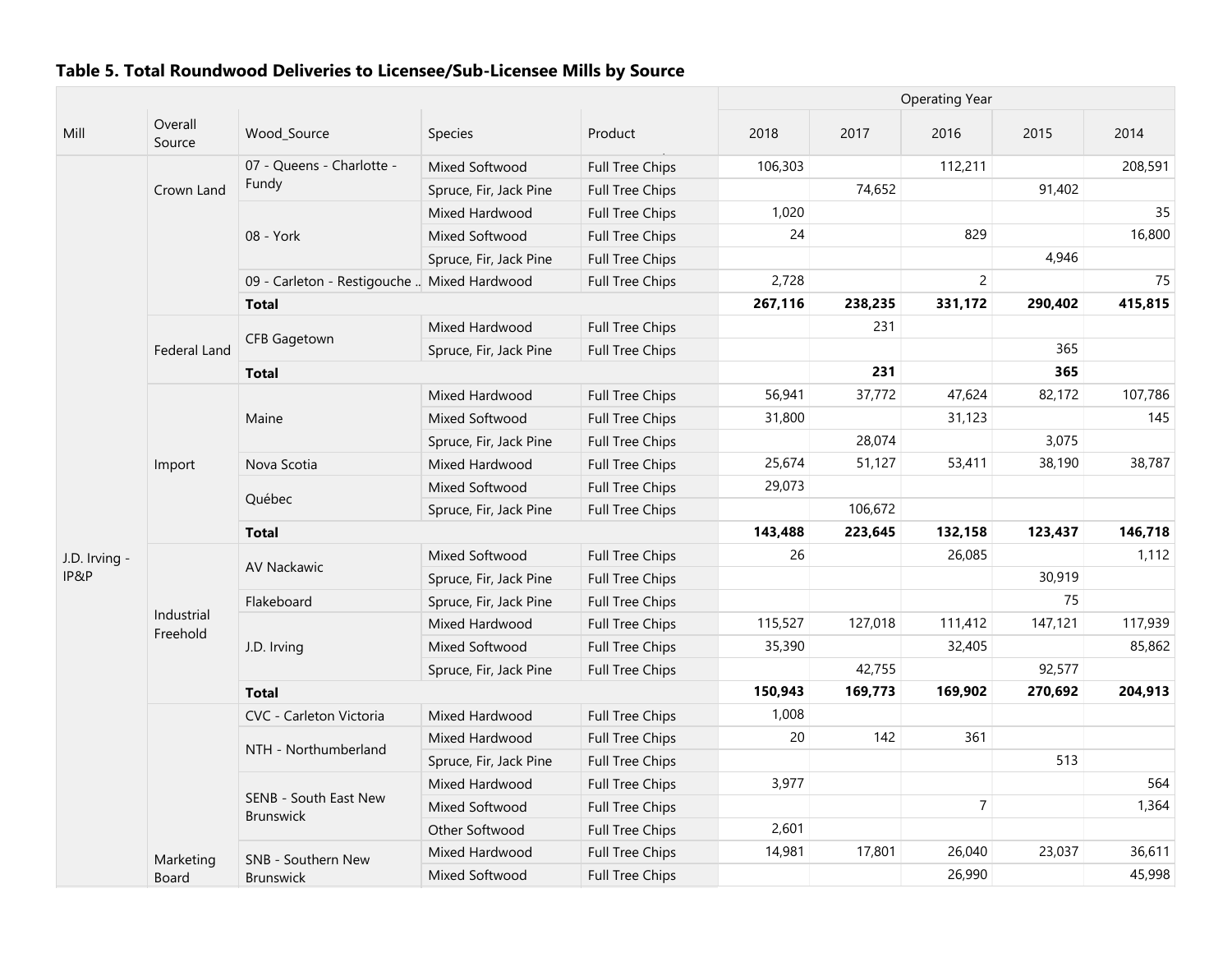|                            |                   |                                                      |                        | <b>Operating Year</b>  |         |         |         |         |         |
|----------------------------|-------------------|------------------------------------------------------|------------------------|------------------------|---------|---------|---------|---------|---------|
| Mill                       | Overall<br>Source | Wood_Source                                          | Species                | Product                | 2018    | 2017    | 2016    | 2015    | 2014    |
| J.D. Irving -              | Marketing         | SNB - Southern New                                   | Other Softwood         | Full Tree Chips        | 21,700  |         |         |         |         |
| IP&P                       | <b>Board</b>      | <b>Brunswick</b>                                     | Spruce, Fir, Jack Pine | <b>Full Tree Chips</b> |         | 19,577  |         | 47,940  |         |
|                            |                   |                                                      | Mixed Hardwood         | <b>Full Tree Chips</b> | 870     | 1,279   | 6,926   | 9,642   | 8,901   |
|                            |                   |                                                      | Mixed Softwood         | <b>Full Tree Chips</b> |         |         | 8,369   |         | 40,948  |
|                            |                   | YSC - York Sunbury Charlotte                         | Other Softwood         | <b>Full Tree Chips</b> | 2,862   |         |         |         |         |
|                            |                   |                                                      | Spruce, Fir, Jack Pine | <b>Full Tree Chips</b> |         | 9,497   |         | 36,620  |         |
|                            |                   | <b>Total</b>                                         |                        |                        | 48,019  | 48,296  | 68,693  | 117,752 | 134,386 |
|                            | <b>Total</b>      |                                                      |                        |                        | 609,566 | 680,180 | 701,925 | 802,648 | 901,832 |
|                            |                   | Maine                                                | Spruce, Fir, Jack Pine | <b>Full Tree Chips</b> | 65,261  | 72,144  | 47,510  | 39,116  |         |
|                            | Import            | Prince Edward Island                                 | Spruce, Fir, Jack Pine | <b>Full Tree Chips</b> |         |         |         | 1,015   |         |
| J.D. Irving -              |                   | <b>Total</b>                                         |                        |                        | 65,261  | 72,144  | 47,510  | 40,131  |         |
| <b>Irving Paper</b>        | Industrial        | J.D. Irving                                          | Spruce, Fir, Jack Pine | Full Tree Chips        | 12,655  |         |         |         |         |
|                            | Freehold          | <b>Total</b>                                         |                        |                        | 12,655  |         |         |         |         |
|                            | <b>Total</b>      |                                                      |                        |                        | 77,916  | 72,144  | 47,510  | 40,131  |         |
|                            |                   | 01 - Upsalquitch                                     | Spruce, Fir, Jack Pine | Studwood               | 107,037 | 125,244 | 105,358 | 137,316 | 124,589 |
|                            |                   | 03 - Nepisiguit - Miramichi                          | Spruce, Fir, Jack Pine | Studwood               | 28,772  | 28,139  | 16,064  |         |         |
|                            | Crown Land        | 07 - Queens - Charlotte - Fu. Spruce, Fir, Jack Pine |                        | Studwood               |         | 2,109   | 2,094   |         |         |
|                            |                   | 09 - Carleton - Restigouche  Spruce, Fir, Jack Pine  |                        | Studwood               | 146,784 | 134,953 | 187,040 | 187,171 | 181,997 |
|                            |                   | <b>Total</b>                                         |                        |                        | 282,593 | 290,445 | 310,556 | 324,487 | 306,586 |
| J.D. Irving -              |                   | Québec                                               | Spruce, Fir, Jack Pine | Studwood               | 10,994  | 3,478   | 15,864  | 5,865   | 5,841   |
| Kedgwick                   | Import            | <b>Total</b>                                         |                        |                        | 10,994  | 3,478   | 15,864  | 5,865   | 5,841   |
|                            | Industrial        | J.D. Irving                                          | Spruce, Fir, Jack Pine | Studwood               | 51,329  | 66,469  | 39,835  | 29,625  | 19,485  |
|                            | Freehold          | <b>Total</b>                                         |                        |                        | 51,329  | 66,469  | 39,835  | 29,625  | 19,485  |
|                            | Marketing         | NSH - North Shore                                    | Spruce, Fir, Jack Pine | Studwood               | 1,620   | 3,313   | 5,851   | 1,624   | 155     |
|                            | Board             | <b>Total</b>                                         |                        |                        | 1,620   | 3,313   | 5,851   | 1,624   | 155     |
|                            | <b>Total</b>      |                                                      |                        |                        | 346,536 | 363,705 | 372,106 | 361,601 | 332,067 |
|                            |                   | 01 - Upsalquitch                                     | White Pine             | Logs                   | 38      | 175     |         | 20      |         |
|                            |                   | 03 - Nepisiguit - Miramichi                          | White Pine             | Logs                   | 37,712  | 38,517  | 35,136  | 37,925  | 31,218  |
|                            |                   | 05 - Kent                                            | <b>White Pine</b>      | Logs                   |         | 1,644   | 1,097   | 1,182   | 31      |
|                            | Crown Land        | 07 - Queens - Charlotte - Fu. White Pine             |                        | Logs                   | 60,989  | 66,728  | 55,171  | 73,791  | 61,102  |
| J.D. Irving -<br>Russell & |                   | 08 - York                                            | <b>White Pine</b>      | Logs                   | 4,155   | 8,119   | 10,262  | 8,209   | 10,641  |
| Swim Mill                  |                   | <b>Total</b>                                         |                        |                        | 102,894 | 115,183 | 101,666 | 121,127 | 102,992 |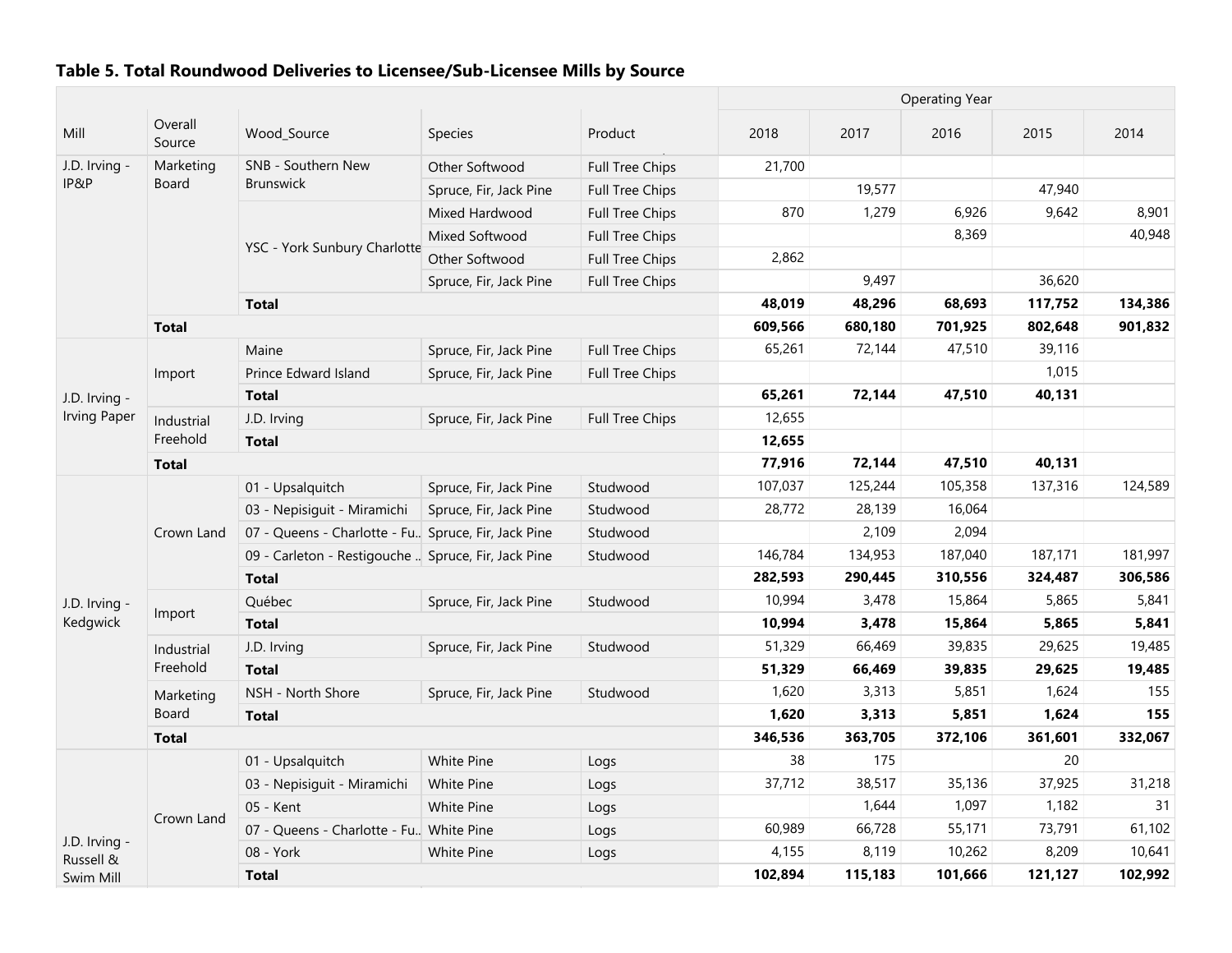|               |                    |                                                     |                        |          | <b>Operating Year</b> |         |         |         |         |  |
|---------------|--------------------|-----------------------------------------------------|------------------------|----------|-----------------------|---------|---------|---------|---------|--|
| Mill          | Overall<br>Source  | Wood_Source                                         | <b>Species</b>         | Product  | 2018                  | 2017    | 2016    | 2015    | 2014    |  |
|               |                    | <b>CFB Gagetown</b>                                 | <b>White Pine</b>      | Logs     | 1,484                 | 864     | 2,844   | 1,219   | 2,694   |  |
|               | Federal Land       | <b>Total</b>                                        |                        |          | 1,484                 | 864     | 2,844   | 1,219   | 2,694   |  |
|               |                    | Nova Scotia                                         | <b>White Pine</b>      | Logs     | 386                   | 1,177   | 1,064   | 1,697   | 1,033   |  |
|               | Import             | Prince Edward Island                                | White Pine             | Logs     | 128                   |         |         | 47      |         |  |
| J.D. Irving - |                    | <b>Total</b>                                        |                        |          | 514                   | 1,177   | 1,064   | 1,744   | 1,033   |  |
| Russell &     |                    | <b>AV Nackawic</b>                                  | White Pine             | Logs     |                       | 691     | 171     | 13      | 419     |  |
| Swim Mill     | Industrial         | Fornebu Lumber                                      | White Pine             | Logs     |                       |         |         |         | 169     |  |
|               | Freehold           | J.D. Irving                                         | White Pine             | Logs     | 1,484                 | 3,325   | 10,969  | 8,522   | 12,062  |  |
|               |                    | <b>Total</b>                                        |                        |          | 1,484                 | 4,016   | 11,140  | 8,535   | 12,650  |  |
|               |                    | CVC - Carleton Victoria                             | <b>White Pine</b>      | Logs     | 148                   |         | 428     | 398     | 644     |  |
|               |                    | NSH - North Shore                                   | White Pine             | Logs     | 467                   | 918     | 385     | 728     | 133     |  |
|               |                    | NTH - Northumberland                                | White Pine             | Logs     | 8,822                 | 5,252   | 2,691   | 6,005   | 4,881   |  |
|               | Marketing<br>Board | SENB - South East New Bru                           | White Pine             | Logs     |                       | 1,174   | 1,494   | 1,446   | 924     |  |
|               |                    | SNB - Southern New Bruns                            | White Pine             | Logs     | 6,898                 | 4,258   | 9,125   | 5,204   | 5,290   |  |
|               |                    | YSC - York Sunbury Charlotte White Pine             |                        | Logs     | 4,263                 | 6,124   | 8,703   | 2,342   | 2,392   |  |
|               |                    | <b>Total</b>                                        | 20,598                 | 17,726   | 22,826                | 16,123  | 14,264  |         |         |  |
|               | <b>Total</b>       |                                                     | 126,974                | 138,966  | 139,540               | 148,748 | 133,633 |         |         |  |
|               |                    |                                                     | Spruce, Fir, Jack Pine | Pulpwood | 21                    |         |         |         |         |  |
|               |                    | 03 - Nepisiguit - Miramichi                         |                        | Studwood | 1,162                 | 988     |         | 13,795  | 17,081  |  |
|               |                    |                                                     | Mixed Hardwood         | Pulpwood | 34,614                |         |         |         |         |  |
|               |                    | 07 - Queens - Charlotte -<br>Fundy                  | Spruce, Fir, Jack Pine | Pulpwood | 210,205               |         |         |         |         |  |
|               | Crown Land         |                                                     |                        | Studwood | 266,980               | 215,969 | 325,117 | 284,948 | 404,838 |  |
|               |                    | 08 - York                                           | Spruce, Fir, Jack Pine | Pulpwood | 1,777                 |         |         |         |         |  |
|               |                    |                                                     |                        | Studwood |                       |         |         | 2,914   | 703     |  |
|               |                    | 09 - Carleton - Restigouche  Spruce, Fir, Jack Pine |                        | Studwood |                       |         |         |         | 781     |  |
|               |                    | <b>Total</b>                                        |                        |          | 514,759               | 216,957 | 325,117 | 301,657 | 423,403 |  |
|               |                    |                                                     | Mixed Hardwood         | Pulpwood | 6                     |         |         |         |         |  |
|               | Federal Land       | <b>CFB Gagetown</b>                                 | Spruce, Fir, Jack Pine | Pulpwood | 4,119                 |         |         |         |         |  |
|               |                    |                                                     |                        | Studwood | 843                   | 1,285   | 6,693   | 4,640   | 3,724   |  |
| J.D. Irving - |                    | <b>Total</b>                                        |                        |          | 4,968                 | 1,285   | 6,693   | 4,640   | 3,724   |  |
| Sawmill -     |                    |                                                     | Mixed Hardwood         | Pulpwood | 1,785                 |         |         |         |         |  |
| <b>Sussex</b> | Import             | Nova Scotia                                         | Spruce, Fir, Jack Pine | Pulpwood | 44                    |         |         |         |         |  |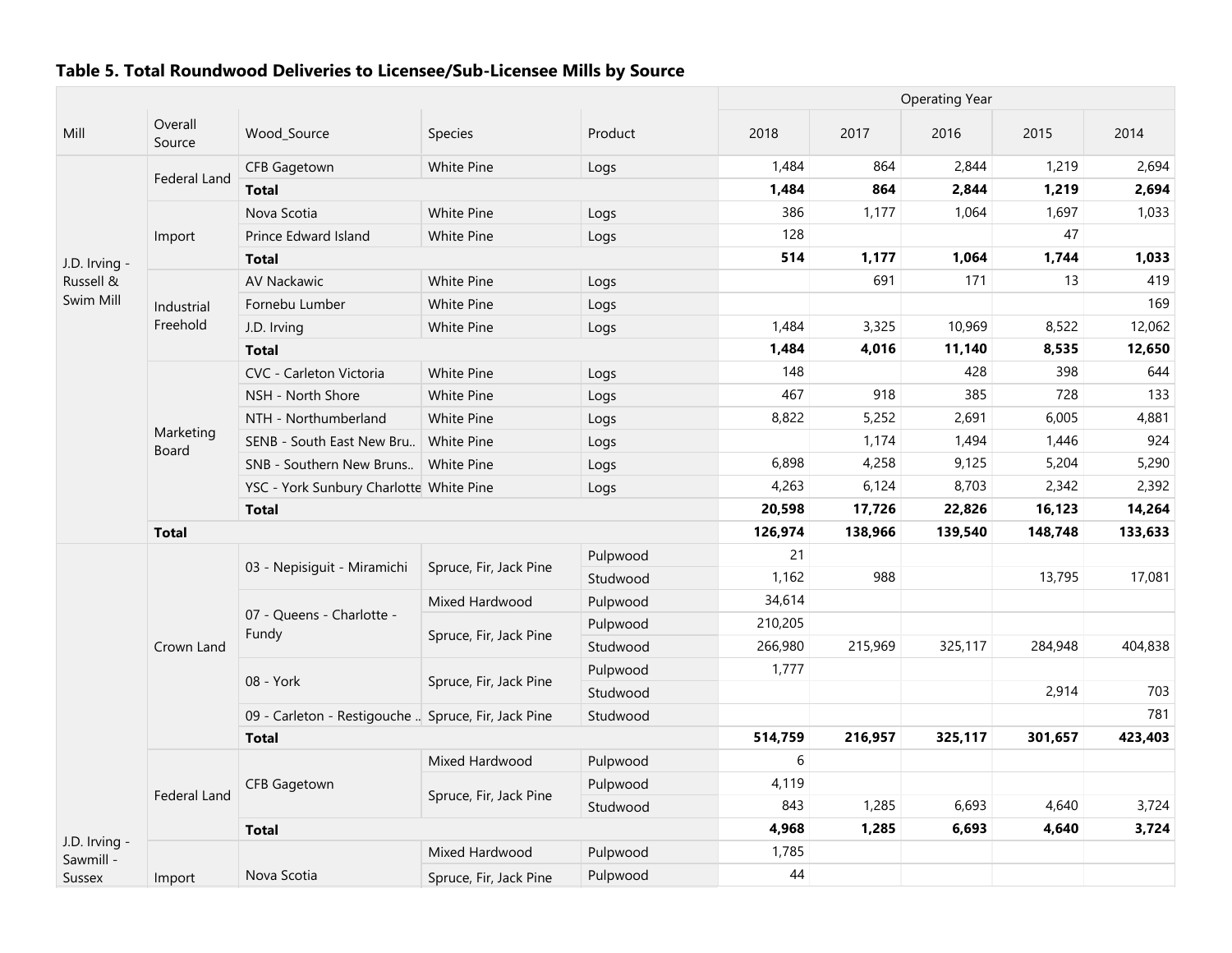|               |                        |                                           |                        |          |         |         | <b>Operating Year</b> |         |         |
|---------------|------------------------|-------------------------------------------|------------------------|----------|---------|---------|-----------------------|---------|---------|
| Mill          | Overall<br>Source      | Wood_Source                               | Species                | Product  | 2018    | 2017    | 2016                  | 2015    | 2014    |
|               | Import                 | Nova Scotia                               | Spruce, Fir, Jack Pine | Studwood | 3,521   | 252     | 147                   |         |         |
| J.D. Irving - |                        | <b>Total</b>                              |                        |          | 5,350   | 252     | 147                   |         |         |
| Sawmill -     |                        | AV Nackawic                               | Spruce, Fir, Jack Pine | Studwood |         |         |                       |         | 2,946   |
| <b>Sussex</b> | Industrial<br>Freehold | J.D. Irving                               | Spruce, Fir, Jack Pine | Studwood | 101,802 | 121,216 | 158,564               | 121,880 | 107,348 |
|               |                        | <b>Total</b>                              |                        |          | 101,802 | 121,216 | 158,564               | 121,880 | 110,294 |
|               |                        |                                           |                        | Pulpwood | 1,551   |         |                       |         |         |
|               |                        | CVC - Carleton Victoria                   | Spruce, Fir, Jack Pine | Studwood | 1,336   |         |                       |         |         |
|               |                        |                                           |                        | Pulpwood | 11,190  |         |                       |         |         |
|               |                        | NTH - Northumberland                      | Spruce, Fir, Jack Pine | Studwood | 449     | 370     | 2,409                 | 3,075   | 7,931   |
|               |                        |                                           | Mixed Hardwood         | Pulpwood | 852     |         |                       |         |         |
|               |                        | SENB - South East New<br><b>Brunswick</b> |                        | Pulpwood | 11,066  |         |                       |         |         |
|               | Marketing              |                                           | Spruce, Fir, Jack Pine | Studwood | 10,049  | 17,213  | 11,772                | 6,873   | 1,979   |
|               | Board                  |                                           | Mixed Hardwood         | Pulpwood | 7,346   |         |                       |         |         |
|               |                        | SNB - Southern New<br><b>Brunswick</b>    |                        | Pulpwood | 84,432  |         |                       |         |         |
|               |                        |                                           | Spruce, Fir, Jack Pine | Studwood | 122,558 | 129,210 | 148,420               | 122,615 | 91,568  |
|               |                        | YSC - York Sunbury Charlotte              | Mixed Hardwood         | Pulpwood | 179     |         |                       |         |         |
|               |                        |                                           |                        | Pulpwood | 28,834  |         |                       |         |         |
|               |                        |                                           | Spruce, Fir, Jack Pine | Studwood | 11,140  | 6,891   | 13,722                | 7,785   | 15,190  |
|               |                        | <b>Total</b>                              |                        |          | 290,982 | 153,684 | 176,323               | 140,348 | 116,668 |
|               | <b>Total</b>           |                                           |                        |          | 917,861 | 493,394 | 666,844               | 568,525 | 654,089 |
|               |                        |                                           |                        | Logs     | 68,562  | 82,064  | 59,524                | 83,541  | 70,770  |
|               |                        | 01 - Upsalquitch                          | Spruce, Fir, Jack Pine | Studwood | 2,336   | 1,697   | 532                   | 1,436   | 633     |
|               |                        |                                           |                        | Logs     | 14,659  | 31,440  | 33,072                |         |         |
|               |                        | 03 - Nepisiguit - Miramichi               | Spruce, Fir, Jack Pine | Studwood | 744     | 306     |                       |         | 5,221   |
|               |                        | 07 - Queens - Charlotte -                 |                        | Logs     | 508     | 9,230   | 22,372                | 44      | 2,439   |
|               |                        | Fundy                                     | Spruce, Fir, Jack Pine | Studwood | 16,741  | 19,720  | 17,245                | 34      | 2,913   |
|               | Crown Land             |                                           |                        | Logs     | 2,900   | 6,504   | 1,754                 | 11,529  | 6,413   |
|               |                        | 08 - York                                 | Spruce, Fir, Jack Pine | Studwood | 7,997   | 6,823   | 2,181                 | 6,475   |         |
|               |                        |                                           |                        | Logs     | 173,737 | 182,847 | 165,042               | 145,872 | 146,590 |
|               |                        | 09 - Carleton - Restigouche -<br>Tobique  | Spruce, Fir, Jack Pine | Pulpwood | 164     |         | 46                    | 45      |         |
| J.D. Irving - |                        |                                           |                        | Studwood | 88,229  | 63,156  | 95,162                | 83,898  | 79,599  |
| St. Leonard   |                        | <b>Total</b>                              |                        |          | 376,577 | 403,787 | 396,930               | 332,874 | 314,578 |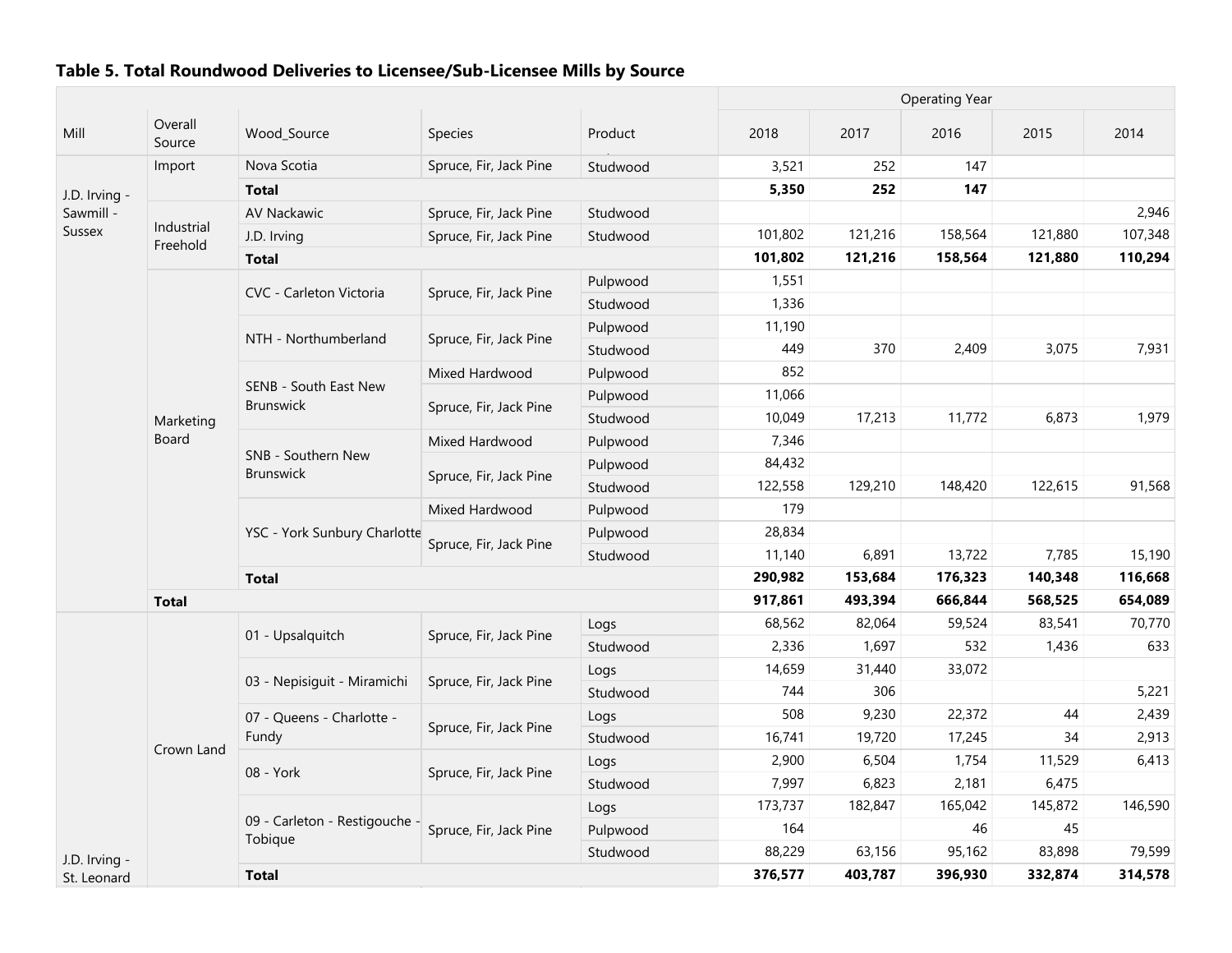|               |                   |                         |                        |          | <b>Operating Year</b> |         |         |         |         |  |
|---------------|-------------------|-------------------------|------------------------|----------|-----------------------|---------|---------|---------|---------|--|
| Mill          | Overall<br>Source | Wood_Source             | Species                | Product  | 2018                  | 2017    | 2016    | 2015    | 2014    |  |
|               |                   |                         |                        | Logs     | 818                   |         |         |         |         |  |
|               | Federal Land      | CFB Gagetown            | Spruce, Fir, Jack Pine | Studwood | 825                   |         |         |         |         |  |
|               |                   | <b>Total</b>            |                        |          | 1,643                 |         |         |         |         |  |
|               |                   |                         |                        | Logs     | 201,927               | 165,826 | 163,780 | 177,907 | 183,822 |  |
|               |                   | Maine                   | Spruce, Fir, Jack Pine | Pulpwood | 2,787                 |         |         | 88      | 9,663   |  |
|               |                   |                         |                        | Studwood | 25,874                | 4,067   |         | 1,307   | 82,391  |  |
|               | Import            | Québec                  |                        | Logs     | 16,800                | 9,946   | 10,593  | 13,585  | 8,347   |  |
|               |                   |                         | Spruce, Fir, Jack Pine | Studwood | 17,626                | 12,387  | 36,343  | 37,177  | 15,038  |  |
|               |                   | <b>Total</b>            |                        |          | 265,014               | 192,226 | 210,716 | 230,064 | 299,261 |  |
|               |                   |                         |                        | Logs     |                       | 12,021  |         |         |         |  |
|               |                   | Acadian Timber          | Spruce, Fir, Jack Pine | Studwood |                       | 4,982   |         | 1,637   | 11,681  |  |
| J.D. Irving - |                   |                         |                        | Logs     | 4,230                 | 6,775   | 15,855  | 18,348  | 3,618   |  |
| St. Leonard   |                   | AV Nackawic             | Spruce, Fir, Jack Pine | Studwood | 11,082                | 6,085   | 1,820   | 3,189   | 4,768   |  |
|               | Industrial        |                         |                        | Logs     | 160,795               | 169,829 | 187,302 | 134,996 | 152,436 |  |
|               | Freehold          | J.D. Irving             | Spruce, Fir, Jack Pine | Pulpwood | 35,778                | 1,704   | 17,469  | 13,820  | 2,913   |  |
|               |                   |                         |                        | Studwood | 367,093               | 407,450 | 461,562 | 423,843 | 383,469 |  |
|               |                   | Waska/Clair Industrial  | Spruce, Fir, Jack Pine | Logs     |                       |         |         | 3       |         |  |
|               |                   | <b>Total</b>            |                        |          | 578,978               | 608,846 | 684,008 | 595,836 | 558,885 |  |
|               |                   |                         |                        | Logs     | 21,233                | 19,742  | 22,815  | 2,978   | 1,328   |  |
|               |                   | CVC - Carleton Victoria | Spruce, Fir, Jack Pine | Pulpwood | 109                   |         |         |         |         |  |
|               |                   |                         |                        | Studwood | 34,831                | 25,310  | 22,663  | 7,199   | 5,274   |  |
|               |                   |                         |                        | Logs     | 29,410                | 23,516  | 43,216  | 41,473  | 28,665  |  |
|               |                   | MAD - Madawaska         | Spruce, Fir, Jack Pine | Pulpwood | 88                    |         |         |         |         |  |
|               |                   |                         |                        | Studwood | 32,383                | 35,799  | 64,536  | 53,872  | 39,602  |  |
|               |                   |                         |                        | Logs     | 6,055                 | 4,166   | 4,953   | 1,144   | 497     |  |
|               |                   | NSH - North Shore       | Spruce, Fir, Jack Pine | Studwood |                       |         |         | 79      |         |  |
|               | Marketing         |                         |                        | Logs     | 4                     |         |         |         |         |  |
|               | Board             | NTH - Northumberland    | Spruce, Fir, Jack Pine | Studwood | 885                   | 1,060   |         |         |         |  |
|               |                   | SENB - South East New   |                        | Logs     |                       | 149     |         |         |         |  |
|               |                   | <b>Brunswick</b>        | Spruce, Fir, Jack Pine | Studwood | 46                    |         |         |         |         |  |
|               |                   | SNB - Southern New      |                        | Logs     | 64                    | 676     |         |         |         |  |
|               |                   | Brunswick               | Spruce, Fir, Jack Pine | Studwood | 107                   |         |         |         |         |  |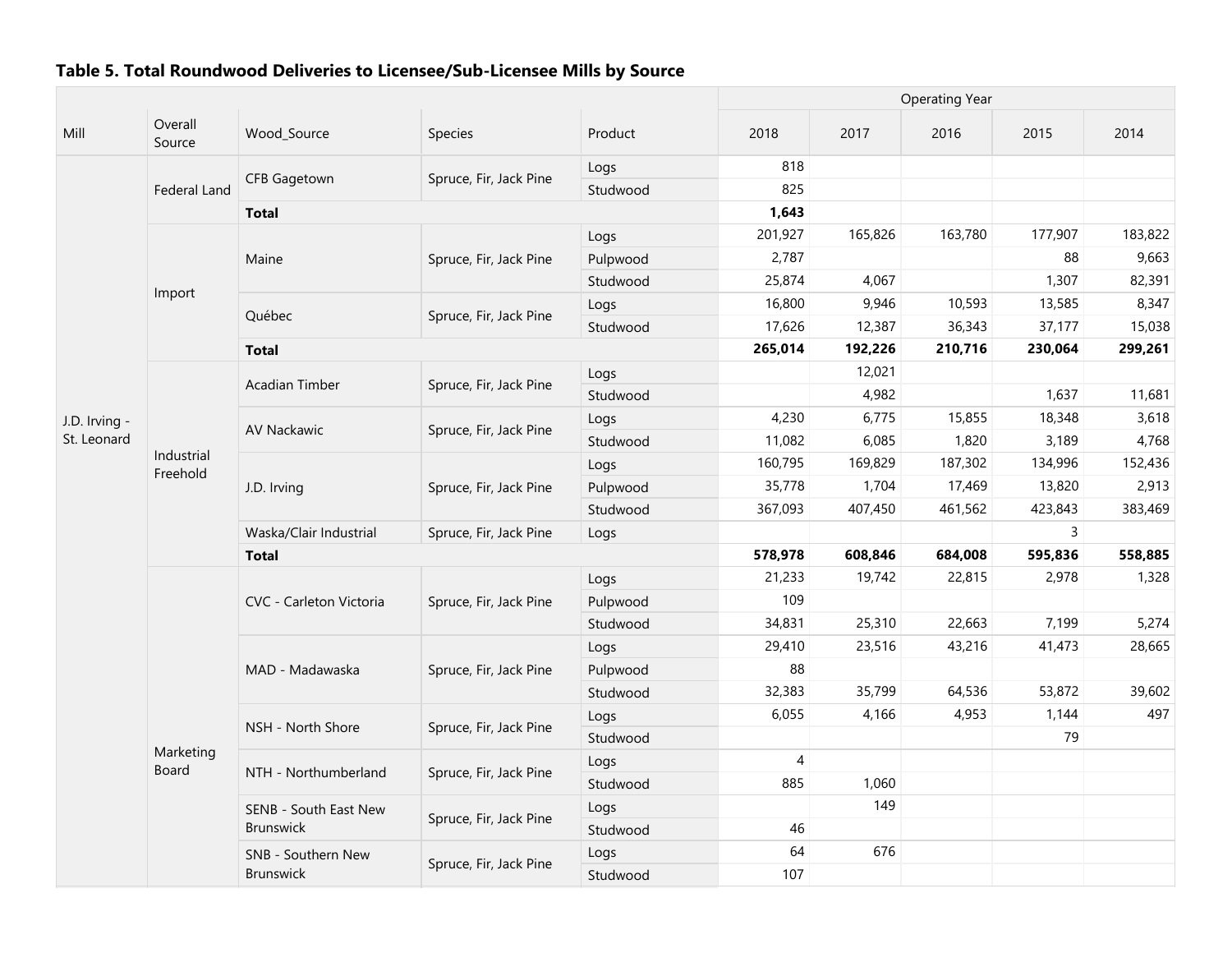|                              |                        |                                                     |                |                        |           |           | <b>Operating Year</b> |           |           |
|------------------------------|------------------------|-----------------------------------------------------|----------------|------------------------|-----------|-----------|-----------------------|-----------|-----------|
| Mill                         | Overall<br>Source      | Wood_Source                                         | <b>Species</b> | Product                | 2018      | 2017      | 2016                  | 2015      | 2014      |
| J.D. Irving -                | Marketing              |                                                     |                | Logs                   | 4,345     | 719       | 5,854                 | 391       | 1,406     |
| St. Leonard                  | Board                  | YSC - York Sunbury Charlotte Spruce, Fir, Jack Pine |                | Studwood               | 6,410     | 3,447     | 6,835                 | 949       | 1,730     |
|                              |                        | <b>Total</b>                                        |                |                        | 135,970   | 114,584   | 170,872               | 108,085   | 78,502    |
|                              | <b>Total</b>           |                                                     |                |                        | 1,358,182 | 1,319,443 | 1,462,526             | 1,266,859 | 1,251,226 |
|                              |                        | 03 - Nepisiguit - Miramichi                         | Mixed Hardwood | Full Tree Chips        |           | 43        |                       |           |           |
|                              |                        | 07 - Queens - Charlotte - Fu. Mixed Hardwood        |                | <b>Full Tree Chips</b> | 128,773   | 128,710   | 114,393               | 130,754   | 120,143   |
|                              | Crown Land             | 08 - York                                           | Mixed Hardwood | Full Tree Chips        | 7,730     |           | 1,023                 | 5,476     | 17,740    |
|                              |                        | 09 - Carleton - Restigouche  Mixed Hardwood         |                | <b>Full Tree Chips</b> |           |           |                       | 58        |           |
|                              |                        | <b>Total</b>                                        |                |                        | 136,503   | 128,753   | 115,416               | 136,288   | 137,883   |
|                              |                        | <b>CFB Gagetown</b>                                 | Mixed Hardwood | Full Tree Chips        | 108       | 282       |                       |           |           |
|                              | Federal Land           | <b>Total</b>                                        |                |                        | 108       | 282       |                       |           |           |
|                              |                        | Nova Scotia                                         | Mixed Hardwood | <b>Full Tree Chips</b> | 8,637     | 10,858    | 15,904                | 4,686     | 3,358     |
| J.D. Irving -<br>Utopia Mill | Import                 | <b>Total</b>                                        |                |                        | 8,637     | 10,858    | 15,904                | 4,686     | 3,358     |
|                              |                        | <b>AV Nackawic</b>                                  | Mixed Hardwood | Full Tree Chips        | 5,134     | 3,591     | 15,396                | 22,460    | 7,860     |
|                              | Industrial<br>Freehold | J.D. Irving                                         | Mixed Hardwood | Full Tree Chips        | 98,954    | 98,588    | 68,759                | 105,763   | 80,916    |
|                              |                        | <b>Total</b>                                        |                |                        | 104,088   | 102,179   | 84,155                | 128,223   | 88,776    |
|                              |                        | CVC - Carleton Victoria                             | Mixed Hardwood | Full Tree Chips        |           |           |                       |           | 127       |
|                              |                        | SENB - South East New Bru                           | Mixed Hardwood | <b>Full Tree Chips</b> | 2,440     |           |                       |           | 122       |
|                              | Marketing<br>Board     | SNB - Southern New Bruns                            | Mixed Hardwood | Full Tree Chips        | 18,201    | 17,531    | 23,488                | 9,387     | 16,094    |
|                              |                        | YSC - York Sunbury Charlotte Mixed Hardwood         |                | Full Tree Chips        |           | 7,406     | 5,877                 | 1,668     | 2,983     |
|                              |                        | <b>Total</b>                                        |                |                        | 20,641    | 24,937    | 29,365                | 11,055    | 19,326    |
|                              | <b>Total</b>           |                                                     |                |                        | 269,977   | 267,009   | 244,840               | 280,252   | 249,343   |
|                              |                        | 01 - Upsalquitch                                    | Mixed Hardwood | Logs                   | 925       | 834       | 157                   | 378       | 22        |
|                              |                        | 03 - Nepisiguit - Miramichi                         | Mixed Hardwood | Logs                   | 28        | 157       |                       |           |           |
|                              | Crown Land             | 07 - Queens - Charlotte - Fu. Mixed Hardwood        |                | Logs                   | 8,722     | 13,841    | 14,316                | 8,870     | 1,145     |
|                              |                        | 08 - York                                           | Mixed Hardwood | Logs                   | 2,596     | 1,951     | 1,963                 | 2,167     | 2,190     |
|                              |                        | 09 - Carleton - Restigouche  Mixed Hardwood         |                | Logs                   | 26,287    | 25,441    | 22,398                | 25,570    | 26,077    |
|                              |                        | <b>Total</b>                                        |                |                        | 38,558    | 42,224    | 38,834                | 36,985    | 29,434    |
|                              | Federal Land           | CFB Gagetown                                        | Mixed Hardwood | Logs                   | 18        |           |                       |           |           |
|                              |                        | <b>Total</b>                                        |                |                        | 18        |           |                       |           |           |
| J.D. Irving -                |                        | Maine                                               | Mixed Hardwood | Logs                   | 69,161    | 71,623    | 89,622                | 67,563    | 96,980    |
| Veneer Siding Import         |                        | Nova Scotia                                         | Mixed Hardwood | Logs                   | 143       |           | 29                    |           | 429       |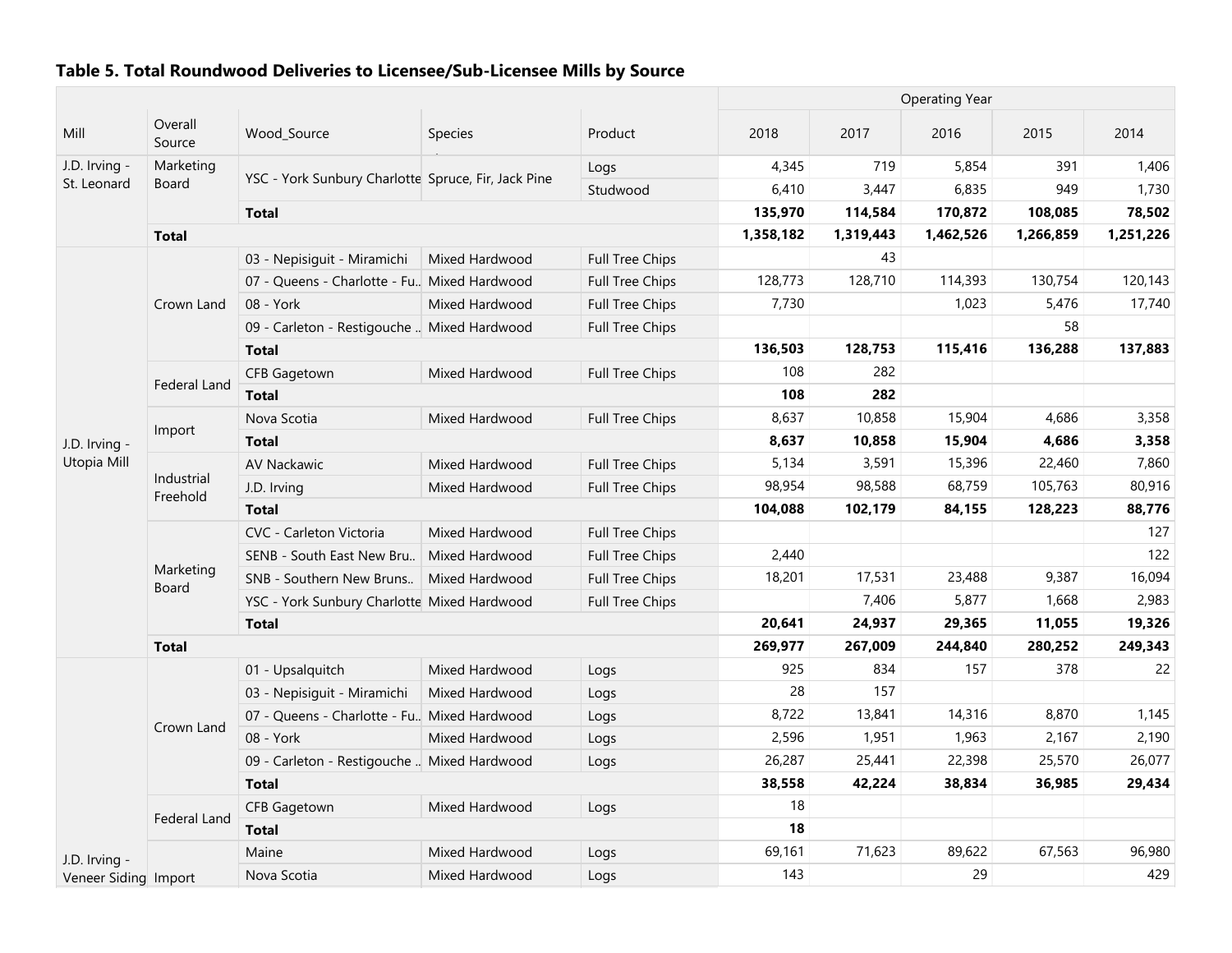|                                |                   |                                             |                        |          | <b>Operating Year</b> |         |         |         |         |
|--------------------------------|-------------------|---------------------------------------------|------------------------|----------|-----------------------|---------|---------|---------|---------|
| Mill                           | Overall<br>Source | Wood_Source                                 | Species                | Product  | 2018                  | 2017    | 2016    | 2015    | 2014    |
|                                | Import            | Québec                                      | Mixed Hardwood         | Logs     | 31,208                | 25,413  | 9,891   | 20,054  | 11,042  |
| J.D. Irving -<br>Veneer Siding |                   | <b>Total</b>                                |                        |          | 100,512               | 97,036  | 99,542  | 87,617  | 108,451 |
|                                |                   | Acadian Timber                              | Mixed Hardwood         | Logs     |                       | 4,058   | 5,311   | 4,015   | 4,883   |
|                                | Industrial        | AV Nackawic                                 | Mixed Hardwood         | Logs     | 1,001                 | 2,278   | 1,567   | 2,704   | 1,885   |
|                                | Freehold          | J.D. Irving                                 | Mixed Hardwood         | Logs     | 58,317                | 55,231  | 60,801  | 55,490  | 67,260  |
|                                |                   | <b>Total</b>                                |                        |          | 59,318                | 61,567  | 67,679  | 62,209  | 74,028  |
|                                |                   | CVC - Carleton Victoria                     | Mixed Hardwood         | Logs     | 52                    |         |         |         |         |
|                                |                   | MAD - Madawaska                             | Mixed Hardwood         | Logs     | 33                    |         |         |         |         |
|                                | Marketing         | NTH - Northumberland                        | Mixed Hardwood         | Logs     | $\overline{7}$        | 42      |         |         |         |
|                                | Board             | SNB - Southern New Bruns                    | Mixed Hardwood         | Logs     | 442                   | 1,023   | 1,269   | 783     | 355     |
|                                |                   | YSC - York Sunbury Charlotte Mixed Hardwood |                        | Logs     | 53                    | 55      | 158     |         | 117     |
|                                |                   | <b>Total</b>                                |                        |          | 587                   | 1,120   | 1,427   | 783     | 472     |
|                                | <b>Total</b>      |                                             |                        |          | 198,993               | 201,947 | 207,482 | 187,594 | 212,385 |
|                                |                   | 08 - York                                   | White Pine             | Logs     |                       |         |         | 411     |         |
|                                | Crown Land        | 09 - Carleton - Restigouche -               | Spruce, Fir, Jack Pine | Logs     | 3,034                 |         |         | 2,932   | 2,990   |
|                                |                   | Tobique                                     | Tamarack (larch)       | Logs     | 349                   |         |         |         |         |
|                                |                   | <b>Total</b>                                |                        |          | 3,383                 |         |         | 3,343   | 2,990   |
|                                |                   |                                             | Spruce, Fir, Jack Pine | Logs     | 189                   |         |         | 378     | 316     |
|                                | Industrial        | Acadian Timber                              | Tamarack (larch)       | Logs     |                       |         |         | 270     |         |
| John W.<br>Jamer Ltd.          | Freehold          |                                             | White Pine             | Logs     |                       |         |         |         | 201     |
|                                |                   | <b>Total</b>                                |                        |          | 189                   |         |         | 648     | 517     |
|                                |                   |                                             | Spruce, Fir, Jack Pine | Logs     |                       |         |         | 202     |         |
|                                | Marketing         | CVC - Carleton Victoria                     | Tamarack (larch)       | Logs     | 196                   |         |         | 102     | 39      |
|                                | Board             |                                             | White Pine             | Logs     |                       |         |         |         | 256     |
|                                |                   | <b>Total</b>                                |                        |          | 196                   |         |         | 304     | 295     |
|                                | <b>Total</b>      |                                             |                        |          | 3,768                 |         |         | 4,295   | 3,802   |
|                                |                   | 01 - Upsalquitch                            | Cedar                  | Studwood | 309                   | 15      |         |         |         |
|                                |                   | 03 - Nepisiguit - Miramichi                 | Cedar                  | Logs     |                       |         |         | 3,599   | 1,454   |
|                                | Crown Land        |                                             |                        | Studwood | 10,483                | 8,536   | 9,287   |         |         |
| Junction                       |                   | 05 - Kent                                   | Cedar                  | Studwood | 104                   | 175     | 1,007   |         |         |
| Lumber                         |                   | <b>Total</b>                                |                        |          | 10,896                | 8,726   | 10,294  | 3,599   | 1,454   |
| Products Inc.                  | Federal Land      | <b>First Nation Reserves</b>                | Cedar                  | Studwood | 836                   |         |         |         |         |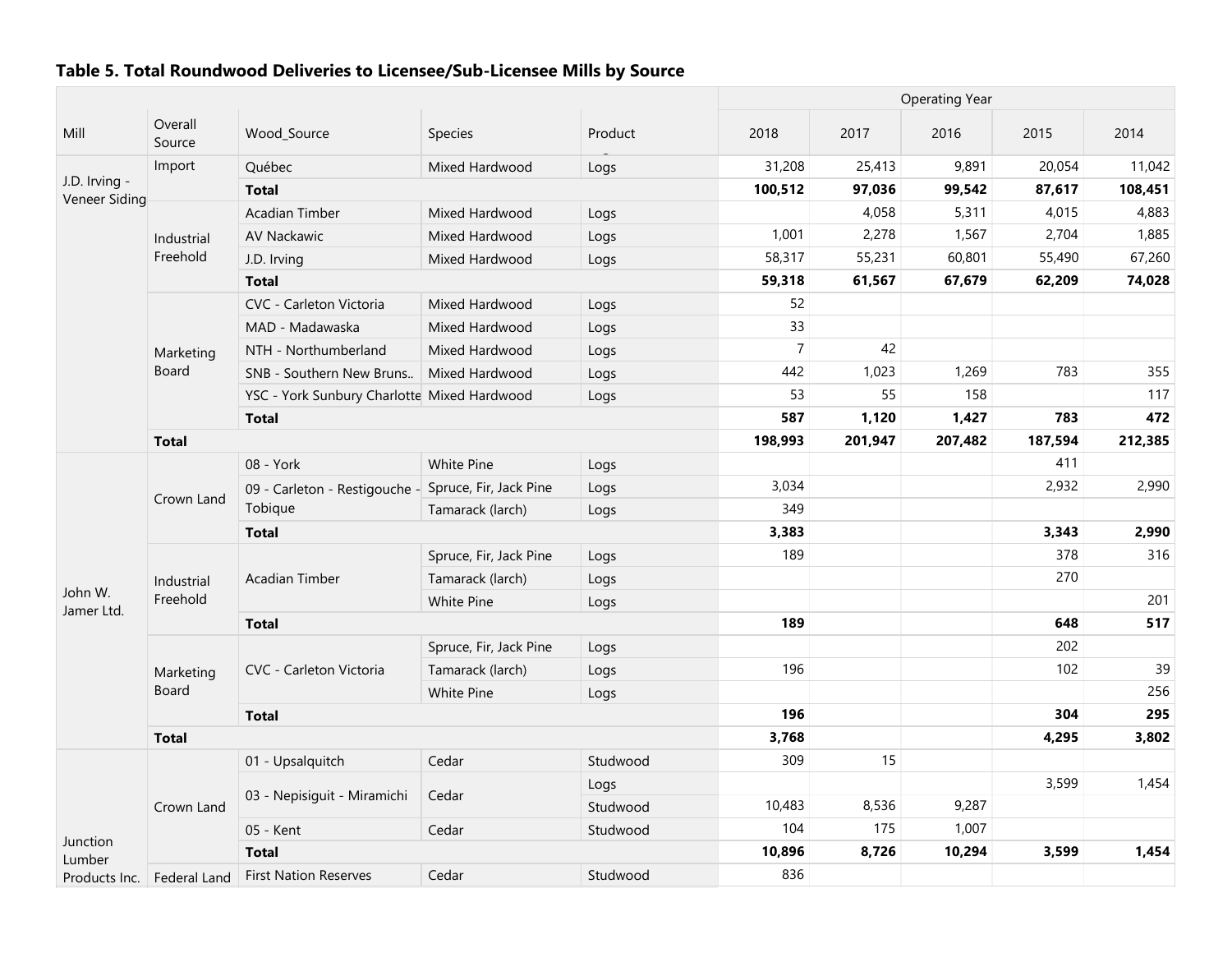|                         |                   |                                     |                 | <b>Operating Year</b> |        |        |        |        |        |
|-------------------------|-------------------|-------------------------------------|-----------------|-----------------------|--------|--------|--------|--------|--------|
| Mill                    | Overall<br>Source | Wood_Source                         | Species         | Product               | 2018   | 2017   | 2016   | 2015   | 2014   |
|                         | Federal Land      | <b>Total</b>                        |                 |                       | 836    |        |        |        |        |
|                         |                   | Québec                              | Cedar           | Studwood              | 3,701  |        |        |        |        |
| Junction                | Import            | <b>Total</b>                        |                 |                       | 3,701  |        |        |        |        |
| Lumber<br>Products Inc. | Industrial        | Fornebu Lumber                      | Cedar           | Studwood              | 70     |        |        |        |        |
|                         | Freehold          | <b>Total</b>                        |                 |                       | 70     |        |        |        |        |
|                         |                   |                                     |                 | Logs                  |        |        |        | 1,990  | 2,749  |
|                         |                   | NSH - North Shore                   | Cedar           | Studwood              | 2,731  | 4,611  | 5,177  |        |        |
|                         | Marketing         | NTH - Northumberland                | Cedar           | Studwood              | 1,188  | 812    | 2,155  |        |        |
|                         | Board             | SENB - South East New Bru           | Cedar           | Studwood              | 830    | 449    | 231    |        |        |
|                         |                   | YSC - York Sunbury Charlotte Cedar  |                 | Studwood              | 110    |        |        |        |        |
|                         |                   | <b>Total</b>                        |                 |                       | 4,859  | 5,872  | 7,563  | 1,990  | 2,749  |
|                         | <b>Total</b>      |                                     |                 |                       | 20,362 | 14,598 | 17,857 | 5,589  | 4,203  |
|                         |                   | 09 - Carleton - Restigouche - Cedar |                 | Lathwood              |        |        |        |        | 1,458  |
|                         | Crown Land        | Tobique                             | Poplar          | Lathwood              |        |        |        | 2,656  |        |
|                         |                   | <b>Total</b>                        |                 |                       |        |        |        | 2,656  | 1,458  |
| Lattes Waska            | Import            | Maine                               | Cedar           | Lathwood              |        |        |        | 29     | 863    |
| Lath Inc.               |                   | <b>Total</b>                        |                 |                       |        |        |        | 29     | 863    |
|                         | Industrial        | Acadian Timber                      | Cedar           | Lathwood              |        |        |        |        | 23     |
|                         | Freehold          | <b>Total</b>                        |                 |                       |        |        |        |        | 23     |
|                         | <b>Total</b>      |                                     |                 |                       |        |        |        | 2,685  | 2,344  |
|                         |                   |                                     | Hemlock         | Logs                  | 153    | 572    | $10$   | 51     | 14     |
|                         |                   | 07 - Queens - Charlotte -<br>Fundy  | <b>Red Pine</b> | Logs                  | 2,827  | 3,073  | 7,588  | 9,447  | 4,537  |
|                         |                   |                                     |                 | Studwood              | 2,934  |        |        |        |        |
|                         |                   |                                     | Hemlock         | Logs                  | 2,490  | 2,411  | 3,016  | 4,856  | 1,035  |
|                         | Crown Land        |                                     |                 | Pulpwood              |        |        |        | 637    |        |
|                         |                   | 08 - York                           |                 | Logs                  |        | 4,495  | 1,900  | 1,203  | 6,376  |
|                         |                   |                                     | <b>Red Pine</b> | Pulpwood              |        |        |        | 180    |        |
|                         |                   |                                     |                 | Studwood              | 394    |        |        |        |        |
|                         |                   | <b>Total</b>                        |                 |                       | 8,798  | 10,551 | 12,514 | 16,374 | 11,962 |
| Littles Lumber          |                   |                                     | Hemlock         | Logs                  |        | 109    |        |        |        |
| (Ashmore -              |                   | Acadia Research Forest              |                 | Logs                  |        |        |        |        | 881    |
| Harvey)                 | Federal Land      |                                     | <b>Red Pine</b> | Studwood              | 121    |        |        |        |        |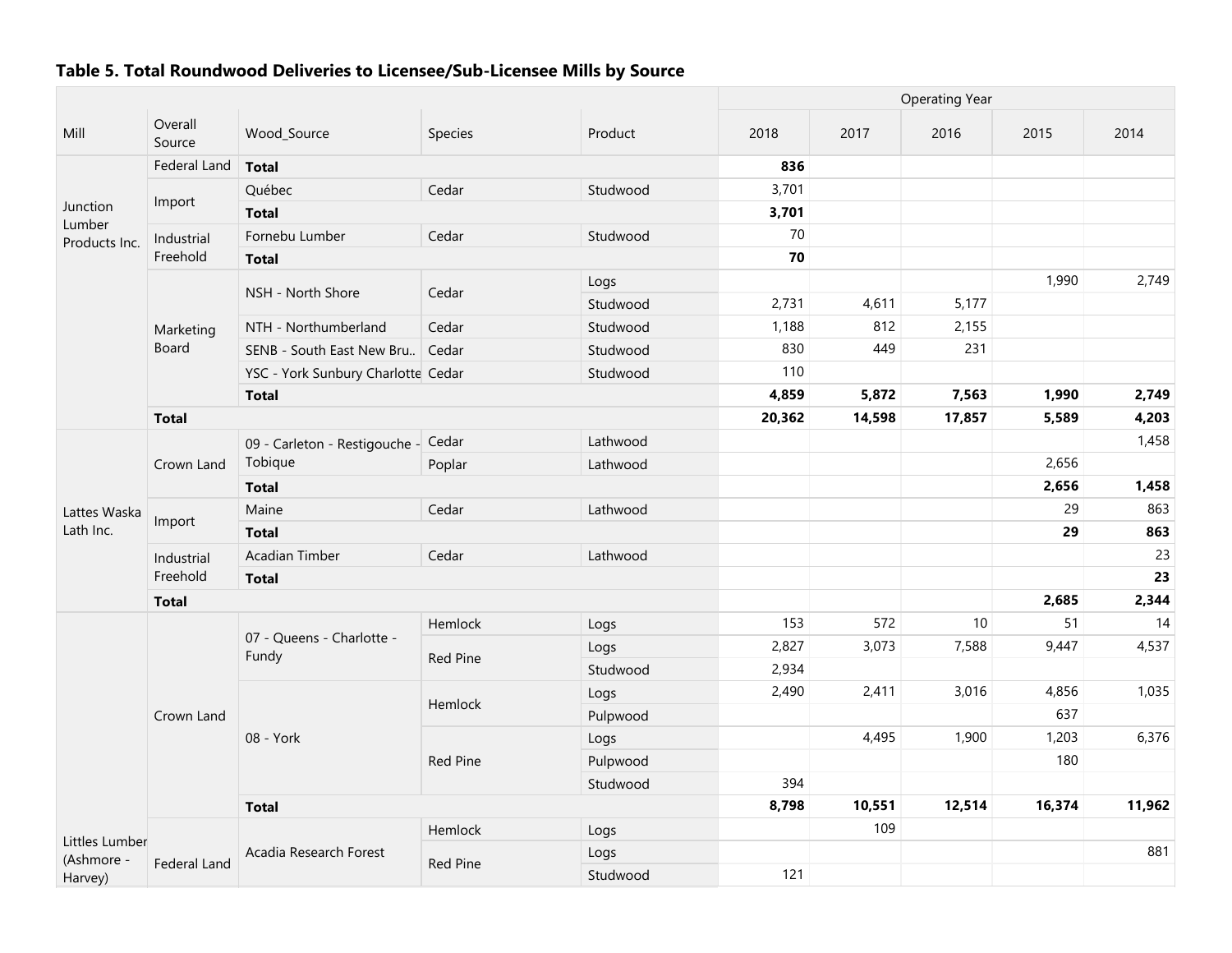|                              |                           |                              | <b>Operating Year</b> |          |        |        |        |        |        |
|------------------------------|---------------------------|------------------------------|-----------------------|----------|--------|--------|--------|--------|--------|
| Mill                         | Overall<br>Source         | Wood_Source                  | Species               | Product  | 2018   | 2017   | 2016   | 2015   | 2014   |
|                              | Federal Land              | <b>Total</b>                 |                       |          | 121    | 109    |        |        | 881    |
|                              |                           |                              | Hemlock               | Logs     | 6,258  | 2,791  |        | 291    |        |
|                              | Import                    | Maine                        |                       | Studwood |        | 1,166  |        |        |        |
|                              |                           |                              | Red Pine              | Logs     | 284    |        |        |        |        |
|                              |                           | <b>Total</b>                 |                       |          | 6,542  | 3,957  |        | 291    |        |
|                              |                           | <b>AV Nackawic</b>           | <b>Red Pine</b>       | Studwood | 270    |        |        |        |        |
|                              |                           |                              | Hemlock               | Logs     | 1,078  | 73     | 107    | 484    | 459    |
|                              |                           | H.J. Crabbe & Sons           |                       | Pulpwood |        |        |        | 33     |        |
|                              | Industrial<br>Freehold    |                              | <b>Red Pine</b>       | Logs     |        |        |        |        | 241    |
| Littles Lumber<br>(Ashmore - |                           | J.D. Irving                  | Hemlock               | Logs     | 609    | 741    | 830    | 1,110  |        |
| Harvey)                      |                           |                              | Red Pine              | Logs     | 713    |        | 262    |        | 1,602  |
|                              |                           | <b>Total</b>                 |                       |          | 2,670  | 814    | 1,199  | 1,627  | 2,302  |
|                              |                           | CVC - Carleton Victoria      |                       | Logs     | 439    | 156    | 814    | 880    | 556    |
|                              |                           |                              | Hemlock               | Pulpwood |        |        | 16     |        |        |
|                              |                           |                              |                       | Studwood |        | 25     |        |        |        |
|                              |                           |                              | Red Pine              | Logs     | 32     |        | 1,297  |        |        |
|                              |                           |                              |                       | Pulpwood |        |        |        | 34     |        |
|                              |                           | MAD - Madawaska              | Red Pine              | Logs     |        |        |        | 79     |        |
|                              |                           |                              | Hemlock               | Logs     | 34     | 31     | 196    | 251    | 271    |
|                              |                           | NTH - Northumberland         |                       | Pulpwood |        |        | 37     |        |        |
|                              |                           |                              | Red Pine              | Logs     | 88     |        |        | 149    |        |
|                              | Marketing<br><b>Board</b> |                              | Hemlock               | Logs     |        | 25     |        |        | 126    |
|                              |                           | SNB - Southern New           |                       | Studwood |        | 45     |        |        |        |
|                              |                           | <b>Brunswick</b>             | Red Pine              | Logs     | 1,021  | 1,061  | 887    | 2,100  | 324    |
|                              |                           |                              |                       | Studwood | 46     | 92     |        |        |        |
|                              |                           |                              |                       | Logs     | 1,943  | 2,818  | 1,915  | 2,185  | 1,573  |
|                              |                           |                              | Hemlock               | Pulpwood |        |        | 177    |        |        |
|                              |                           | YSC - York Sunbury Charlotte |                       | Studwood |        | 312    |        |        |        |
|                              |                           |                              | <b>Red Pine</b>       | Logs     | 537    | 5,889  | 1,398  | 1,233  | 586    |
|                              |                           |                              |                       | Studwood | 186    | 471    |        |        |        |
|                              |                           | <b>Total</b>                 |                       |          | 4,326  | 10,925 | 6,737  | 6,911  | 3,436  |
|                              | <b>Total</b>              |                              |                       |          | 22,457 | 26,356 | 20,450 | 25,203 | 18,581 |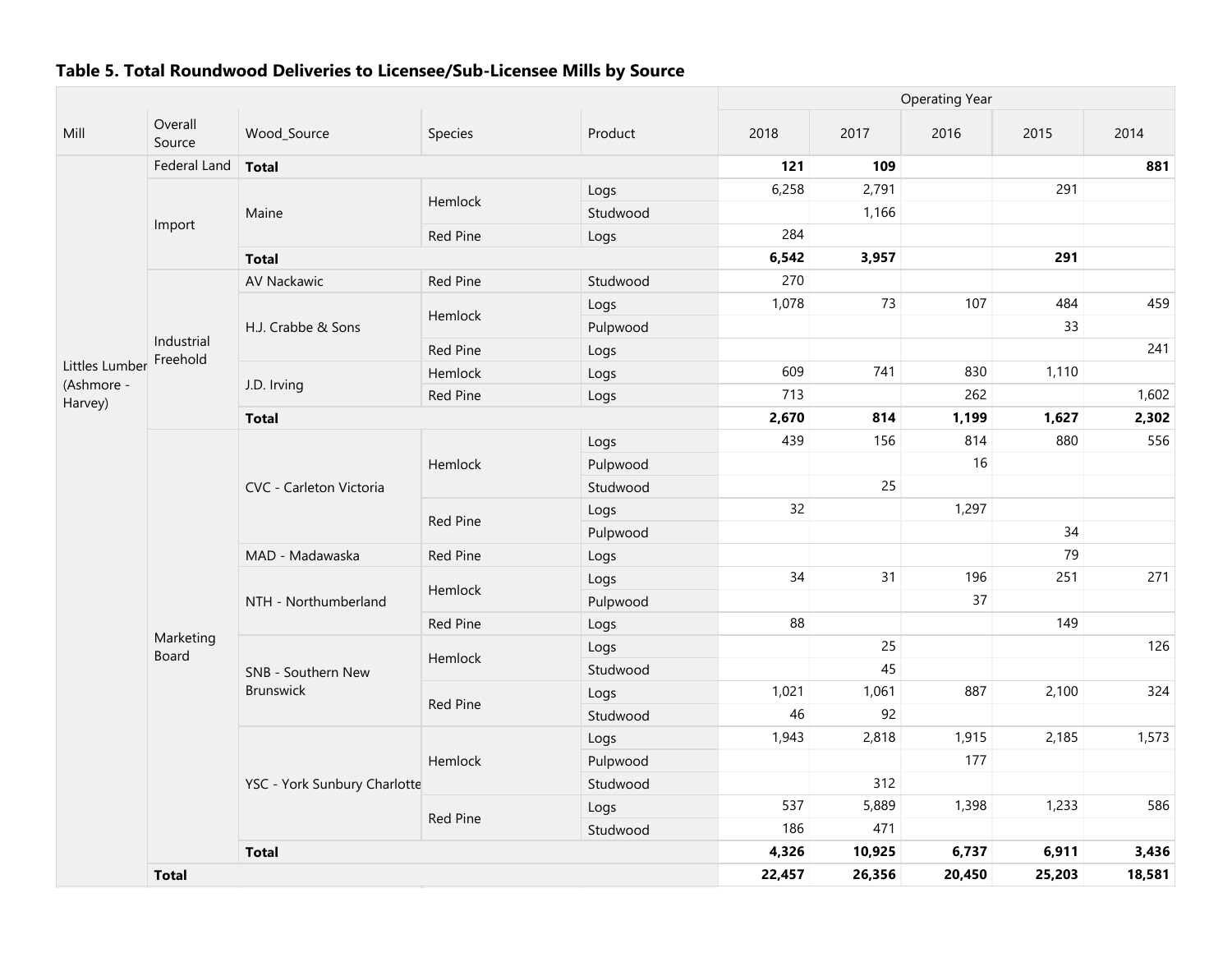|                      |                        |                               |                 |             |        |        | <b>Operating Year</b> |       |        |
|----------------------|------------------------|-------------------------------|-----------------|-------------|--------|--------|-----------------------|-------|--------|
| Mill                 | Overall<br>Source      | Wood_Source                   | Species         | Product     | 2018   | 2017   | 2016                  | 2015  | 2014   |
|                      |                        |                               |                 | Logs        |        |        |                       | 796   |        |
|                      |                        | 01 - Upsalquitch              | Cedar           | Shinglewood | 3,546  | 12,072 | 6,829                 | 5,244 | 379    |
|                      |                        |                               |                 | Tree Length |        |        |                       |       | 5,728  |
|                      |                        |                               |                 | Logs        |        |        |                       | 546   |        |
|                      |                        | 03 - Nepisiguit - Miramichi   | Cedar           | Shinglewood | 5,880  | 10,704 | 8,192                 | 2,991 |        |
|                      | Crown Land             |                               |                 | Tree Length |        |        |                       |       | 2,143  |
|                      |                        | 05 - Kent                     | Cedar           | Shinglewood | 20     | 92     | 79                    |       |        |
|                      |                        | 09 - Carleton - Restigouche - | Cedar           | Shinglewood |        |        | 26                    |       |        |
|                      |                        | Tobique                       |                 | Tree Length |        |        |                       |       | 37     |
|                      |                        | <b>Total</b>                  |                 |             | 9,446  | 22,868 | 15,126                | 9,577 | 8,287  |
|                      |                        | Québec                        | Cedar           | Shinglewood | 641    | 5,774  | 1,494                 |       |        |
|                      | Import                 |                               |                 | Tree Length |        |        |                       |       | 208    |
| Maibec -<br>Balmoral |                        | <b>Total</b>                  |                 |             | 641    | 5,774  | 1,494                 |       | 208    |
|                      |                        | Acadian Timber                | Cedar           | Shinglewood | 262    | 1,350  | 1,065                 |       |        |
|                      |                        | J.D. Irving                   | Cedar           | Shinglewood |        | 1,282  | 1,894                 |       |        |
|                      | Industrial<br>Freehold |                               |                 | Tree Length |        |        |                       |       | 1,211  |
|                      |                        | Junction Lumber               | Cedar           | Shinglewood |        |        | 143                   |       |        |
|                      |                        | <b>Total</b>                  |                 |             | 262    | 2,632  | 3,102                 |       | 1,211  |
|                      |                        | MAD - Madawaska               | Cedar           | Shinglewood |        |        | 55                    |       |        |
|                      |                        | NSH - North Shore             | Cedar           | Shinglewood | 190    | 2,474  | 1,706                 | 358   |        |
|                      | Marketing              |                               |                 | Tree Length |        |        |                       |       | 977    |
|                      | Board                  | NTH - Northumberland          | Cedar           | Shinglewood |        |        | 410                   |       |        |
|                      |                        |                               |                 | Tree Length |        |        |                       |       | 56     |
|                      |                        | <b>Total</b>                  |                 |             | 190    | 2,474  | 2,171                 | 358   | 1,033  |
|                      | <b>Total</b>           |                               |                 |             | 10,539 | 33,748 | 21,893                | 9,935 | 10,739 |
|                      |                        | 07 - Queens - Charlotte -     |                 | Poles       | 61     | 528    | 654                   | 292   | 657    |
|                      |                        | Fundy                         | <b>Red Pine</b> | Pulpwood    | 4,252  | 1,095  | 1,167                 | 753   | 204    |
|                      | Crown Land             |                               |                 | Tree Length | 15     | 195    | 527                   |       | 444    |
|                      |                        | 08 - York                     | Red Pine        | Pulpwood    | 1,572  | 2,123  | 91                    | 1,128 | 1,402  |
|                      |                        | <b>Total</b>                  |                 |             | 5,900  | 3,941  | 2,439                 | 2,173 | 2,707  |
| Marwood Ltd.         |                        | Acadia Research Forest        | <b>Red Pine</b> | Poles       | 81     | 50     |                       |       | 19     |
| - Tracyville         | Federal Land           |                               |                 | Pulpwood    | 124    | 19     |                       |       | 230    |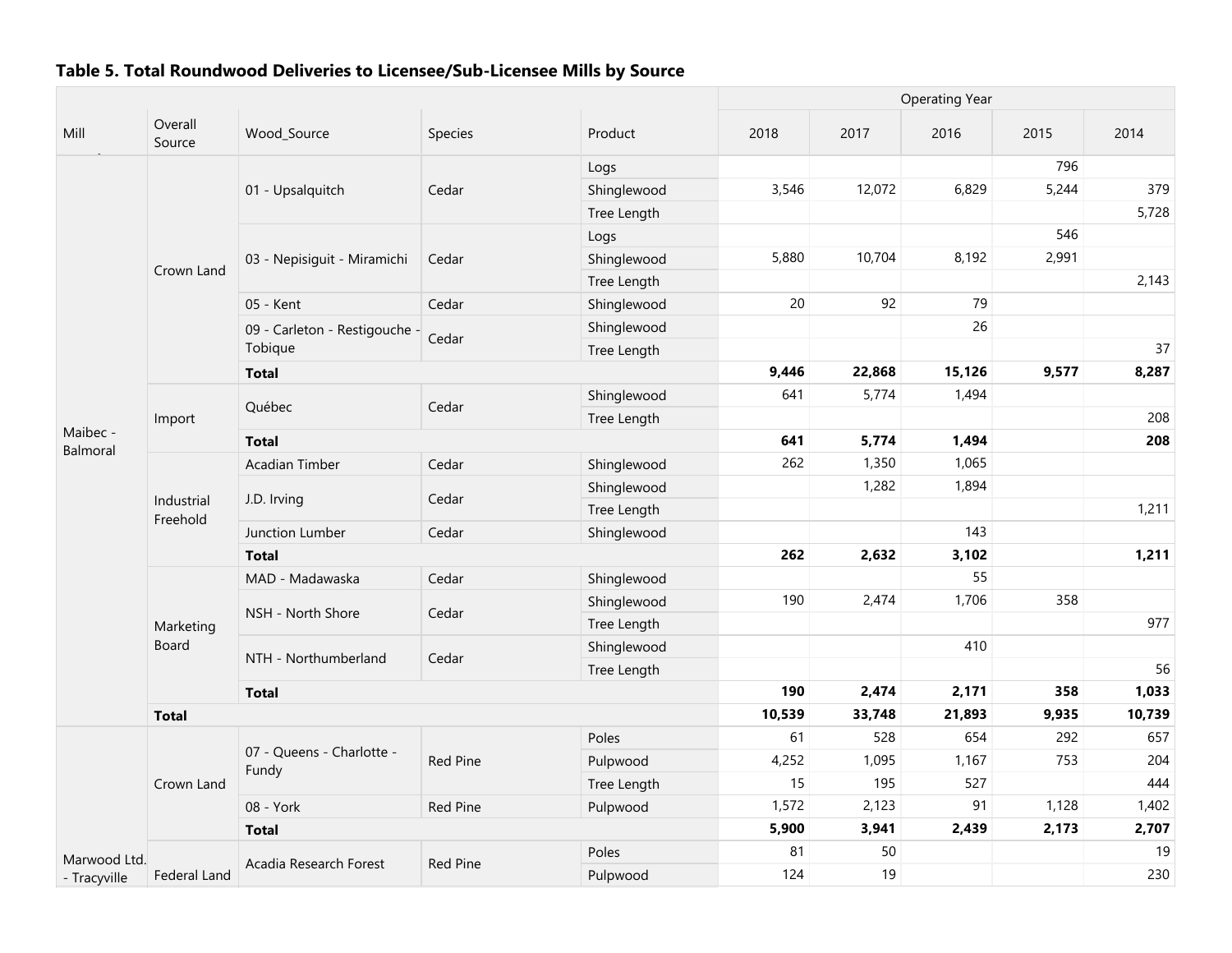|                              |                           |                                                     |                        |             | <b>Operating Year</b> |       |       |        |        |  |
|------------------------------|---------------------------|-----------------------------------------------------|------------------------|-------------|-----------------------|-------|-------|--------|--------|--|
| Mill                         | Overall<br>Source         | Wood_Source                                         | Species                | Product     | 2018                  | 2017  | 2016  | 2015   | 2014   |  |
|                              | Federal Land              | <b>Total</b>                                        |                        |             | 205                   | 69    |       |        | 249    |  |
|                              |                           | Connecticut                                         | Red Pine               | Poles       | 319                   | 110   | 978   | 1,230  | 454    |  |
|                              |                           | Maine                                               | Red Pine               | Poles       | 200                   | 80    |       | 1,000  |        |  |
|                              | Import                    | New York                                            | Red Pine               | Poles       |                       | 116   | 2,158 | 4,920  | 4,857  |  |
|                              |                           | South Carolina                                      | Red Pine               | Poles       |                       |       |       |        | 1,066  |  |
|                              |                           | <b>Total</b>                                        |                        |             | 519                   | 306   | 3,136 | 7,150  | 6,377  |  |
|                              |                           | Acadian Timber                                      | Red Pine               | Poles       |                       |       | 69    |        |        |  |
|                              |                           | AV Nackawic                                         | Red Pine               | Pulpwood    | 807                   |       |       |        |        |  |
| Marwood Ltd.<br>- Tracyville | Industrial                | H.J. Crabbe & Sons                                  | Red Pine               | Poles       | 40                    |       |       |        |        |  |
|                              | Freehold                  |                                                     | Hemlock                | Tree Length |                       |       |       | 127    |        |  |
|                              |                           | J.D. Irving                                         | Red Pine               | Pulpwood    | 24                    | 1,045 | 2,175 | 108    |        |  |
|                              |                           | <b>Total</b>                                        |                        |             | 871                   | 1,045 | 2,244 | 235    |        |  |
|                              |                           |                                                     |                        | Poles       |                       |       | 241   |        |        |  |
|                              |                           | CVC - Carleton Victoria                             | <b>Red Pine</b>        | Pulpwood    |                       | 88    | 274   | 1,155  |        |  |
|                              |                           |                                                     |                        | Tree Length |                       |       | 19    |        |        |  |
|                              |                           | NTH - Northumberland                                | <b>Red Pine</b>        | Pulpwood    |                       |       | 226   |        |        |  |
|                              |                           | SNB - Southern New<br><b>Brunswick</b>              |                        | Poles       | 200                   | 474   | 209   | 198    | 323    |  |
|                              | Marketing<br><b>Board</b> |                                                     | Red Pine               | Pulpwood    | 161                   | 837   | 44    | 106    | 126    |  |
|                              |                           |                                                     |                        | Tree Length |                       |       | 53    |        | 177    |  |
|                              |                           |                                                     |                        | Poles       |                       | 366   | 95    | 637    | 1,228  |  |
|                              |                           | YSC - York Sunbury Charlotte Red Pine               |                        | Pulpwood    | 967                   | 1,020 | 15    | 738    | 1,940  |  |
|                              |                           |                                                     |                        | Tree Length | 32                    | 32    | 37    |        | 300    |  |
|                              |                           | <b>Total</b>                                        |                        |             | 1,360                 | 2,817 | 1,213 | 2,834  | 4,094  |  |
|                              | <b>Total</b>              |                                                     |                        |             | 8,855                 | 8,178 | 9,032 | 12,392 | 13,427 |  |
|                              |                           | 03 - Nepisiguit - Miramichi                         | Spruce, Fir, Jack Pine | Logs        |                       |       |       |        | 39,717 |  |
|                              | Crown Land                |                                                     |                        | Studwood    |                       |       |       |        | 12,000 |  |
|                              |                           | <b>Total</b>                                        |                        |             |                       |       |       |        | 51,717 |  |
| Miramichi<br>Lumber          |                           | NTH - Northumberland                                | Spruce, Fir, Jack Pine | Studwood    |                       |       |       |        | 1,161  |  |
| Products Inc.                | Marketing                 | SENB - South East New Bru Spruce, Fir, Jack Pine    |                        | Studwood    |                       |       |       |        | 2,552  |  |
|                              | Board                     | YSC - York Sunbury Charlotte Spruce, Fir, Jack Pine |                        | Studwood    |                       |       |       |        | 1,162  |  |
|                              |                           | <b>Total</b>                                        |                        |             |                       |       |       |        | 4,875  |  |
|                              | <b>Total</b>              |                                                     |                        |             |                       |       |       |        | 56,592 |  |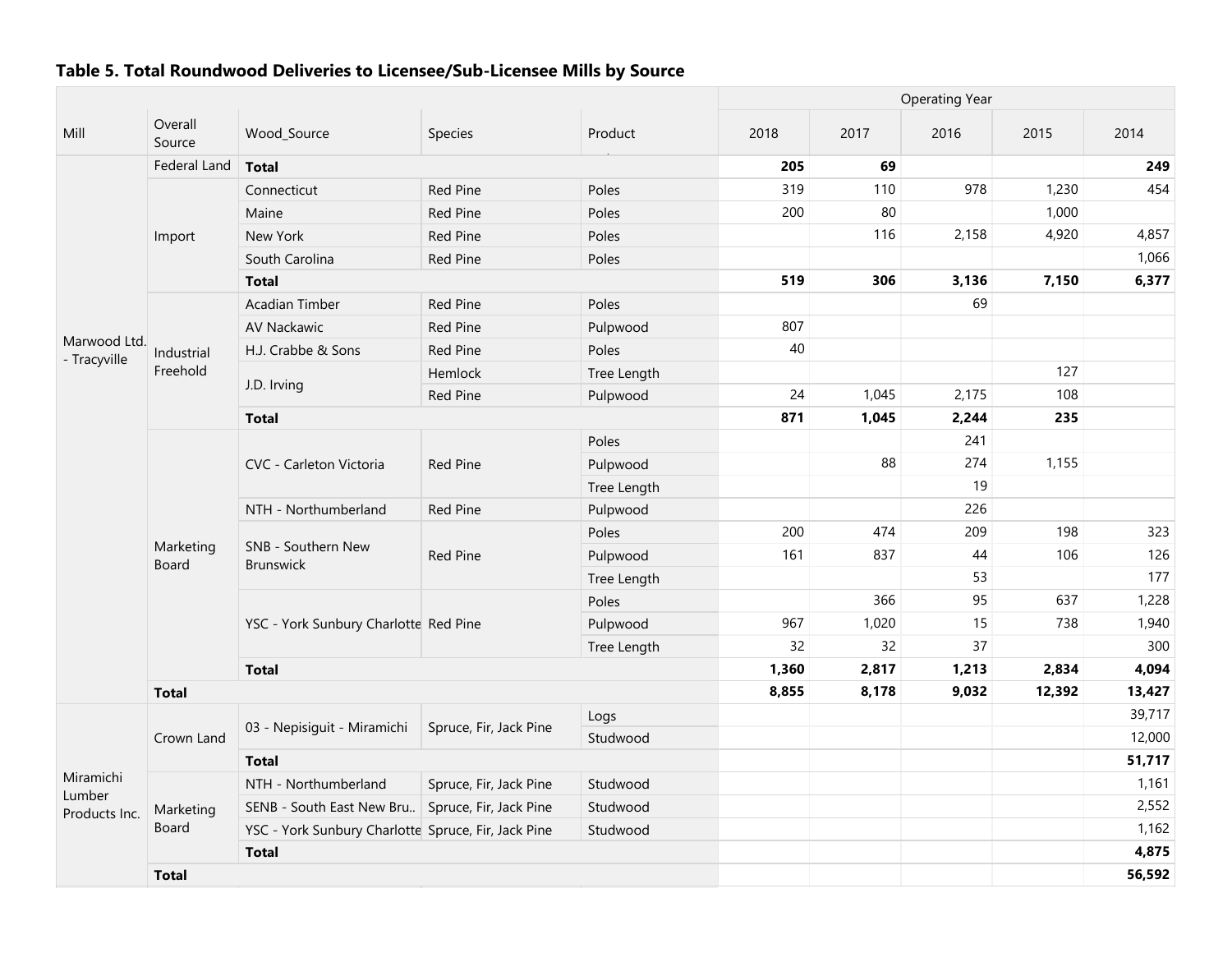|                          |                        |                                               |                 |             |        |        | <b>Operating Year</b> |        |        |  |  |  |
|--------------------------|------------------------|-----------------------------------------------|-----------------|-------------|--------|--------|-----------------------|--------|--------|--|--|--|
| Mill                     | Overall<br>Source      | Wood_Source                                   | Species         | Product     | 2018   | 2017   | 2016                  | 2015   | 2014   |  |  |  |
|                          |                        |                                               | <b>Red Pine</b> | Logs        |        |        | 79                    |        |        |  |  |  |
|                          | Industrial<br>Freehold | Fornebu Lumber                                | White Pine      | Logs        |        |        | 393                   |        |        |  |  |  |
| Miramichi                |                        | <b>Total</b>                                  |                 |             |        |        | 472                   |        |        |  |  |  |
| Timber                   |                        |                                               | <b>Red Pine</b> | Logs        |        |        | 5                     |        |        |  |  |  |
| Frames                   | Marketing<br>Board     | NTH - Northumberland                          | White Pine      | Logs        |        |        | 154                   |        |        |  |  |  |
|                          |                        | <b>Total</b>                                  |                 |             |        |        | 159                   |        |        |  |  |  |
|                          | <b>Total</b>           |                                               |                 |             |        |        | 631                   |        |        |  |  |  |
|                          |                        | 03 - Nepisiguit - Miramichi                   | Mixed Hardwood  | Logs        | 4,295  | 6,441  | 6,055                 | 7,100  | 7,566  |  |  |  |
|                          |                        | 05 - Kent                                     | Mixed Hardwood  | Logs        | 143    |        |                       |        |        |  |  |  |
|                          |                        | 07 - Queens - Charlotte - Fu., Mixed Hardwood |                 | Logs        | 1,281  | 937    | 1,252                 | 2,575  | 1,678  |  |  |  |
|                          | Crown Land             | 08 - York                                     | Mixed Hardwood  | Logs        | 318    | 1,323  | 1,354                 | 1,407  | 824    |  |  |  |
|                          |                        | 09 - Carleton - Restigouche  Mixed Hardwood   |                 | Logs        | 7,211  | 7,700  | 6,779                 | 7,838  | 7,499  |  |  |  |
|                          |                        | <b>Total</b>                                  |                 |             | 13,248 | 16,401 | 15,440                | 18,920 | 17,567 |  |  |  |
|                          |                        | <b>First Nation Reserves</b>                  | Mixed Hardwood  | Logs        | 85     | 70     |                       |        |        |  |  |  |
|                          | Federal Land           | <b>Total</b>                                  |                 |             | 85     | 70     |                       |        |        |  |  |  |
| R.F. Sadler<br>Ltd.      | Industrial<br>Freehold | Acadian Timber                                | Mixed Hardwood  | Logs        | 302    | 941    | 326                   | 764    | 450    |  |  |  |
|                          |                        | AV Nackawic                                   | Mixed Hardwood  | Logs        | 1,443  |        |                       |        |        |  |  |  |
|                          |                        | <b>Total</b>                                  |                 |             | 1,745  | 941    | 326                   | 764    | 450    |  |  |  |
|                          |                        | CVC - Carleton Victoria                       | Mixed Hardwood  | Logs        | 267    | 167    | 58                    | 260    | 56     |  |  |  |
|                          |                        | NTH - Northumberland                          | Mixed Hardwood  | Logs        |        |        | 23                    | 208    |        |  |  |  |
|                          | Marketing<br>Board     | SENB - South East New Bru                     | Mixed Hardwood  | Logs        |        |        |                       |        | 58     |  |  |  |
|                          |                        | YSC - York Sunbury Charlotte Mixed Hardwood   |                 | Logs        |        |        |                       |        | 61     |  |  |  |
|                          |                        | <b>Total</b>                                  |                 |             | 267    | 167    | 81                    | 468    | 175    |  |  |  |
|                          | <b>Total</b>           |                                               |                 |             | 15,345 | 17,579 | 15,847                | 20,152 | 18,192 |  |  |  |
|                          |                        | 03 - Nepisiguit - Miramichi                   | Mixed Hardwood  | Fuelwood    |        | 1,260  |                       |        |        |  |  |  |
| Ridel                    | Crown Land             | <b>Total</b>                                  |                 |             |        | 1,260  |                       |        |        |  |  |  |
| Firewood                 | <b>Total</b>           |                                               |                 |             |        | 1,260  |                       |        |        |  |  |  |
|                          |                        | 01 - Upsalquitch                              | Cedar           | Logs        | 60     | 1,784  |                       |        |        |  |  |  |
|                          |                        |                                               |                 | Logs        |        |        |                       | 1,815  |        |  |  |  |
|                          |                        | 03 - Nepisiguit - Miramichi                   | Cedar           | Shinglewood |        |        | 6,415                 |        |        |  |  |  |
|                          |                        |                                               |                 | Tree Length | 6,624  | 3,796  | 6,415                 | 1,798  |        |  |  |  |
| <b>SBC Cedar</b><br>Inc. | Crown Land             | 07 - Queens - Charlotte -                     | Cedar           | Logs        | 1,493  | 2,447  | 2,341                 | 1,735  |        |  |  |  |

Fundy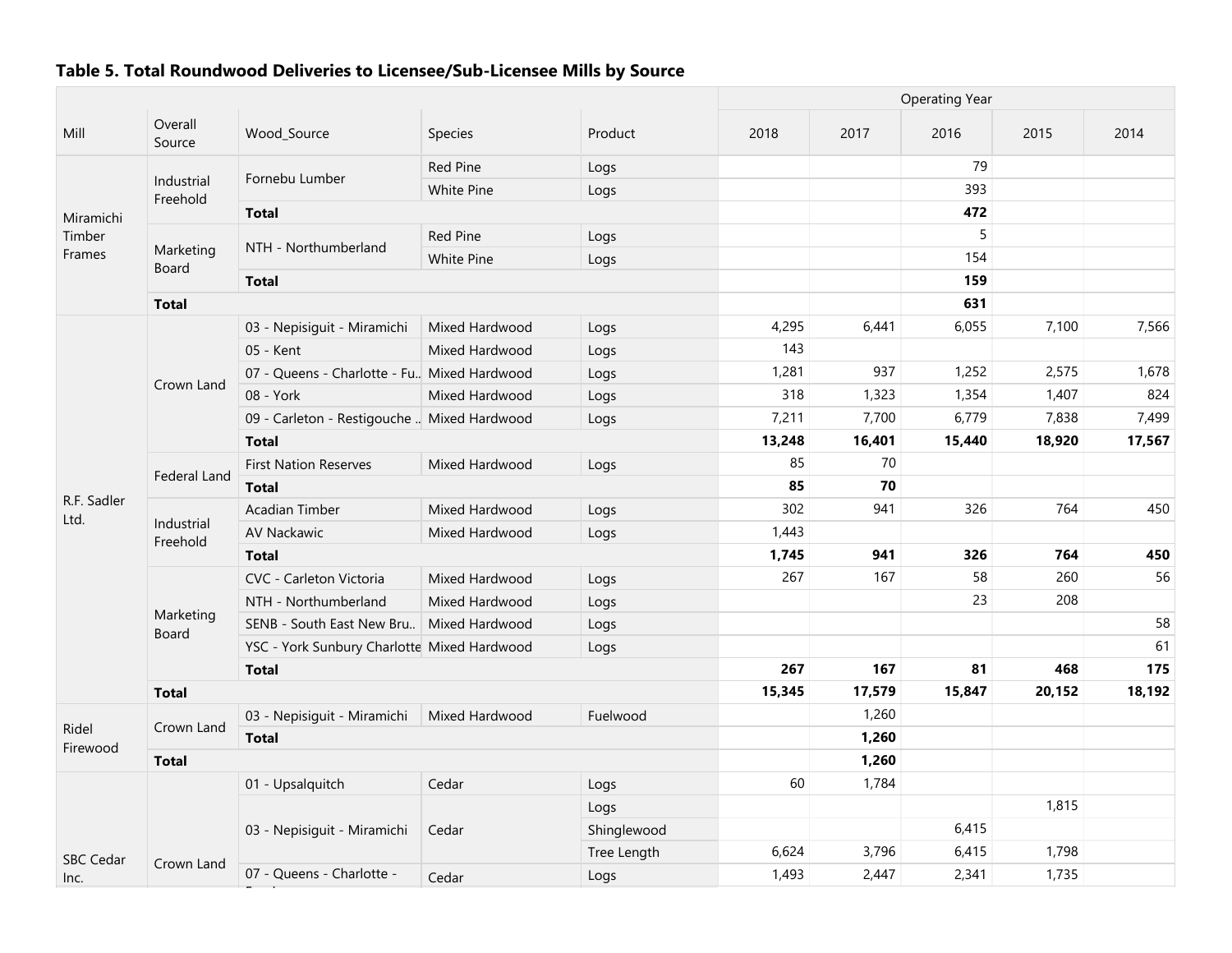|                  |                        |                                    |                          |                   | <b>Operating Year</b> |        |        |        |        |  |
|------------------|------------------------|------------------------------------|--------------------------|-------------------|-----------------------|--------|--------|--------|--------|--|
| Mill             | Overall<br>Source      | Wood_Source                        | <b>Species</b>           | Product           | 2018                  | 2017   | 2016   | 2015   | 2014   |  |
|                  | Crown Land             | ur Queens chanone<br>Fundy         | Cedar                    | Shinglewood       |                       |        | 2,341  |        |        |  |
|                  |                        | 09 - Carleton - Restigouche  Cedar |                          | Logs              |                       |        |        | 666    |        |  |
|                  |                        | <b>Total</b>                       |                          |                   | 8,177                 | 8,027  | 17,512 | 6,014  |        |  |
|                  |                        |                                    |                          | Logs              | 1,347                 | 530    | 3,514  | 3,905  |        |  |
|                  | Import                 | Maine                              | Cedar                    | Shinglewood       |                       |        | 3,514  |        |        |  |
|                  |                        | <b>Total</b>                       |                          |                   | 1,347                 | 530    | 7,028  | 3,905  |        |  |
|                  |                        |                                    |                          | Logs              | 2,606                 | 3,068  | 2,704  | 2,889  |        |  |
|                  |                        | Acadian Timber                     | Cedar                    | Shinglewood       |                       |        | 2,704  |        |        |  |
|                  |                        | <b>AV Nackawic</b>                 | Cedar                    | Logs              | 190                   |        |        |        |        |  |
| <b>SBC Cedar</b> |                        | Fornebu Lumber                     | Cedar                    | Logs              |                       |        |        | 451    |        |  |
| Inc.             | Industrial<br>Freehold |                                    |                          | Logs              | 1,944                 | 1,516  |        |        |        |  |
|                  |                        | H.J. Crabbe & Sons                 | Cedar                    | Shinglewood       |                       |        | 3,594  |        |        |  |
|                  |                        |                                    |                          | Logs              | 223                   | 1,661  |        | 1,262  |        |  |
|                  |                        | J.D. Irving                        | Cedar                    | Shinglewood       |                       |        | 1,170  |        |        |  |
|                  |                        | <b>Total</b>                       |                          |                   | 4,963                 | 6,245  | 10,172 | 4,602  |        |  |
|                  |                        | CVC - Carleton Victoria            |                          | Logs              | 2,029                 | 678    |        | 1,961  |        |  |
|                  |                        |                                    | Cedar                    | Shinglewood       |                       |        | 1,880  |        |        |  |
|                  |                        |                                    |                          | Logs              | 165                   | 21     |        |        |        |  |
|                  | Marketing              | MAD - Madawaska                    | Cedar                    | Shinglewood       |                       |        | 540    |        |        |  |
|                  | Board                  |                                    |                          | Logs              | 122                   | 36     |        |        |        |  |
|                  |                        | NTH - Northumberland               | Cedar                    | Shinglewood       |                       |        | 400    |        |        |  |
|                  |                        | YSC - York Sunbury Charlotte Cedar |                          | Logs              | 173                   | 63     |        |        |        |  |
|                  |                        | <b>Total</b>                       |                          |                   | 2,489                 | 798    | 2,820  | 1,961  |        |  |
|                  | <b>Total</b>           |                                    |                          |                   | 16,976                | 15,600 | 37,532 | 16,482 |        |  |
|                  |                        |                                    | Birch (Yellow and White) | Pulpwood          |                       |        |        |        | 19,393 |  |
|                  |                        | 01 - Upsalquitch                   | Mixed Hardwood           | Pulpwood          |                       |        |        | 84     |        |  |
|                  |                        |                                    | Mixed Softwood           | Roundwood Biomass | 762                   |        | 1,418  |        |        |  |
|                  |                        |                                    | Hardwood and Poplar (    | Pulpwood          |                       |        |        | 357    |        |  |
|                  | Crown Land             |                                    | Mixed Softwood           | Pulpwood          |                       | 1,148  |        |        | 294    |  |
|                  |                        | 03 - Nepisiguit - Miramichi        | Poplar                   | Pulpwood          |                       |        |        |        | 3,364  |  |
| Shaw             |                        |                                    | Spruce, Fir, Jack Pine   | Roundwood Biomass |                       |        |        | 20,920 |        |  |
| Resources        |                        | <b>Total</b>                       |                          |                   | 762                   | 1,148  | 1,418  | 21,361 | 23,051 |  |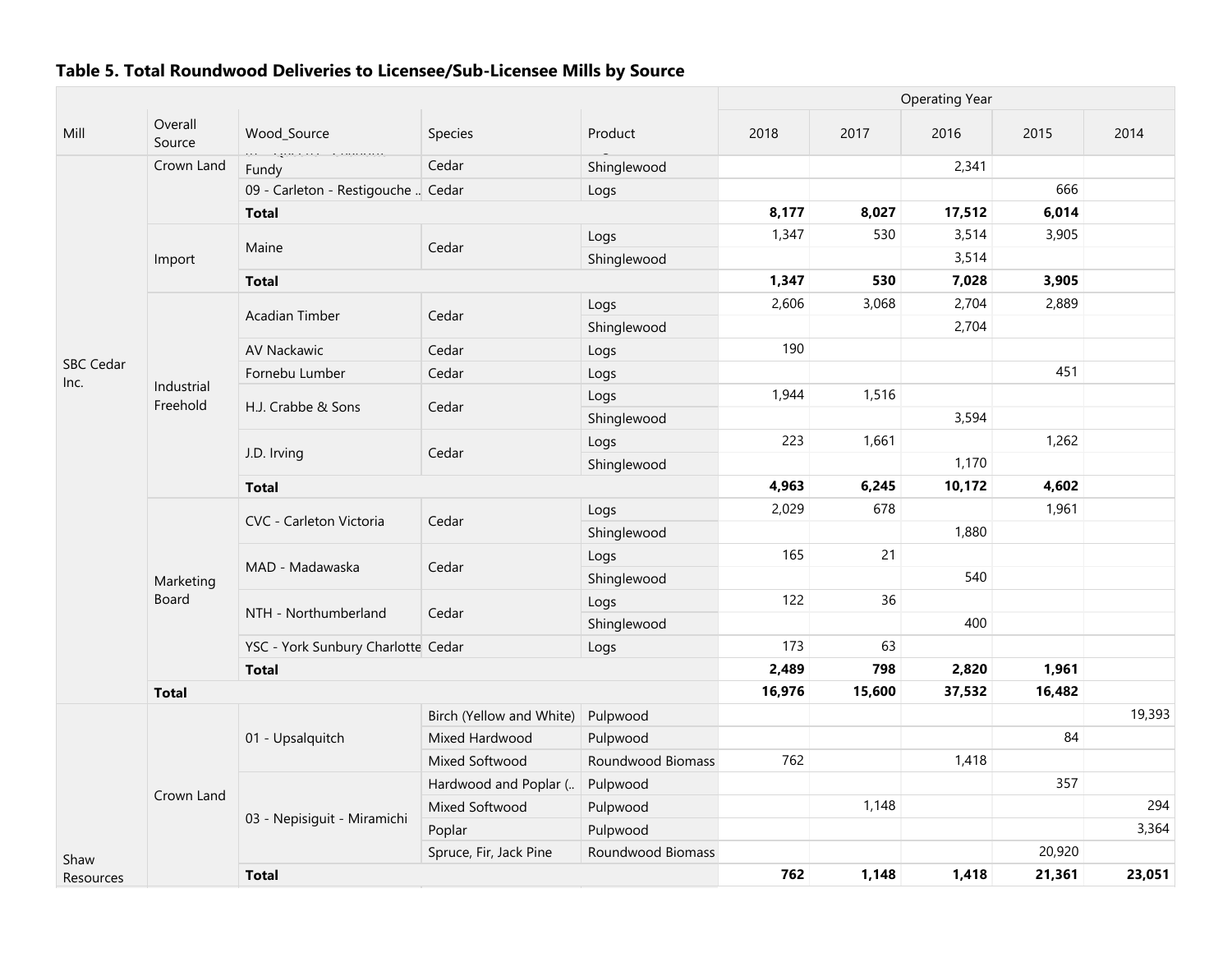|                                             |                           |                                             |                          |                   | <b>Operating Year</b> |        |        |        |        |  |
|---------------------------------------------|---------------------------|---------------------------------------------|--------------------------|-------------------|-----------------------|--------|--------|--------|--------|--|
| Mill                                        | Overall<br>Source         | Wood_Source                                 | Species                  | Product           | 2018                  | 2017   | 2016   | 2015   | 2014   |  |
|                                             |                           | Québec                                      | Mixed Softwood           | Roundwood Biomass | 97                    |        |        |        |        |  |
|                                             | Import                    | <b>Total</b>                                |                          |                   | 97                    |        |        |        |        |  |
|                                             |                           | Acadian Timber                              | Mixed Hardwood           | Roundwood Biomass | 47,780                |        |        |        |        |  |
|                                             |                           | AV Cell                                     | Mixed Softwood           | Pulpwood          |                       |        |        | 1,299  |        |  |
| Shaw<br>Resources                           | Industrial<br>Freehold    | <b>Chaleur Sawmills Associates</b>          | Hardwood and Poplar (    | Pulpwood          |                       |        |        | 32     |        |  |
|                                             |                           | Fornebu Lumber                              | Mixed Softwood           | Roundwood Biomass | 148                   |        |        |        |        |  |
|                                             |                           | <b>Total</b>                                |                          |                   | 47,928                |        |        | 1,331  |        |  |
|                                             |                           |                                             | Birch (Yellow and White) | Pulpwood          |                       | 4,907  | 3,142  |        | 6,969  |  |
|                                             |                           |                                             | Hardwood and Poplar (    | Pulpwood          |                       |        |        | 21,749 |        |  |
|                                             |                           |                                             | Mixed Hardwood           | Roundwood Biomass | 2,857                 |        |        |        |        |  |
|                                             |                           |                                             |                          | Pulpwood          |                       | 8,162  | 7,906  |        | 13,871 |  |
|                                             | Marketing<br><b>Board</b> | NSH - North Shore                           | Mixed Softwood           | Roundwood Biomass | 7,498                 |        |        |        |        |  |
|                                             |                           |                                             |                          | Pulpwood          |                       | 8,264  | 6,442  |        | 13,120 |  |
|                                             |                           |                                             | Poplar                   | Roundwood Biomass | 6,017                 |        |        |        |        |  |
|                                             |                           |                                             | Spruce, Fir, Jack Pine   | Pulpwood          |                       |        |        | 24,115 |        |  |
|                                             |                           | <b>Total</b>                                |                          |                   |                       | 21,333 | 17,490 | 45,864 | 33,960 |  |
|                                             | <b>Total</b>              |                                             |                          |                   | 65,159                | 22,481 | 18,908 | 68,556 | 57,011 |  |
|                                             |                           | 09 - Carleton - Restigouche  Mixed Hardwood |                          | Fuelwood          |                       |        | 3,000  |        |        |  |
| Twin City<br>Holdings                       | Crown Land                | <b>Total</b>                                |                          |                   |                       |        | 3,000  |        |        |  |
|                                             | <b>Total</b>              |                                             |                          |                   |                       |        | 3,000  |        |        |  |
|                                             |                           | 09 - Carleton - Restigouche - Mixed Species |                          | Roundwood Biomass |                       |        | 890    |        |        |  |
|                                             | Crown Land                | Tobique                                     | Spruce, Fir, Jack Pine   | Pulpwood          |                       |        |        |        | 65     |  |
|                                             |                           | <b>Total</b>                                |                          |                   |                       |        | 890    |        | 65     |  |
|                                             |                           | Maine                                       | Spruce, Fir, Jack Pine   | Pulpwood          |                       |        |        |        | 104    |  |
|                                             |                           |                                             | Mixed Softwood           | Pulpwood          |                       |        | 69,141 |        |        |  |
| <b>Twin Rivers</b><br>Paper<br>Company Inc. | Import                    | Québec                                      | <b>Mixed Species</b>     | Roundwood Biomass | 4,073                 | 2,156  | 997    |        |        |  |
|                                             |                           |                                             | Spruce, Fir, Jack Pine   | Pulpwood          |                       |        |        |        | 66     |  |
|                                             |                           | <b>Total</b>                                |                          |                   | 4,073                 | 2,156  | 70,138 |        | 170    |  |
|                                             |                           | <b>Acadian Timber</b>                       | Spruce, Fir, Jack Pine   | Pulpwood          |                       |        |        |        | 5,246  |  |
|                                             | Industrial                |                                             | Mixed Hardwood           | Full Tree Chips   |                       |        |        |        | 3,305  |  |
| Edmundston                                  | Freehold                  | J.D. Irving                                 | Spruce, Fir, Jack Pine   | Pulpwood          |                       |        |        |        | 26,292 |  |
| Mill                                        |                           | <b>Total</b>                                |                          |                   |                       |        |        |        | 34,843 |  |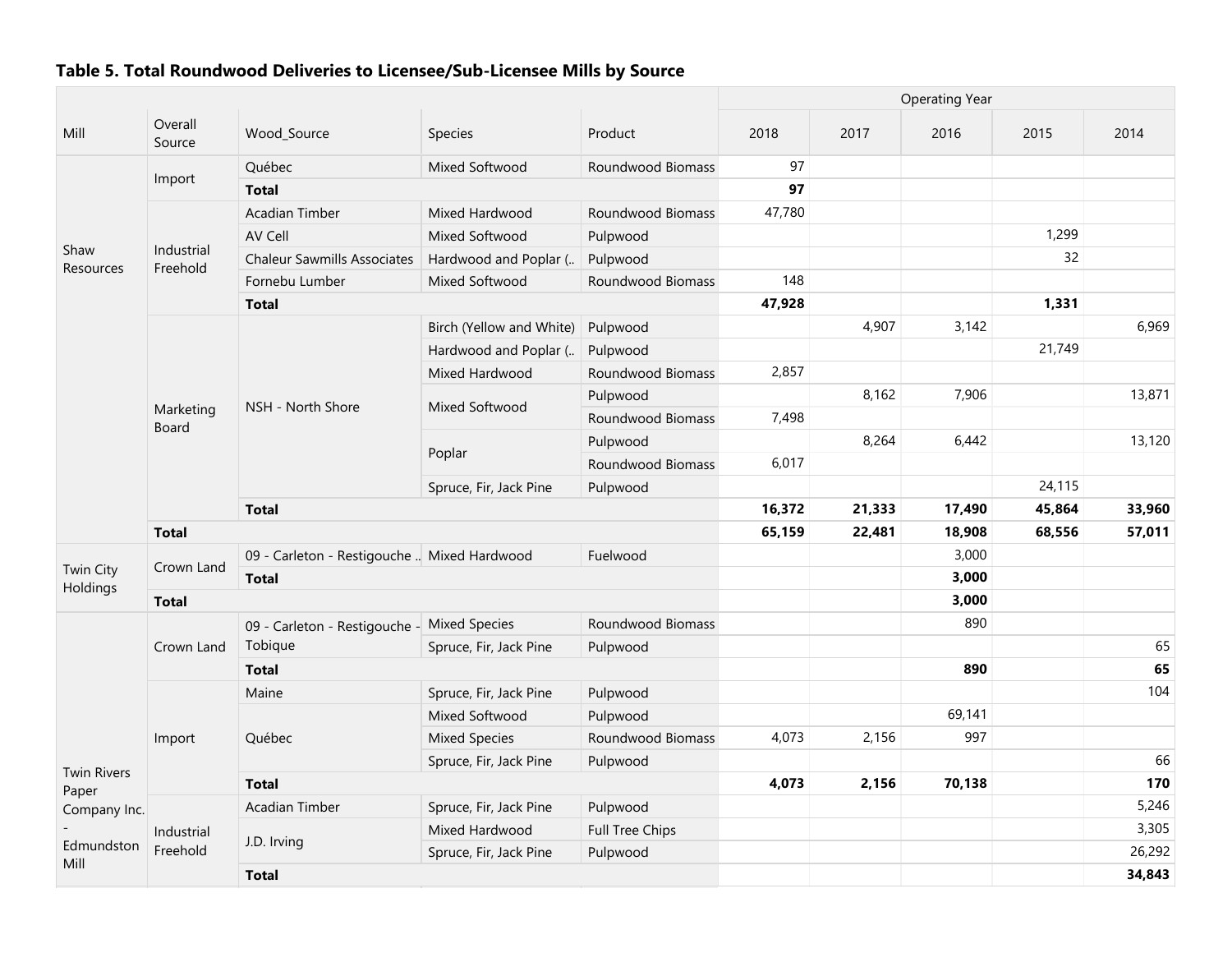|                                |                     |                                                       |                        |                   | <b>Operating Year</b> |         |         |         |         |  |
|--------------------------------|---------------------|-------------------------------------------------------|------------------------|-------------------|-----------------------|---------|---------|---------|---------|--|
| Mill                           | Overall<br>Source   | Wood_Source                                           | Species                | Product           | 2018                  | 2017    | 2016    | 2015    | 2014    |  |
| <b>Twin Rivers</b>             |                     |                                                       | <b>Mixed Species</b>   | Roundwood Biomass | 12,198                | 11,315  | 10,887  | 5,967   |         |  |
| Paper                          |                     | MAD - Madawaska                                       | Poplar                 | Pulpwood          |                       |         |         |         | 1,946   |  |
| Company Inc.                   | Marketing           |                                                       | Spruce, Fir, Jack Pine | Pulpwood          |                       |         |         |         | 3,136   |  |
| Edmundston                     | Board               | NSH - North Shore                                     | <b>Mixed Species</b>   | Roundwood Biomass | 17                    |         |         |         |         |  |
| Mill                           |                     | <b>Total</b>                                          |                        |                   | 12,215                | 11,315  | 10,887  | 5,967   | 5,082   |  |
|                                | <b>Total</b>        |                                                       |                        |                   | 16,288                | 13,471  | 81,915  | 5,967   | 40,160  |  |
|                                |                     |                                                       |                        | Logs              | 15,233                | 5,871   | 21,448  | 6,926   |         |  |
|                                |                     | 01 - Upsalquitch                                      | Spruce, Fir, Jack Pine | Studwood          | 1,496                 |         |         |         |         |  |
|                                |                     |                                                       |                        | Logs              | 92,100                | 67,781  | 36,954  | 67,034  | 56,280  |  |
|                                |                     | 03 - Nepisiguit - Miramichi                           | Spruce, Fir, Jack Pine | Studwood          | 14,501                |         |         |         |         |  |
|                                |                     |                                                       |                        | Tree Length       |                       |         |         | 1,221   | 5,660   |  |
|                                |                     | 07 - Queens - Charlotte - Fu., Spruce, Fir, Jack Pine |                        | Logs              |                       |         |         |         | 91      |  |
|                                | Crown Land          |                                                       |                        | Logs              | 61,674                | 107,917 | 126,781 | 64,013  | 79,161  |  |
|                                |                     | 08 - York                                             | Spruce, Fir, Jack Pine | Studwood          | 36,692                |         |         |         |         |  |
|                                |                     |                                                       |                        | Tree Length       |                       |         | 713     | 1,538   | 7,662   |  |
|                                |                     | 09 - Carleton - Restigouche -<br>Tobique              |                        | Logs              | 78,219                | 85,490  | 58,571  | 81,005  | 59,812  |  |
|                                |                     |                                                       | Spruce, Fir, Jack Pine | Studwood          | 50,452                |         |         |         |         |  |
|                                |                     |                                                       |                        | Tree Length       | 110                   | 95,750  | 81,877  | 69,040  | 109,856 |  |
|                                |                     | <b>Total</b>                                          |                        |                   | 350,477               | 362,809 | 326,344 | 290,777 | 318,522 |  |
|                                |                     | <b>First Nation Reserves</b>                          | Spruce, Fir, Jack Pine | Logs              |                       | 34      | 34      |         |         |  |
|                                | <b>Federal Land</b> | <b>Total</b>                                          |                        |                   |                       | 34      | 34      |         |         |  |
|                                |                     |                                                       |                        | Logs              | 78,274                | 109,500 | 88,483  | 161,254 | 115,535 |  |
| <b>Twin Rivers</b>             |                     | <b>Acadian Timber</b>                                 | Spruce, Fir, Jack Pine | Studwood          | 48,783                | 501     |         |         |         |  |
| Paper                          | Industrial          |                                                       |                        | Tree Length       | 2,408                 | 36,316  | 87,179  | 96,888  | 128,013 |  |
| Company Inc.<br>- Plaster Rock | Freehold            | Fornebu Lumber                                        | Spruce, Fir, Jack Pine | Logs              | 183                   | 913     |         |         |         |  |
| Mill                           |                     | J.D. Irving                                           | Spruce, Fir, Jack Pine | Logs              |                       |         |         |         | 8,050   |  |
|                                |                     | <b>Total</b>                                          |                        |                   | 129,648               | 147,230 | 175,662 | 258,142 | 251,598 |  |
|                                |                     |                                                       |                        | Logs              | 20,638                | 20,150  | 8,483   | 46,494  | 42,165  |  |
|                                |                     | CVC - Carleton Victoria                               | Spruce, Fir, Jack Pine | Studwood          | 5,766                 |         |         |         |         |  |
|                                |                     |                                                       |                        | Tree Length       |                       | 1,575   | 20,841  | 21,778  | 11,621  |  |
|                                |                     |                                                       |                        | Logs              | 29                    |         | 629     | 2,567   | 7,019   |  |
|                                | Marketing<br>Board  | MAD - Madawaska                                       | Spruce, Fir, Jack Pine | Tree Length       |                       |         |         | 29      |         |  |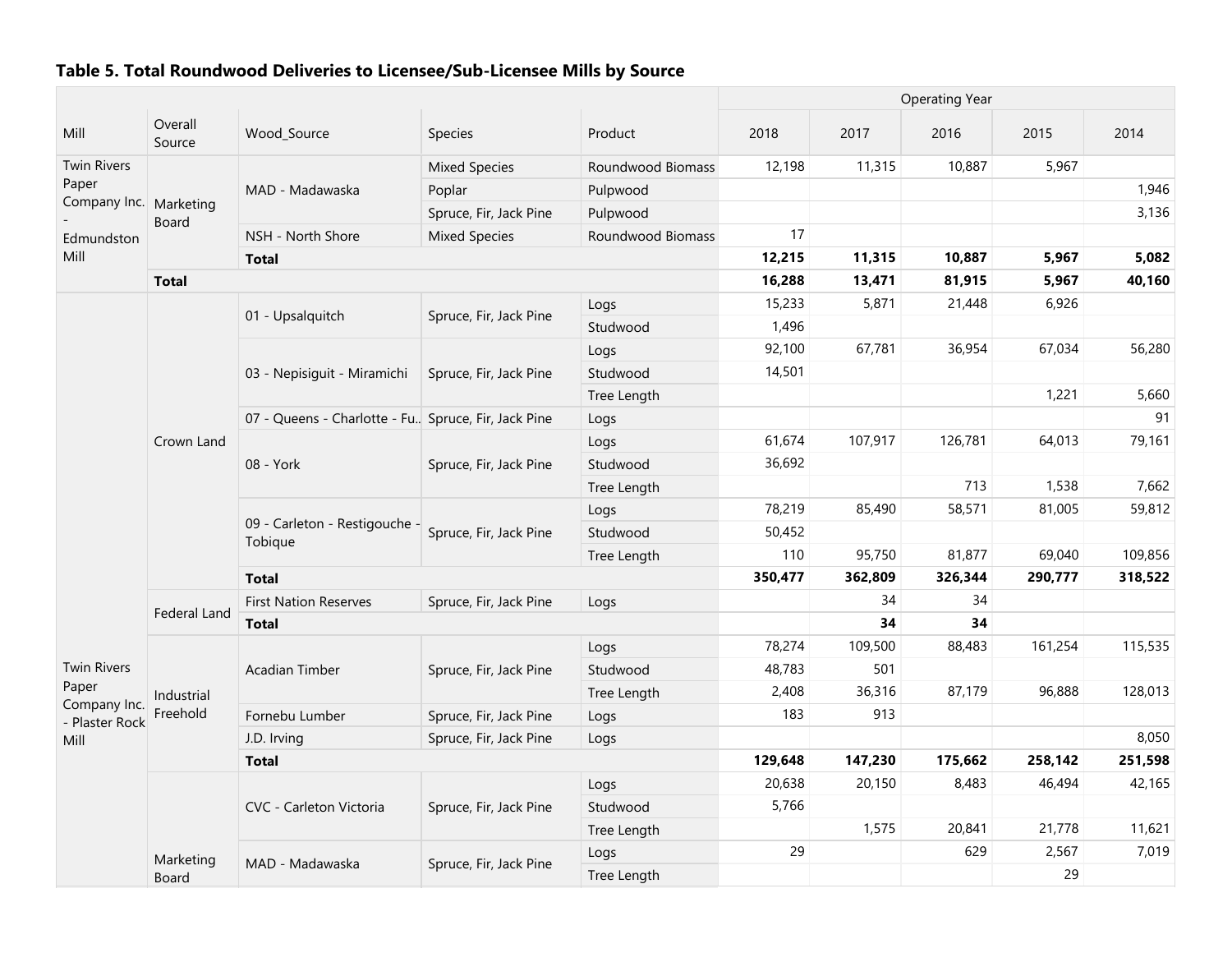|                                       |                        |                                                     |                        |             |         |         | <b>Operating Year</b> |                         |         |
|---------------------------------------|------------------------|-----------------------------------------------------|------------------------|-------------|---------|---------|-----------------------|-------------------------|---------|
| Mill                                  | Overall<br>Source      | Wood Source                                         | Species                | Product     | 2018    | 2017    | 2016                  | 2015                    | 2014    |
| <b>Twin Rivers</b>                    |                        |                                                     |                        | Logs        | 63      | 207     | 902                   | 1,099                   | 5,234   |
| Paper                                 | Marketing              | NSH - North Shore                                   | Spruce, Fir, Jack Pine | Tree Length |         | 43      |                       |                         |         |
| Company Inc.<br>- Plaster Rock        | Board                  |                                                     |                        | Logs        | 1,377   | 4,054   | 4,203                 | 33,708                  | 18,018  |
| Mill                                  |                        | NTH - Northumberland                                | Spruce, Fir, Jack Pine | Tree Length |         | 218     | 30                    | 101                     | 86      |
|                                       |                        | SENB - South East New                               |                        | Logs        |         |         | 44                    | 728                     | 37      |
|                                       |                        | <b>Brunswick</b>                                    | Spruce, Fir, Jack Pine | Tree Length |         |         |                       | 115                     | 89      |
|                                       |                        |                                                     |                        | Logs        | 1,573   | 10,828  | 997                   | 40,490                  | 21,793  |
|                                       |                        | YSC - York Sunbury Charlotte Spruce, Fir, Jack Pine |                        | Tree Length |         |         |                       | 472                     |         |
|                                       |                        | <b>Total</b>                                        |                        |             | 29,446  | 37,075  | 36,129                | 147,581                 | 106,062 |
|                                       | <b>Total</b>           |                                                     |                        |             | 509,571 | 547,148 | 538,169               | 696,500                 | 676,182 |
|                                       |                        | 03 - Nepisiguit - Miramichi                         | Mixed Hardwood         | Logs        | 123     | 226     | 729                   |                         |         |
|                                       |                        | 07 - Queens - Charlotte - Fu., Mixed Hardwood       |                        | Logs        | 895     | 849     | 1,963                 | 1,463                   | 350     |
|                                       | Crown Land             | 08 - York                                           | Mixed Hardwood         | Logs        | 1,186   | 1,436   | 1,370                 | 867                     | 320     |
|                                       |                        | 09 - Carleton - Restigouche  Mixed Hardwood         |                        | Logs        | 2,547   | 1,753   | 567                   | 1,568                   | 1,123   |
|                                       |                        | <b>Total</b>                                        |                        |             | 4,751   | 4,264   | 4,629                 | 3,898                   | 1,793   |
| William F.                            | Industrial             | <b>Acadian Timber</b>                               | Mixed Hardwood         | Logs        | 2,226   | 171     |                       |                         |         |
| Tompkins &                            |                        | H.J. Crabbe & Sons                                  | Mixed Hardwood         | Logs        | 922     | 1,187   | 3,159                 | 2,125                   | 2,549   |
| Sons                                  | Freehold               | J.D. Irving                                         | Mixed Hardwood         | Logs        |         |         | 1,944                 | 249                     | 82      |
|                                       |                        | <b>Total</b>                                        |                        |             | 3,148   | 1,358   | 5,103                 | 2,374                   | 2,631   |
|                                       |                        | CVC - Carleton Victoria                             | Mixed Hardwood         | Logs        | 720     | 100     | 922                   | $\overline{7}$          | 34      |
|                                       | Marketing<br>Board     | YSC - York Sunbury Charlotte Mixed Hardwood         |                        | Logs        |         | 577     | 653                   |                         |         |
|                                       |                        | <b>Total</b>                                        |                        |             | 720     | 677     | 1,575                 | $\overline{\mathbf{z}}$ | 34      |
|                                       | <b>Total</b>           |                                                     |                        |             | 8,619   | 6,299   | 11,307                | 6,279                   | 4,458   |
|                                       |                        | 09 - Carleton - Restigouche -                       |                        | Logs        |         |         | 600                   |                         |         |
|                                       | Crown Land             | Tobique                                             | Mixed Hardwood         | Veneer      |         |         |                       | 650                     | 306     |
|                                       |                        | <b>Total</b>                                        |                        |             |         |         | 600                   | 650                     | 306     |
|                                       |                        |                                                     |                        | Logs        |         |         | 3,800                 | 3,183                   |         |
| York North<br>Veneer<br>Products Inc. | Industrial<br>Freehold | <b>Acadian Timber</b>                               | Mixed Hardwood         | Veneer      |         |         |                       |                         | 4,280   |
|                                       |                        | <b>Total</b>                                        |                        |             |         |         | 3,800                 | 3,183                   | 4,280   |
|                                       | Marketing              | YSC - York Sunbury Charlotte Mixed Hardwood         |                        | Veneer      |         |         | 664                   | 85                      |         |
|                                       | Board                  | <b>Total</b>                                        |                        |             |         |         | 664                   | 85                      |         |
|                                       | <b>Total</b>           |                                                     |                        |             |         |         | 5,064                 | 3,918                   | 4,586   |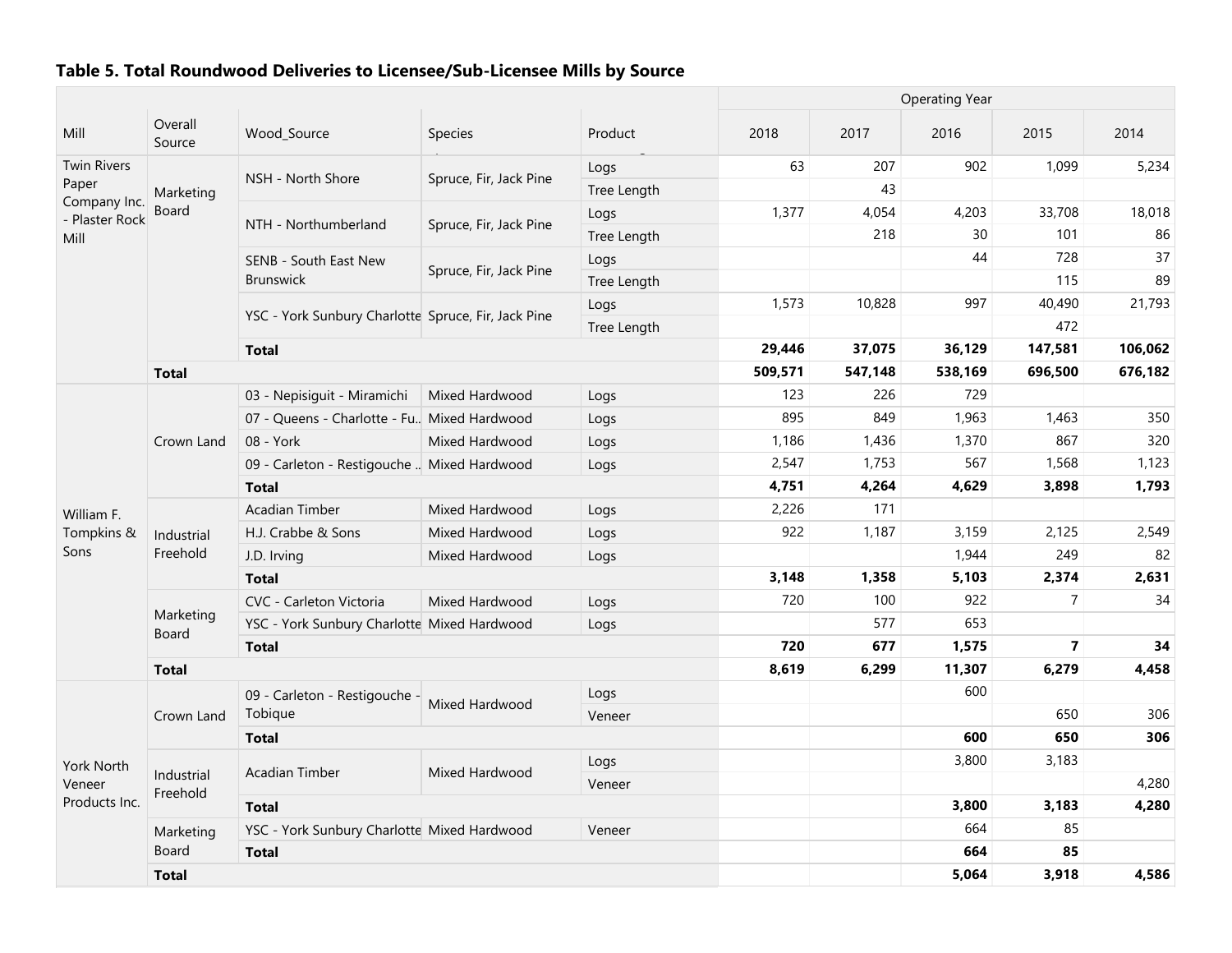|                    |                   |             |                |         |      | Operating Year |           |           |           |  |  |
|--------------------|-------------------|-------------|----------------|---------|------|----------------|-----------|-----------|-----------|--|--|
| Mill               | Overall<br>Source | Wood Source | <b>Species</b> | Product | 2018 | 2017           | 2016      | 2015      | 2014      |  |  |
| <b>Grand Total</b> |                   |             |                |         |      | 9,468,152      | 9,991,160 | 9,712,711 | 9,144,008 |  |  |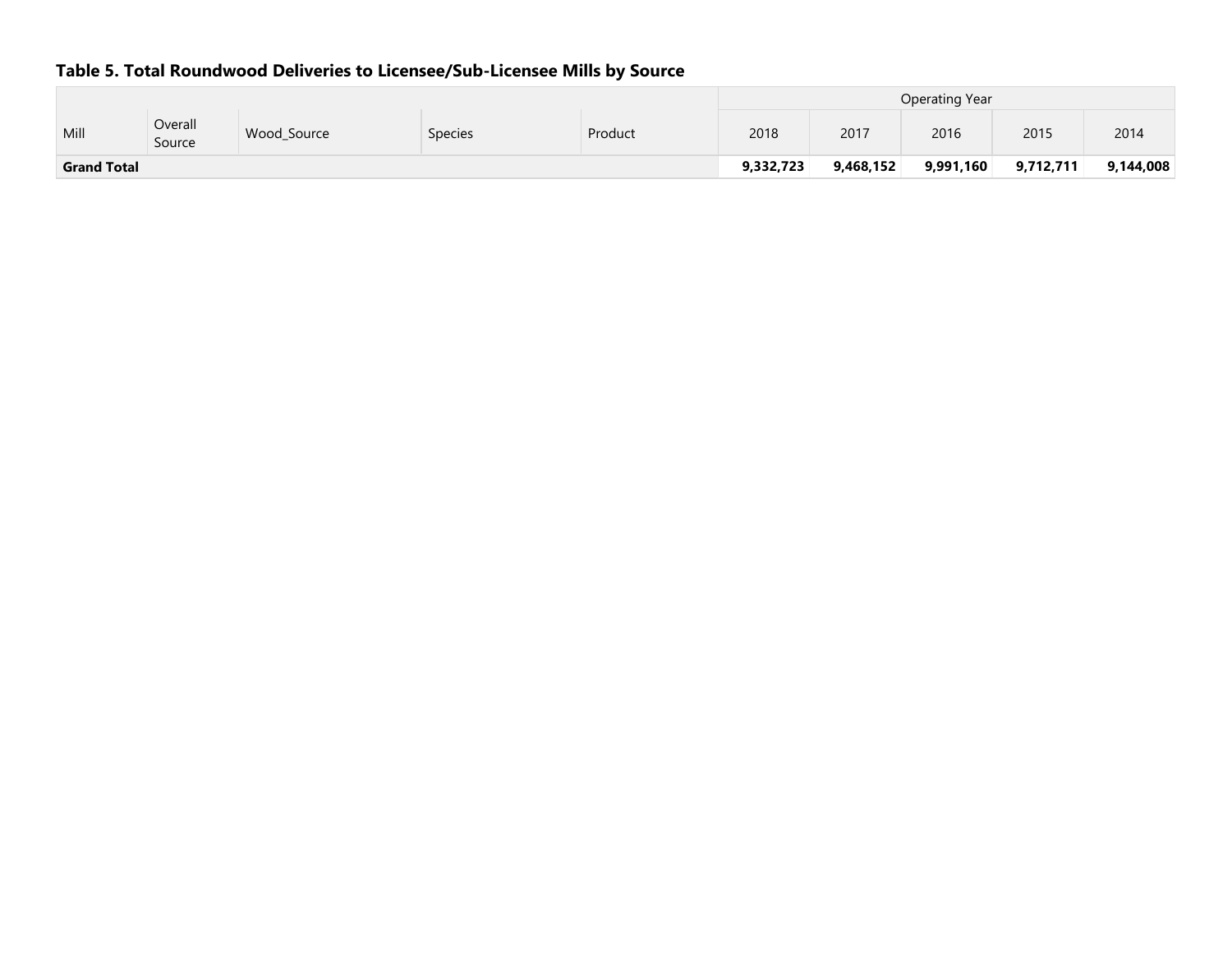|                              |                                            |                          |                            |                         |                            | <b>Operating Year (Residue Production)</b> |         |         |         |         |
|------------------------------|--------------------------------------------|--------------------------|----------------------------|-------------------------|----------------------------|--------------------------------------------|---------|---------|---------|---------|
| <b>Units</b><br>(Residue Pro | Mill (Residue Prod.)                       | Destination_Type         | Destination Location       | Species<br>(Residue Pro | Product (Residue<br>Prod.) | 2018                                       | 2017    | 2016    | 2015    | 2014    |
|                              |                                            |                          |                            |                         | Sawdust                    |                                            |         | 4,843   | 2,103   |         |
|                              |                                            |                          |                            | Hardwood                | Shavings                   |                                            |         | 1,779   | 1,794   |         |
|                              |                                            | Domestic Location        | <b>New Brunswick</b>       |                         | Sawdust                    |                                            |         | 2,763   | 1,296   |         |
|                              |                                            |                          |                            | Softwood                | Shavings                   |                                            |         | 1,014   | 1,107   |         |
|                              |                                            |                          |                            | Hardwood                | Sawdust                    |                                            |         |         | 28      |         |
|                              | <b>Arbec Forest Products</b>               |                          | Nova Scotia                | Softwood                | Sawdust                    |                                            |         |         | 16      |         |
|                              |                                            | Export                   |                            | Hardwood                | Sawdust                    |                                            |         |         | 33      |         |
|                              |                                            |                          | Québec                     | Softwood                | Sawdust                    |                                            |         |         | 19      |         |
|                              |                                            |                          |                            | Hardwood                | Sawdust                    |                                            | 43,429  | 36,403  | 33,004  |         |
|                              |                                            | Mill                     | New Brunswick              | Softwood                | Sawdust                    | 6,077                                      |         | 16,347  | 20,344  |         |
|                              |                                            | <b>Total</b>             |                            |                         |                            | 6,077                                      | 43,429  | 63,149  | 59,744  |         |
|                              | AV Cell Inc.                               | Mill                     | New Brunswick              | Hardwood                | <b>Pulpwood Chips</b>      |                                            |         |         |         | 232,937 |
|                              |                                            | <b>Total</b>             |                            |                         |                            |                                            |         |         |         | 232,937 |
|                              |                                            | <b>Domestic Location</b> | New Brunswick              | Softwood                | Shavings                   |                                            |         |         |         | 1,770   |
|                              |                                            |                          | Nova Scotia                | Softwood                | Sawmill Chips              |                                            |         |         |         | 3,553   |
|                              |                                            | Export                   | Port of Belledune - Unknow | Softwood                | Sawmill Chips              |                                            |         | 2,580   |         |         |
|                              | <b>Chaleur Sawmills</b>                    |                          | Québec                     | Softwood                | Shavings                   | 5,715                                      | 1,680   | 1,226   | 20,913  | 21,391  |
|                              | Associates                                 | Mill                     |                            |                         | Sawdust                    | 34,091                                     | 31,409  | 34,560  | 29,158  | 30,172  |
|                              |                                            |                          | New Brunswick              | Softwood                | Sawmill Chips              | 161,861                                    | 185,058 | 190,463 | 201,532 | 197,427 |
|                              |                                            |                          |                            |                         | Shavings                   | 5,921                                      | 7,935   | 7,686   | 474     | 359     |
|                              |                                            | <b>Total</b>             |                            |                         |                            | 207,588                                    | 226,082 | 236,515 | 252,077 | 254,672 |
|                              |                                            |                          | Maine                      | Softwood                | Sawmill Chips              |                                            |         |         | 7,849   | 4,526   |
|                              |                                            |                          |                            | Hardwood                | Sawdust                    | 851                                        |         |         |         |         |
|                              | Clair Industrial<br>Development Corp. Ltd. | Export                   | Québec                     |                         | Sawmill Chips              | 425                                        |         |         |         |         |
|                              |                                            |                          |                            | Softwood                | Sawmill Chips              | 112,429                                    | 109,540 |         | 3,684   | 3,325   |
|                              |                                            | <b>Total</b>             |                            |                         |                            | 113,705                                    | 109,540 |         | 11,533  | 7,851   |
|                              |                                            | <b>Domestic Location</b> | New Brunswick              | Softwood                | Sawdust                    | 10,982                                     | 20,194  | 17,949  | 8,934   | 8,884   |
|                              |                                            |                          |                            |                         | Shavings                   | 1,062                                      | 11,154  | 20,747  | 1,496   | 3,689   |
|                              |                                            |                          |                            |                         | Pulpwood Chips             | 14,791                                     | 874     | 118,819 |         |         |
|                              | <b>Delco Forest Products</b>               | Export                   | Nova Scotia                | Softwood                | Sawdust                    | 11,387                                     |         |         | 2,766   |         |
|                              | Ltd.                                       |                          |                            |                         | Sawmill Chips              | 132,499                                    | 134,050 |         | 99,207  | 99,636  |
|                              |                                            | Mill                     | New Brunswick              | Softwood                | Sawdust                    | 13,547                                     |         |         | 6,094   | 7,269   |
|                              |                                            |                          |                            |                         | Shavings                   | 7,761                                      |         |         | 8,212   | 4,509   |
|                              |                                            | <b>Total</b>             |                            |                         |                            | 192,029                                    | 166,272 | 157,515 | 126,709 | 123,987 |
|                              |                                            | Domestic Location        | <b>New Brunswick</b>       | Softwood                | Sawdust                    |                                            |         | 723     | 2,033   | 993     |
|                              | Cubic Metres   Devon Lumber Co. Ltd.       |                          |                            |                         | Shavings                   |                                            |         | 7,931   | 433     | 383     |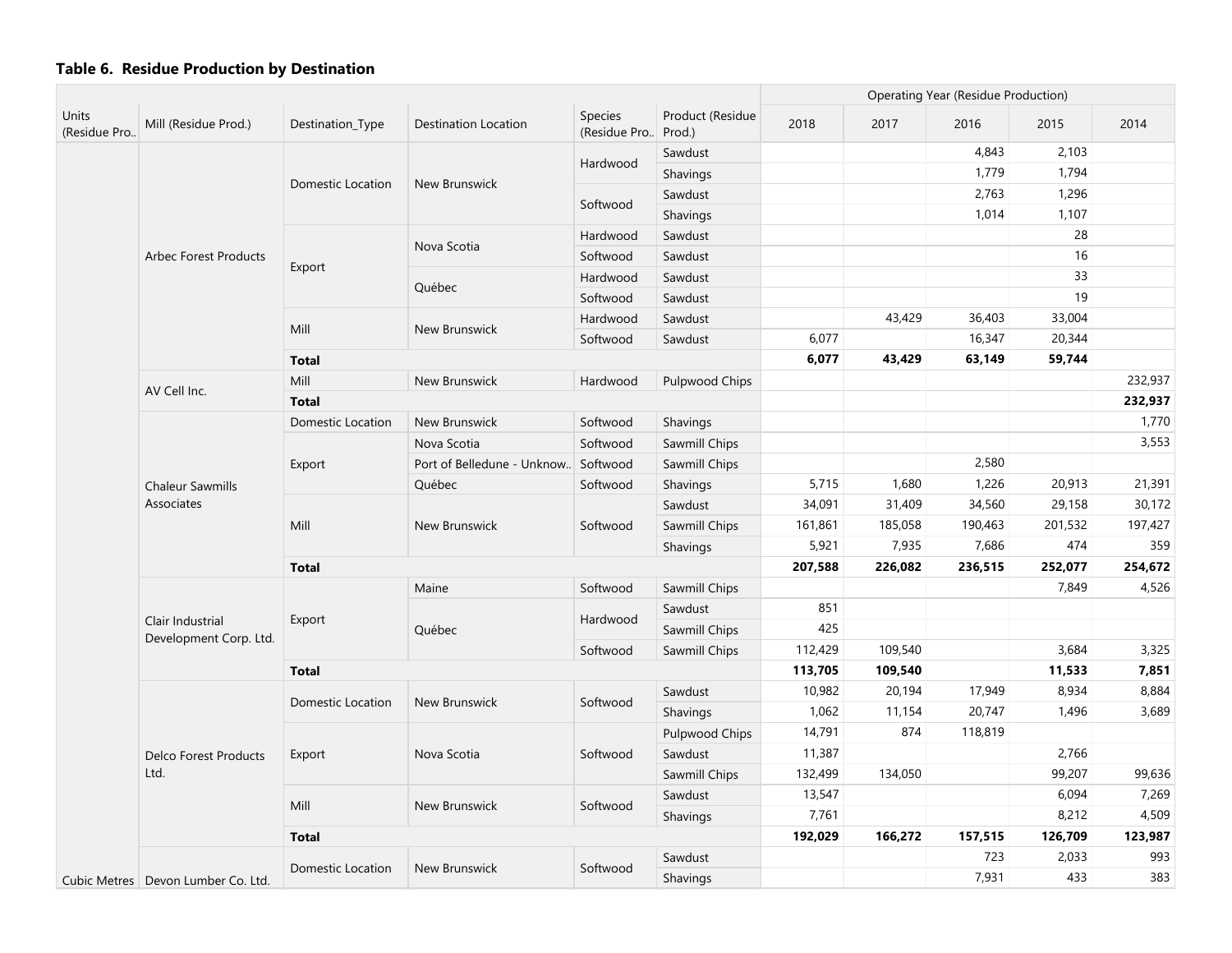|                       |                                             |                          |                                      |                                |                            | <b>Operating Year (Residue Production)</b> |         |         |         |         |
|-----------------------|---------------------------------------------|--------------------------|--------------------------------------|--------------------------------|----------------------------|--------------------------------------------|---------|---------|---------|---------|
| Units<br>(Residue Pro | Mill (Residue Prod.)                        | Destination_Type         | <b>Destination Location</b>          | <b>Species</b><br>(Residue Pro | Product (Residue<br>Prod.) | 2018                                       | 2017    | 2016    | 2015    | 2014    |
|                       |                                             | Export                   | Maine                                | Softwood                       | Sawmill Chips              |                                            |         |         | 4,463   | 29,944  |
|                       | Devon Lumber Co. Ltd.                       |                          |                                      |                                | Sawdust                    |                                            |         |         |         | 462     |
|                       |                                             | Mill                     | New Brunswick                        | Softwood                       | Sawmill Chips              | 30,237                                     | 26,825  | 30,737  | 28,785  | 4,389   |
|                       |                                             |                          |                                      |                                | Shavings                   | 1,967                                      | 2,436   | 3,133   | 12,509  | 2,765   |
|                       |                                             | <b>Total</b>             |                                      |                                |                            | 32,204                                     | 29,261  | 42,524  | 48,223  | 38,936  |
|                       |                                             | <b>Domestic Location</b> | New Brunswick                        | Softwood                       | Sawdust                    | 3,870                                      | 3,406   | 2,993   | 2,477   | 2,451   |
|                       |                                             |                          |                                      |                                | Shavings                   | 1,032                                      | 774     | 116     | 697     | 516     |
|                       |                                             | Export                   | Nova Scotia                          | Softwood                       | Sawmill Chips              | 6,037                                      | 7,018   | 2,982   | 4,899   | 4,567   |
|                       | Eric Goguen & Sons Ltd.                     |                          |                                      |                                | Sawdust                    |                                            | 39      | 279     | 160     | 343     |
|                       |                                             | Mill                     | New Brunswick                        | Softwood                       | Sawmill Chips              | 5,124                                      | 5,924   | 11,437  | 7,296   | 6,754   |
|                       |                                             |                          |                                      |                                | Shavings                   | 3,181                                      | 2,603   | 4,407   | 3,253   | 3,233   |
|                       |                                             | <b>Total</b>             |                                      |                                |                            | 19,244                                     | 19,764  | 22,214  | 18,782  | 17,864  |
|                       |                                             |                          |                                      |                                | Sawdust                    | 1,263                                      | 1,028   | 963     | 697     | 740     |
|                       |                                             | Domestic Location        | New Brunswick                        | Softwood                       | Sawmill Chips              | 181                                        |         |         |         |         |
|                       |                                             |                          |                                      |                                | Shavings                   | 19,048                                     | 9,569   | 751     | 578     | 934     |
|                       |                                             |                          | Maine                                | Softwood                       | Sawmill Chips              |                                            |         |         |         | 3,674   |
|                       |                                             |                          | Nova Scotia                          | Softwood                       | Sawdust                    |                                            |         |         |         | 1,289   |
|                       |                                             | Export                   |                                      |                                | Sawmill Chips              | 12,924                                     | 4,822   |         |         | 1,741   |
|                       |                                             |                          | Port of Belledune - Unknow. Softwood |                                | Sawmill Chips              |                                            |         | 58,889  | 65,102  |         |
|                       | Fornebu Lumber<br>Company Inc.- Bathurst    |                          | Port of Dalhousie - Unknow Softwood  |                                | Sawmill Chips              |                                            |         |         | 1,391   |         |
|                       | Sawmill                                     |                          |                                      |                                | Sawdust                    | 18,480                                     | 13,236  | 19,825  | 22,856  | 26,974  |
|                       |                                             |                          | Québec                               | Softwood                       | Sawmill Chips              | 43,910                                     | 42,267  | 38,750  | 51,113  | 52,540  |
|                       |                                             |                          |                                      |                                | Shavings                   | 20,666                                     | 13,886  | 16,706  | 11,886  | 11,251  |
|                       |                                             |                          | Turkey                               | Softwood                       | Sawmill Chips              | 11,322                                     |         |         |         |         |
|                       |                                             |                          |                                      |                                | Sawdust                    | 29,825                                     | 24,545  | 18,353  | 15,318  | 16,030  |
|                       |                                             | Mill                     | New Brunswick                        | Softwood                       | Sawmill Chips              | 92,870                                     | 124,911 | 52,682  | 18,381  | 97,171  |
|                       |                                             |                          |                                      |                                | Shavings                   | 6,104                                      |         | 4,007   | 8,519   | 10,578  |
|                       |                                             | <b>Total</b>             |                                      |                                |                            | 256,593                                    | 234,264 | 210,926 | 195,841 | 222,922 |
|                       |                                             | Export                   | Maine                                | Hardwood                       | Sawdust                    |                                            | 5,650   |         |         |         |
|                       |                                             |                          |                                      |                                | Sawmill Chips              |                                            | 5,650   |         |         | 2,260   |
|                       |                                             |                          |                                      | Hardwood                       | Sawdust                    |                                            |         |         |         | 9,450   |
|                       | Garant, Div. of Hanson<br>Kidde Canada Inc. | Mill                     | New Brunswick                        |                                | Sawmill Chips              |                                            |         | 6,718   | 2,679   | 5,670   |
|                       |                                             |                          |                                      | Softwood                       | Pulpwood Chips             |                                            |         |         | 4,569   |         |
|                       |                                             |                          |                                      |                                | Shavings                   |                                            |         |         | 13,065  |         |
|                       |                                             | <b>Total</b>             |                                      |                                |                            |                                            | 11,300  | 6,718   | 20,313  | 17,380  |
|                       | Cubic Metres   Groupe Savoie Inc.           | Domestic Location        | New Brunswick                        | Hardwood                       | <b>Pulpwood Chips</b>      |                                            |         |         | 19,624  |         |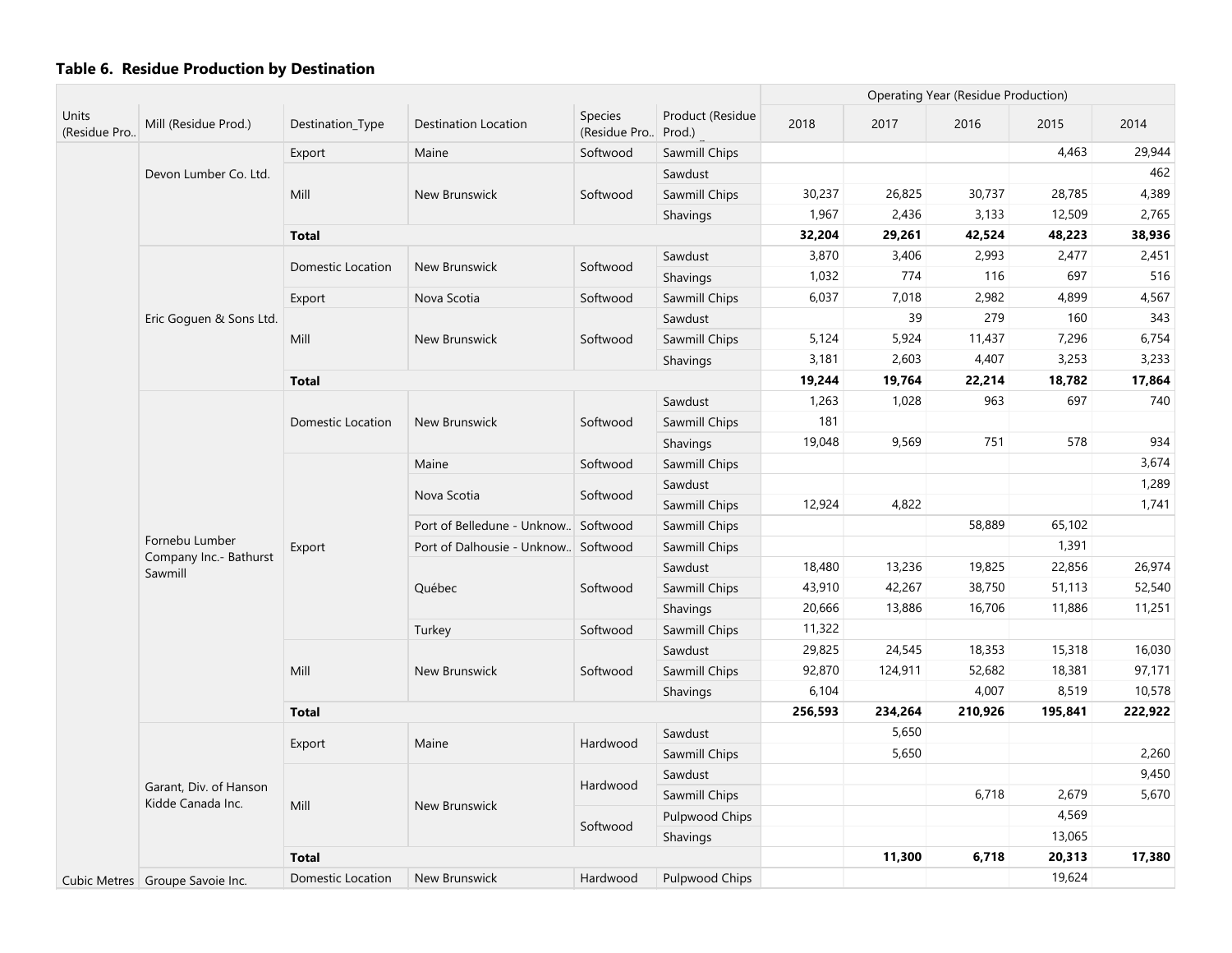|                       |                                      |                                |                            |                         |                            | <b>Operating Year (Residue Production)</b> |                |         |         |         |
|-----------------------|--------------------------------------|--------------------------------|----------------------------|-------------------------|----------------------------|--------------------------------------------|----------------|---------|---------|---------|
| Units<br>(Residue Pro | Mill (Residue Prod.)                 | Destination_Type               | Destination Location       | Species<br>(Residue Pro | Product (Residue<br>Prod.) | 2018                                       | 2017           | 2016    | 2015    | 2014    |
|                       |                                      |                                | Port of Dalhousie - Unknow | Hardwood                | Sawdust                    |                                            |                |         |         | 15,935  |
|                       |                                      | Export                         | Québec                     | Hardwood                | Pulpwood Chips             | 163,119                                    | 163,119        | 165,211 | 153,661 |         |
|                       |                                      |                                |                            |                         | Sawdust                    |                                            |                |         |         | 174,901 |
|                       | Groupe Savoie Inc.                   |                                |                            |                         | Pulpwood Chips             | 56,896                                     | 59,286         | 60,539  | 29,750  |         |
|                       |                                      | Mill                           | New Brunswick              | Hardwood                | Sawdust                    | 9,944                                      |                | 111,111 |         |         |
|                       |                                      |                                |                            |                         | Shavings                   |                                            | 10,486         |         | 85,920  | 48,182  |
|                       |                                      |                                |                            | Softwood                | Sawmill Chips              |                                            |                | 211     |         |         |
|                       |                                      | <b>Total</b>                   |                            |                         |                            | 229,959                                    | 232,891        | 337,072 | 288,955 | 239,018 |
|                       |                                      | Export                         | Maine                      | Softwood                | Sawmill Chips              | 21,068                                     | 25,634         | 29,185  | 34,107  | 50,208  |
|                       |                                      |                                |                            |                         | Sawdust                    | 16,780                                     |                | 36,355  |         | 21,397  |
|                       | H. J. Crabbe & Sons Ltd.             | Mill                           | New Brunswick              | Softwood                | Sawmill Chips              | 34,600                                     | 30,388         | 83,923  | 22,655  | 9,777   |
|                       |                                      |                                |                            |                         | Shavings                   |                                            | 17,798         |         | 20,694  |         |
|                       |                                      | <b>Total</b>                   |                            |                         |                            | 72,448                                     | 73,820         | 149,463 | 77,456  | 81,382  |
|                       |                                      |                                |                            |                         | Sawdust                    |                                            | 5              |         |         |         |
|                       |                                      | <b>Domestic Location</b>       | New Brunswick              | Softwood                | Sawmill Chips              | 866                                        | 65             |         |         |         |
|                       |                                      |                                |                            |                         | Shavings                   | 1,284                                      | 1,149          | 700     | 133     | 374     |
|                       | J.D. Irving - Baker Brook            |                                | Maine                      | Softwood                | Sawmill Chips              | 5,712                                      | 59             | 132     | 6,695   | 16,489  |
|                       |                                      |                                |                            |                         | Sawdust                    |                                            |                |         | 1,673   |         |
|                       |                                      | Export                         | Québec                     | Softwood                | Sawmill Chips              | 11,672                                     | 10,245         | 13,055  | 14,304  | 5,735   |
|                       |                                      |                                |                            |                         | Shavings                   | 6,934                                      | 1,100          | 704     | 1,697   | 2,068   |
|                       |                                      |                                |                            |                         | Sawdust                    |                                            |                |         | 530     |         |
|                       |                                      | Mill                           | New Brunswick              | Softwood                | Sawmill Chips              | 72                                         | $\overline{5}$ |         | 5,689   |         |
|                       |                                      |                                |                            |                         | Shavings                   | 234                                        | 290            |         |         | 3,473   |
|                       |                                      | <b>Total</b>                   |                            |                         |                            | 26,774                                     | 12,918         | 14,591  | 30,721  | 28,139  |
|                       |                                      |                                |                            | Hardwood                | Pulpwood Chips             | 43,230                                     | 70,507         | 50,138  | 30,125  |         |
|                       | J.D. Irving - Chip Plant -<br>Sussex | Mill                           | New Brunswick              | Softwood                | Pulpwood Chips             | 424,983                                    | 404,851        | 421,342 | 389,312 | 506,621 |
|                       |                                      | <b>Total</b>                   |                            |                         |                            | 468,213                                    | 475,358        | 471,480 | 419,437 | 506,621 |
|                       |                                      | Export                         | Québec                     | Hardwood                | Shavings                   |                                            |                |         |         | 988     |
|                       | J.D. Irving - Clair                  | Mill                           | New Brunswick              | Hardwood                | Shavings                   |                                            |                |         |         | 17      |
| Cubic Metres Timber   |                                      | <b>Total</b>                   |                            |                         |                            |                                            |                |         |         | 1,005   |
|                       |                                      |                                |                            |                         | Sawdust                    | 28,861                                     | 31,738         | 880     | 10,405  | 314     |
|                       |                                      | <b>Domestic Location</b>       | New Brunswick              | Softwood                | Sawmill Chips              | $10$                                       |                |         |         |         |
|                       |                                      |                                |                            |                         | Shavings                   | 2,387                                      | 736            | 717     | 889     | 635     |
|                       |                                      |                                | Nova Scotia                | Softwood                | Sawdust                    |                                            |                |         | 8,282   | 5,131   |
|                       | J.D. Irving - Grand Lake             | Export<br>Prince Edward Island |                            | Sawdust                 |                            |                                            |                |         | 111     |         |
|                       |                                      |                                |                            | Softwood                | Shavings                   |                                            |                | 137     | 40      |         |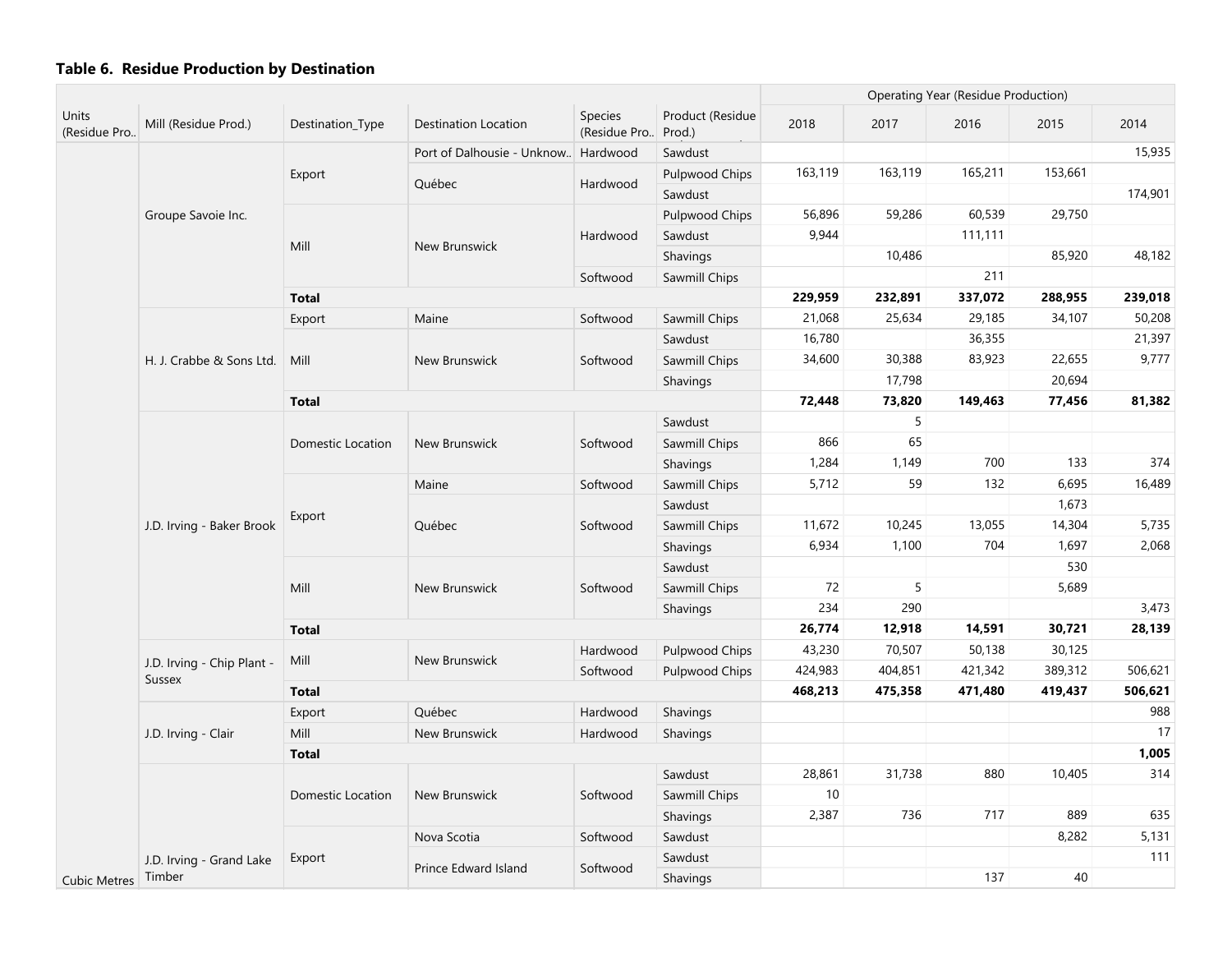| Units               |                           |                          |                      |                                |                            |         |         | <b>Operating Year (Residue Production)</b> |         |         |
|---------------------|---------------------------|--------------------------|----------------------|--------------------------------|----------------------------|---------|---------|--------------------------------------------|---------|---------|
| (Residue Pro        | Mill (Residue Prod.)      | Destination_Type         | Destination Location | <b>Species</b><br>(Residue Pro | Product (Residue<br>Prod.) | 2018    | 2017    | 2016                                       | 2015    | 2014    |
|                     | J.D. Irving - Grand Lake  |                          |                      |                                | Sawdust                    | 48,419  | 43,022  | 42,894                                     | 28,254  | 6,590   |
|                     | Timber                    | Mill                     | <b>New Brunswick</b> | Softwood                       | Sawmill Chips              | 400,139 | 423,913 | 402,158                                    | 312,340 | 149,832 |
| <b>Cubic Metres</b> |                           |                          |                      |                                | Shavings                   | 42,765  | 46,802  | 46,447                                     | 45,184  | 33,398  |
|                     |                           | <b>Total</b>             |                      |                                |                            | 522,581 | 546,211 | 493,233                                    | 405,394 | 196,011 |
|                     |                           | <b>Domestic Location</b> | New Brunswick        | Softwood                       | Shavings                   |         |         |                                            |         | 160     |
|                     |                           |                          | Maine                | Softwood                       | Sawdust                    |         |         |                                            | 3,119   |         |
|                     |                           | Export                   |                      |                                | Sawdust                    | 14,885  | 11,490  | 15,233                                     | 18,276  | 20,740  |
|                     | J.D. Irving - Kedgwick    |                          | Québec               | Softwood                       | Sawmill Chips              |         |         | 1,685                                      |         |         |
|                     |                           |                          |                      |                                | Shavings                   | 3,602   | 4,437   | 4,039                                      | 4,592   | 4,700   |
|                     |                           | Mill                     | New Brunswick        | Softwood                       | Sawdust                    | 2,147   | 340     | 1,205                                      | 3,178   | 4,054   |
|                     |                           |                          |                      |                                | Sawmill Chips              | 159,075 | 160,391 | 151,361                                    | 144,962 | 136,229 |
|                     |                           | <b>Total</b>             |                      |                                |                            | 179,709 | 176,658 | 173,523                                    | 174,127 | 165,883 |
|                     |                           | <b>Domestic Location</b> | New Brunswick        | Softwood                       | Sawmill Chips              |         |         |                                            |         | 36      |
|                     |                           |                          |                      |                                | Shavings                   |         |         |                                            |         | 121     |
|                     | J.D. Irving - Russell &   |                          |                      |                                | Sawdust                    | 1,755   |         | 1,230                                      |         |         |
|                     | Swim Mill                 | Mill                     | New Brunswick        | Softwood                       | Sawmill Chips              | 35,865  | 38,380  | 38,406                                     | 39,198  | 37,952  |
|                     |                           |                          |                      |                                | Shavings                   |         | 1,054   |                                            | 563     | 638     |
|                     |                           | <b>Total</b>             |                      |                                | 37,620                     | 39,434  | 39,636  | 39,761                                     | 38,747  |         |
|                     |                           | Domestic Location        | New Brunswick        | Softwood                       | Sawdust                    | 5,813   | 4,562   | 4,542                                      | 6,043   | 4,125   |
|                     |                           | Export                   | Nova Scotia          | Softwood                       | Sawdust                    | 5,375   | 401     | 3,680                                      | 14,712  | 10,685  |
|                     | J.D. Irving - Sawmill -   |                          | Prince Edward Island | Softwood                       | Sawdust                    |         | 141     |                                            |         |         |
|                     | <b>Sussex</b>             | Mill                     | New Brunswick        | Softwood                       | Sawdust                    | 5,514   | 6,595   | 5,236                                      | 3,868   | 4,121   |
|                     |                           |                          |                      |                                | Sawmill Chips              | 240,198 | 262,069 | 268,628                                    | 279,590 | 283,787 |
|                     |                           | <b>Total</b>             |                      |                                |                            | 256,900 | 273,768 | 282,086                                    | 304,213 | 302,718 |
|                     |                           | Domestic Location        | New Brunswick        | Softwood                       | Sawmill Chips              |         | 1,932   |                                            |         |         |
|                     |                           |                          |                      |                                | Shavings                   | 281     | 304     | 879                                        | 181     | 724     |
|                     |                           |                          | Maine                | Softwood                       | Sawdust                    | 5,866   | 14,384  | 5,527                                      | 8,362   | 9,665   |
|                     |                           |                          | Nova Scotia          | Softwood                       | Sawdust                    |         |         |                                            |         | 5,516   |
|                     |                           | Export                   |                      |                                | Sawdust                    | 57,739  | 42,848  | 43,233                                     | 65,390  | 35,608  |
|                     | J.D. Irving - St. Leonard |                          | Québec               | Softwood                       | Sawmill Chips              | 118,819 | 147,860 | 2,157                                      | 101,172 | 78,558  |
|                     |                           |                          |                      |                                | Shavings                   | 40,119  | 36,926  | 31,806                                     | 34,958  | 17,651  |
|                     |                           |                          |                      |                                | Sawdust                    | 28,018  | 28,243  | 18,711                                     | 19,820  | 58,202  |
|                     |                           | Mill                     | New Brunswick        | Softwood                       | Sawmill Chips              | 405,543 | 386,166 | 416,750                                    | 406,563 | 381,202 |
|                     |                           |                          |                      |                                | Shavings                   | 5,139   | 11,889  | 19,195                                     | 14,488  | 23,159  |
|                     |                           | <b>Total</b>             |                      |                                |                            | 661,524 | 670,552 | 538,258                                    | 650,934 | 610,285 |
|                     | J.D. Irving - Veneer      | Domestic Location        | New Brunswick        | Hardwood                       | Sawdust                    |         |         |                                            |         | 62      |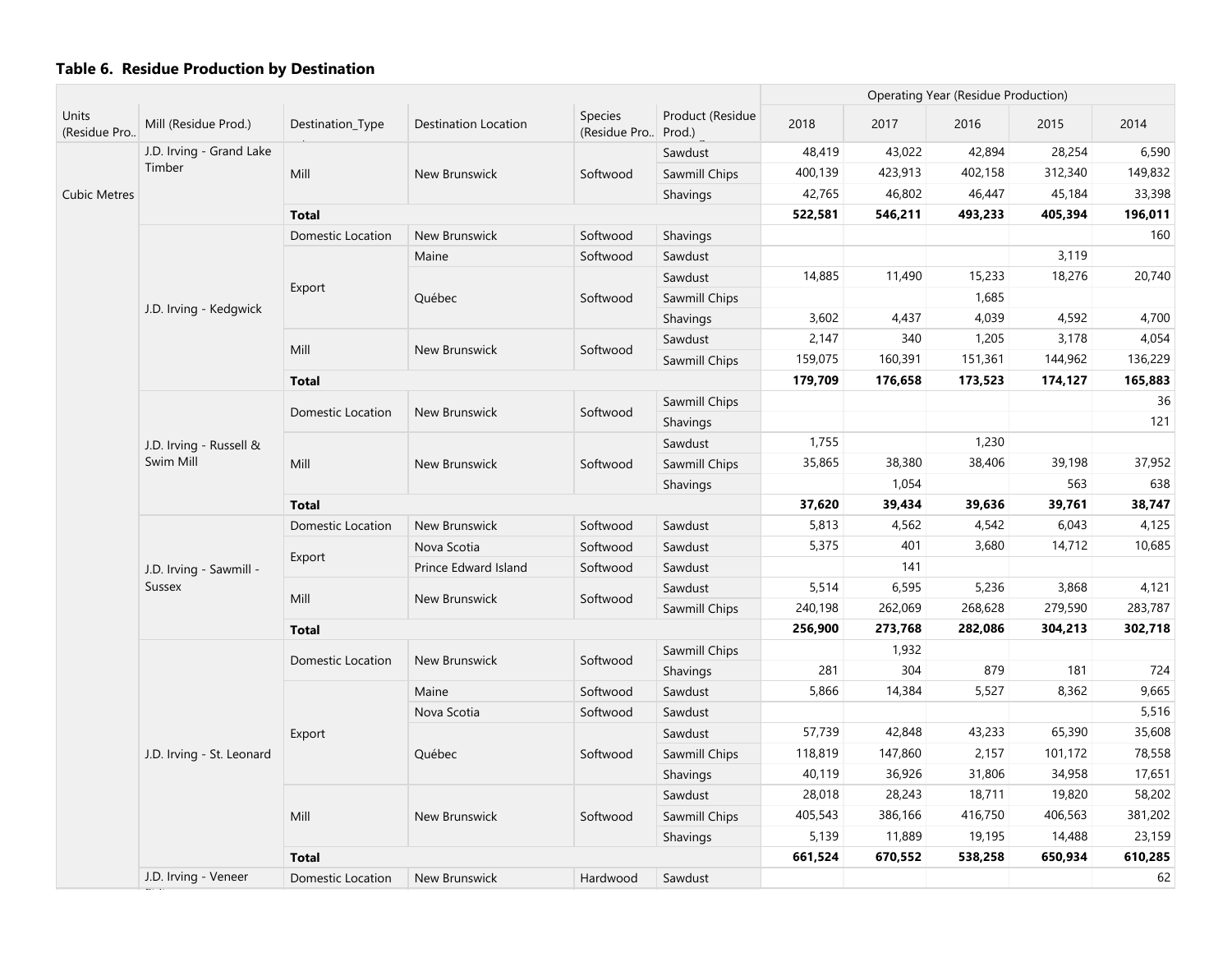|                       |                                  |                   |                      |                         |                            |         | <b>Operating Year (Residue Production)</b> |        |        |        |
|-----------------------|----------------------------------|-------------------|----------------------|-------------------------|----------------------------|---------|--------------------------------------------|--------|--------|--------|
| Units<br>(Residue Pro | Mill (Residue Prod.)             | Destination_Type  | Destination Location | Species<br>(Residue Pro | Product (Residue<br>Prod.) | 2018    | 2017                                       | 2016   | 2015   | 2014   |
| <b>Cubic Metres</b>   |                                  |                   |                      |                         | Sawdust                    | 27,638  | 21,749                                     | 21,677 | 20,062 | 18,666 |
|                       |                                  | Export            | Québec               | Hardwood                | Sawmill Chips              | 35,791  | 31,702                                     | 27,481 | 33,282 | 29,691 |
|                       | J.D. Irving - Veneer<br>Siding   |                   |                      |                         | Sawdust                    | 1,495   | 7,545                                      | 8,137  | 4,977  | 1,086  |
|                       |                                  | Mill              | New Brunswick        | Hardwood                | Sawmill Chips              | 35,927  | 32,793                                     | 38,339 | 32,099 | 41,490 |
|                       |                                  |                   |                      | Softwood                | Sawmill Chips              |         | 39                                         |        |        |        |
|                       |                                  | <b>Total</b>      |                      |                         |                            | 100,851 | 93,828                                     | 95,634 | 90,420 | 90,995 |
|                       |                                  |                   |                      |                         | Sawdust                    |         |                                            |        | 1,112  |        |
|                       |                                  | Export            | Maine                | Softwood                | Sawmill Chips              |         |                                            |        | 1,149  | 546    |
|                       |                                  |                   |                      |                         | Sawdust                    | 118     |                                            |        | 38     |        |
|                       | John W. Jamer Ltd.               | Mill              | New Brunswick        | Softwood                | Sawmill Chips              | 688     |                                            |        | 333    | 375    |
|                       |                                  |                   |                      |                         | Shavings                   |         |                                            |        |        | 748    |
|                       |                                  | <b>Total</b>      |                      |                         |                            | 806     |                                            |        | 2,632  | 1,669  |
|                       |                                  |                   |                      |                         | Sawmill Chips              |         |                                            |        | 4,281  |        |
|                       | Junction Lumber<br>Products Inc. | Domestic Location | New Brunswick        | Softwood                | Shavings                   |         | 14,762                                     | 17,028 |        |        |
|                       |                                  | <b>Total</b>      |                      |                         |                            |         | 14,762                                     | 17,028 | 4,281  |        |
|                       | Lattes Waska Lath Inc.           |                   | Maine                | Softwood                | Sawmill Chips              |         |                                            |        |        | 3,634  |
|                       |                                  |                   |                      |                         | Sawdust                    |         |                                            |        | 781    | 1,448  |
|                       |                                  | Export            | Québec               | Hardwood                | Sawmill Chips              |         |                                            |        | 278    | 481    |
|                       |                                  |                   |                      | Softwood                |                            |         |                                            |        | 383    |        |
|                       |                                  | <b>Total</b>      |                      |                         |                            |         |                                            |        | 1,059  | 5,946  |
|                       |                                  |                   |                      | Hardwood                | Shavings                   |         |                                            |        |        | 293    |
|                       |                                  |                   |                      |                         | Sawdust                    | 199     |                                            | 215    | 111    | 78     |
|                       |                                  | Domestic Location | New Brunswick        | Softwood                | Sawmill Chips              |         |                                            | 208    | 603    | 411    |
|                       |                                  |                   |                      |                         | Shavings                   | 312     |                                            | 285    | 367    |        |
|                       |                                  |                   |                      | Hardwood                | Shavings                   |         |                                            |        |        | 748    |
|                       | Littles Lumber (Ashmore          | Export            | Maine                | Softwood                | Sawmill Chips              |         |                                            |        |        | 982    |
|                       | - Harvey)                        |                   | Nova Scotia          | Softwood                | Sawmill Chips              | 5,444   |                                            | 8,313  |        | 4,492  |
|                       |                                  |                   |                      | Hardwood                | Shavings                   |         |                                            |        |        | 1,484  |
|                       |                                  |                   |                      |                         | Sawdust                    | 3,641   |                                            | 4,036  |        | 4,144  |
|                       |                                  | Mill              | New Brunswick        | Softwood                | Sawmill Chips              | 844     |                                            |        |        |        |
|                       |                                  |                   |                      |                         | Shavings                   | 1,461   |                                            | 1,675  |        |        |
|                       |                                  | <b>Total</b>      |                      |                         |                            | 11,901  |                                            | 14,732 | 1,081  | 12,632 |
|                       |                                  | Domestic Location | New Brunswick        | Softwood                | Sawdust                    |         | 71,000                                     |        |        |        |
|                       | Maibec - Balmoral                | <b>Total</b>      |                      |                         |                            |         | 71,000                                     |        |        |        |
|                       |                                  |                   |                      |                         | Sawdust                    | 274     |                                            |        |        |        |
|                       | Marwood Ltd. - Tracyville        | Domestic Location | New Brunswick        | Softwood                | Shavings                   |         | 514                                        |        |        |        |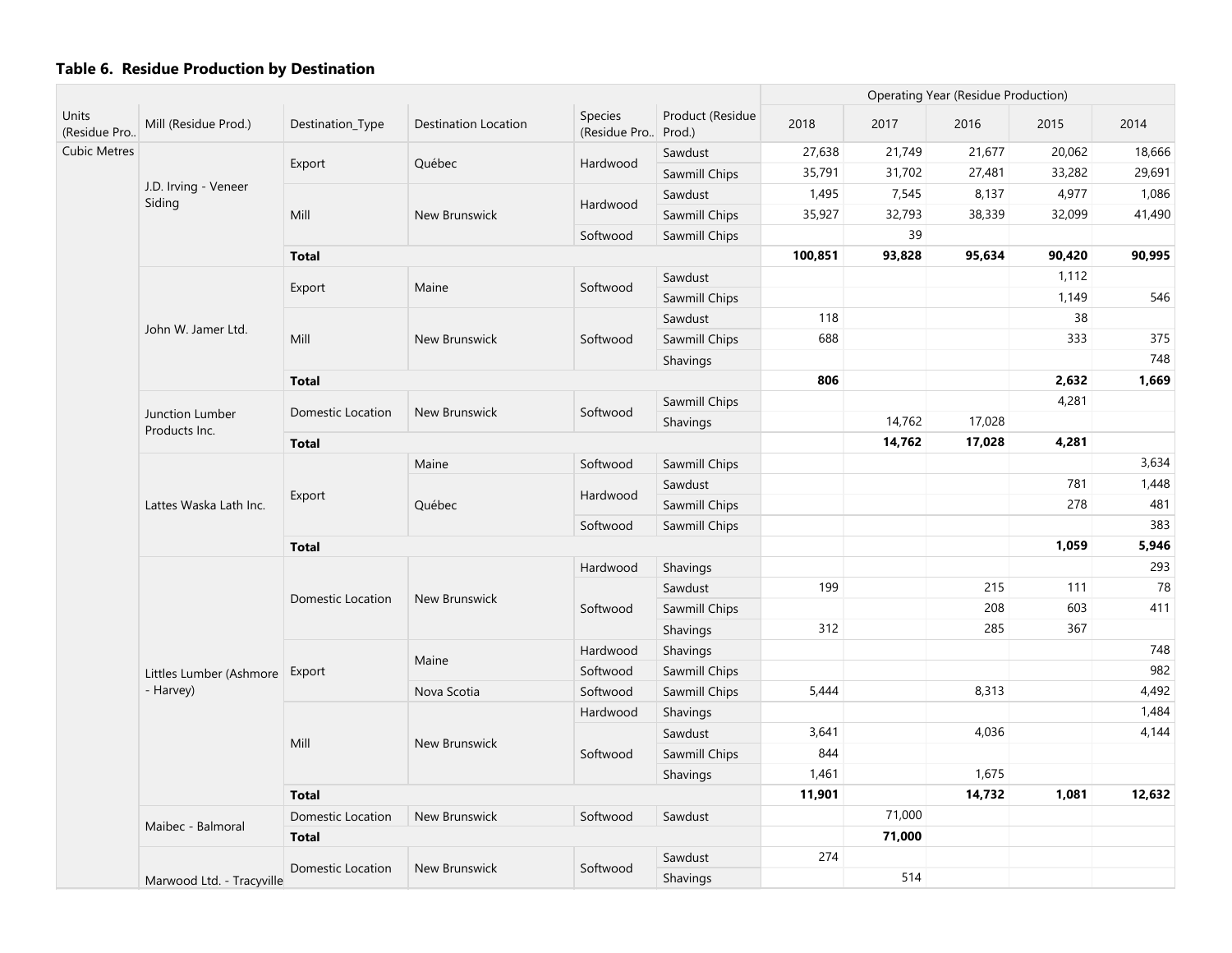| <b>Units</b>        |                                          |                          |                             |                         |                            |         |         | <b>Operating Year (Residue Production)</b> |         |         |
|---------------------|------------------------------------------|--------------------------|-----------------------------|-------------------------|----------------------------|---------|---------|--------------------------------------------|---------|---------|
| (Residue Pro        | Mill (Residue Prod.)                     | Destination_Type         | <b>Destination Location</b> | Species<br>(Residue Pro | Product (Residue<br>Prod.) | 2018    | 2017    | 2016                                       | 2015    | 2014    |
| <b>Cubic Metres</b> |                                          |                          |                             |                         | Sawdust                    | 28,064  |         |                                            | 22,174  | 13,015  |
|                     | Marwood Ltd. - Tracyville                | Mill                     | New Brunswick               | Softwood                | Sawmill Chips              |         |         |                                            |         | 5,817   |
|                     |                                          |                          |                             |                         | Shavings                   |         | 25,841  | 24,996                                     |         | 5,576   |
|                     |                                          | <b>Total</b>             |                             |                         |                            | 28,338  | 26,355  | 24,996                                     | 22,174  | 24,408  |
|                     |                                          |                          |                             |                         | Sawdust                    |         |         |                                            |         | 359     |
|                     |                                          | Domestic Location        | New Brunswick               | Softwood                | Sawmill Chips              |         |         |                                            |         | 1,140   |
|                     |                                          |                          |                             |                         | Shavings                   |         |         |                                            |         | 1,918   |
|                     | Miramichi Lumber                         |                          | Maine                       | Softwood                | Sawmill Chips              |         |         |                                            |         | 1,377   |
|                     | Products Inc.                            | Export                   |                             |                         | Sawdust                    |         |         |                                            |         | 488     |
|                     |                                          |                          | Nova Scotia                 | Softwood                | Sawmill Chips              |         |         |                                            |         | 2,834   |
|                     |                                          | Mill                     | New Brunswick               | Softwood                | Sawdust                    |         |         |                                            |         | 12,344  |
|                     |                                          | <b>Total</b>             |                             |                         |                            |         |         |                                            |         | 20,460  |
|                     |                                          | <b>Domestic Location</b> | New Brunswick               | Softwood                | Shavings                   |         |         | 13                                         |         |         |
|                     | Miramichi Timber Frames                  | <b>Total</b>             |                             |                         |                            |         |         | 13                                         |         |         |
|                     |                                          | <b>Domestic Location</b> | New Brunswick               | Softwood                | Pulpwood Chips             |         |         |                                            | 803     |         |
|                     | Private Fuelwood Sales                   | <b>Total</b>             |                             |                         |                            |         |         |                                            | 803     |         |
|                     |                                          |                          |                             |                         | Sawdust                    |         |         |                                            | 607     |         |
|                     |                                          | <b>Domestic Location</b> | New Brunswick               | Hardwood                | Sawmill Chips              | 440     | 4,732   | 277                                        |         | 3,849   |
|                     |                                          |                          |                             |                         | Shavings                   |         | 1,220   |                                            |         |         |
|                     | R.F. Sadler Ltd.                         | Export                   | Maine                       | Hardwood                | Sawmill Chips              | 5,247   |         |                                            |         | 573     |
|                     |                                          | Mill                     |                             |                         | Sawdust                    |         |         |                                            | 1,997   |         |
|                     |                                          |                          | New Brunswick               | Hardwood                | Sawmill Chips              |         |         | 638                                        | 5,238   |         |
|                     |                                          | <b>Total</b>             |                             |                         |                            | 5,687   | 5,952   | 915                                        | 7,842   | 4,422   |
|                     |                                          | <b>Domestic Location</b> | New Brunswick               | Softwood                | Sawdust                    |         | 914     |                                            |         |         |
|                     | Twin Rivers Paper                        | Export                   | Maine                       | Softwood                | Sawdust                    |         |         | 327                                        |         |         |
|                     | Company Inc. -<br><b>Edmundston Mill</b> | Mill                     | New Brunswick               | Softwood                | Sawdust                    |         | 4,616   | 7,932                                      |         |         |
|                     |                                          | <b>Total</b>             |                             |                         |                            |         | 5,530   | 8,259                                      |         |         |
|                     |                                          |                          |                             |                         | Pulpwood Chips             |         | 234,906 | 218,149                                    |         |         |
|                     |                                          | <b>Domestic Location</b> | New Brunswick               | Softwood                | Sawdust                    | 2,938   |         | 52,574                                     | 738     | 119     |
|                     |                                          |                          |                             |                         | Shavings                   | 10,686  | 40,070  |                                            | 3,411   | 3,468   |
|                     | Twin Rivers Paper                        |                          |                             |                         | Sawdust                    | 19,472  |         |                                            | 14,888  | 2,426   |
|                     | Company Inc. - Plaster                   | Export                   | Québec                      | Softwood                | Shavings                   | 2,676   |         |                                            | 2,092   | 4,166   |
|                     | Rock Mill                                |                          |                             |                         | Sawdust                    | 79      |         |                                            | 13,255  | 2,907   |
|                     |                                          | Mill                     | New Brunswick               | Softwood                | Sawmill Chips              | 222,732 |         |                                            | 311,185 | 309,075 |
|                     |                                          |                          |                             |                         | Shavings                   | 5,479   |         |                                            | 19,166  | 14,214  |
|                     |                                          | <b>Total</b>             |                             |                         |                            | 264,062 | 274,976 | 270,723                                    | 364,735 | 336,375 |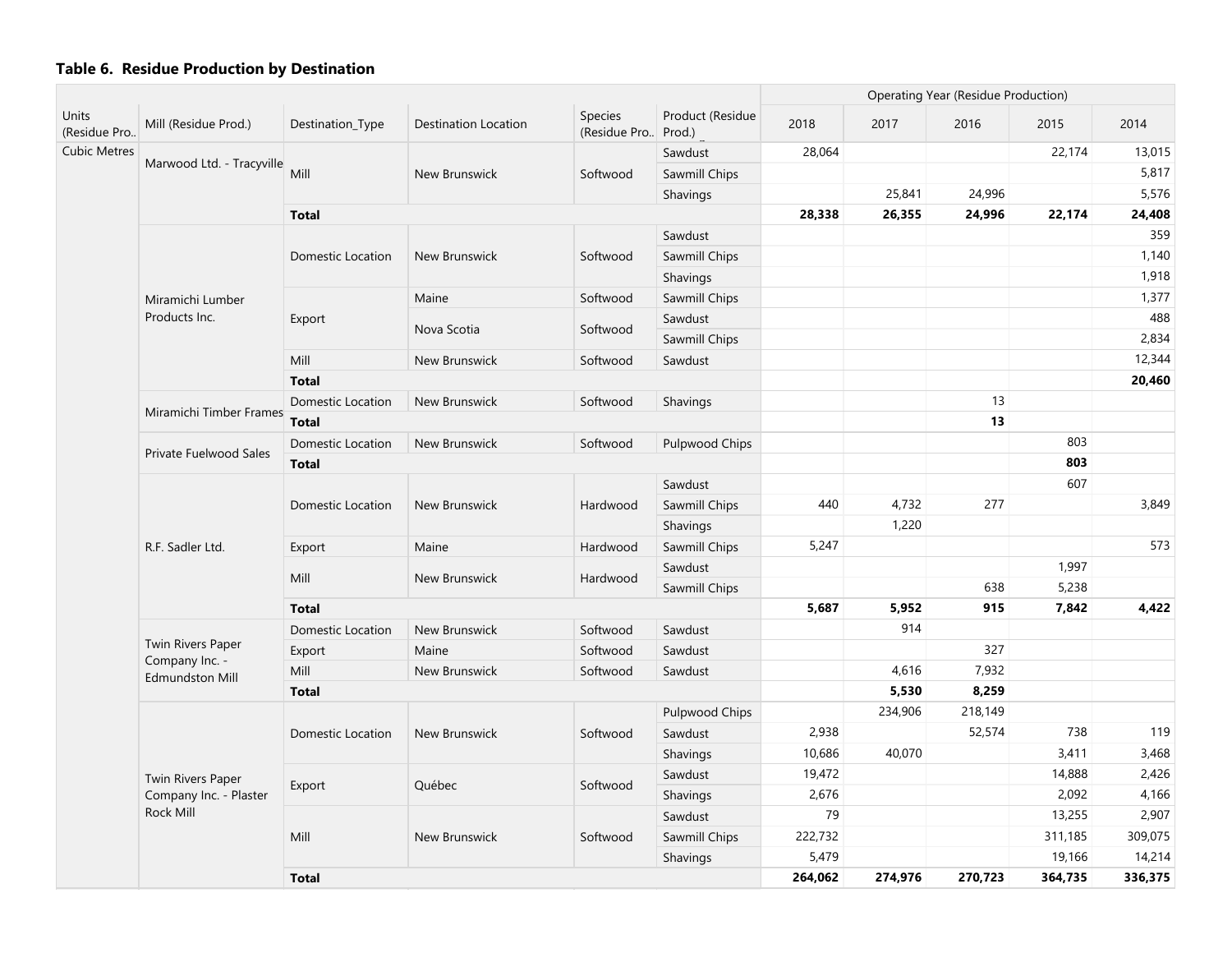|                       |                                              |                   |                      |                                 |                            |           |           | <b>Operating Year (Residue Production)</b> |           |           |
|-----------------------|----------------------------------------------|-------------------|----------------------|---------------------------------|----------------------------|-----------|-----------|--------------------------------------------|-----------|-----------|
| Units<br>(Residue Pro | Mill (Residue Prod.)                         | Destination_Type  | Destination Location | <b>Species</b><br>(Residue Pro) | Product (Residue<br>Prod.) | 2018      | 2017      | 2016                                       | 2015      | 2014      |
| <b>Cubic Metres</b>   |                                              |                   |                      |                                 | Sawdust                    |           |           | 81                                         | 203       | 1,088     |
|                       | William F. Tompkins &                        | Domestic Location | New Brunswick        | Hardwood                        | Sawmill Chips              | 2,152     | 2,209     | 3,993                                      |           | 848       |
|                       | Sons                                         | Mill              | New Brunswick        | Hardwood                        | Sawmill Chips              |           |           |                                            | 1,905     |           |
|                       |                                              | <b>Total</b>      |                      |                                 |                            | 2,152     | 2,209     | 4,074                                      | 2,108     | 1,936     |
|                       | <b>Total</b>                                 |                   |                      |                                 |                            | 3,696,965 | 3,836,134 | 3,675,277                                  | 3,621,355 | 3,585,201 |
|                       |                                              | Domestic Location | New Brunswick        | Softwood                        | Bark / Hogfuel             | 47,344    | 52,583    | 31,279                                     | 22,319    | 24,211    |
|                       | <b>Arbec Forest Products</b>                 | Export            | Nova Scotia          | Softwood                        | Bark / Hogfuel             | 7,675     |           |                                            | 6,423     | 7,540     |
|                       |                                              | Mill              | New Brunswick        | Softwood                        | Bark / Hogfuel             | 21,755    | 95,566    | 56,153                                     | 56,803    | 44,884    |
|                       |                                              | <b>Total</b>      |                      |                                 |                            | 76,774    | 148,149   | 87,432                                     | 85,545    | 76,635    |
|                       | AV Cell Inc.                                 | Mill              | New Brunswick        | Hardwood                        | Bark / Hogfuel             |           | 28,262    | 32,151                                     | 33,144    | 37,270    |
|                       |                                              | <b>Total</b>      |                      |                                 |                            |           | 28,262    | 32,151                                     | 33,144    | 37,270    |
|                       |                                              |                   |                      | Hardwood                        | Bark / Hogfuel             |           | 149,109   | 132,066                                    | 118,380   |           |
|                       | AV Nackawic Inc.                             | Mill              | New Brunswick        | Softwood                        | Bark / Hogfuel             |           |           |                                            |           | 194,524   |
|                       |                                              | <b>Total</b>      |                      |                                 |                            |           | 149,109   | 132,066                                    | 118,380   | 194,524   |
|                       |                                              | Export            | Québec               | Softwood                        | Bark / Hogfuel             |           |           | 5,950                                      |           | 50        |
|                       | Canusa Cedar Inc.                            | Mill              | New Brunswick        | Softwood                        | Bark / Hogfuel             |           |           | 2,275                                      |           |           |
|                       |                                              | <b>Total</b>      |                      |                                 |                            |           |           | 8,225                                      |           | 50        |
|                       | <b>Chaleur Sawmills</b><br>Associates        | Domestic Location | New Brunswick        | Softwood                        | Bark / Hogfuel             | 29,911    | 31,869    |                                            |           | 33,006    |
|                       |                                              | Mill              | New Brunswick        | Softwood                        | Bark / Hogfuel             | 19,038    | 39,948    | 18,798                                     | 20,318    | 22,427    |
|                       |                                              | <b>Total</b>      |                      |                                 |                            | 48,949    | 71,817    | 18,798                                     | 20,318    | 55,433    |
|                       |                                              | Domestic Location | New Brunswick        | Hardwood                        | Bark / Hogfuel             | 196       |           |                                            |           |           |
|                       | Clair Industrial                             |                   | Maine                | Softwood                        | Bark / Hogfuel             |           |           | 16,395                                     | 16,501    | 11,436    |
|                       | Development Corp. Ltd.                       | Export            | Québec               | Softwood                        | Bark / Hogfuel             |           |           | 126,512                                    | 111,471   | 100,702   |
|                       |                                              | <b>Total</b>      |                      |                                 |                            | 196       |           | 142,907                                    | 127,972   | 112,138   |
|                       |                                              | Domestic Location | New Brunswick        | Softwood                        | Bark / Hogfuel             | 12,615    | 23,422    | 17,136                                     | 11,974    |           |
|                       | <b>Delco Forest Products</b>                 | Export            | Nova Scotia          | Softwood                        | Bark / Hogfuel             | 25,941    | 345       |                                            | 1,934     |           |
|                       | Ltd.                                         | Mill              | New Brunswick        | Softwood                        | Bark / Hogfuel             |           |           |                                            | 16,254    |           |
|                       |                                              | <b>Total</b>      |                      |                                 |                            | 38,556    | 23,767    | 17,136                                     | 30,162    |           |
|                       |                                              | Domestic Location | New Brunswick        | Softwood                        | Bark / Hogfuel             | 8,581     | 7,392     | 5,612                                      | 9,303     | 5,252     |
|                       |                                              | Export            | Maine                | Softwood                        | Bark / Hogfuel             |           | 2,394     | 3,732                                      | 3,263     | 6,220     |
|                       | Devon Lumber Co. Ltd.                        | Mill              | New Brunswick        | Softwood                        | Bark / Hogfuel             |           |           | 1,744                                      | 2,004     | 6,105     |
|                       |                                              | <b>Total</b>      |                      |                                 |                            | 8,581     | 9,786     | 11,088                                     | 14,570    | 17,577    |
|                       |                                              | Domestic Location | New Brunswick        | Softwood                        | Bark / Hogfuel             | 1,800     | 1,730     | 1,215                                      | 850       | 1,100     |
|                       | Eric Goguen & Sons Ltd.                      | Mill              | New Brunswick        | Softwood                        | Bark / Hogfuel             |           |           | 207                                        | 878       | 149       |
| Metric                |                                              | <b>Total</b>      |                      |                                 |                            | 1,800     | 1,730     | 1,422                                      | 1,728     | 1,249     |
| Tonnes                | Flakeboard - St. Stephen   Domestic Location |                   | New Brunswick        | Hardwood                        | Bark / Hogfuel             | 9,632     | 12,020    |                                            | 14        |           |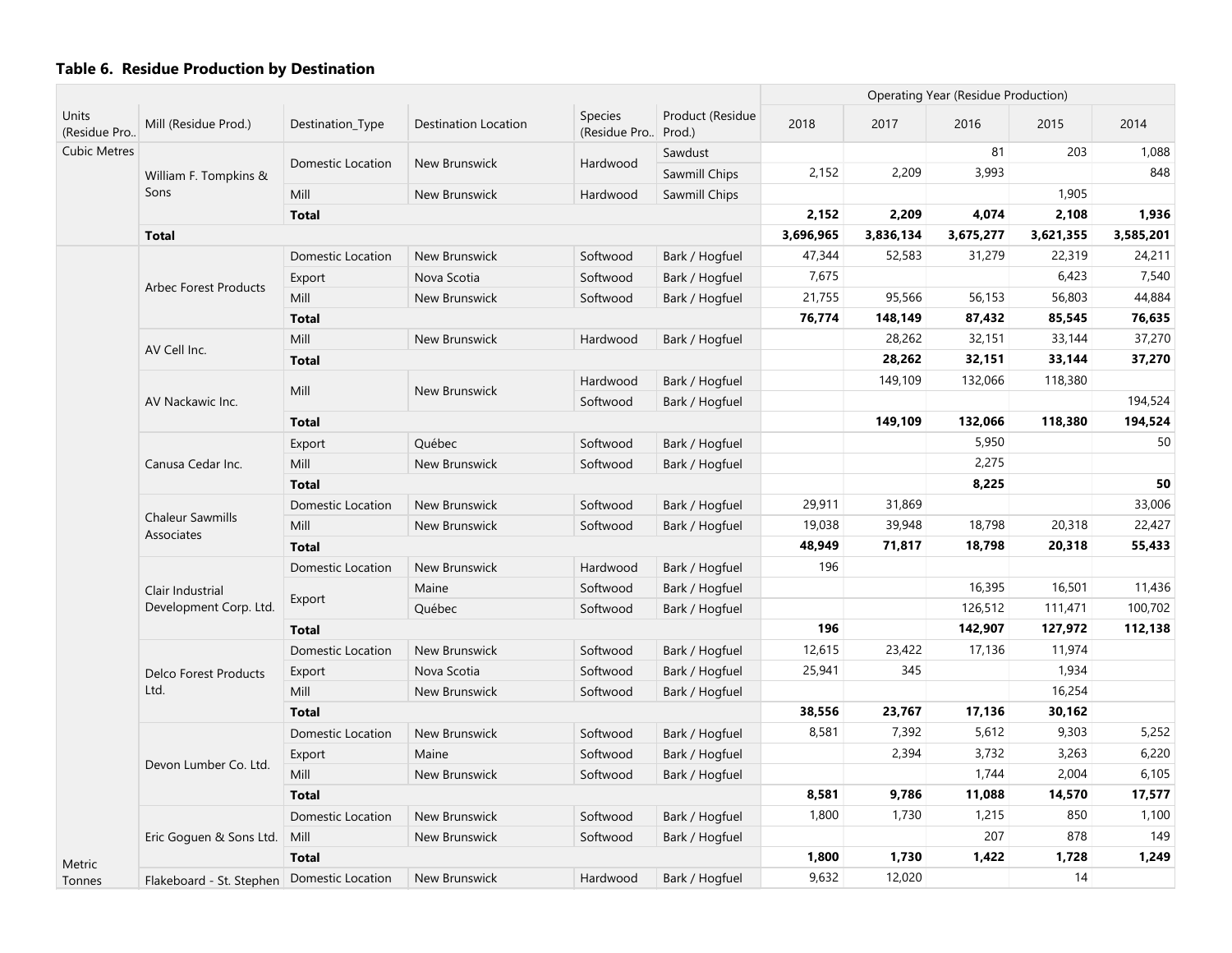| <b>Units</b> |                                   |                          |                      |                                |                            |        |        | <b>Operating Year (Residue Production)</b> |        |        |
|--------------|-----------------------------------|--------------------------|----------------------|--------------------------------|----------------------------|--------|--------|--------------------------------------------|--------|--------|
| (Residue Pro | Mill (Residue Prod.)              | Destination_Type         | Destination Location | <b>Species</b><br>(Residue Pro | Product (Residue<br>Prod.) | 2018   | 2017   | 2016                                       | 2015   | 2014   |
|              |                                   |                          | Maine                | Hardwood                       | Bark / Hogfuel             | 139    | 110    | 211                                        | 1,977  |        |
|              |                                   | Export                   | Nova Scotia          | Hardwood                       | Bark / Hogfuel             | 2,414  | 554    | 1,442                                      | 257    |        |
|              | Flakeboard - St. Stephen          |                          |                      | Hardwood                       | Bark / Hogfuel             |        | 4,782  | 3,345                                      | 8,786  |        |
|              |                                   | Mill                     | New Brunswick        | Softwood                       | Bark / Hogfuel             |        |        |                                            |        | 13,480 |
|              |                                   | <b>Total</b>             |                      |                                |                            | 12,185 | 17,466 | 4,998                                      | 11,034 | 13,480 |
|              |                                   | Domestic Location        | New Brunswick        | Softwood                       | Bark / Hogfuel             | 5,269  | 6,740  | 14,533                                     | 11,233 | 18,123 |
|              | Fornebu Lumber                    | Export                   | Nova Scotia          | Softwood                       | Bark / Hogfuel             | 8,835  | 1,280  |                                            |        |        |
|              | Company Inc.- Bathurst<br>Sawmill | Mill                     | New Brunswick        | Softwood                       | Bark / Hogfuel             | 40,542 | 37,469 | 42,667                                     | 34,134 | 43,650 |
|              |                                   | <b>Total</b>             |                      |                                |                            | 54,646 | 45,489 | 57,200                                     | 45,367 | 61,773 |
|              | Garant, Div. of Hanson            | Mill                     | New Brunswick        | Hardwood                       | Bark / Hogfuel             |        |        | 612                                        |        | 1,000  |
|              | Kidde Canada Inc.                 | <b>Total</b>             |                      |                                |                            |        |        | 612                                        |        | 1,000  |
|              |                                   | Export                   | Québec               | Hardwood                       | Bark / Hogfuel             | 496    | 496    | 2,729                                      |        |        |
|              | Groupe Savoie Inc.                | Mill                     | New Brunswick        | Hardwood                       | Bark / Hogfuel             | 49,550 | 51,210 | 73,473                                     | 62,209 | 57,385 |
|              |                                   | <b>Total</b>             |                      |                                |                            | 50,046 | 51,706 | 76,202                                     | 62,209 | 57,385 |
|              |                                   | Domestic Location        | New Brunswick        | Softwood                       | Bark / Hogfuel             | 149    | 204    | 158                                        |        | 936    |
|              | H. J. Crabbe & Sons Ltd.          | Export                   | Maine                | Softwood                       | Bark / Hogfuel             | 2,964  | 3,245  | 7,677                                      | 12,754 | 4,419  |
|              |                                   | Mill                     | New Brunswick        | Softwood                       | Bark / Hogfuel             | 12,285 | 15,256 | 11,297                                     | 5,051  | 9,582  |
|              |                                   | <b>Total</b>             |                      |                                |                            | 15,398 | 18,705 | 19,132                                     | 17,805 | 14,937 |
|              |                                   | Domestic Location        | New Brunswick        | Softwood                       | Bark / Hogfuel             | 45     | 605    | 4,463                                      | 897    | 3,065  |
|              |                                   |                          | Maine                | Softwood                       | Bark / Hogfuel             | 5,297  | 6,471  | 18,686                                     | 18,258 | 10,940 |
|              | J.D. Irving - Baker Brook         | Export                   | Québec               | Softwood                       | Bark / Hogfuel             |        | 1,163  | 1,349                                      | 623    | 3,170  |
|              |                                   | Mill                     | New Brunswick        | Softwood                       | Bark / Hogfuel             | 35,511 | 46,528 | 24,072                                     | 10,345 | 20,396 |
|              |                                   | <b>Total</b>             |                      |                                |                            | 40,853 | 54,767 | 48,570                                     | 30,123 | 37,571 |
|              |                                   | Export                   | Nova Scotia          | Softwood                       | Bark / Hogfuel             | 776    | 2,118  |                                            |        |        |
|              | J.D. Irving - Chip Plant -        |                          |                      | Hardwood                       | Bark / Hogfuel             |        |        |                                            | 59,173 |        |
|              | Sussex                            | Mill                     | New Brunswick        | Softwood                       | Bark / Hogfuel             | 62,688 | 65,267 | 74,883                                     |        | 80,914 |
|              |                                   | <b>Total</b>             |                      |                                |                            | 63,464 | 67,385 | 74,883                                     | 59,173 | 80,914 |
|              |                                   | <b>Domestic Location</b> | New Brunswick        | Softwood                       | Bark / Hogfuel             | 512    | 8,837  | 23,148                                     | 16,066 | 10,834 |
|              |                                   |                          | Maine                | Softwood                       | Bark / Hogfuel             |        |        | 3,934                                      | 2,106  |        |
| Metric       | J.D. Irving - Grand Lake          | Export                   | Nova Scotia          | Softwood                       | Bark / Hogfuel             | 72     |        |                                            |        |        |
|              | Timber                            |                          | Prince Edward Island | Softwood                       | Bark / Hogfuel             |        | 517    |                                            |        |        |
|              |                                   | Mill                     | New Brunswick        | Softwood                       | Bark / Hogfuel             | 29,181 | 23,077 | 28,199                                     | 10,238 | 956    |
| Tonnes       |                                   | <b>Total</b>             |                      |                                |                            | 29,765 | 32,431 | 55,281                                     | 28,410 | 11,790 |
|              |                                   |                          | Maine                | Softwood                       | Bark / Hogfuel             |        |        |                                            | 2,088  | 25     |
|              |                                   | Export                   | Québec               | Softwood                       | Bark / Hogfuel             |        | 447    |                                            |        |        |
|              | J.D. Irving - Kedgwick            | Mill                     | New Brunswick        | Softwood                       | Bark / Hogfuel             | 52,968 | 44,712 | 40,593                                     | 33,290 | 44,931 |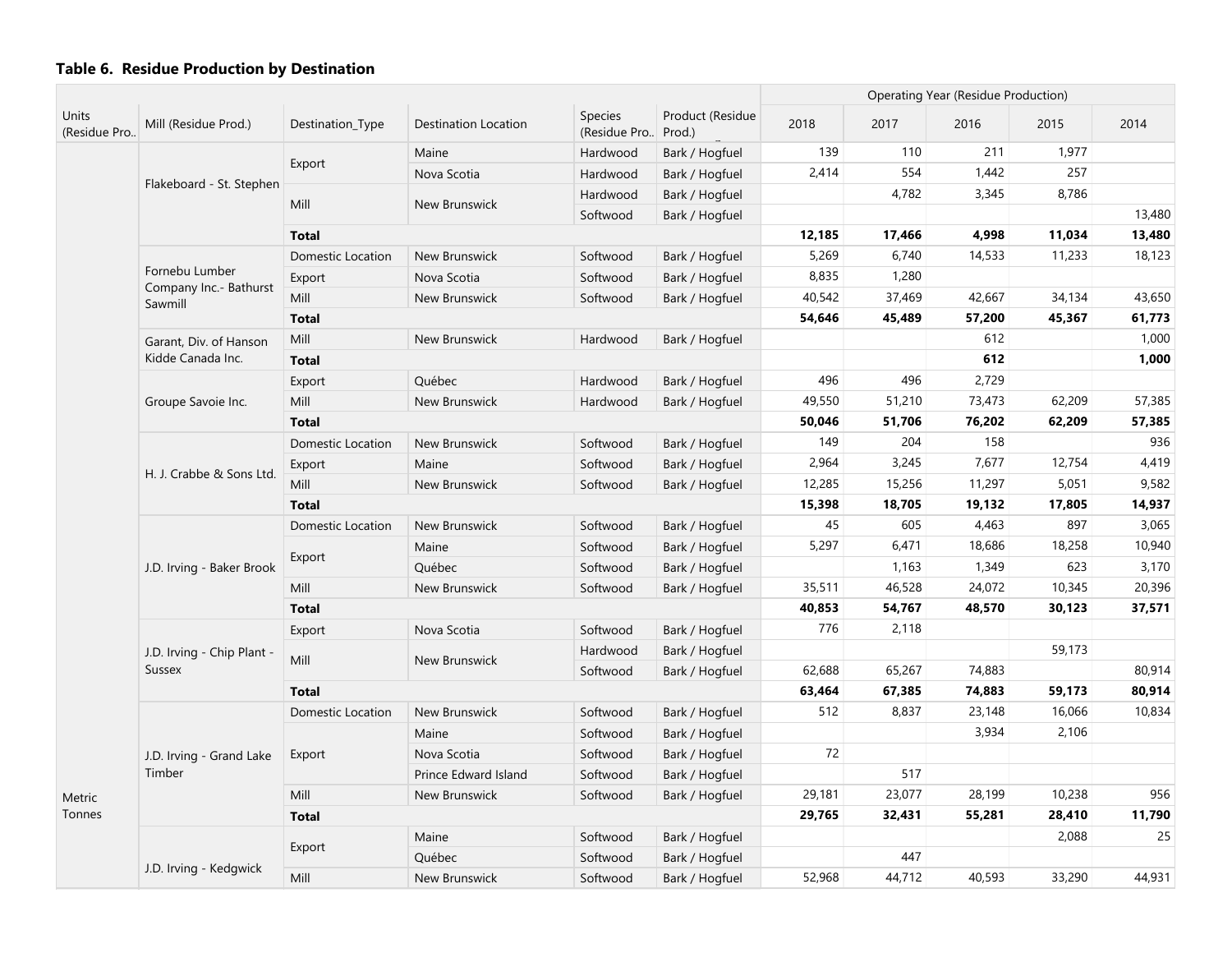| Units        |                                |                          |                      |                                       |                  |         |         | Operating Year (Residue Production) |        |        |
|--------------|--------------------------------|--------------------------|----------------------|---------------------------------------|------------------|---------|---------|-------------------------------------|--------|--------|
| (Residue Pro | Mill (Residue Prod.)           | Destination_Type         | Destination Location | <b>Species</b><br>(Residue Pro Prod.) | Product (Residue | 2018    | 2017    | 2016                                | 2015   | 2014   |
| Metric       | J.D. Irving - Kedgwick         | <b>Total</b>             |                      |                                       |                  | 52,968  | 45,159  | 40,593                              | 35,378 | 44,956 |
| Tonnes       | J.D. Irving - Russell &        | Mill                     | New Brunswick        | Softwood                              | Bark / Hogfuel   | 1,477   |         | 33                                  |        | 2,214  |
|              | Swim Mill                      | <b>Total</b>             |                      |                                       |                  | 1,477   |         | 33                                  |        | 2,214  |
|              |                                | Domestic Location        | New Brunswick        | Softwood                              | Bark / Hogfuel   | 154     | 193     | 2,832                               | 1,238  | 5,139  |
|              |                                |                          | Maine                | Softwood                              | Bark / Hogfuel   |         |         |                                     | 21,920 |        |
|              | J.D. Irving - Sawmill -        | Export                   | Nova Scotia          | Softwood                              | Bark / Hogfuel   | 16,237  | 6,559   |                                     | 59     | 199    |
|              | <b>Sussex</b>                  |                          | Prince Edward Island | Softwood                              | Bark / Hogfuel   |         | 739     |                                     |        |        |
|              |                                | Mill                     | New Brunswick        | Softwood                              | Bark / Hogfuel   | 64,360  | 63,930  | 68,207                              | 45,616 | 67,262 |
|              |                                | <b>Total</b>             |                      |                                       |                  | 80,751  | 71,421  | 71,039                              | 68,833 | 72,600 |
|              |                                | Domestic Location        | New Brunswick        | Softwood                              | Bark / Hogfuel   |         |         | 51                                  |        | 527    |
|              |                                |                          | Maine                | Softwood                              | Bark / Hogfuel   | 11,138  | 49,133  | 96,980                              | 31,072 |        |
|              | J.D. Irving - St. Leonard      | Export                   | Québec               | Softwood                              | Bark / Hogfuel   | 255     | 8,819   | 11,144                              | 273    |        |
|              |                                | Mill                     | New Brunswick        | Softwood                              | Bark / Hogfuel   | 85,337  | 51,215  | 29,539                              | 47,344 | 53,478 |
|              |                                | <b>Total</b>             |                      |                                       |                  | 96,730  | 109,167 | 137,714                             | 78,689 | 54,005 |
|              |                                | <b>Domestic Location</b> | New Brunswick        | Hardwood                              | Bark / Hogfuel   |         |         |                                     |        | 123    |
|              | J.D. Irving - Veneer<br>Siding |                          | Maine                | Hardwood                              | Bark / Hogfuel   | 29      | 2,216   | 7,061                               | 9,718  | 14,735 |
|              |                                | Export                   | Québec               | Hardwood                              | Bark / Hogfuel   | 72      | 67      |                                     |        |        |
|              |                                | Mill                     | New Brunswick        | Hardwood                              | Bark / Hogfuel   | 25,498  | 22,173  | 15,386                              | 8,808  | 4,150  |
|              |                                | <b>Total</b>             |                      |                                       |                  | 25,599  | 24,456  | 22,447                              | 18,526 | 19,008 |
|              |                                | Export                   | Maine                | Softwood                              | Bark / Hogfuel   |         |         |                                     | 417    | 469    |
|              | John W. Jamer Ltd.             | Mill                     | New Brunswick        | Softwood                              | Bark / Hogfuel   | 669     |         |                                     | 57     | 57     |
|              |                                | <b>Total</b>             |                      |                                       |                  | 669     |         |                                     | 474    | 526    |
|              | Junction Lumber                | Domestic Location        | New Brunswick        | Softwood                              | Bark / Hogfuel   | 7,920   |         |                                     | 1,275  | 3,625  |
|              | Products Inc.                  | <b>Total</b>             |                      |                                       |                  | 7,920   |         |                                     | 1,275  | 3,625  |
|              |                                |                          | Maine                | Hardwood                              | Bark / Hogfuel   |         |         |                                     | 13     |        |
|              | Lattes Waska Lath Inc.         | Export                   | Québec               | Softwood                              | Bark / Hogfuel   |         |         |                                     |        | 1,149  |
|              |                                | <b>Total</b>             |                      |                                       |                  |         |         |                                     | 13     | 1,149  |
|              |                                |                          |                      | Hardwood                              | Bark / Hogfuel   |         |         |                                     |        | 85     |
|              |                                | Domestic Location        | New Brunswick        | Softwood                              | Bark / Hogfuel   | 167     |         | 193                                 | 316    |        |
|              |                                |                          |                      | Hardwood                              | Bark / Hogfuel   |         |         |                                     |        | 1,993  |
|              | Littles Lumber (Ashmore        | Export                   | Maine                | Softwood                              | Bark / Hogfuel   | 3,710   |         | 2,241                               |        |        |
|              | - Harvey)                      |                          |                      | Hardwood                              | Bark / Hogfuel   |         |         |                                     |        | 1,549  |
|              |                                | Mill                     | New Brunswick        | Softwood                              | Bark / Hogfuel   | 678     |         | 791                                 |        |        |
|              |                                | <b>Total</b>             |                      |                                       |                  | 4,555   |         | 3,225                               | 316    | 3,627  |
|              |                                | Domestic Location        | New Brunswick        | Softwood                              | Bark / Hogfuel   | 276,440 |         |                                     | 8,392  |        |
|              | Maibec - Balmoral              | Export                   | Québec               | Softwood                              | Bark / Hogfuel   |         |         | 7,561                               |        |        |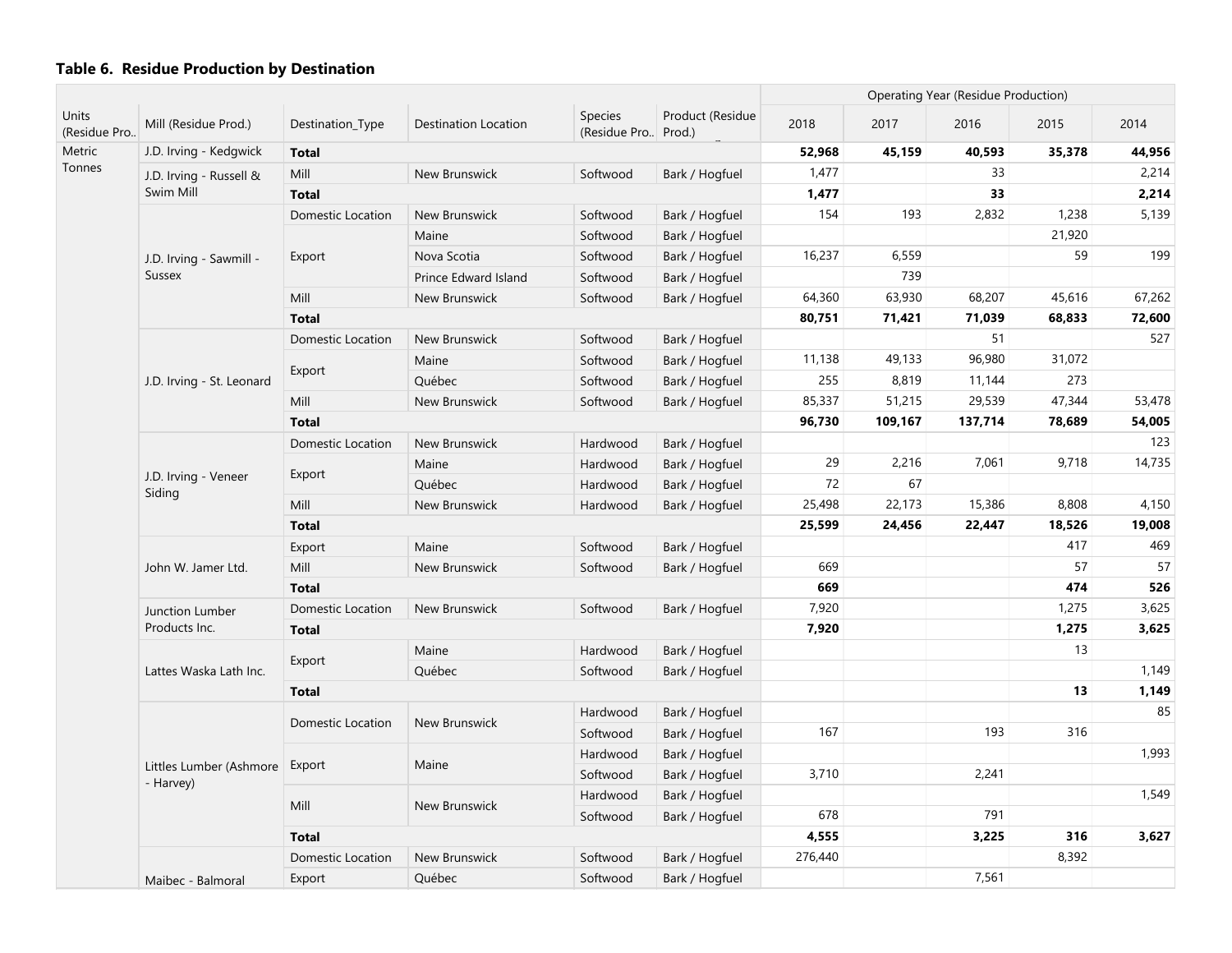|                       |                                   |                          |                             |                          |                            |         |           | Operating Year (Residue Production) |         |           |
|-----------------------|-----------------------------------|--------------------------|-----------------------------|--------------------------|----------------------------|---------|-----------|-------------------------------------|---------|-----------|
| Units<br>(Residue Pro | Mill (Residue Prod.)              | Destination_Type         | <b>Destination Location</b> | Species<br>(Residue Pro) | Product (Residue<br>Prod.) | 2018    | 2017      | 2016                                | 2015    | 2014      |
| Metric                | Maibec - Balmoral                 | Mill                     | New Brunswick               | Softwood                 | Bark / Hogfuel             |         |           |                                     |         | 13,730    |
| Tonnes                |                                   | <b>Total</b>             |                             |                          |                            | 276,440 |           | 7,561                               | 8,392   | 13,730    |
|                       |                                   | Mill                     | New Brunswick               | Softwood                 | Bark / Hogfuel             | 2,696   | 2,470     | 1,710                               | 1,170   | 2,640     |
|                       | Marwood Ltd. - Tracyville         | <b>Total</b>             |                             |                          |                            | 2,696   | 2,470     | 1,710                               | 1,170   | 2,640     |
|                       |                                   | <b>Domestic Location</b> | New Brunswick               | Softwood                 | Bark / Hogfuel             |         |           |                                     |         | 4,138     |
|                       | Miramichi Lumber<br>Products Inc. | Mill                     | New Brunswick               | Softwood                 | Bark / Hogfuel             |         |           |                                     |         | 370       |
|                       |                                   | <b>Total</b>             |                             |                          |                            |         |           |                                     |         | 4,508     |
|                       |                                   | <b>Domestic Location</b> | New Brunswick               | Softwood                 | Bark / Hogfuel             |         |           | $\overline{7}$                      |         |           |
|                       | Miramichi Timber Frames           | <b>Total</b>             |                             |                          |                            |         |           | $\overline{7}$                      |         |           |
|                       |                                   | <b>Domestic Location</b> | New Brunswick               | Hardwood                 | Bark / Hogfuel             | 150     |           |                                     |         |           |
|                       | R.F. Sadler Ltd.                  | Export                   | Maine                       | Hardwood                 | Bark / Hogfuel             | 630     | 3,245     | 1,911                               | 2,186   | 2,954     |
|                       |                                   | Mill                     | New Brunswick               | Hardwood                 | Bark / Hogfuel             |         |           | 4,651                               |         |           |
|                       |                                   | <b>Total</b>             |                             |                          |                            | 780     | 3,245     | 6,562                               | 2,186   | 2,954     |
|                       |                                   | <b>Domestic Location</b> | New Brunswick               | Softwood                 | Bark / Hogfuel             |         |           | 30,000                              |         |           |
|                       | SBC Cedar Inc.                    | Export                   | Québec                      | Softwood                 | Bark / Hogfuel             |         |           | 85,000                              |         |           |
|                       |                                   | <b>Total</b>             |                             |                          |                            |         |           | 115,000                             |         |           |
|                       | Twin Rivers Paper                 | <b>Domestic Location</b> | New Brunswick               | Softwood                 | Bark / Hogfuel             |         | 52,778    | 42,171                              |         |           |
|                       | Company Inc. - Plaster            | Mill                     | New Brunswick               | Softwood                 | Bark / Hogfuel             | 48,705  |           |                                     | 68,490  | 84,346    |
|                       | <b>Rock Mill</b>                  | <b>Total</b>             |                             |                          |                            | 48,705  | 52,778    | 42,171                              | 68,490  | 84,346    |
|                       |                                   | <b>Domestic Location</b> | New Brunswick               | Hardwood                 | Bark / Hogfuel             |         | 1,085     | 1,365                               |         | 247       |
|                       | William F. Tompkins &<br>Sons     | Export                   | Maine                       | Hardwood                 | Bark / Hogfuel             |         |           | 2,176                               | 1,686   |           |
|                       |                                   | <b>Total</b>             |                             |                          |                            |         | 1,085     | 3,541                               | 1,686   | 247       |
|                       | <b>Total</b>                      |                          |                             |                          |                            |         | 1,030,350 | 1,239,706                           | 971,368 | 1,083,861 |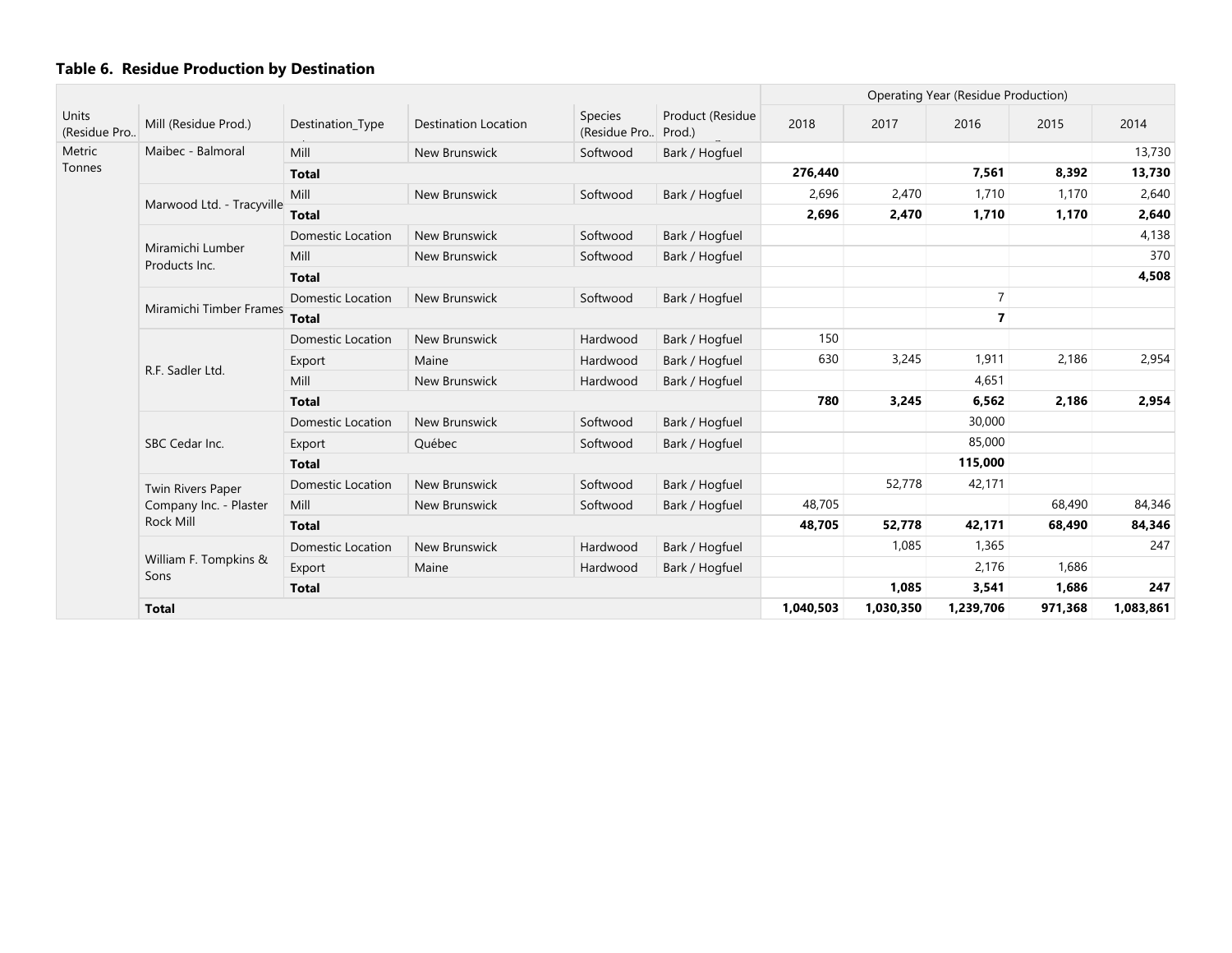|  |                                                  |                                      |                                     |                  |         |         | Operating Year (Residue Delivery) |         |         |
|--|--------------------------------------------------|--------------------------------------|-------------------------------------|------------------|---------|---------|-----------------------------------|---------|---------|
|  | Units (ResDel) Mill (Residue Delivery)           | Overall Source<br>(Residue Delivery) | Species<br>Group (Resid., Delivery) | Product (Residue | 2018    | 2017    | 2016                              | 2015    | 2014    |
|  |                                                  | <b>Domestic Location</b>             | Softwood                            | Sawmill Chips    |         |         |                                   |         | 33,823  |
|  |                                                  |                                      |                                     | Sawdust          |         | 319     |                                   |         |         |
|  |                                                  |                                      | Hardwood                            | Sawmill Chips    | 142,772 | 58,388  | 85,135                            | 59,267  | 32,276  |
|  | AV Cell Inc.                                     | Mill                                 |                                     | Shavings         |         |         | 1,418                             |         |         |
|  |                                                  |                                      | Softwood                            | Sawmill Chips    | 220,467 | 308,021 | 267,802                           | 230,190 | 195,434 |
|  |                                                  | <b>Total</b>                         |                                     |                  | 363,239 | 366,728 | 354,355                           | 289,457 | 261,533 |
|  |                                                  | Crown Land                           | Hardwood                            | Pulpwood Chips   |         |         |                                   | 37,524  |         |
|  |                                                  |                                      |                                     | Pulpwood Chips   |         |         |                                   |         | 3,486   |
|  | AV Nackawic Inc.                                 | Mill                                 | Hardwood                            | Sawmill Chips    | 56,261  | 65,816  | 53,593                            | 37,025  | 1,781   |
|  |                                                  | <b>Total</b>                         |                                     |                  | 56,261  | 65,816  | 53,593                            | 74,549  | 5,267   |
|  |                                                  | Mill                                 | Softwood                            | Sawdust          |         |         |                                   |         | 9,864   |
|  | <b>Chaleur Sawmills Associates</b>               |                                      |                                     | Shavings         |         |         |                                   |         | 4,521   |
|  |                                                  | <b>Total</b>                         |                                     |                  |         |         |                                   |         | 14,385  |
|  | Delco Forest Products Ltd.                       | Mill                                 | Softwood                            | Sawdust          |         |         |                                   |         | 1,137   |
|  |                                                  |                                      |                                     | Shavings         |         |         |                                   |         | 1,137   |
|  |                                                  | <b>Total</b>                         |                                     |                  |         |         |                                   |         | 2,274   |
|  |                                                  |                                      |                                     | Sawmill Chips    |         |         |                                   |         | 408     |
|  |                                                  | <b>Domestic Location</b>             | Softwood                            | Shavings         | 1,094   | 1,145   |                                   |         | 1,308   |
|  |                                                  |                                      |                                     | Pulpwood Chips   |         |         |                                   | 4,992   |         |
|  |                                                  |                                      | Hardwood                            | Sawdust          | 9,764   |         |                                   |         | 9,023   |
|  |                                                  |                                      |                                     | Sawmill Chips    | 10,072  | 474     | 1,147                             |         | 6,288   |
|  | Flakeboard - St. Stephen                         | Mill                                 |                                     | Shavings         |         | 10,163  | 7,239                             |         |         |
|  |                                                  |                                      |                                     | Pulpwood Chips   |         |         |                                   | 4,569   |         |
|  |                                                  |                                      | Softwood                            | Sawdust          | 34,578  | 32,086  | 34,514                            | 33,508  | 30,718  |
|  |                                                  |                                      |                                     | Shavings         | 153,357 | 113,179 | 129,782                           | 135,808 | 128,019 |
|  |                                                  | <b>Total</b>                         |                                     |                  | 208,865 | 157,047 | 172,682                           | 178,877 | 175,764 |
|  |                                                  | Mill                                 | Softwood                            | Sawdust          |         |         | 8,409                             |         |         |
|  | Fornebu Lumber Company<br>Inc.- Bathurst Sawmill |                                      |                                     | Shavings         |         |         | 7,998                             | 12,126  | 12,900  |
|  |                                                  | <b>Total</b>                         |                                     |                  |         |         | 16,407                            | 12,126  | 12,900  |
|  |                                                  |                                      | Hardwood                            | Sawdust          |         | 1,598   | 1,606                             |         | 9,200   |
|  | Cubic Metres   Groupe Savoie Inc.                | Mill                                 |                                     | Shavings         |         | 376     |                                   |         |         |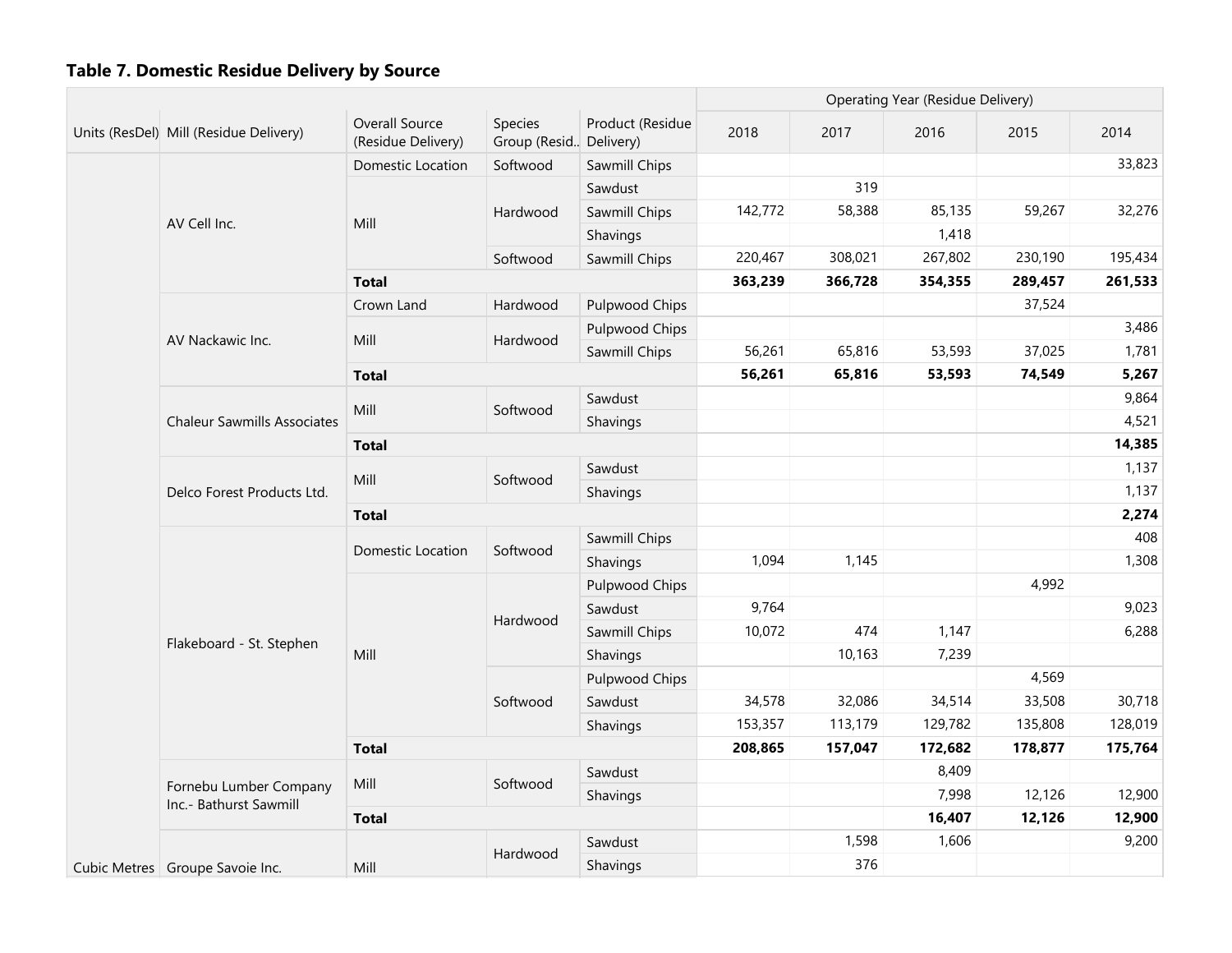|                     |                                        |                                      |                                     |                       |         |         | Operating Year (Residue Delivery) |         |         |
|---------------------|----------------------------------------|--------------------------------------|-------------------------------------|-----------------------|---------|---------|-----------------------------------|---------|---------|
|                     | Units (ResDel) Mill (Residue Delivery) | Overall Source<br>(Residue Delivery) | Species<br>Group (Resid., Delivery) | Product (Residue      | 2018    | 2017    | 2016                              | 2015    | 2014    |
|                     | Groupe Savoie Inc.                     | Mill                                 |                                     | Sawdust               | 45,281  | 45,281  | 49,090                            | 52,227  |         |
|                     |                                        |                                      | Softwood                            | Shavings              | 9,996   | 8,059   |                                   |         |         |
| <b>Cubic Metres</b> |                                        | <b>Total</b>                         |                                     |                       | 55,277  | 55,314  | 50,696                            | 52,227  | 9,200   |
|                     |                                        |                                      |                                     | Sawdust               | 84      |         |                                   | 22,768  |         |
|                     | H. J. Crabbe & Sons Ltd.               | Mill                                 | Softwood                            | Sawmill Chips         |         |         |                                   | 18,085  |         |
|                     |                                        |                                      |                                     | Shavings              |         | 152     |                                   | 2,817   |         |
|                     |                                        | <b>Total</b>                         |                                     |                       | 84      | 152     |                                   | 43,670  |         |
|                     |                                        | Domestic Location                    | Softwood                            | Pulpwood Chips        |         |         | 370                               |         |         |
|                     |                                        |                                      |                                     | Pulpwood Chips        | 21,311  | 62,305  | 47,810                            | 22,009  | 5,008   |
|                     |                                        |                                      | Hardwood                            | Sawdust               |         | 5,100   |                                   |         |         |
|                     |                                        | Mill                                 |                                     | Sawmill Chips         |         | 2,327   | 669                               | 4,669   |         |
|                     | J.D. Irving - IP&P                     |                                      | Softwood                            | Pulpwood Chips        | 411,370 | 386,838 | 402,600                           | 364,449 | 449,706 |
|                     |                                        |                                      |                                     | Sawdust               |         | 187,874 |                                   |         |         |
|                     |                                        |                                      |                                     | Sawmill Chips         | 261,156 | 239,206 | 331,223                           | 290,949 | 132,607 |
|                     |                                        | <b>Total</b>                         | 693,837                             | 883,650               | 782,672 | 682,076 | 587,321                           |         |         |
|                     |                                        |                                      |                                     | Pulpwood Chips        |         | 43      | 40                                | 7,584   |         |
|                     | J.D. Irving - Irving Paper             | Mill<br>Softwood                     |                                     | Sawmill Chips         | 656,487 | 661,957 | 602,277                           | 519,388 | 612,384 |
|                     |                                        | <b>Total</b>                         |                                     |                       | 656,487 | 662,000 | 602,317                           | 526,972 | 612,384 |
|                     |                                        | Mill                                 | Hardwood                            | Pulpwood Chips        | 20,168  | 4,832   | 41                                | 6,740   | 65      |
|                     | J.D. Irving - Utopia Mill              |                                      |                                     | Sawmill Chips         | 392     |         | 612                               |         |         |
|                     |                                        | <b>Total</b>                         |                                     |                       | 20,560  | 4,832   | 653                               | 6,740   | 65      |
|                     |                                        |                                      |                                     | Sawdust               |         |         |                                   | 21,105  | 15,822  |
|                     | Marwood Ltd. - Tracyville              | Mill                                 | Softwood                            | Sawmill Chips         |         |         |                                   |         | 5,817   |
|                     |                                        |                                      |                                     | Shavings              |         |         |                                   | 1,069   | 5,576   |
|                     |                                        | <b>Total</b>                         |                                     |                       |         |         |                                   | 22,174  | 27,215  |
|                     |                                        |                                      | Hardwood                            | Pulpwood Chips        |         |         |                                   | 2,733   |         |
|                     | Shaw Resources                         | Mill                                 | Softwood                            | Sawdust               | 123,751 | 3,706   |                                   | 7,652   | 68,072  |
|                     |                                        |                                      |                                     | Shavings              |         | 94,910  | 88,051                            | 60,805  | 13,975  |
|                     |                                        | <b>Total</b>                         |                                     |                       | 123,751 | 98,616  | 88,051                            | 71,190  | 82,047  |
|                     | Twin Rivers Paper Company              |                                      | Hardwood                            | <b>Pulpwood Chips</b> |         |         |                                   |         | 4,700   |
|                     | Inc. - Edmundston Mill                 | Mill                                 | Softwood                            | <b>Pulpwood Chips</b> | 72,791  | 42,137  | 53,531                            | 154,008 | 126,225 |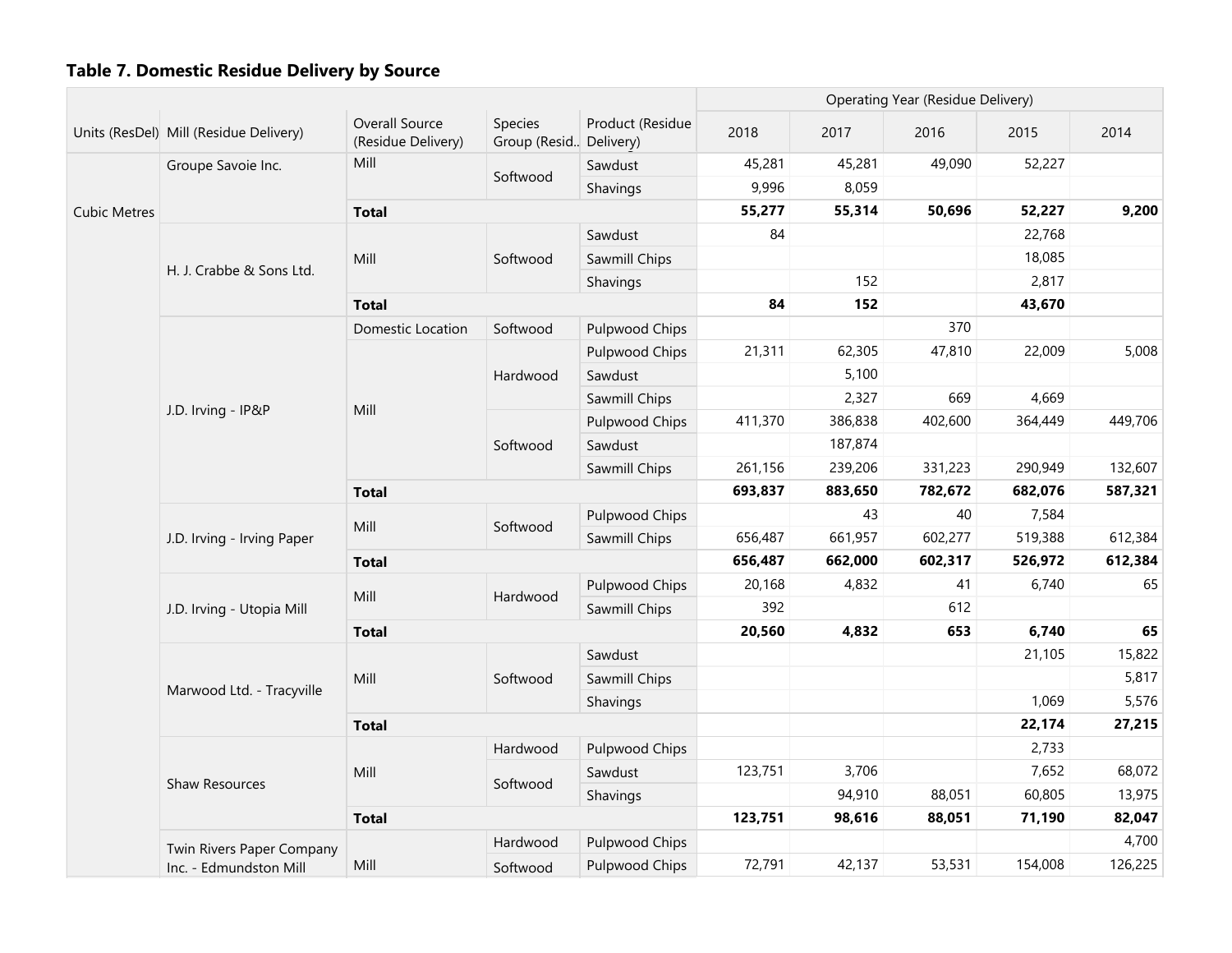|        |                                          |                                      |                                   |                       |           |           | <b>Operating Year (Residue Delivery)</b> |           |           |
|--------|------------------------------------------|--------------------------------------|-----------------------------------|-----------------------|-----------|-----------|------------------------------------------|-----------|-----------|
|        | Units (ResDel) Mill (Residue Delivery)   | Overall Source<br>(Residue Delivery) | Species<br>Group (Resid Delivery) | Product (Residue      | 2018      | 2017      | 2016                                     | 2015      | 2014      |
|        | Cubic Metres   Twin Rivers Paper Company | Mill                                 | Softwood                          | Sawmill Chips         | 647,283   | 781,548   | 758,667                                  | 763,964   | 830,896   |
|        | Inc. - Edmundston Mill                   | <b>Total</b>                         |                                   |                       | 720,074   | 823,685   | 812,198                                  | 917,972   | 961,821   |
|        |                                          | Domestic Location                    | Hardwood                          | Sawdust               | 120       |           |                                          |           |           |
|        | William F. Tompkins & Sons               | <b>Total</b>                         |                                   |                       | 120       |           |                                          |           |           |
|        | <b>Total</b>                             |                                      |                                   |                       | 2,898,555 | 3,117,840 | 2,933,624                                | 2,878,030 | 2,752,176 |
|        |                                          | Mill                                 | Softwood                          | Bark / Hogfuel        |           |           |                                          |           | 61,228    |
|        | <b>Arbec Forest Products</b>             | <b>Total</b>                         |                                   |                       |           |           |                                          |           | 61,228    |
|        |                                          | Crown Land                           | Softwood                          | Bark / Hogfuel        |           |           |                                          |           | 531       |
|        |                                          | Domestic Location                    | Softwood                          | Bark / Hogfuel        |           |           |                                          |           | 42        |
|        | AV Cell Inc.                             |                                      | Hardwood                          | Bark / Hogfuel        | 6,017     | 36,934    | 29,006                                   | 22,669    | 27,951    |
|        |                                          | Mill                                 | Softwood                          | Bark / Hogfuel        | 5,888     | 3,987     | 55                                       | 722       | 2,607     |
|        |                                          | <b>Total</b>                         |                                   |                       | 11,905    | 40,921    | 29,061                                   | 23,391    | 31,131    |
|        |                                          |                                      | Hardwood                          | <b>Forest Biomass</b> |           |           |                                          | 124       |           |
|        |                                          | Crown Land                           | Softwood                          | Forest Biomass        |           |           |                                          |           | 2,069     |
|        |                                          | Domestic Location                    | Softwood                          | Bark / Hogfuel        |           |           |                                          |           | 141       |
|        | AV Nackawic Inc.                         | <b>Industrial Freehold</b>           | Softwood                          | Forest Biomass        |           |           |                                          |           | 1,209     |
|        |                                          | Marketing Board                      | Softwood                          | Bark / Hogfuel        |           |           |                                          |           | 26,226    |
|        |                                          | Mill                                 | Hardwood                          | Bark / Hogfuel        | 8,701     |           |                                          | 8,293     | 106,265   |
|        |                                          |                                      | Softwood                          | Bark / Hogfuel        | 9,483     |           |                                          | 7,547     | 30,082    |
|        |                                          | <b>Total</b>                         |                                   |                       | 18,184    |           |                                          | 15,964    | 165,992   |
|        | <b>Chaleur Sawmills Associates</b>       | Mill                                 | Softwood                          | Bark / Hogfuel        |           |           |                                          |           | 27,000    |
|        |                                          | <b>Total</b>                         |                                   |                       |           |           |                                          |           | 27,000    |
|        | Fornebu Lumber Company                   | Mill                                 | Softwood                          | Bark / Hogfuel        |           |           |                                          | 9,300     | 9,000     |
|        | Inc.- Bathurst Sawmill                   | <b>Total</b>                         |                                   |                       |           |           |                                          | 9,300     | 9,000     |
|        |                                          | Crown Land                           | Hardwood                          | <b>Forest Biomass</b> | 8,898     | 15,740    | 24,480                                   | 41,303    |           |
|        |                                          | Industrial Freehold                  | Hardwood                          | Forest Biomass        | 8,219     | 1,556     | 3,696                                    | 3,360     |           |
|        | Groupe Savoie Inc.                       | Marketing Board                      | Hardwood                          | Forest Biomass        | 95        | 95        |                                          | 2,016     |           |
|        |                                          |                                      | Softwood                          | Forest Biomass        |           |           | 2,016                                    |           |           |
|        |                                          | Mill                                 | Softwood                          | <b>Forest Biomass</b> | 108       | 108       | 858                                      |           |           |
| Metric |                                          | <b>Total</b>                         |                                   |                       | 17,320    | 17,499    | 31,050                                   | 46,679    |           |
| Tonnes | H. J. Crabbe & Sons Ltd.                 | Mill                                 | Softwood                          | Bark / Hogfuel        |           |           |                                          | 5,051     |           |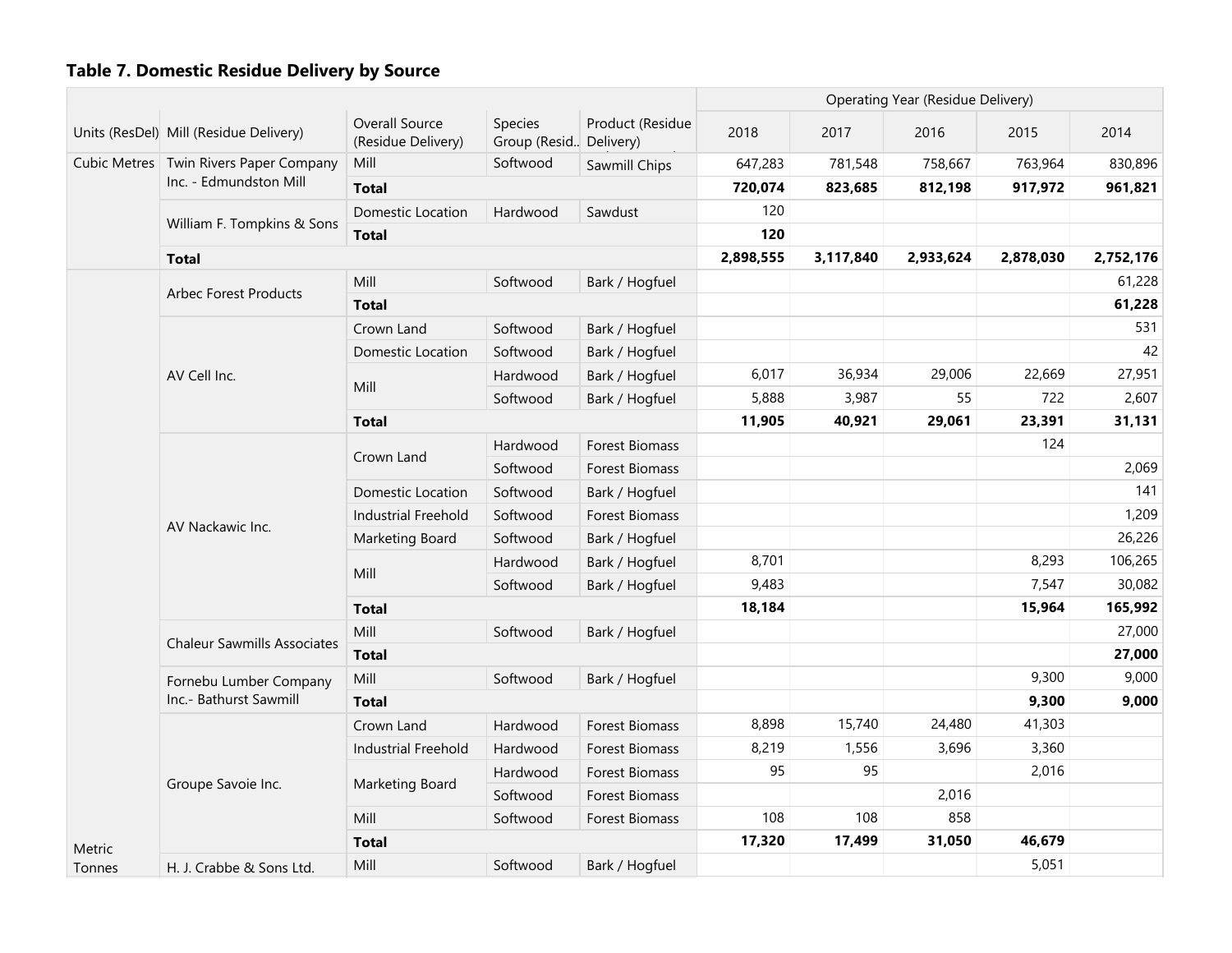|        |                                        |                                      |                                     |                       |         |        | <b>Operating Year (Residue Delivery)</b> |         |         |
|--------|----------------------------------------|--------------------------------------|-------------------------------------|-----------------------|---------|--------|------------------------------------------|---------|---------|
|        | Units (ResDel) Mill (Residue Delivery) | Overall Source<br>(Residue Delivery) | Species<br>Group (Resid., Delivery) | Product (Residue      | 2018    | 2017   | 2016                                     | 2015    | 2014    |
|        | H. J. Crabbe & Sons Ltd.               | <b>Total</b>                         |                                     |                       |         |        |                                          | 5,051   |         |
|        |                                        | Crown Land                           | Softwood                            | <b>Forest Biomass</b> |         |        |                                          |         | 30,864  |
|        |                                        | Domestic Location                    | Softwood                            | Bark / Hogfuel        |         |        | 514                                      | 8,276   |         |
|        |                                        | <b>Industrial Freehold</b>           | Softwood                            | <b>Forest Biomass</b> |         |        |                                          |         | 16,236  |
|        | J.D. Irving - IP&P                     | Marketing Board                      | Softwood                            | Bark / Hogfuel        |         |        |                                          |         | 11,987  |
|        |                                        | Mill                                 | Hardwood                            | Bark / Hogfuel        |         |        |                                          |         | 5,656   |
|        |                                        |                                      | Softwood                            | Bark / Hogfuel        | 197,348 |        | 207,458                                  | 138,335 | 185,459 |
| Metric |                                        | <b>Total</b>                         |                                     |                       | 197,348 |        | 207,972                                  | 146,611 | 250,202 |
| Tonnes |                                        | Crown Land                           | Softwood                            | Bark / Hogfuel        |         |        |                                          |         | 5,093   |
|        |                                        | <b>Industrial Freehold</b>           | Softwood                            | Bark / Hogfuel        |         |        |                                          |         | 13,917  |
|        |                                        | Marketing Board                      | Softwood                            | Bark / Hogfuel        |         |        |                                          |         | 3,374   |
|        | J.D. Irving - Utopia Mill              |                                      | Hardwood                            | Bark / Hogfuel        |         | 389    |                                          | 78      | 2,390   |
|        |                                        | Mill                                 | Softwood                            | Bark / Hogfuel        | 13,543  | 16,895 |                                          |         | 948     |
|        |                                        | <b>Total</b>                         |                                     |                       | 13,543  | 17,284 |                                          | 78      | 25,722  |
|        | Maibec - Balmoral                      | Mill                                 | Softwood                            | Bark / Hogfuel        |         |        |                                          |         | 11,330  |
|        |                                        | <b>Total</b>                         |                                     |                       |         |        |                                          |         | 11,330  |
|        | Marwood Ltd. - Tracyville              | Mill                                 | Softwood                            | Bark / Hogfuel        |         |        |                                          | 1,170   | 1,490   |
|        |                                        | <b>Total</b>                         |                                     |                       |         | 1,170  | 1,490                                    |         |         |
|        | Miramichi Lumber Products              | Mill                                 | Softwood                            | Bark / Hogfuel        |         |        |                                          |         | 2,500   |
|        | Inc.                                   | <b>Total</b>                         |                                     |                       |         |        |                                          |         | 2,500   |
|        |                                        | Domestic Location                    | Softwood                            | Bark / Hogfuel        |         |        |                                          |         | 15,758  |
|        |                                        | <b>Industrial Freehold</b>           | Hardwood                            | <b>Forest Biomass</b> |         | 40,151 |                                          | 40,642  |         |
|        | Shaw Resources                         | Mill                                 | Hardwood                            | Bark / Hogfuel        |         |        |                                          | 5,822   |         |
|        |                                        |                                      | Softwood                            | Bark / Hogfuel        |         |        | 685                                      | 10,708  | 39,136  |
|        |                                        | <b>Total</b>                         |                                     |                       |         | 40,151 | 685                                      | 57,172  | 54,894  |
|        |                                        |                                      | Hardwood                            | <b>Forest Biomass</b> |         | 7,563  | 5,105                                    | 12,030  |         |
|        |                                        | Crown Land                           | Softwood                            | Bark / Hogfuel        |         |        |                                          |         | 3,258   |
|        |                                        |                                      |                                     | <b>Forest Biomass</b> |         |        | 511                                      | 42,685  | 14,237  |
|        |                                        |                                      | Hardwood                            | <b>Forest Biomass</b> |         | 1,012  |                                          |         |         |
|        | Twin Rivers Paper Company              | Domestic Location                    | Softwood                            | Bark / Hogfuel        |         |        | 6,019                                    | 44      | 41,135  |
|        | Inc. - Edmundston Mill                 |                                      |                                     | <b>Forest Biomass</b> |         |        |                                          | 9,404   | 74      |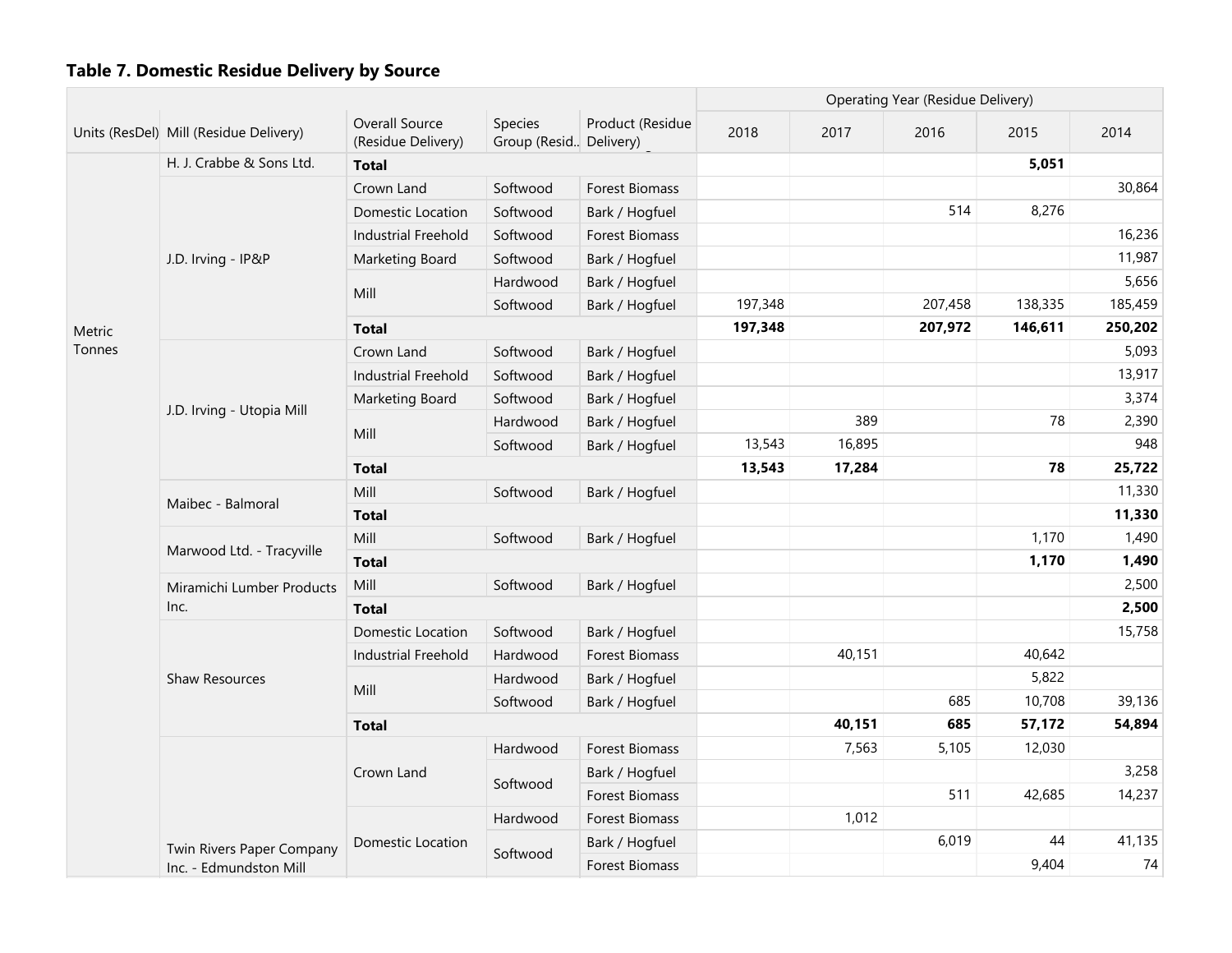|               |                                        |                                      | Operating Year (Residue Delivery) |                               |         |         |         |         |           |
|---------------|----------------------------------------|--------------------------------------|-----------------------------------|-------------------------------|---------|---------|---------|---------|-----------|
|               | Units (ResDel) Mill (Residue Delivery) | Overall Source<br>(Residue Delivery) | Species<br>Group (Resid           | Product (Residue<br>Delivery) | 2018    | 2017    | 2016    | 2015    | 2014      |
| Metric        | Twin Rivers Paper Company              |                                      | Hardwood                          | Forest Biomass                |         | 11,512  | 4,661   | 9,293   |           |
| <b>Tonnes</b> | Inc. - Edmundston Mill                 | Industrial Freehold                  | Softwood                          | Bark / Hogfuel                |         |         |         |         | 4,225     |
|               |                                        |                                      |                                   | <b>Forest Biomass</b>         |         | 47,570  | 59,121  | 26,158  | 41,728    |
|               |                                        |                                      |                                   | Bark / Hogfuel                |         |         |         |         | 8,226     |
|               |                                        | Marketing Board                      | Softwood                          | <b>Forest Biomass</b>         |         | 38,087  | 35,025  | 14,385  | 595       |
|               |                                        |                                      | Hardwood                          | Bark / Hogfuel                | 70,472  | 52,041  | 56,277  | 46,079  | 34,268    |
|               |                                        | Mill                                 | Softwood                          | Bark / Hogfuel                | 351,321 | 325,819 | 283,021 | 326,253 | 313,018   |
|               |                                        | <b>Total</b>                         |                                   |                               | 421,793 | 483,604 | 449,740 | 486,331 | 460,764   |
|               | Mill<br>Twin Rivers Paper Company      |                                      | Softwood                          | Bark / Hogfuel                |         |         |         |         | 60,000    |
|               | Inc. - Plaster Rock Mill               | Total                                |                                   |                               |         |         |         |         | 60,000    |
|               | Total                                  |                                      |                                   |                               | 680,093 | 599,459 | 718,508 | 791,747 | 1,161,253 |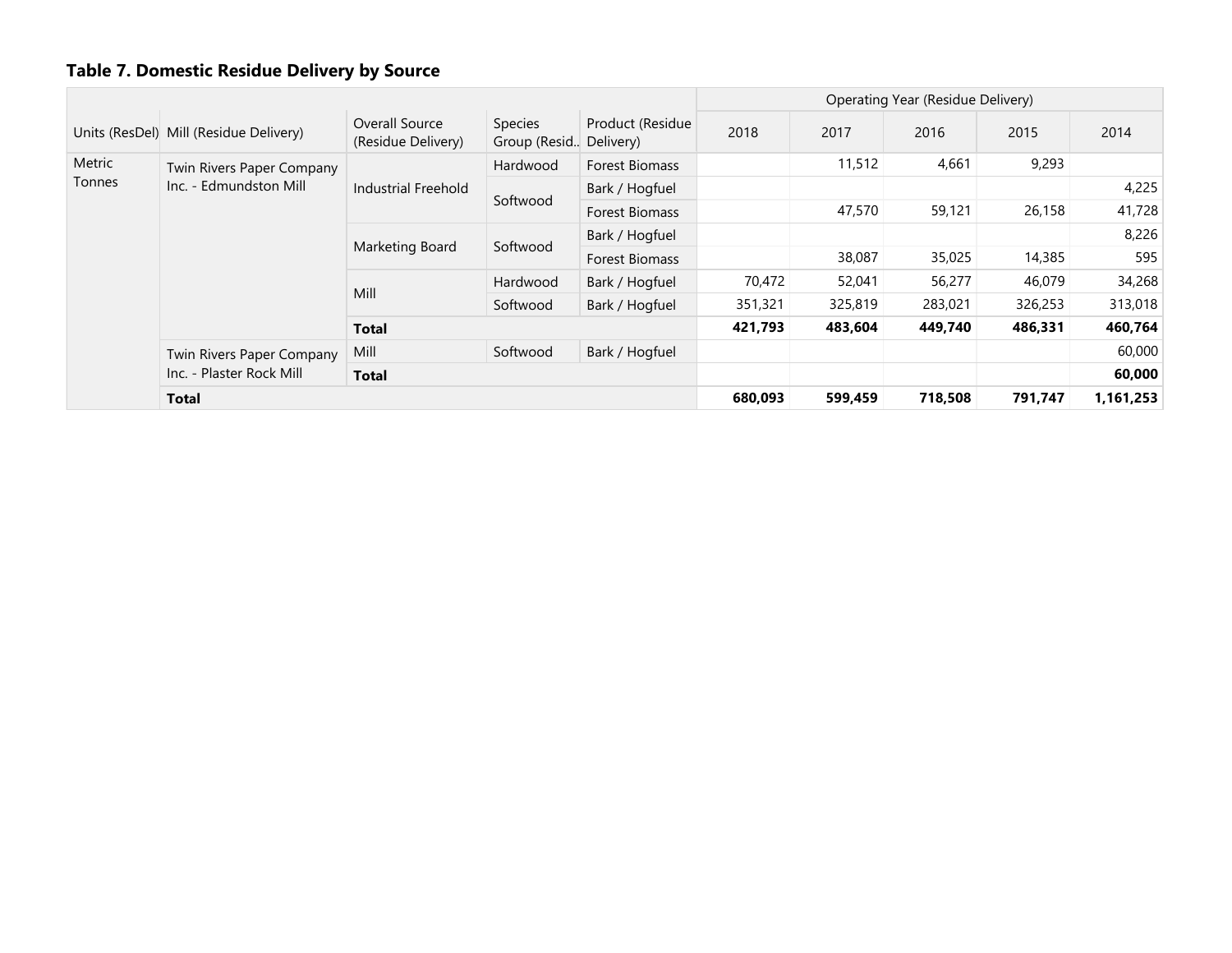|                   |                    |                        |                      |         |         | <b>Operating Year</b> |         |         |
|-------------------|--------------------|------------------------|----------------------|---------|---------|-----------------------|---------|---------|
| Overall<br>Source | Species<br>(group) | Product                | Wood Source (grp)    | 2018    | 2017    | 2016                  | 2015    | 2014    |
|                   |                    | <b>Full Tree Chips</b> | Maine                | 86,378  | 95,834  | 76,309                | 82,172  | 107,786 |
|                   |                    |                        | Nova Scotia          | 34,311  | 61,985  | 69,315                | 42,876  | 42,145  |
|                   |                    |                        | Maine                | 74,562  | 103,718 | 103,709               | 96,230  | 130,906 |
|                   |                    | Logs                   | Nova Scotia          | 143     |         | 29                    |         | 429     |
|                   | Hardwood           |                        | Quebec               | 34,392  | 31,404  | 18,361                | 27,075  | 18,444  |
|                   |                    |                        | Maine                |         |         | 15,236                | 3,499   | 836     |
|                   |                    |                        | Nova Scotia          | 20,057  | 11,269  | 19,336                | 5,959   |         |
|                   |                    | Pulpwood               | Prince Edward Island | 22      | 12,899  | 13,195                | 8,184   | 6,117   |
|                   |                    |                        | Quebec               | 3,108   | 2,622   | 27,260                | 7,343   | 3,717   |
|                   |                    | <b>Total</b>           |                      | 252,973 | 319,731 | 342,750               | 273,338 | 310,380 |
|                   |                    |                        | Maine                | 97,061  | 100,218 | 78,633                | 42,191  | 145     |
|                   |                    | <b>Full Tree Chips</b> | Prince Edward Island |         |         |                       | 1,015   |         |
|                   |                    |                        | Quebec               | 29,073  | 106,672 |                       |         |         |
|                   |                    | Lathwood               | Maine                |         |         |                       | 29      | 863     |
|                   |                    |                        | Maine                | 209,816 | 169,147 | 167,294               | 182,103 | 186,860 |
|                   |                    | Logs                   | Nova Scotia          | 386     | 1,288   | 1,307                 | 1,907   | 4,848   |
|                   |                    |                        | Prince Edward Island | 128     | 4,018   | 1,175                 | 114     | 430     |
| Import            |                    |                        | Quebec               | 16,800  | 9,946   | 10,593                | 13,585  | 8,354   |
|                   |                    |                        | Connecticut          | 319     | 110     | 978                   | 1,230   | 454     |
|                   |                    | Poles                  | Maine                | 200     | 80      |                       | 1,000   |         |
|                   |                    |                        | New York             |         | 116     | 2,158                 | 4,920   | 4,857   |
|                   | Softwood           |                        | South Carolina       |         |         |                       |         | 1,066   |
|                   |                    |                        | Maine                | 2,787   |         |                       | 88      | 9,767   |
|                   |                    | Pulpwood               | Nova Scotia          | 44      | 217     | 35                    | 15      |         |
|                   |                    |                        | Quebec               |         |         | 69,141                |         | 66      |
|                   |                    | Roundwood Biomass      | Quebec               | 4,170   | 2,156   | 997                   |         |         |
|                   |                    | Shinglewood            | Maine                | 17,365  | 13,853  | 11,611                | 36,036  | 22,630  |
|                   |                    |                        | Quebec               | 1,498   | 5,774   | 1,494                 |         | 166     |
|                   |                    |                        | Maine                | 60,365  | 49,231  | 53,053                | 45,798  | 120,848 |
|                   |                    |                        | Nova Scotia          | 3,521   | 252     | 147                   |         |         |
|                   |                    | Studwood               | Prince Edward Island | 1,901   | 197     |                       |         |         |
|                   |                    |                        | Quebec               | 121,793 | 87,133  | 151,457               | 150,817 | 95,914  |

# Table 8. Roundwood Imports by Wood Source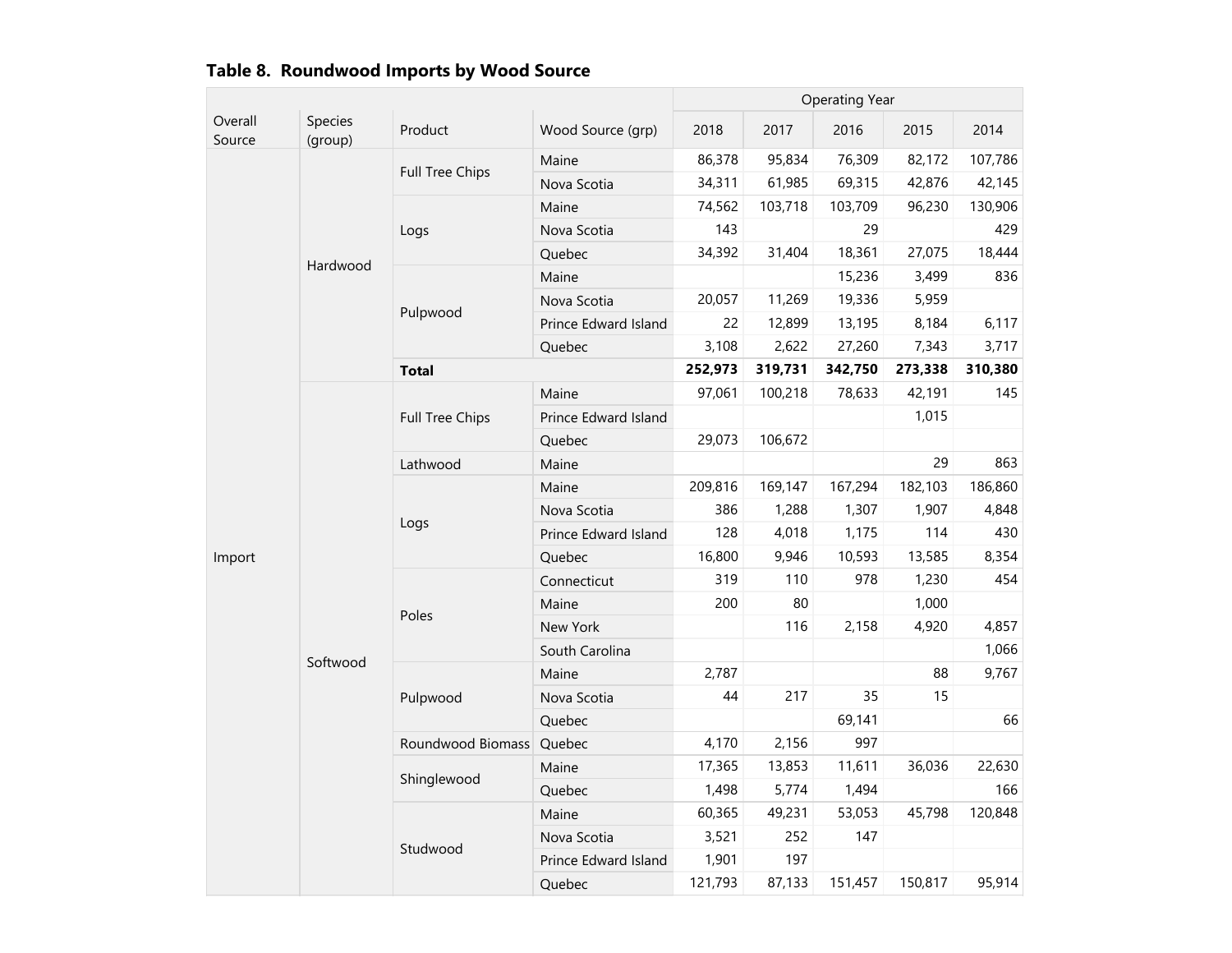| Table of Nonnawood Imports by Wood Source |                    |              |                   |                |         |         |         |         |  |
|-------------------------------------------|--------------------|--------------|-------------------|----------------|---------|---------|---------|---------|--|
|                                           |                    |              |                   | Operating Year |         |         |         |         |  |
| Overall<br>Source                         | Species<br>(group) | Product      | Wood Source (grp) | 2018           | 2017    | 2016    | 2015    | 2014    |  |
| Import                                    | Softwood           | Tree Length  | <b>Ouebec</b>     |                |         |         |         | 208     |  |
|                                           |                    | <b>Total</b> |                   | 567,227        | 550.408 | 550.073 | 480.848 | 457.476 |  |
|                                           | <b>Total</b>       |              |                   |                | 870.139 | 892.823 | 754,186 | 767.856 |  |

## Table8.RoundwoodImportsbyWoodSource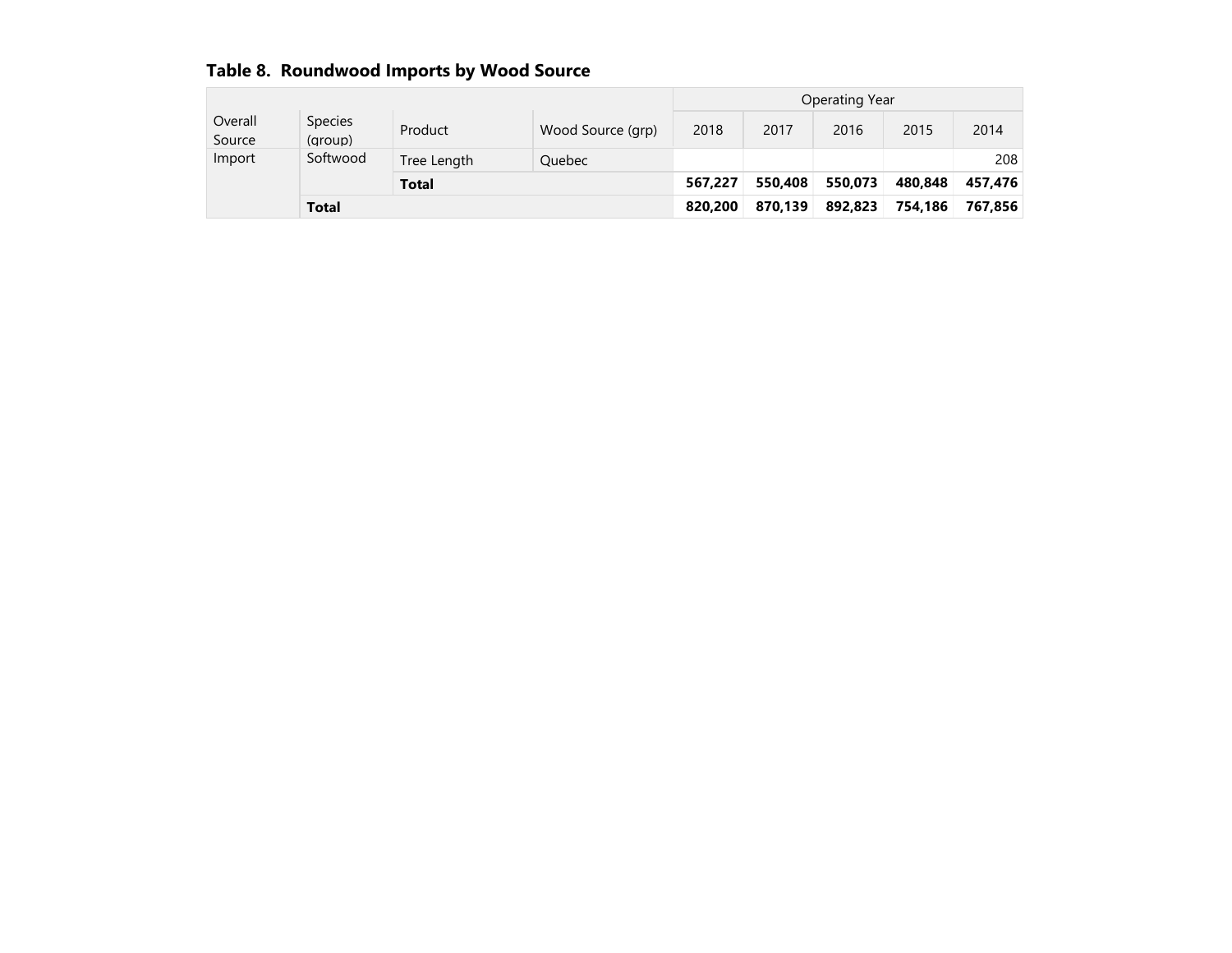|  | Table 9. Residue Imports by Source |
|--|------------------------------------|
|  |                                    |

|                     |                                     |                       |                  |         | Operating Year (Residue Delivery) |         |         |         |
|---------------------|-------------------------------------|-----------------------|------------------|---------|-----------------------------------|---------|---------|---------|
| Units (ResDel)      | Species<br>Group (Resid., Delivery) | Product (Residue      | Import<br>Source | 2018    | 2017                              | 2016    | 2015    | 2014    |
|                     |                                     | Pulpwood Chips        | Maine            |         |                                   |         | 1,400   | 92,167  |
|                     |                                     | Sawdust               | Quebec           |         |                                   |         | 345     |         |
|                     |                                     |                       | Maine            |         | 15,014                            |         | 95,975  |         |
|                     | Hardwood                            | Sawmill Chips         | Quebec           | 2,644   |                                   |         | 19,503  | 15,422  |
|                     |                                     | Shavings              | Quebec           |         |                                   |         | 894     |         |
|                     |                                     | <b>Total</b>          | 2,644            | 15,014  |                                   | 118,117 | 107,589 |         |
|                     |                                     | Pulpwood Chips        | Maine            |         |                                   |         |         | 119,785 |
|                     |                                     |                       | Quebec           |         |                                   |         |         | 234,071 |
| <b>Cubic Metres</b> |                                     |                       | Maine            | 3,261   | 1,901                             | 3,189   | 1,901   | 3,627   |
|                     |                                     | Sawdust               | Quebec           | 23,013  | 5,007                             | 7,358   | 5,465   | 17,217  |
|                     |                                     |                       | Maine            | 328,855 | 308,770                           | 280,528 | 275,263 | 113,820 |
|                     | Softwood                            | Sawmill Chips         | PEI              |         | 260                               | 1,218   | 943     | 1,219   |
|                     |                                     |                       | Quebec           | 523,773 | 524,581                           | 519,885 | 441,692 | 200,260 |
|                     |                                     | Shavings              | Maine            | 28,953  | 28,124                            | 25,075  | 17,776  | 4,959   |
|                     |                                     |                       | Nova Scotia      | 5,808   | 7,993                             | 1,785   | 62      | 679     |
|                     |                                     |                       | Quebec           |         |                                   | 4,192   | 20,584  | 266     |
|                     |                                     | <b>Total</b>          |                  | 913,663 | 876,636                           | 843,230 | 763,686 | 695,903 |
|                     | <b>Total</b>                        |                       |                  | 916,307 | 891,650                           | 843,230 | 881,803 | 803,492 |
|                     |                                     | Bark / Hogfuel        | Maine            |         | 1,160                             |         | 2,208   | 14,686  |
|                     |                                     |                       | Quebec           | 84,190  | 25,185                            | 27,576  | 10,302  |         |
|                     | Hardwood                            | <b>Forest Biomass</b> | Maine            |         | 49,652                            | 69,122  |         |         |
|                     |                                     | <b>Total</b>          |                  | 84,190  | 75,997                            | 96,698  | 12,510  | 14,686  |
| Metric<br>Tonnes    |                                     |                       | Maine            | 44,680  | 43,393                            | 48,654  | 22,620  | 114,675 |
|                     |                                     | Bark / Hogfuel        | Quebec           | 277,208 | 180,895                           | 185,381 | 232,596 | 197,824 |
|                     | Softwood                            | Forest Biomass        | Maine            |         |                                   |         | 906     |         |
|                     |                                     | <b>Total</b>          |                  | 321,888 | 224,288                           | 234,035 | 256,122 | 312,499 |
|                     | <b>Total</b>                        |                       |                  | 406,078 | 300,285                           | 330,733 | 268,632 | 327,185 |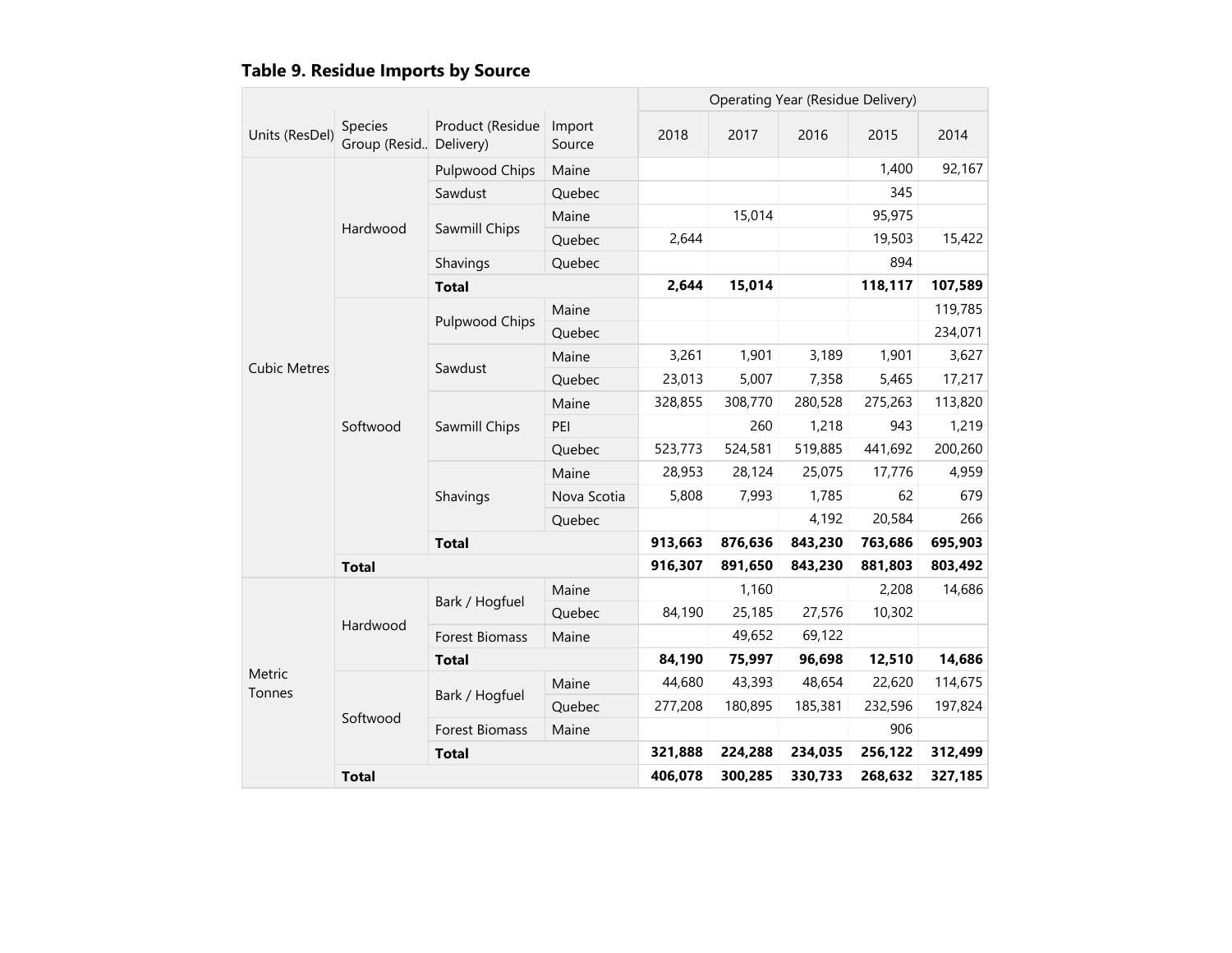|                   |                             |                 |                            | <b>Operating Year</b> |        |        |        |        |  |
|-------------------|-----------------------------|-----------------|----------------------------|-----------------------|--------|--------|--------|--------|--|
| Overall<br>Source | Species                     | Product         | <b>Export Destination</b>  | 2018                  | 2017   | 2016   | 2015   | 2014   |  |
|                   |                             | Full Tree Chips | Quebec                     |                       |        |        | 9,248  |        |  |
|                   |                             |                 | Europe                     | 15,477                |        |        |        |        |  |
|                   | Birch (Yellow and<br>White) | Pulpwood        | Maine                      |                       | 4,194  |        |        |        |  |
|                   |                             |                 | Quebec                     |                       | 16,933 |        | 175    |        |  |
|                   |                             | <b>Total</b>    |                            | 15,477                | 21,127 |        | 9,423  |        |  |
|                   |                             | Shinglewood     | Quebec                     |                       |        |        | 13,684 |        |  |
|                   | Cedar                       | <b>Total</b>    |                            |                       |        |        | 13,684 |        |  |
|                   |                             |                 | Port of Belledune - Unknow |                       |        |        |        | 344    |  |
| Crown Land        |                             | Full Tree Chips | Quebec                     |                       |        | 1,847  |        | 18,597 |  |
|                   | Mixed Hardwood              |                 | Maine                      |                       |        | 1,489  |        | 135    |  |
|                   |                             | Pulpwood        | Quebec                     |                       | 1,862  | 4,838  |        | 144    |  |
|                   |                             | <b>Total</b>    |                            |                       | 1,862  | 8,174  |        | 19,220 |  |
|                   |                             | Pulpwood        | Maine                      |                       |        | 1,214  |        |        |  |
|                   | Poplar                      | <b>Total</b>    |                            |                       |        | 1,214  |        |        |  |
|                   | Spruce, Fir, Jack           | Pulpwood        | Maine                      |                       |        |        |        | 9,696  |  |
|                   | Pine                        | <b>Total</b>    |                            |                       |        |        |        | 9,696  |  |
|                   | <b>Total</b>                |                 |                            | 15,477                | 22,989 | 9,388  | 23,107 | 28,916 |  |
|                   | Birch (Yellow and           | Pulpwood        | Maine                      |                       | 4,855  |        |        | 1,212  |  |
|                   | White)                      | <b>Total</b>    |                            |                       | 4,855  |        |        | 1,212  |  |
|                   |                             | Fuelwood        | Quebec                     |                       |        |        | 524    | 524    |  |
|                   |                             |                 | Nova Scotia                | 192                   | 415    | 258    | 308    | 308    |  |
|                   |                             | Logs            | Quebec                     |                       |        | 10     |        |        |  |
|                   |                             | Shinglewood     | Maine                      |                       |        | 375    |        |        |  |
|                   |                             |                 | Quebec                     | 3,431                 | 10,424 | 11,864 | 15,874 | 23,051 |  |
|                   | Cedar                       |                 | Maine                      | 2,339                 | 1,739  | 3,432  | 707    | 1,751  |  |
|                   |                             | Studwood        | Nova Scotia                | 98                    |        |        |        | 37     |  |
|                   |                             |                 | Quebec                     |                       |        |        | 88     |        |  |
|                   |                             |                 | Maine                      | 151                   |        | 919    | 64     | 127    |  |
|                   |                             | Tree Length     | Nova Scotia                |                       |        |        |        | 858    |  |
| Industrial        |                             | <b>Total</b>    |                            | 6,211                 | 12,578 | 16,858 | 17,565 | 26,656 |  |
| Freehold          | Hardwood and                | Pulpwood        | Maine                      |                       |        | 39,151 | 43,812 |        |  |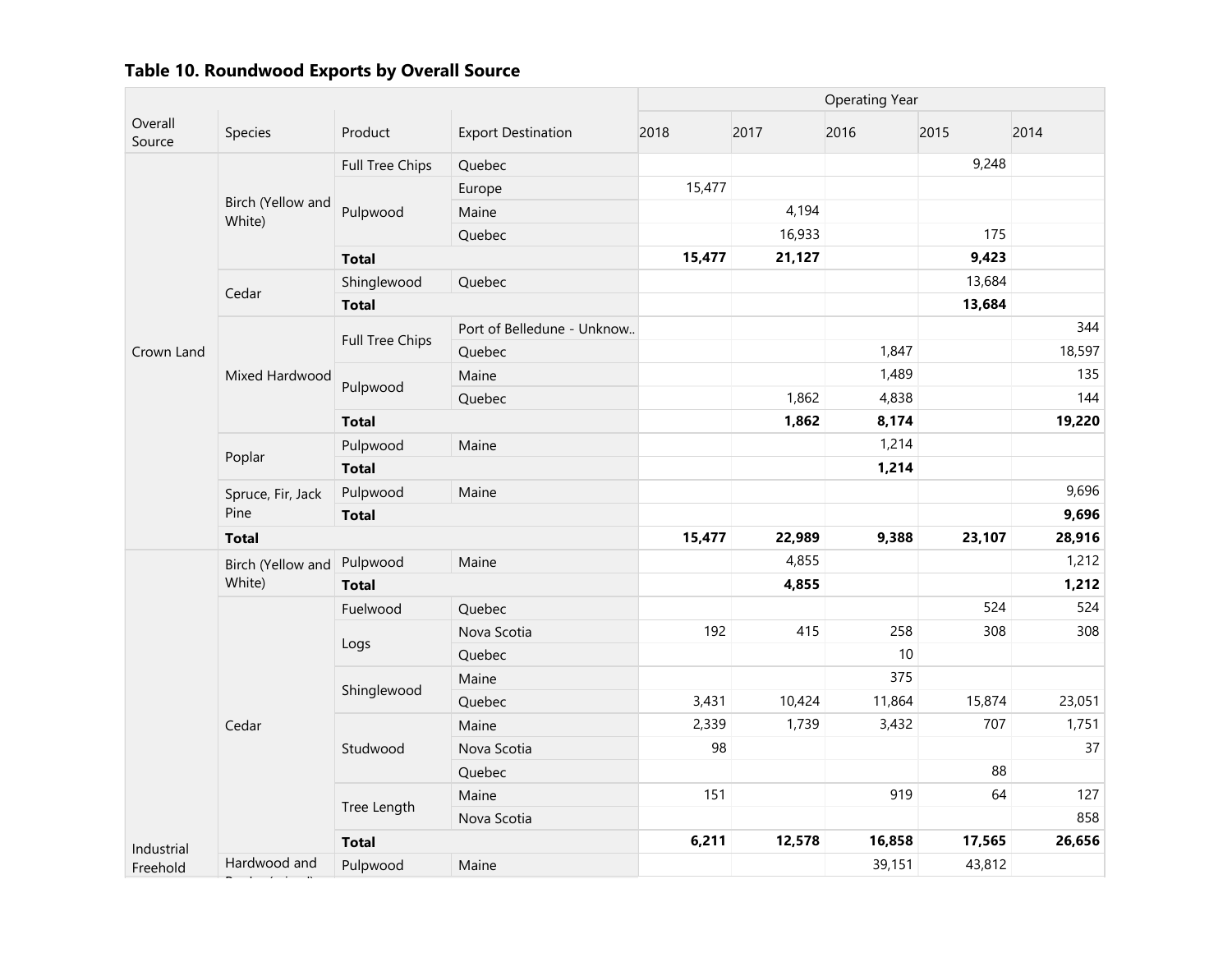|                   |                                         |                        |                           |         | <b>Operating Year</b> |         |         |         |  |  |  |
|-------------------|-----------------------------------------|------------------------|---------------------------|---------|-----------------------|---------|---------|---------|--|--|--|
| Overall<br>Source | Species<br>.<br>ಇದು ಅಂಶಲ್ <i>ಲಾ ಕಾಣ</i> | Product                | <b>Export Destination</b> | 2018    | 2017                  | 2016    | 2015    | 2014    |  |  |  |
|                   | Poplar (mixed)                          | <b>Total</b>           |                           |         |                       | 39,151  | 43,812  |         |  |  |  |
|                   | Hemlock                                 | Pulpwood               | Maine                     | 737     |                       |         | 1,180   | 967     |  |  |  |
|                   |                                         | <b>Total</b>           |                           | 737     |                       |         | 1,180   | 967     |  |  |  |
|                   |                                         | Full Tree Chips        | Maine                     |         |                       |         |         | 5,511   |  |  |  |
|                   |                                         |                        | Quebec                    | 2,960   | 1,475                 | 17,594  | 38,832  | 12,397  |  |  |  |
|                   |                                         |                        | Maine                     | 3,573   | 4,347                 | 937     | 678     | 511     |  |  |  |
|                   |                                         | Logs                   | Quebec                    | 20,624  | 20,696                | 28,942  | 18,933  | 18,033  |  |  |  |
|                   |                                         | Pulpwood               | Maine                     | 218,100 | 164,455               | 129,835 | 131,540 | 142,988 |  |  |  |
|                   | Mixed Hardwood                          |                        | Quebec                    | 42,995  | 74,588                | 68,254  | 98,379  | 48,698  |  |  |  |
|                   |                                         | Tree Length            | Maine                     | 2,439   |                       | 685     | 1,386   |         |  |  |  |
|                   |                                         | Veneer                 | Maine                     | 2,417   | 2,384                 | 2,908   | 2,512   | 2,279   |  |  |  |
|                   |                                         |                        | Michigan                  | 30      | 64                    |         | 12      |         |  |  |  |
|                   |                                         |                        | Ontario                   | 2,440   | 2,574                 | 2,246   | 5,418   |         |  |  |  |
|                   |                                         |                        | Quebec                    | 1,669   | 1,286                 | 1,895   | 1,426   | 600     |  |  |  |
|                   |                                         | <b>Total</b>           |                           | 297,247 | 271,869               | 253,296 | 299,116 | 231,017 |  |  |  |
|                   |                                         | Logs                   | Quebec                    |         |                       | 37,572  | 14,378  |         |  |  |  |
|                   | Mixed Softwood                          | Studwood               | Nova Scotia               |         |                       | 26,422  |         |         |  |  |  |
|                   |                                         | <b>Total</b>           |                           |         |                       | 63,994  | 14,378  |         |  |  |  |
| Industrial        |                                         | Logs                   | Quebec                    | 1,863   | 986                   | 1,773   | 2,384   |         |  |  |  |
| Freehold          |                                         | Pulpwood               | Maine                     | 81,306  | 96,714                | 84,202  | 89,362  | 84,564  |  |  |  |
|                   | Poplar                                  | Tree Length            | Maine                     | 71      |                       | 160     |         |         |  |  |  |
|                   |                                         | <b>Total</b>           |                           | 83,240  | 97,700                | 86,135  | 91,746  | 84,564  |  |  |  |
|                   |                                         | Logs                   | Quebec                    | 1,190   | 1,977                 | 2,087   | 3,577   | 2,020   |  |  |  |
|                   |                                         | Pulpwood               | Maine                     | 1,614   | 409                   |         | 417     |         |  |  |  |
|                   | <b>Red Pine</b>                         | Studwood               | Quebec                    |         | 573                   |         |         |         |  |  |  |
|                   |                                         | Tree Length            | Nova Scotia               |         |                       |         |         | 1,268   |  |  |  |
|                   |                                         | <b>Total</b>           |                           | 2,804   | 2,959                 | 2,087   | 3,994   | 3,288   |  |  |  |
|                   |                                         | Studwood               | Maine                     |         |                       | 4,635   |         |         |  |  |  |
|                   | Spruce                                  | <b>Total</b>           |                           |         |                       | 4,635   |         |         |  |  |  |
|                   | Spruce, Fir, Jack                       |                        | Maine                     |         |                       | 10,443  | 757     |         |  |  |  |
|                   | Pine                                    | <b>Full Tree Chips</b> | Quebec                    |         |                       | 5,114   |         |         |  |  |  |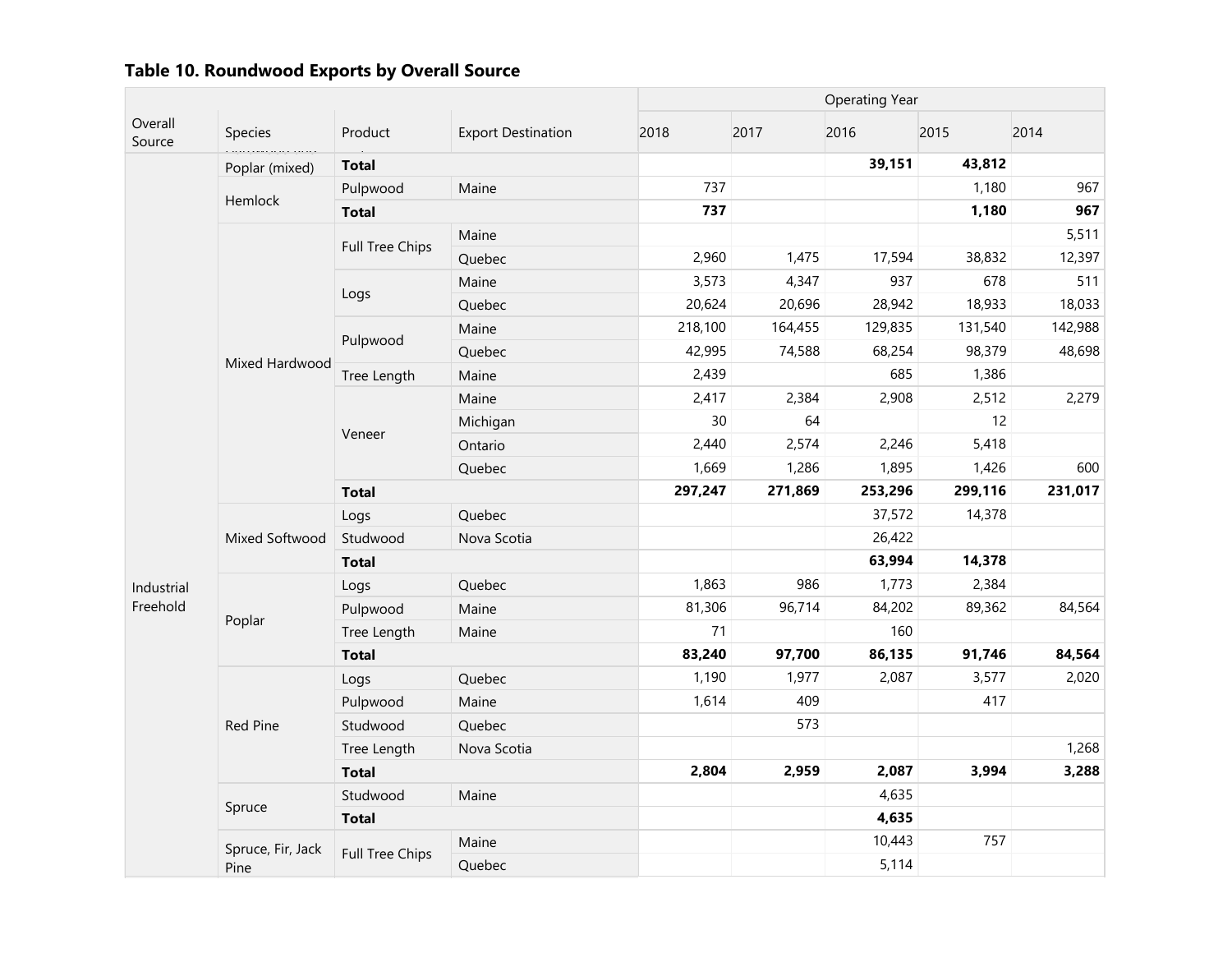|                        |                             |              |                            | <b>Operating Year</b> |         |         |                |         |  |
|------------------------|-----------------------------|--------------|----------------------------|-----------------------|---------|---------|----------------|---------|--|
| Overall<br>Source      | Species                     | Product      | <b>Export Destination</b>  | 2018                  | 2017    | 2016    | 2015           | 2014    |  |
| Industrial<br>Freehold |                             | Logs         | Maine                      | 3,712                 | 5,682   |         |                |         |  |
|                        |                             |              | Nova Scotia                |                       | 111     |         |                | 34      |  |
|                        |                             |              | Quebec                     | 45,140                | 39,913  | 46,093  | 8,158          | 14,711  |  |
|                        |                             |              | Maine                      | 624                   |         |         | 1,825          | 50,727  |  |
|                        |                             |              | Nova Scotia                |                       | 40      | 38      | 19,704         | 19,996  |  |
|                        | Spruce, Fir, Jack<br>Pine   | Pulpwood     | Port of Belledune - Unknow |                       |         | 488     |                |         |  |
|                        |                             |              | Port of Dalhousie - Unknow |                       |         |         | 3,263          |         |  |
|                        |                             |              | Quebec                     | 50,134                | 61,826  |         | 47,931         | 33,987  |  |
|                        |                             | Studwood     | Maine                      |                       | 93,241  | 56,885  | 11,896         |         |  |
|                        |                             |              | Nova Scotia                | 12,134                | 54,007  | 39,983  | 74,524         | 51,635  |  |
|                        |                             |              | Quebec                     | 56,322                |         | 45,027  | 15,876         | 5,079   |  |
|                        |                             | Tree Length  | Quebec                     |                       |         | 9,417   | 4,633          | 3,626   |  |
|                        |                             | <b>Total</b> |                            | 168,066               | 254,820 | 213,488 | 188,567        | 179,795 |  |
|                        | Tamarack (larch)            | Tree Length  | Quebec                     |                       |         |         |                | 23      |  |
|                        |                             | <b>Total</b> |                            |                       |         |         |                | 23      |  |
|                        | White Pine                  | Logs         | Quebec                     | 859                   | 77      | 600     | 954            | 1,682   |  |
|                        |                             | Pulpwood     | Maine                      |                       |         |         | 391            | 757     |  |
|                        |                             | <b>Total</b> |                            | 859                   | 77      | 600     | 1,345          | 2,439   |  |
|                        | <b>Yellow Birch</b>         | Veneer       | Michigan                   |                       |         |         |                | 47      |  |
|                        |                             | <b>Total</b> |                            |                       |         |         |                | 47      |  |
|                        | <b>Total</b>                |              |                            | 559,164               | 644,858 | 680,244 | 661,703        | 530,008 |  |
|                        | Ash                         | Logs         | Quebec                     |                       |         |         | 26             |         |  |
|                        |                             | <b>Total</b> |                            |                       |         |         | 26             |         |  |
|                        |                             | Logs         | Quebec                     |                       |         |         | $\overline{c}$ |         |  |
|                        |                             |              | Maine                      |                       |         | 32      | 1,246          | 535     |  |
|                        | Birch (Yellow and<br>White) | Pulpwood     | Nova Scotia                |                       |         |         |                | 644     |  |
|                        |                             |              | Quebec                     |                       |         | 200     | 35             | 332     |  |
|                        |                             | <b>Total</b> |                            |                       |         | 232     | 1,283          | 1,511   |  |
|                        |                             | Logs         | Maine                      | 6,395                 | 3,260   | 7,010   | 2,745          | 2,000   |  |
| Marketing              |                             |              | Quebec                     |                       |         | 48      |                |         |  |
| Board                  | Cedar                       | Pulpwood     | Maine                      |                       |         | 23      |                |         |  |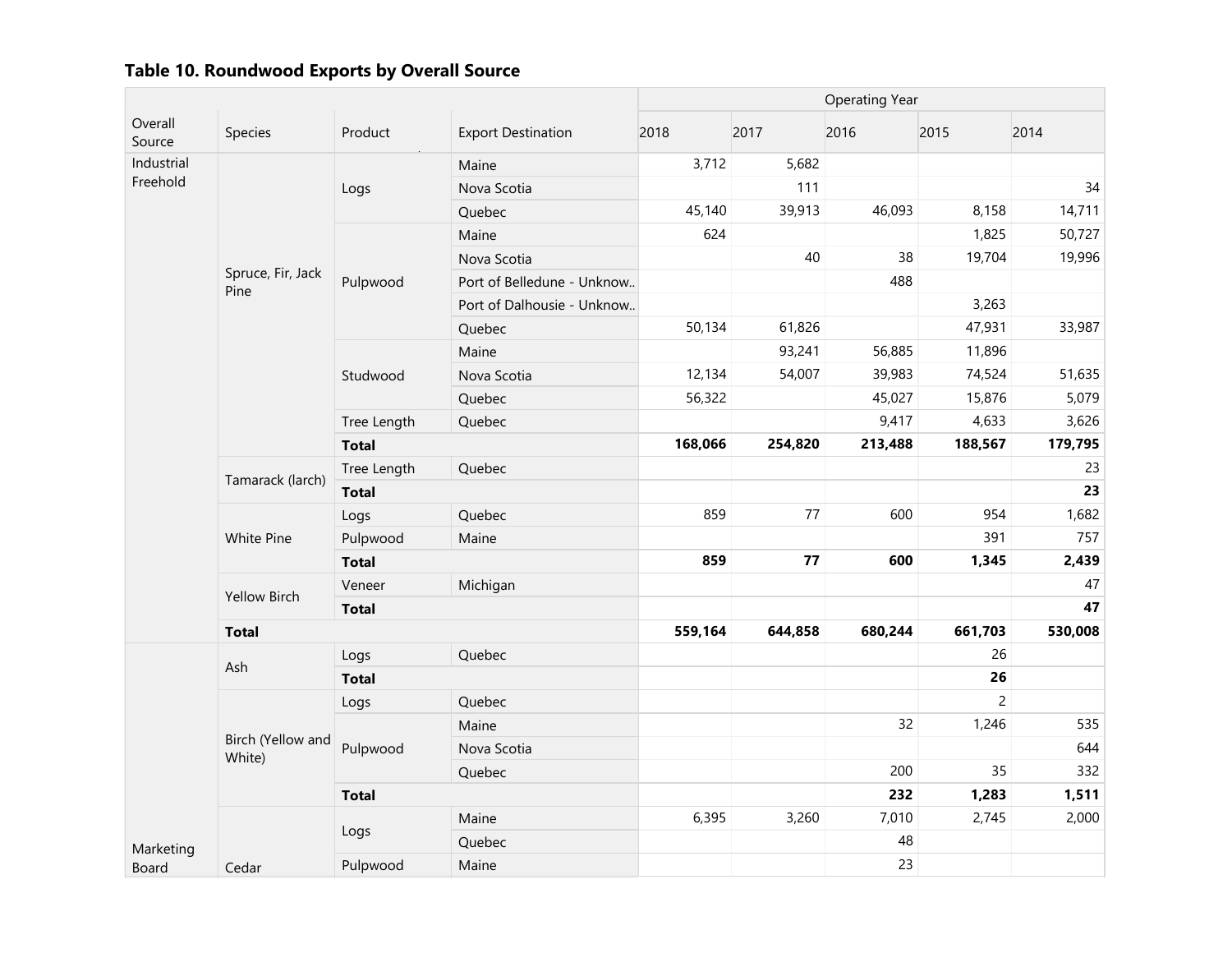|                   |                |                 |                            | <b>Operating Year</b> |         |         |         |        |  |
|-------------------|----------------|-----------------|----------------------------|-----------------------|---------|---------|---------|--------|--|
| Overall<br>Source | Species        | Product         | <b>Export Destination</b>  | 2018                  | 2017    | 2016    | 2015    | 2014   |  |
|                   |                |                 | Maine                      | 65                    | 414     | 295     |         |        |  |
|                   |                | Shinglewood     | Quebec                     |                       | 113     | 240     |         |        |  |
|                   | Cedar          | Studwood        | Maine                      | 509                   | 4,064   | 2,034   | 567     |        |  |
|                   |                |                 | Quebec                     |                       |         | 221     | 276     |        |  |
|                   |                |                 | Maine                      | 2,239                 | 4,601   | 7,287   | 3,985   | 1,557  |  |
|                   |                | Tree Length     | Quebec                     |                       | 1,743   |         |         |        |  |
|                   |                | <b>Total</b>    |                            | 9,208                 | 14,195  | 17,158  | 7,573   | 3,557  |  |
|                   | Hardwood and   | Pulpwood        | Maine                      |                       |         |         | 16,105  |        |  |
|                   | Poplar (mixed) | <b>Total</b>    |                            |                       |         |         | 16,105  |        |  |
|                   |                | Logs            | Nova Scotia                | 116                   |         |         |         |        |  |
|                   |                | Pulpwood        | Maine                      |                       |         |         | 29      | 135    |  |
|                   | Hemlock        | Studwood        | Maine                      | 33                    |         | 34      |         | 71     |  |
|                   |                |                 | Nova Scotia                | 347                   |         |         |         |        |  |
|                   |                | <b>Total</b>    |                            | 496                   |         | 34      | 29      | 206    |  |
|                   |                | Full Tree Chips | Maine                      |                       |         |         | 93      |        |  |
|                   |                | Logs            | Maine                      | 5,205                 | 1,428   | 10,808  | 2,099   | 5,572  |  |
|                   |                |                 | Nova Scotia                | 137                   | 1,595   | 1,547   | 62      |        |  |
|                   |                |                 | Port of Belledune - Unknow | 58                    |         |         |         |        |  |
|                   |                |                 | Quebec                     | 4,150                 | 971     | 2,751   | 201     | 445    |  |
|                   |                | Poles           | Port of Belledune - Unknow | 193                   |         |         |         |        |  |
|                   |                |                 | Maine                      | 82,704                | 143,972 | 134,306 | 95,169  | 53,160 |  |
|                   | Mixed Hardwood |                 | New Brunswick              |                       | 184     |         |         |        |  |
|                   |                | Pulpwood        | Nova Scotia                | 974                   | 991     | 283     | 1,040   |        |  |
|                   |                |                 | Port of Belledune - Unknow | 5,214                 |         | 3,529   | 5,326   |        |  |
|                   |                |                 | Quebec                     | 15                    | 675     | 6,859   | 2,163   | 1,374  |  |
|                   |                | Studwood        | Quebec                     |                       |         | 8,235   | 1,807   |        |  |
|                   |                | Tree Length     | Maine                      |                       |         |         |         | 28     |  |
|                   |                | Veneer          | Maine                      | 160                   | 144     | 135     | 196     | 96     |  |
|                   |                |                 | New Hampshire              |                       |         |         | 16      |        |  |
| Marketing         |                | <b>Total</b>    |                            | 98,810                | 149,960 | 168,453 | 108,172 | 60,675 |  |
| Board             | Mixed Softwood | Logs            | Nova Scotia                |                       |         | 3,793   |         |        |  |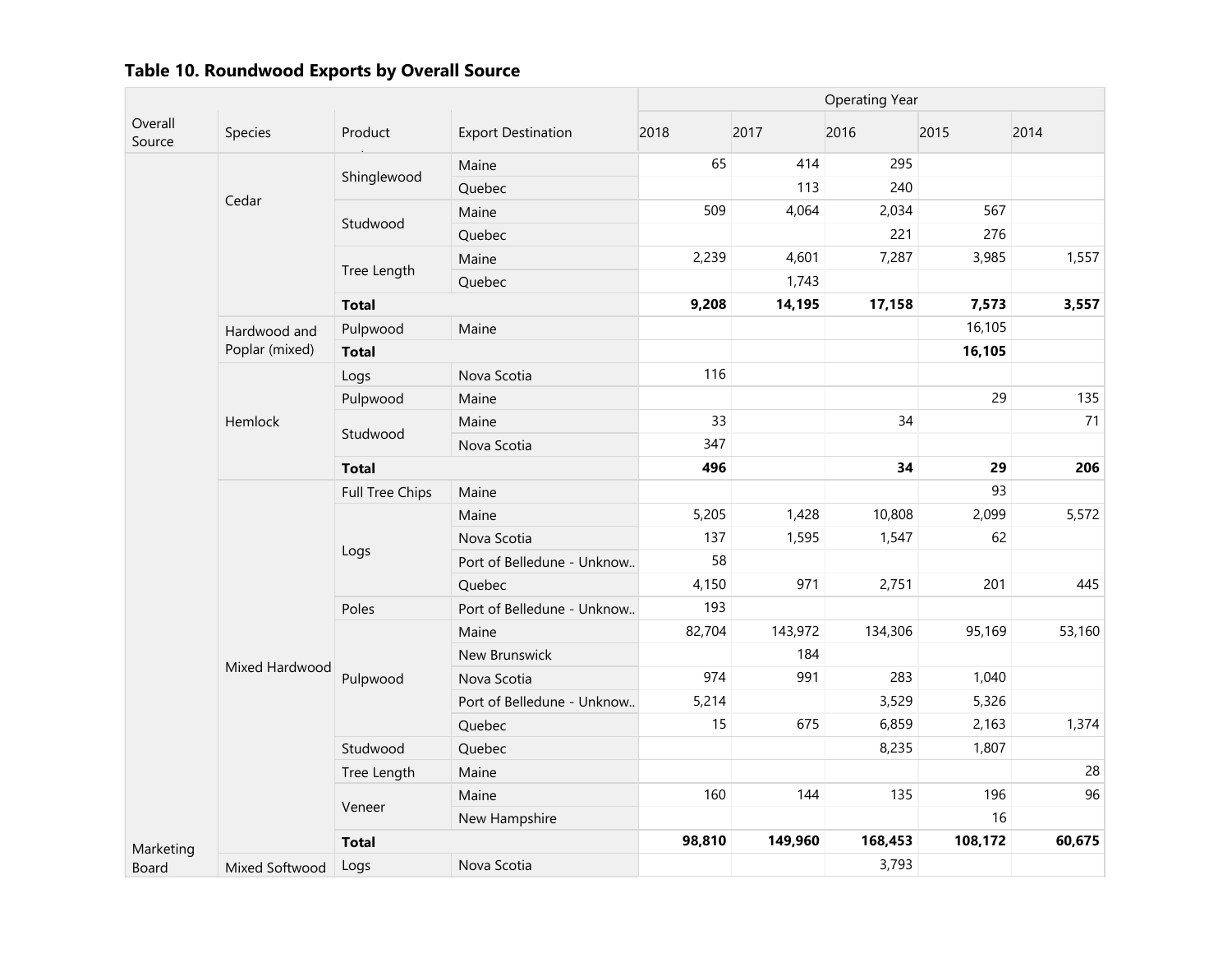|                    |                      |              |                            | <b>Operating Year</b> |        |        |         |        |  |
|--------------------|----------------------|--------------|----------------------------|-----------------------|--------|--------|---------|--------|--|
| Overall<br>Source  | Species              | Product      | <b>Export Destination</b>  | 2018                  | 2017   | 2016   | 2015    | 2014   |  |
|                    | Mixed Softwood       | Poles        | Nova Scotia                |                       |        |        | 149     |        |  |
|                    |                      | Pulpwood     | Nova Scotia                |                       |        |        | 284     |        |  |
|                    |                      | <b>Total</b> |                            |                       |        | 3,793  | 433     |        |  |
|                    | <b>Mixed Species</b> | Pulpwood     | Maine                      |                       |        |        | 1,340   |        |  |
|                    |                      | <b>Total</b> |                            |                       |        |        | 1,340   |        |  |
|                    |                      | Logs         | Maine                      |                       |        | 1,058  |         |        |  |
|                    | Other Hardwood       | Pulpwood     | Maine                      |                       |        | 691    |         |        |  |
|                    |                      | <b>Total</b> |                            |                       |        | 1,749  |         |        |  |
|                    |                      |              | Maine                      | 200                   | 7,973  |        | 10,030  |        |  |
| Marketing<br>Board |                      | Logs         | New Brunswick              | 368                   |        |        |         |        |  |
|                    |                      |              | Quebec                     | 4,598                 | 2,688  | 3,380  | 3,954   | 8,457  |  |
|                    |                      |              | Maine                      | 59,714                | 77,816 | 81,055 | 108,253 | 46,280 |  |
|                    |                      |              | New Brunswick              |                       | 1,188  |        | 421     |        |  |
|                    | Poplar               | Pulpwood     | Nova Scotia                | 66                    | 307    |        |         |        |  |
|                    |                      |              | Port of Belledune - Unknow | 1,000                 |        | 2,672  | 5,075   |        |  |
|                    |                      |              | Quebec                     | 558                   | 2,165  |        |         | 36     |  |
|                    |                      | Studwood     | Quebec                     |                       |        | 2,378  |         |        |  |
|                    |                      | Tree Length  | Maine                      | 10,279                |        |        |         |        |  |
|                    |                      | <b>Total</b> |                            | 76,783                | 92,137 | 89,485 | 127,733 | 54,773 |  |
|                    |                      |              | Maine                      | 12                    |        |        |         |        |  |
|                    |                      | Logs         | Quebec                     |                       | 724    |        |         |        |  |
|                    | Red Maple            | Pulpwood     | Quebec                     |                       |        |        | 355     |        |  |
|                    |                      | <b>Total</b> |                            | 12                    | 724    |        | 355     |        |  |
|                    |                      | Logs         | Maine                      | 823                   | 783    |        | 3,425   |        |  |
|                    |                      | Poles        | Nova Scotia                |                       |        | 33     |         |        |  |
|                    | Red Pine             | Pulpwood     | Maine                      | 591                   |        |        |         |        |  |
|                    |                      | Studwood     | Nova Scotia                | 344                   | 542    |        |         |        |  |
|                    |                      | <b>Total</b> |                            | 1,758                 | 1,325  | 33     | 3,425   |        |  |
|                    |                      | Logs         | Nova Scotia                |                       |        | 81     | 922     |        |  |
|                    |                      | Studwood     | Maine                      |                       |        |        | 922     |        |  |
|                    | Spruce               |              | Nova Scotia                |                       |        | 155    | 76      |        |  |